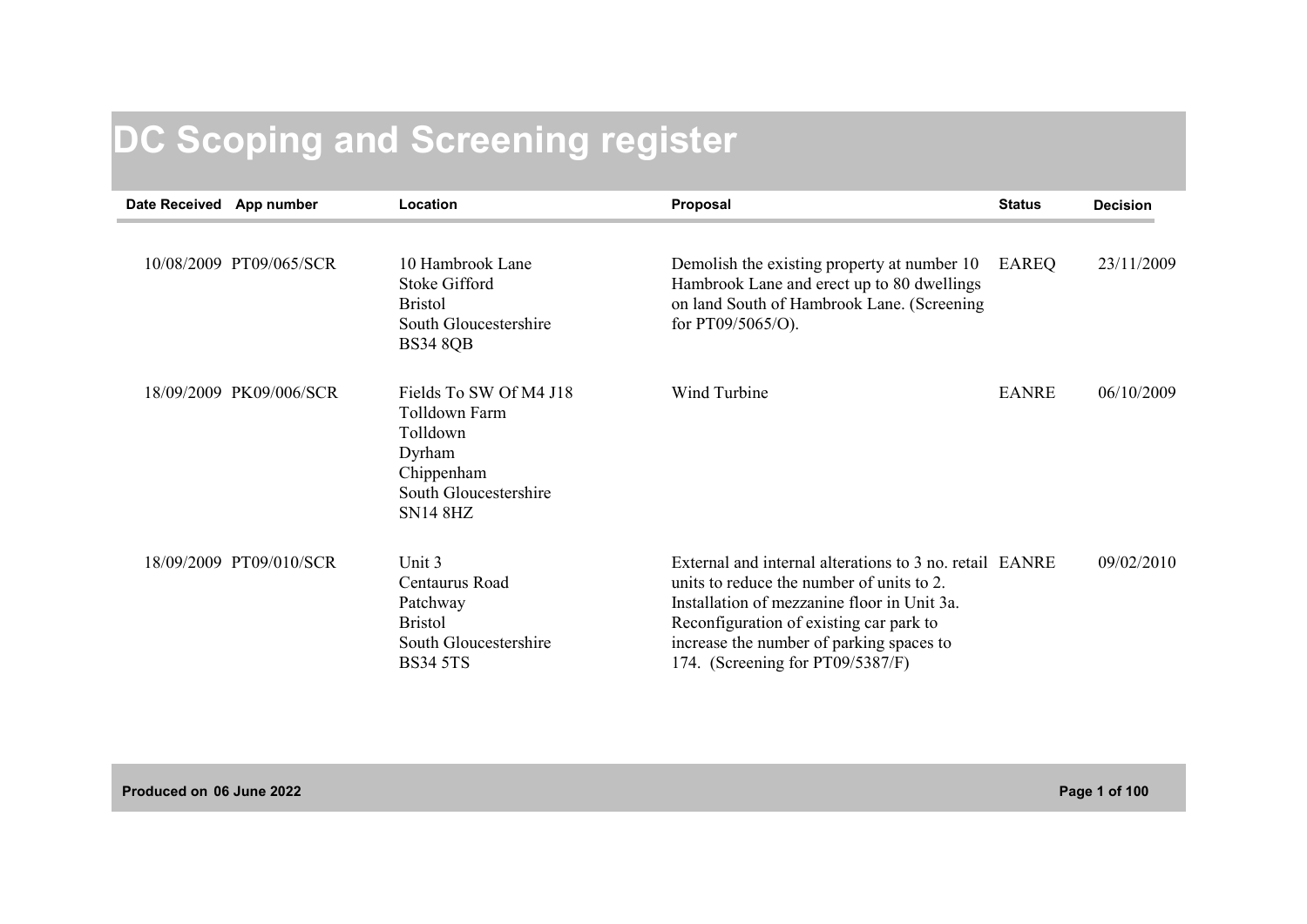| Date Received App number |                         | Location                                                                                                                    | Proposal                                                                                                                                                                                                                                 | <b>Status</b> | <b>Decision</b> |
|--------------------------|-------------------------|-----------------------------------------------------------------------------------------------------------------------------|------------------------------------------------------------------------------------------------------------------------------------------------------------------------------------------------------------------------------------------|---------------|-----------------|
|                          | 01/10/2009 PK09/050/SCR | <b>Green View Farm</b><br>Chippenham Road<br>Marshfield<br>Chippenham<br>South Gloucestershire<br><b>SN14 8LG</b>           | Erection of poultry house.                                                                                                                                                                                                               | <b>EANRE</b>  | 20/10/2009      |
|                          | 02/10/2009 PK09/051/SCR | Mulberry Drive<br>Kingswood<br><b>Bristol</b><br>South Gloucestershire<br><b>BS15 4EA</b>                                   | Erection of new 35 place BESD special<br>secondary school with associated works.<br>Erection of 2.4m high fences and gates within<br>site and 3m high along proposed games court<br>eastern elevation. (Screening for<br>PK09/5276/R3F). | <b>EANRE</b>  | 02/10/2009      |
|                          | 05/10/2009 PK09/054/SCR | Land At Former Highways Training<br>Centre<br>Tormarton<br>South Gloucestershire                                            | In Vessel Composting Facility.                                                                                                                                                                                                           | <b>EAREQ</b>  | 29/10/2009      |
|                          | 05/10/2009 PK09/055/SCR | Chipping Sodbury Golf Club<br>Horton Road<br>Chipping Sodbury<br><b>Bristol</b><br>South Gloucestershire<br><b>BS37 6PU</b> | Remodelling of existing driving range<br>through importation and infill with waste<br>material, landscaping and associated works.<br>Screening Opinion for PK09/5104/F                                                                   | <b>EANRE</b>  | 13/10/2009      |

**Produced on 06 June 2022 Page 2 of 100**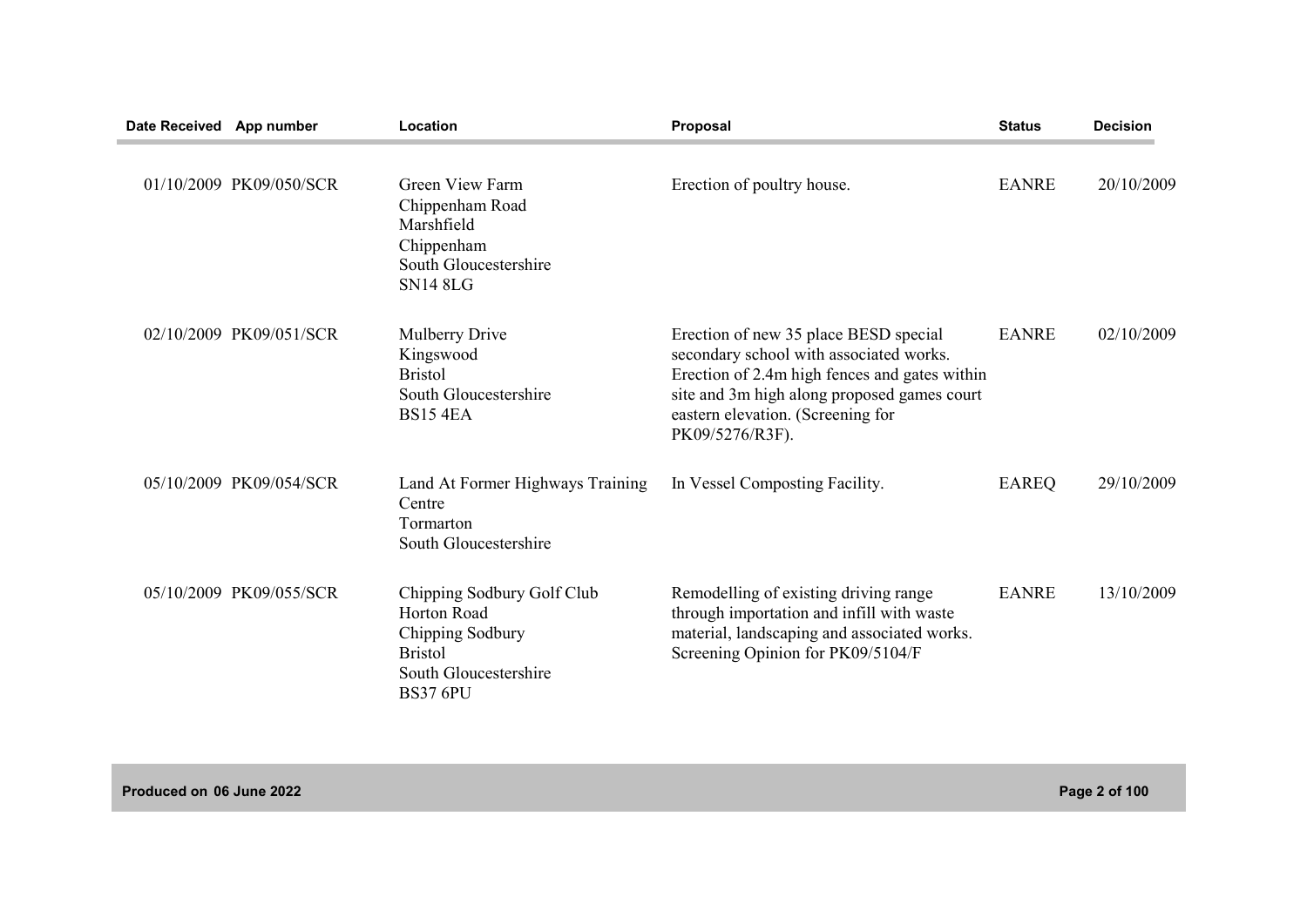| Date Received App number |                         | Location                                                                                                                              | Proposal                                                                                                                                                                                                                                       | <b>Status</b> | <b>Decision</b> |
|--------------------------|-------------------------|---------------------------------------------------------------------------------------------------------------------------------------|------------------------------------------------------------------------------------------------------------------------------------------------------------------------------------------------------------------------------------------------|---------------|-----------------|
|                          | 07/10/2009 PK09/053/SCR | Staple Hill Primary School<br>Page Road<br>Staple Hill<br><b>Bristol</b><br>South Gloucestershire<br><b>BS16 4NE</b>                  | Erection of 315 place replacement primary<br>school with car park, landscaping and<br>associated works. Erection of 2.7m maximum<br>height perimeter fence and gates.<br>Construction of new public car park.<br>(Screening for PK09/5503/R3F) | <b>EANRE</b>  | 13/10/2009      |
|                          | 13/10/2009 PK09/057/SCR | <b>Service Station</b><br>106 Bath Road<br>Longwell Green<br><b>Bristol</b><br>South Gloucestershire<br><b>BS30 9DE</b>               | Demolition of existing buildings to facilitate<br>the erection of a neighbourhood food store<br>and 2no. shop units (Outline) with access to<br>be determined. All other matters to be<br>reserved. (Screening for PK09/5572/O)                | <b>EANRE</b>  | 22/10/2009      |
|                          | 13/10/2009 PT09/056/SCR | Berwick Farm Tipping Site &<br>Premises<br><b>Berwick Lane</b><br>Hallen<br><b>Bristol</b><br>South Gloucestershire<br><b>BS107RS</b> | Restoration of landfill site through capping<br>and importation of inert material to achieve<br>amended finished contours and change of<br>approved afteruse from golf course to<br>agricultural pasture.                                      | <b>EAREQ</b>  | 03/11/2009      |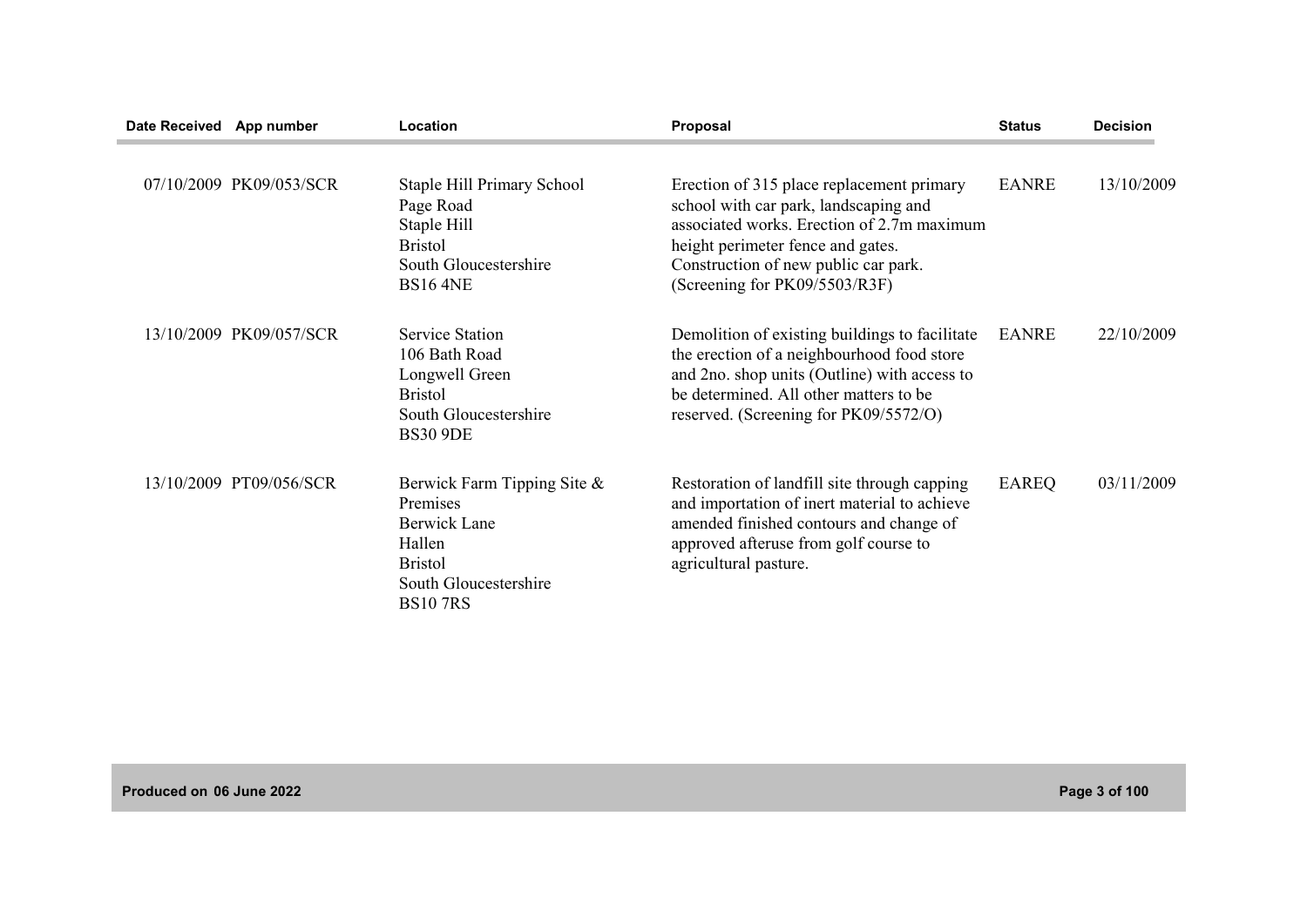| Date Received App number |                         | Location                                                                                                                                                  | Proposal                                                                                                                                                   | <b>Status</b> | <b>Decision</b> |
|--------------------------|-------------------------|-----------------------------------------------------------------------------------------------------------------------------------------------------------|------------------------------------------------------------------------------------------------------------------------------------------------------------|---------------|-----------------|
|                          | 14/10/2009 PT09/059/SCR | <b>Upper Farm</b><br>Cowhill<br>Oldbury On Severn<br><b>Bristol</b><br>South Gloucestershire<br><b>BS35 1QJ</b>                                           | Change of use of Dutch barn and large barn to WITHD<br>B2 use and change of use of store to stables<br>with associated works. Erection of wind<br>turbine. |               | 08/02/2010      |
|                          | 15/10/2009 PT09/058/SCR | Land At Spaniorum Hill<br>Easter Compton<br>South Gloucestershire                                                                                         | Wind turbine                                                                                                                                               | <b>EANRE</b>  | 09/11/2009      |
|                          | 26/10/2009 PT09/061/SCR | Unit 3110 - First Floor Great<br>Western Court<br>Hunts Ground Road<br><b>Stoke Gifford</b><br><b>Bristol</b><br>South Gloucestershire<br><b>BS34 8HP</b> | Change of use of land to Park and Ride car<br>park with associated fencing and lighting<br>(screening for PT09/5655/F)                                     | <b>EANRE</b>  | 18/11/2009      |
|                          | 29/10/2009 PK09/052/SCR | Courtney Primary School<br>Courtney Road<br>Kingswood<br><b>Bristol</b><br>South Gloucestershire<br><b>BS15 9RD</b>                                       | Replacement School Building                                                                                                                                | <b>EANRE</b>  | 13/11/2009      |

**Produced on 06 June 2022 Page 4 of 100**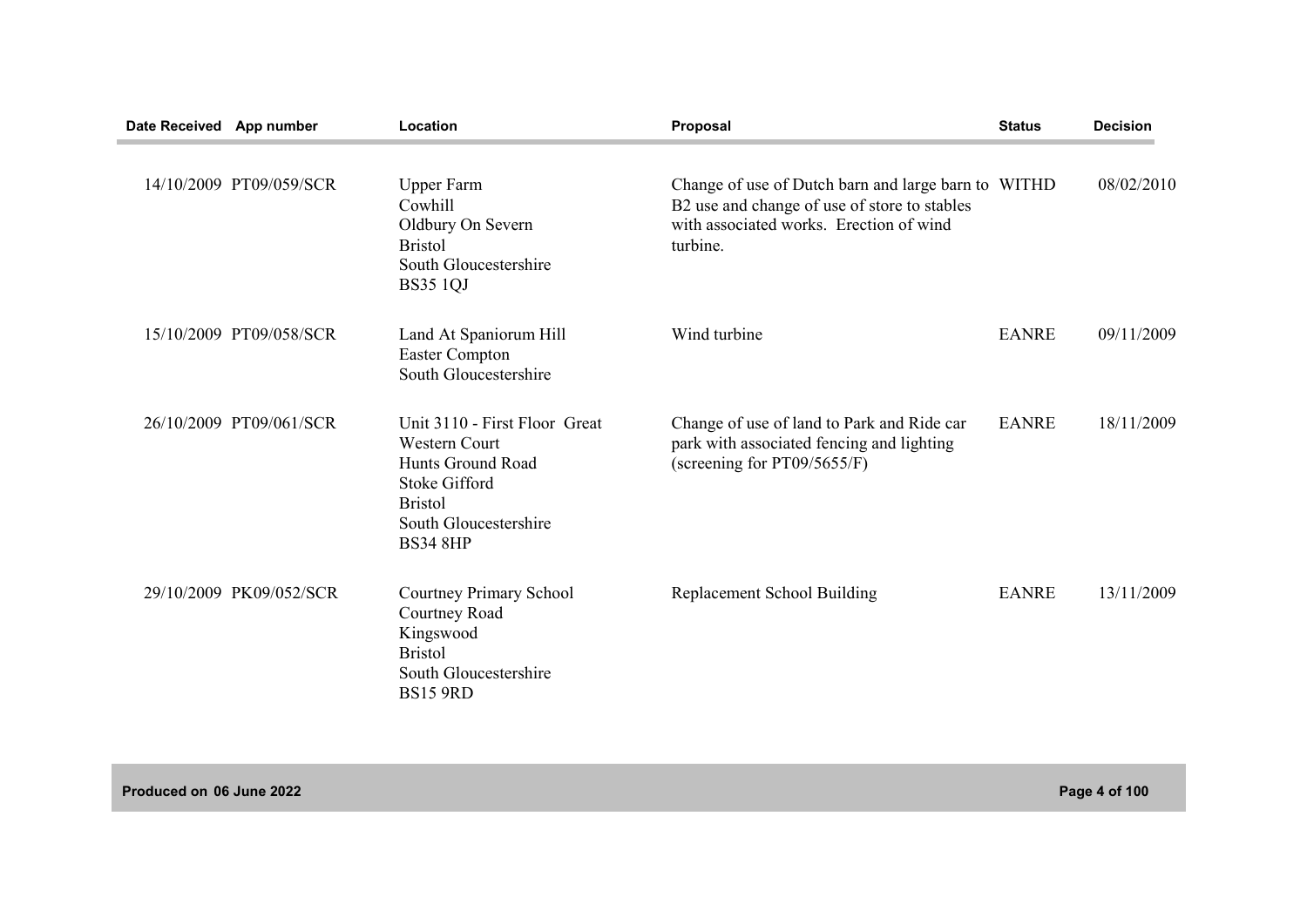| Date Received App number |                         | Location                                                                                                                                 | Proposal                                                                                                                                                                                                      | <b>Status</b> | <b>Decision</b> |
|--------------------------|-------------------------|------------------------------------------------------------------------------------------------------------------------------------------|---------------------------------------------------------------------------------------------------------------------------------------------------------------------------------------------------------------|---------------|-----------------|
|                          | 03/11/2009 PK09/060/SCR | <b>Yate International Academy</b><br>Sundridge Park<br>Yate<br>South Gloucestershire<br><b>BS37 4ET</b>                                  | Replacement of buildings ammendment to<br>external areas                                                                                                                                                      | <b>EANRE</b>  | 09/11/2009      |
|                          | 10/11/2009 PK09/064/SCO | Land At Former Highways Training<br>Centre<br>Tormarton<br>South Gloucestershire                                                         | In-Vessel composting facility                                                                                                                                                                                 | <b>SCOCO</b>  | 15/12/2009      |
|                          | 13/11/2009 PK09/063/SCR | Mangotsfield United Football Club<br><b>Cossham Street</b><br>Mangotsfield<br><b>Bristol</b><br>South Gloucestershire<br><b>BS16 9EN</b> | Erection of 2no. 18.3m high, 11 kw free<br>standing wind turbines. (Screening Opinion<br>for PK09/5828/F).                                                                                                    | <b>EANRE</b>  | 25/11/2009      |
|                          | 18/11/2009 PT09/066/SCR | Henfield Farm<br>The Hollows<br>Coalpit Heath<br><b>Bristol</b><br>South Gloucestershire<br><b>BS36 2UU</b>                              | Construction of access and haul road.<br>Temporary consent for a period of 30<br>months. (To be read in conjunction with<br>planning application PT09/5310/RVC).<br>Screening opinion attached to PT09/6053/F | <b>EANRE</b>  | 07/12/2009      |

**Produced on 06 June 2022 Page 5 of 100**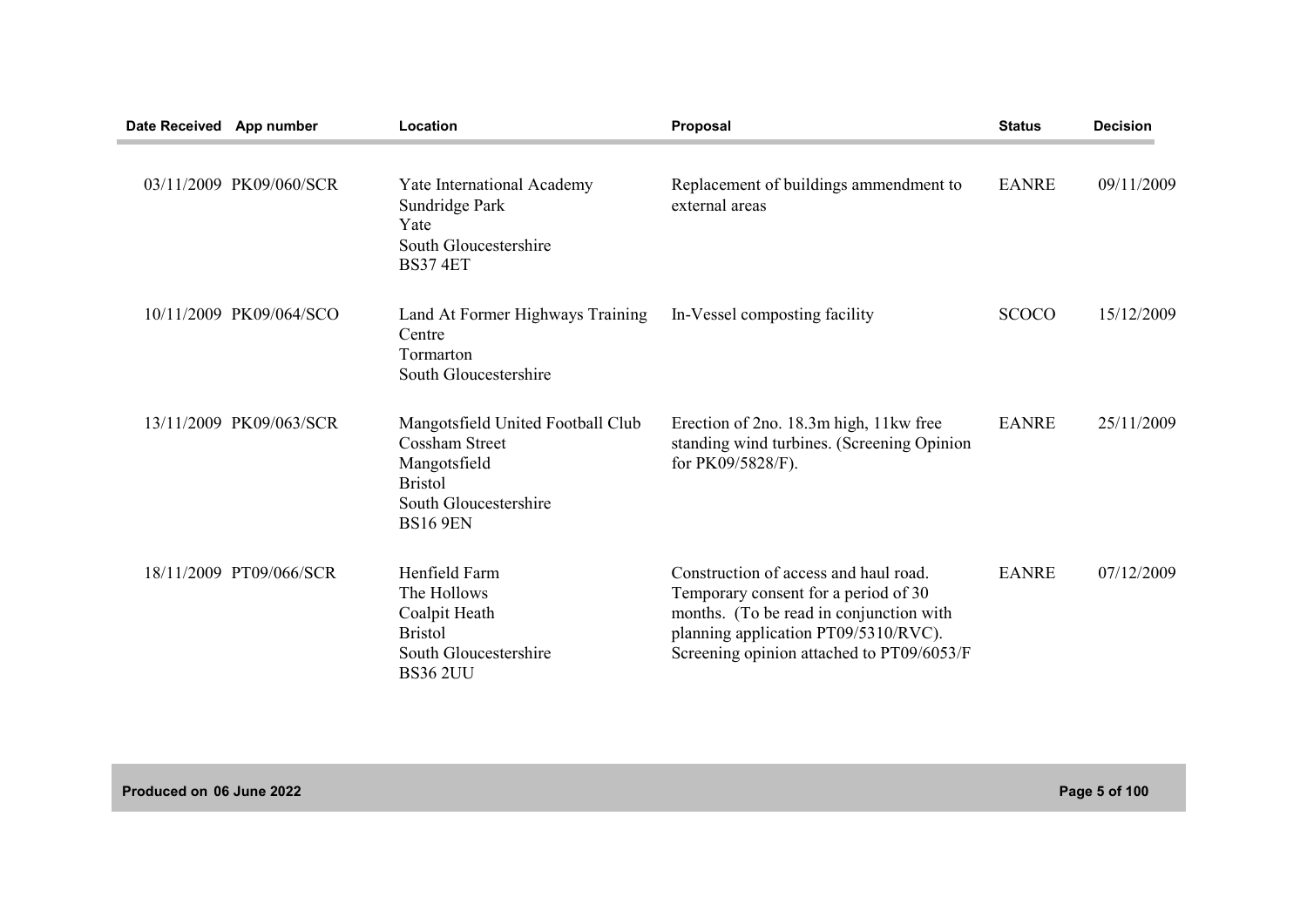| Date Received App number |                         | Location                                                                                                         | Proposal                                                                                                                                                                                                                                         | <b>Status</b> | <b>Decision</b> |
|--------------------------|-------------------------|------------------------------------------------------------------------------------------------------------------|--------------------------------------------------------------------------------------------------------------------------------------------------------------------------------------------------------------------------------------------------|---------------|-----------------|
|                          | 01/12/2009 PT09/068/SCR | Hillcrest<br>22 Down Road<br>Winterbourne Down<br><b>Bristol</b><br>South Gloucestershire<br><b>BS36 1BN</b>     | Erection of 64no. bed Nursing Care Home,<br>4no. single storey sheltered homes and single<br>storey warden house with associated parking<br>and new vehicular access (Outline). All<br>matters reserved. (Screening Opinion for<br>PT09/5961/O). | <b>EANRE</b>  | 06/01/2010      |
|                          | 03/12/2009 PT09/067/SCO | <b>Aylon Works</b><br>Severn Road<br>Hallen<br><b>Bristol</b><br>South Gloucestershire<br><b>BS107ZE</b>         | Development of an Industrial and Warehouse<br>park                                                                                                                                                                                               | <b>SCOCO</b>  | 13/12/2009      |
|                          | 04/12/2009 PT09/069/SCR | Park Farm<br><b>Gloucester Road</b><br>Almondsbury<br><b>Bristol</b><br>South Gloucestershire<br><b>BS32 4HY</b> | Demolition of existing buildings to facilitate<br>the erection of Class B1 office building and<br>associated works. PT09/5987/F.                                                                                                                 | <b>EANRE</b>  | 22/12/2009      |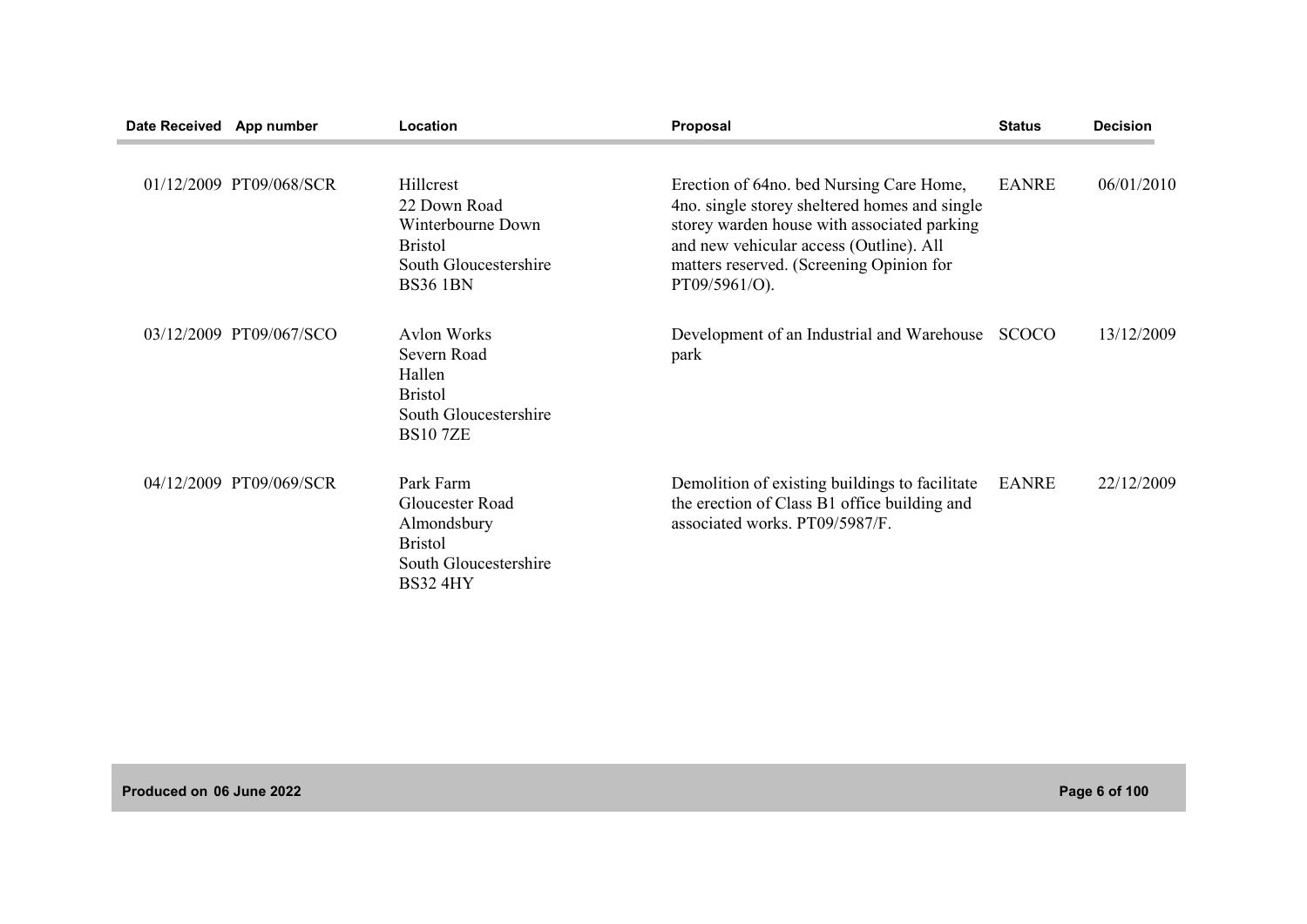| Date Received App number |                         | Location                                                                                                               | <b>Proposal</b>                                                                                                                                                                                | <b>Status</b> | <b>Decision</b> |
|--------------------------|-------------------------|------------------------------------------------------------------------------------------------------------------------|------------------------------------------------------------------------------------------------------------------------------------------------------------------------------------------------|---------------|-----------------|
|                          | 14/12/2009 PT09/071/SCR | Gillingstool Primary School<br>Gillingstool<br>Thornbury<br><b>Bristol</b><br>South Gloucestershire<br><b>BS35 2EG</b> | Erection of 2.4 metre high boundary fence<br>and gates. (Screening for PT09/6094/R3F)                                                                                                          | <b>EANRE</b>  | 04/01/2010      |
|                          | 17/12/2009 PT09/070/SCR | 90 Gloucester Road<br>Almondsbury<br>South Gloucestershire                                                             | Development of 1.44 hectares, comprising of<br>54 cell custody suite, police station and<br>associated car park.                                                                               | EANRE         | 11/01/2010      |
|                          | 21/12/2009 PT09/075/SCR | New Siblands School<br>Easton Hill Road<br>Thornbury<br><b>Bristol</b><br>South Gloucestershire<br><b>BS35 2JU</b>     | Erection of two storey building, extension to<br>existing bungalow refurbish and upgrade of<br>existing school, landscaping and associated<br>works. (Screening opinion for<br>PT09/6032/R3F). | <b>EANRE</b>  | 11/01/2010      |
|                          | 21/12/2009 PT09/079/SCR | Land At Sturge Farm<br>Gaunt's Earthcott<br>Almondsbury<br>South Gloucestershire                                       | Proposed Wind Turbines                                                                                                                                                                         | <b>EAREQ</b>  | 11/01/2010      |

**Produced on 06 June 2022 Page 7 of 100**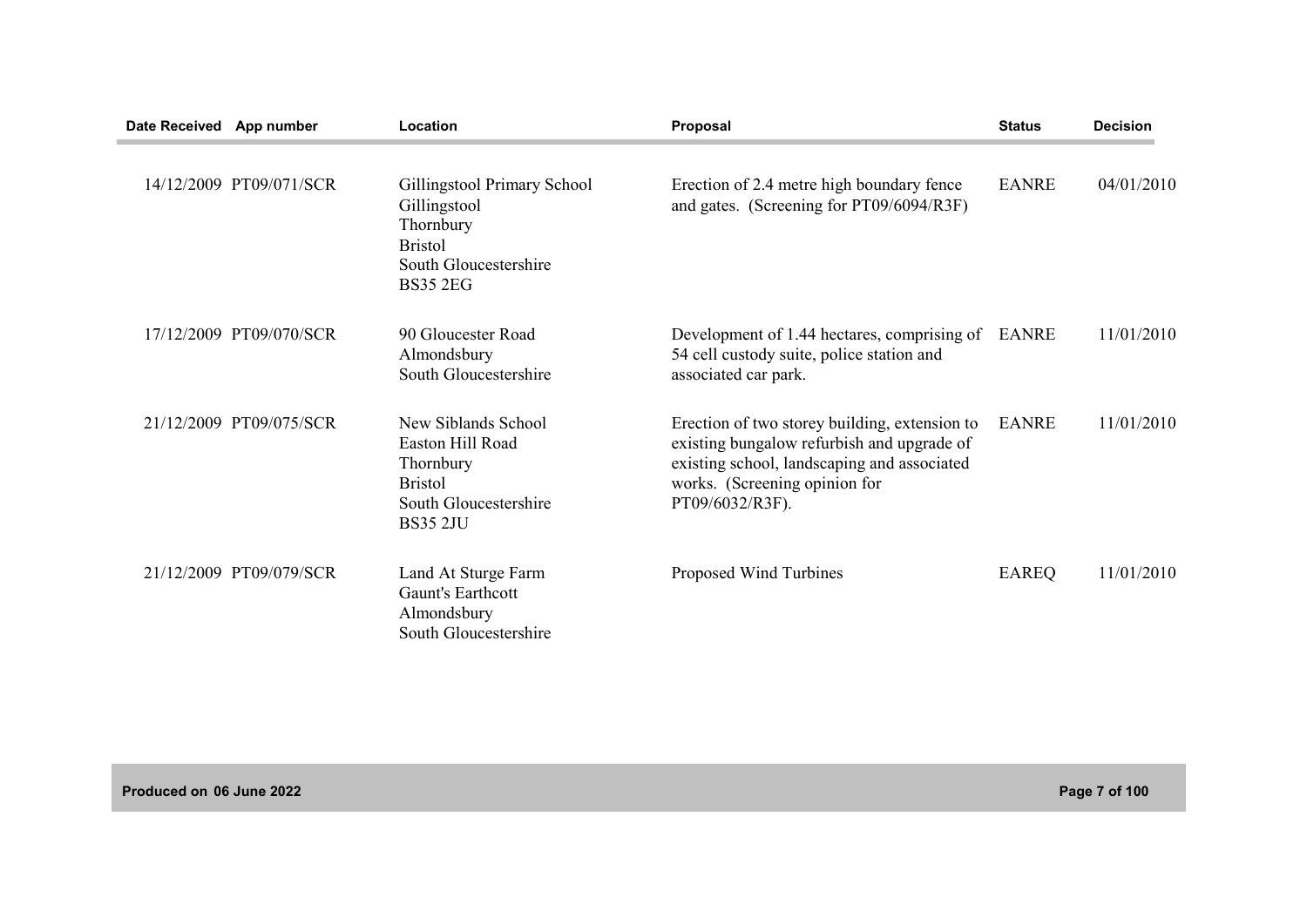| Date Received App number |                         | Location                                                                                                           | Proposal                                                                                                                                                                                                                                                                                  | <b>Status</b> | <b>Decision</b> |
|--------------------------|-------------------------|--------------------------------------------------------------------------------------------------------------------|-------------------------------------------------------------------------------------------------------------------------------------------------------------------------------------------------------------------------------------------------------------------------------------------|---------------|-----------------|
|                          | 22/12/2009 PT09/076/SCR | Range Wardens Cottage<br>New Passage Road<br>Pilning<br><b>Bristol</b><br>South Gloucestershire<br><b>BS35 4LZ</b> | Change of use of land from agricultural land<br>to agricultural land with additional wetland<br>areas (Screening opinion for PT09/6103/F)                                                                                                                                                 | <b>EANRE</b>  | 08/01/2010      |
|                          | 22/12/2009 PT09/077/SCR | Range Wardens Cottage<br>New Passage Road<br>Pilning<br><b>Bristol</b><br>South Gloucestershire<br><b>BS35 4LZ</b> | Creation of new ponds and scrapes,<br>construction of bund area around ridge and<br>furrow to provide new wetland habitat<br>(Screening opinion for PT09/6105/F)                                                                                                                          | <b>EANRE</b>  | 08/01/2010      |
|                          | 23/12/2009 PK10/001/SCR | Land At<br><b>Broad Lane</b><br>Yate<br><b>Bristol</b><br>South Gloucestershire<br><b>BS377LD</b>                  | Erection of 2no. two storey office blocks for<br>B <sub>1</sub> a Office Use as defined in the Town and<br>Country Planning (Use Classes) Order 1987<br>(as amended) with access parking and<br>associated works. (Resubmission of<br>PK09/0891/F) (Screening Opinion for<br>PK10/0006/F) | <b>EANRE</b>  | 05/01/2010      |

**Produced on 06 June 2022 Page 8 of 100**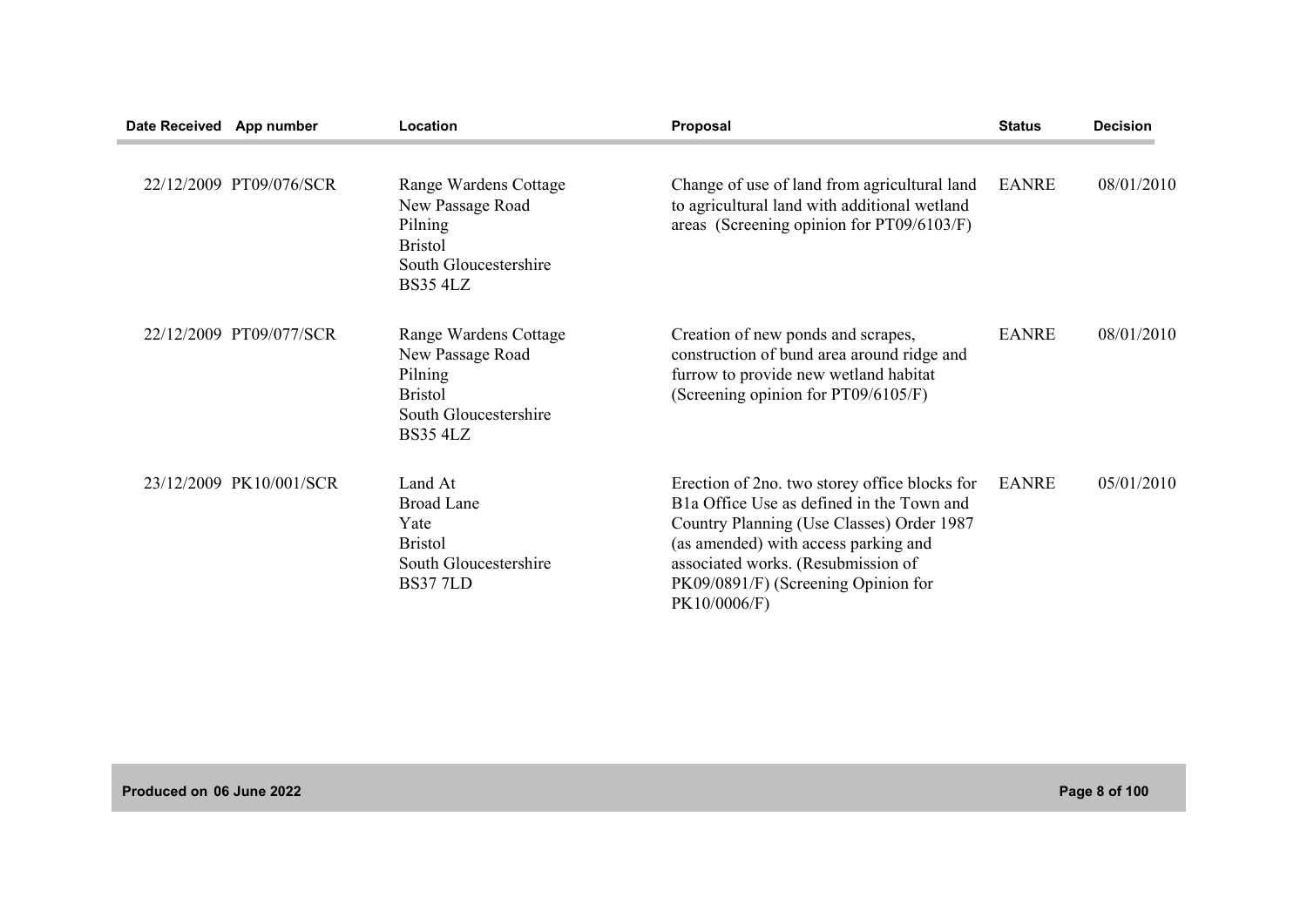| Date Received App number |                         | Location                                                                                                          | Proposal                                                                                                                                                                                                   | <b>Status</b> | <b>Decision</b> |
|--------------------------|-------------------------|-------------------------------------------------------------------------------------------------------------------|------------------------------------------------------------------------------------------------------------------------------------------------------------------------------------------------------------|---------------|-----------------|
|                          | 30/12/2009 PT09/080/SCR | 300 Park Avenue<br><b>Aztec West</b><br>Almondsbury<br><b>Bristol</b><br>South Gloucestershire<br><b>BS32 4RG</b> | Demolition of existing building to facilitate<br>erection of 2 no. office buildings (Class B1)<br>use) with associated car parking and<br>landscaping. Creation of new vehicular and<br>pedestrian access. | <b>EANRE</b>  | 04/01/2010      |
|                          | 13/01/2010 PK10/002/SCR | Hall End Farm<br>Hall End Lane<br>Wickwar<br>Wotton Under Edge<br>South Gloucestershire<br><b>GL12 8PD</b>        | Erection of agricultural building for free<br>range hens. Screening opinion for<br>PK10/0057/F.                                                                                                            | <b>EANRE</b>  | 29/01/2010      |
|                          | 27/01/2010 PT10/003/SCO | <b>Sturge Farm</b><br><b>Gaunt's Earthcott</b><br>Almondsbury<br>South Gloucestershire                            | Proposed Wind Turbines on land at Sturge<br>Farm, Gaunt's Earthcott, Almondsbury                                                                                                                           | <b>SCOCO</b>  | 05/03/2010      |
|                          | 02/02/2010 PK10/004/SCR | <b>Wick Quarry</b><br>London Road<br>Wick<br><b>Bristol</b><br>South Gloucestershire<br><b>BS30 5SJ</b>           | Extension to quarry stockyard (Screening for EANRE<br>PK10/0187/F)                                                                                                                                         |               | 22/02/2010      |

**Produced on 06 June 2022 Page 9 of 100**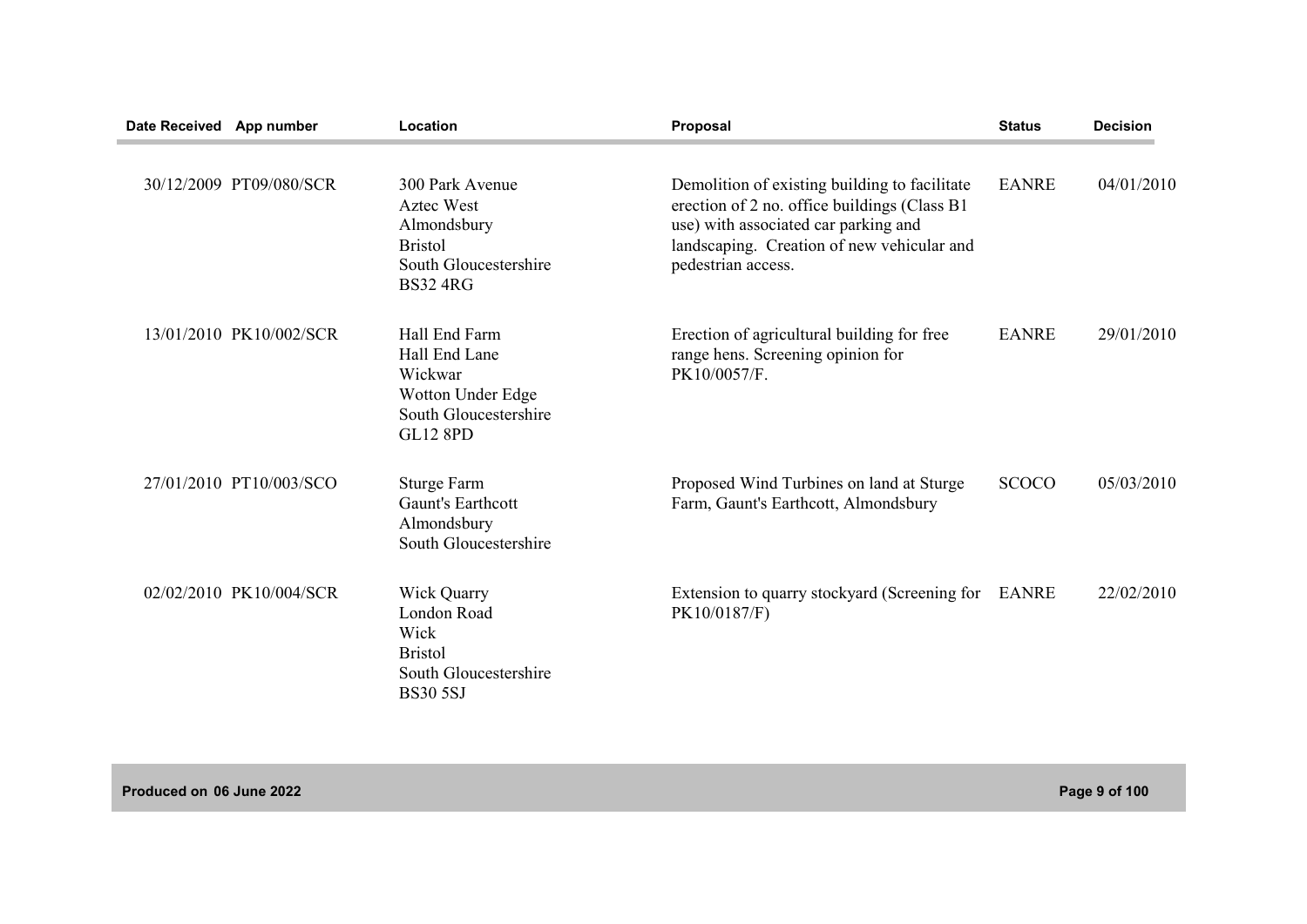| Date Received App number |                         | Location                                                                                                                            | Proposal                                                                                                                                                                                                                                         | <b>Status</b> | <b>Decision</b> |
|--------------------------|-------------------------|-------------------------------------------------------------------------------------------------------------------------------------|--------------------------------------------------------------------------------------------------------------------------------------------------------------------------------------------------------------------------------------------------|---------------|-----------------|
|                          | 04/02/2010 PK10/005/SCR | Ashwicke Hall<br>Ashwicke Road<br>Marshfield<br>Chippenham<br>South Gloucestershire<br><b>SN14 8AG</b>                              | Demolition of free standing classroom and<br>temporary classrooms. Erection of 2 storey<br>study block and 3 storey dormitory block.<br>(Consent to extend time limit implementation)<br>for PK08/0716/F). Screening Opinion for<br>PK10/0181/F. | <b>EAREQ</b>  | 09/02/2010      |
|                          | 23/02/2010 PT10/008/SCR | <b>Hillcrest</b><br>Land Off Catbrain Hill<br>Easter Compton<br><b>Bristol</b><br>South Gloucestershire<br><b>BS107TH</b>           | Demolition of existing dwelling to allow for a EAREQ<br>re-development of 55 no. dwellings with<br>parking, access, open space and landscaping.<br>(Screening for PT10/0406/F).                                                                  |               | 19/03/2010      |
|                          | 01/03/2010 PK10/007/SCR | Land Adjacent To Rosary<br>Roundabout<br>A4174<br>Emersons Green East<br><b>Bristol</b><br>South Gloucestershire<br><b>BS16 7QZ</b> | The construction of a Multi-Modal<br>Interchange, Green Road and access to the<br>A4174 Bristol Ring Road, from Rosary<br>Roundabout. (Screening for PK10/0473/F).                                                                               | <b>EANRE</b>  | 18/03/2010      |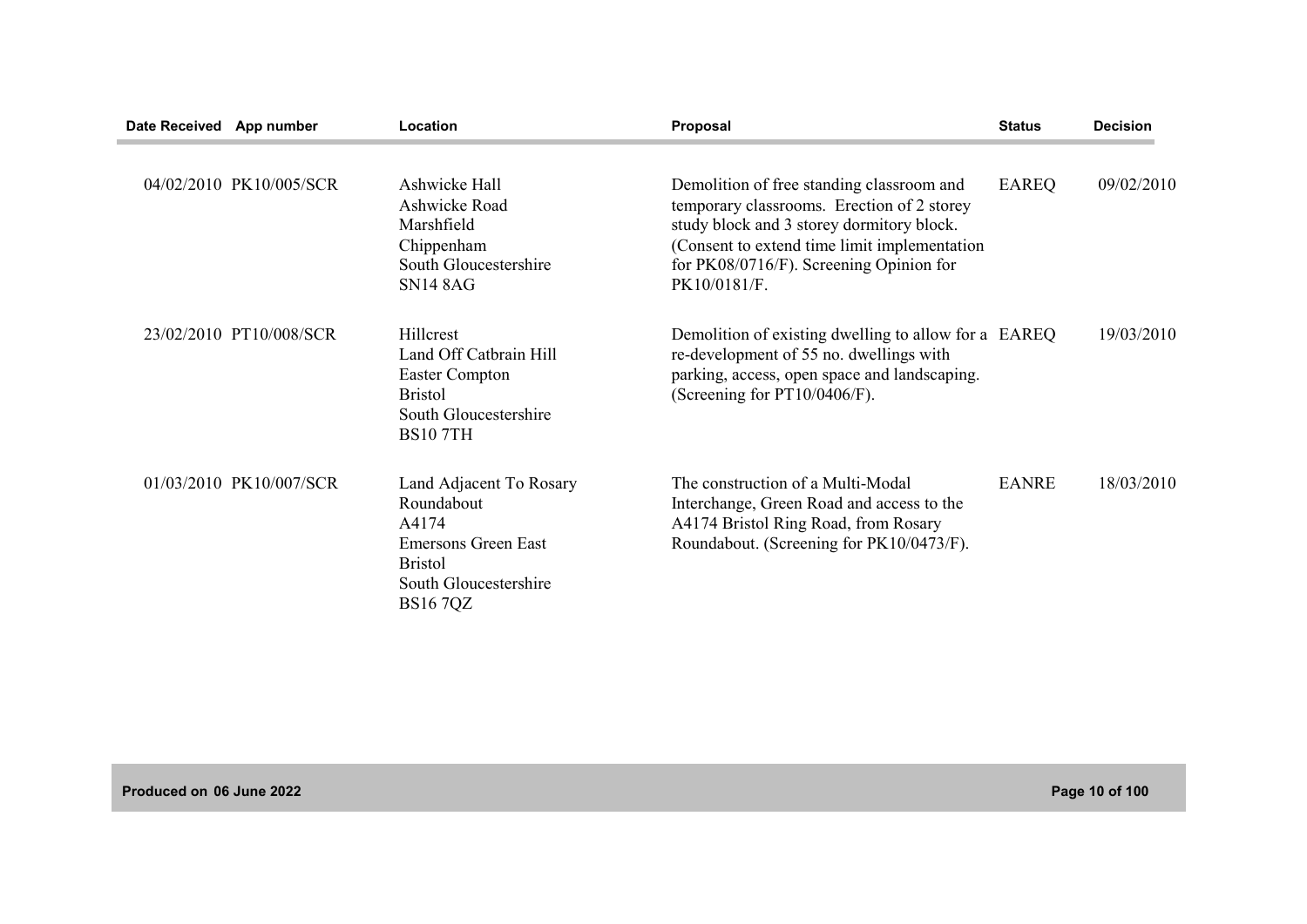| <b>Date Received</b> | App number              | Location                                                                                                               | Proposal                                                                              | <b>Status</b> | <b>Decision</b> |
|----------------------|-------------------------|------------------------------------------------------------------------------------------------------------------------|---------------------------------------------------------------------------------------|---------------|-----------------|
|                      | 09/03/2010 PK10/009/SCR | <b>Tolldown Farm</b><br>Tolldown<br>Dyrham<br>Chippenham<br>South Gloucestershire<br><b>SN14 8HZ</b>                   | Wind Turbine                                                                          | <b>EANRE</b>  | 29/03/2010      |
|                      | 25/03/2010 PK10/010/SCR | Bristol And Bath Science Park<br>Land Adjacent To A4174 Emersons<br>Green West<br>South Gloucestershire<br><b>BS16</b> | Full Planning permission for development of<br>a National Composites Research Centre. | EANRE         | 15/04/2010      |
|                      | 27/04/2010 PT10/011/SCO | Stoneyard Lane Wind Farm<br>Oldbury On Severn<br><b>Bristol</b><br>South Gloucestershire                               | Wind energy development                                                               | <b>SCOCO</b>  | 23/06/2010      |
|                      | 06/05/2010 PK10/012/SCR | Land At Peg Hill<br>Yate                                                                                               | Residential Development of 8.09 hectares.                                             | <b>EANRE</b>  | 04/06/2010      |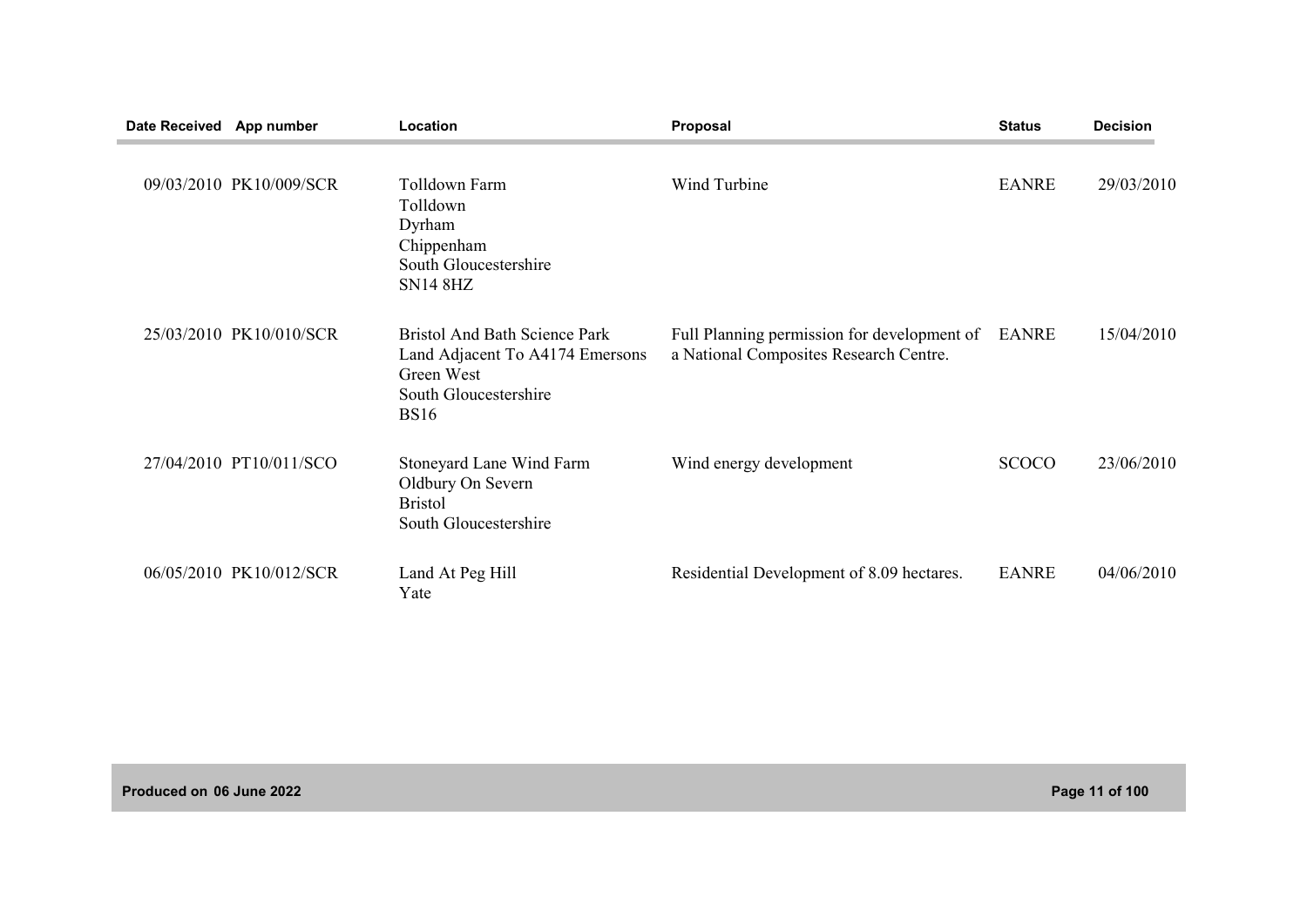| Date Received App number |                         | Location                                                                                                           | Proposal                                                                                                                                                                                                                                                                                                                                   | <b>Status</b> | <b>Decision</b> |
|--------------------------|-------------------------|--------------------------------------------------------------------------------------------------------------------|--------------------------------------------------------------------------------------------------------------------------------------------------------------------------------------------------------------------------------------------------------------------------------------------------------------------------------------------|---------------|-----------------|
|                          | 14/05/2010 PT10/015/SCR | Pbh Cromhall Quarry<br>Woodend Lane<br>Cromhall<br>Wotton Under Edge<br>South Gloucestershire<br><b>GL12 8AA</b>   | Change of use from lorry hard standing (Sui<br>generis) to land for the composting of<br>biodegradable green waste (Class B2) as<br>defined in the Town and Country Planning<br>(Use Classes) Order 1987 (as amended).<br>Construction of earth bund to facilitate the<br>provision of water run off holding tank and<br>associated works. | <b>WITHD</b>  | 14/05/2010      |
|                          | 17/05/2010 PT10/013/SCR | Old Green Farm<br><b>Earthcott Green</b><br>Alveston<br><b>Bristol</b><br>South Gloucestershire<br><b>BS35 3TD</b> | Installation of one 25m wind turbine                                                                                                                                                                                                                                                                                                       | <b>EAREQ</b>  | 02/06/2010      |
|                          | 17/05/2010 PT10/014/SCR | Old Manor Farm<br>Ingst Hill<br>Olveston<br>South Gloucestershire<br><b>BS35 4AP</b>                               | Installation of 2no. 25m wind turbines.                                                                                                                                                                                                                                                                                                    | <b>EAREQ</b>  | 07/06/2010      |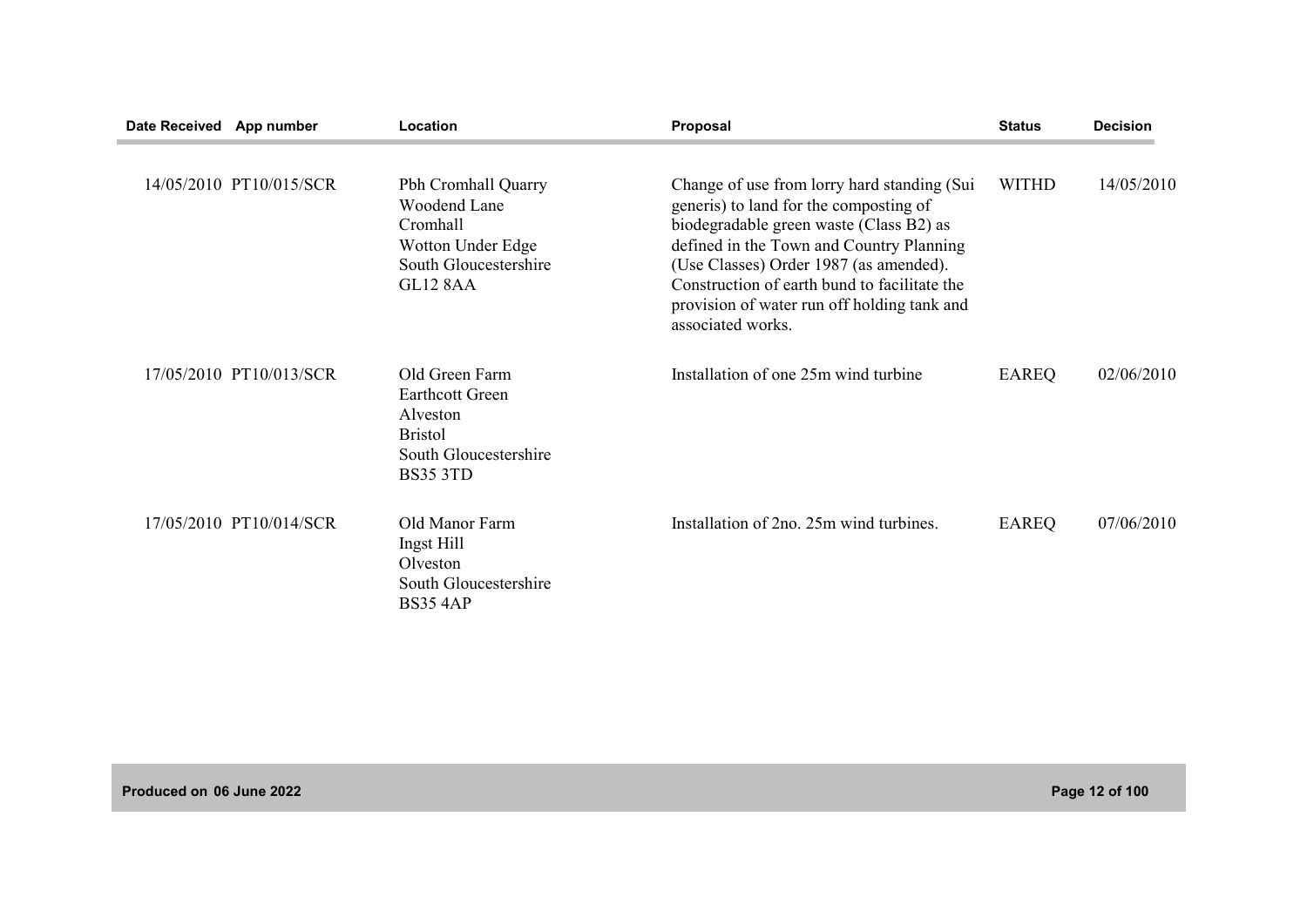| Date Received App number |                         | Location                                                                                               | Proposal                                                                                                                                                                  | <b>Status</b> | <b>Decision</b> |
|--------------------------|-------------------------|--------------------------------------------------------------------------------------------------------|---------------------------------------------------------------------------------------------------------------------------------------------------------------------------|---------------|-----------------|
|                          | 18/05/2010 PK10/018/SCR | Road<br>Hanham<br><b>Bristol</b><br>South Gloucestershire<br><b>BS15 3PY</b>                           | Land At Whittucks Road And Abbots Residential Development (45 units) two, three EANRE<br>and four bedroom                                                                 |               | 09/06/2010      |
|                          | 21/05/2010 PK10/016/SCR | Land At Williams Close<br>Longwell Green<br><b>Bristol</b><br>South Gloucestershire<br><b>BS30 9BS</b> | Residential development for up to 83<br>dwellings and associated development<br>(Outline). (Screening for PK10/1220/O).                                                   | <b>EANRE</b>  | 11/06/2010      |
|                          | 28/05/2010 PT10/017/SCR | Amcor<br>Winterbourne Road<br><b>Stoke Gifford</b><br>South Gloucestershire<br><b>BS34 6PT</b>         | Replacement of thermal oxidiser.                                                                                                                                          | <b>EANRE</b>  | 15/06/2010      |
|                          | 01/06/2010 PK10/019/SCR | 1 Harolds Way<br>Kingswood<br><b>Bristol</b><br>South Gloucestershire<br><b>BS15 8HW</b>               | Erection of Residential Institution (Class C2)<br>(Outline) with means of access to be<br>determined. All other matters reserved.<br>(Screening Opinion for PK10/1331/O). | <b>EANRE</b>  | 18/06/2010      |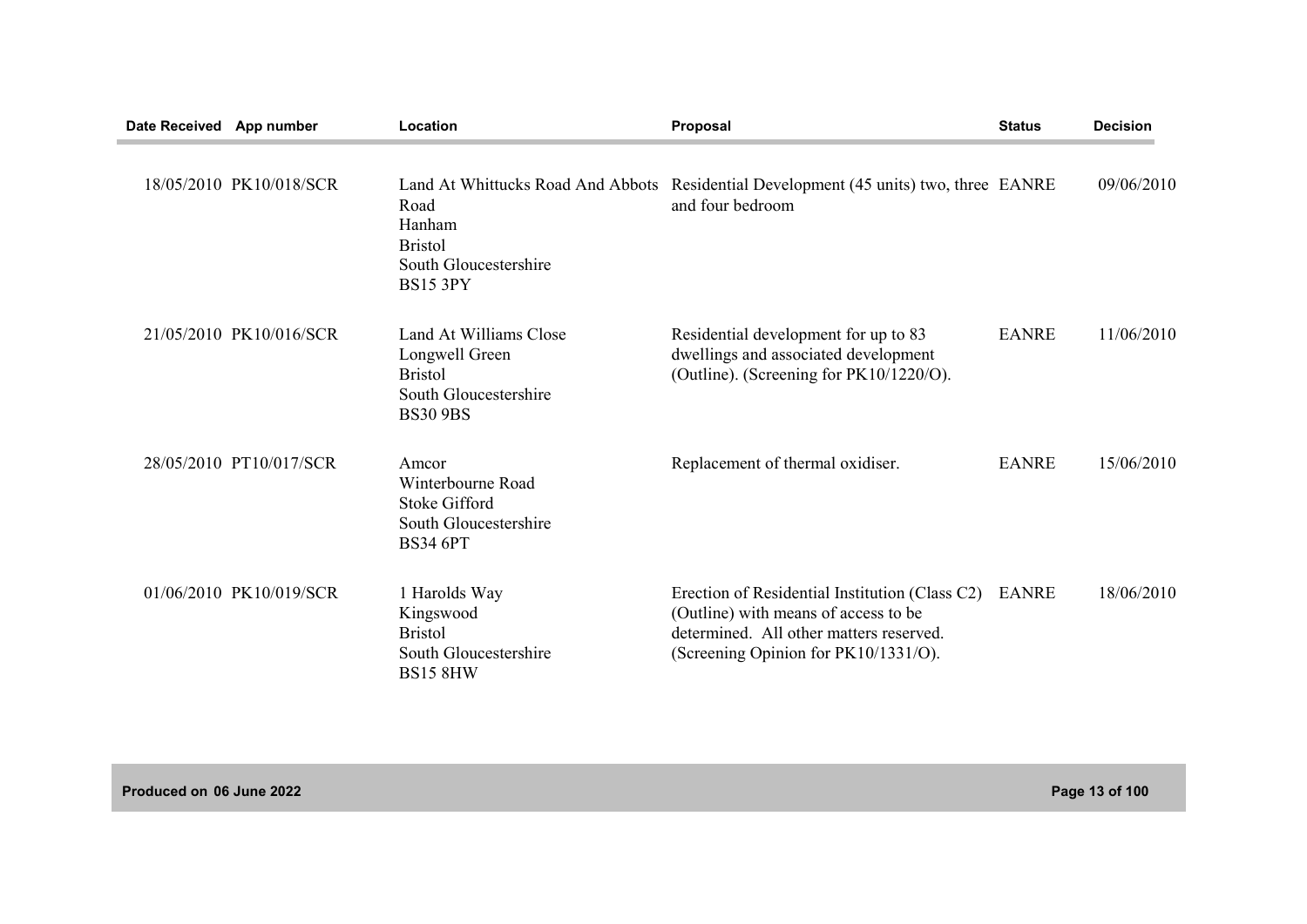| Date Received App number |                         | Location                                                                                                                                    | Proposal                                                                                                                                                                                                                                                                                                                                                                                                                                                                                         | <b>Status</b> | <b>Decision</b> |
|--------------------------|-------------------------|---------------------------------------------------------------------------------------------------------------------------------------------|--------------------------------------------------------------------------------------------------------------------------------------------------------------------------------------------------------------------------------------------------------------------------------------------------------------------------------------------------------------------------------------------------------------------------------------------------------------------------------------------------|---------------|-----------------|
|                          | 01/06/2010 PK10/020/SCR | Land Between Avon Ring Road And<br><b>Folly Brook</b><br><b>Emersons Green</b><br><b>Bristol</b><br>South Gloucestershire<br><b>BS167QZ</b> | Erection of Racquets and health and fitness<br>Club, including indoor and outdoor tennis<br>courts, swimming pools, multi purpose sports<br>hall and related facilities, associated car and<br>cycle parking, landscaping and highway<br>works on land between the A4174 and Folly<br>Brook Tributary, Emersons' Green.<br>Extension of time period for implementation<br>of Condition 1 of planning approval ref:<br>PK03/3775/F for a further 3 years. Screening<br>Opinion for PK10/1325/REP. | <b>EANRE</b>  | 15/06/2010      |
|                          | 22/06/2010 PT10/021/SCO | Woodlands Golf And Country Club<br><b>Trench Lane</b><br>Almondsbury<br><b>Bristol</b><br>South Gloucestershire<br><b>BS32 4JZ</b>          | Engineering works to existing golf course to<br>form additional 4 holes (Screening for<br>PT10/1474/F)                                                                                                                                                                                                                                                                                                                                                                                           | <b>SCOCO</b>  | 23/01/2018      |
|                          | 09/07/2010 PT10/022/SCR | Woodlands Golf And Country Club<br><b>Trench Lane</b><br>Almondsbury<br><b>Bristol</b><br>South Gloucestershire<br><b>BS32 4JZ</b>          | Engineering works to existing golf course to<br>form additional 4 holes (Screening Opinion<br>for PK10/1474/F)                                                                                                                                                                                                                                                                                                                                                                                   | <b>EANRE</b>  | 08/07/2010      |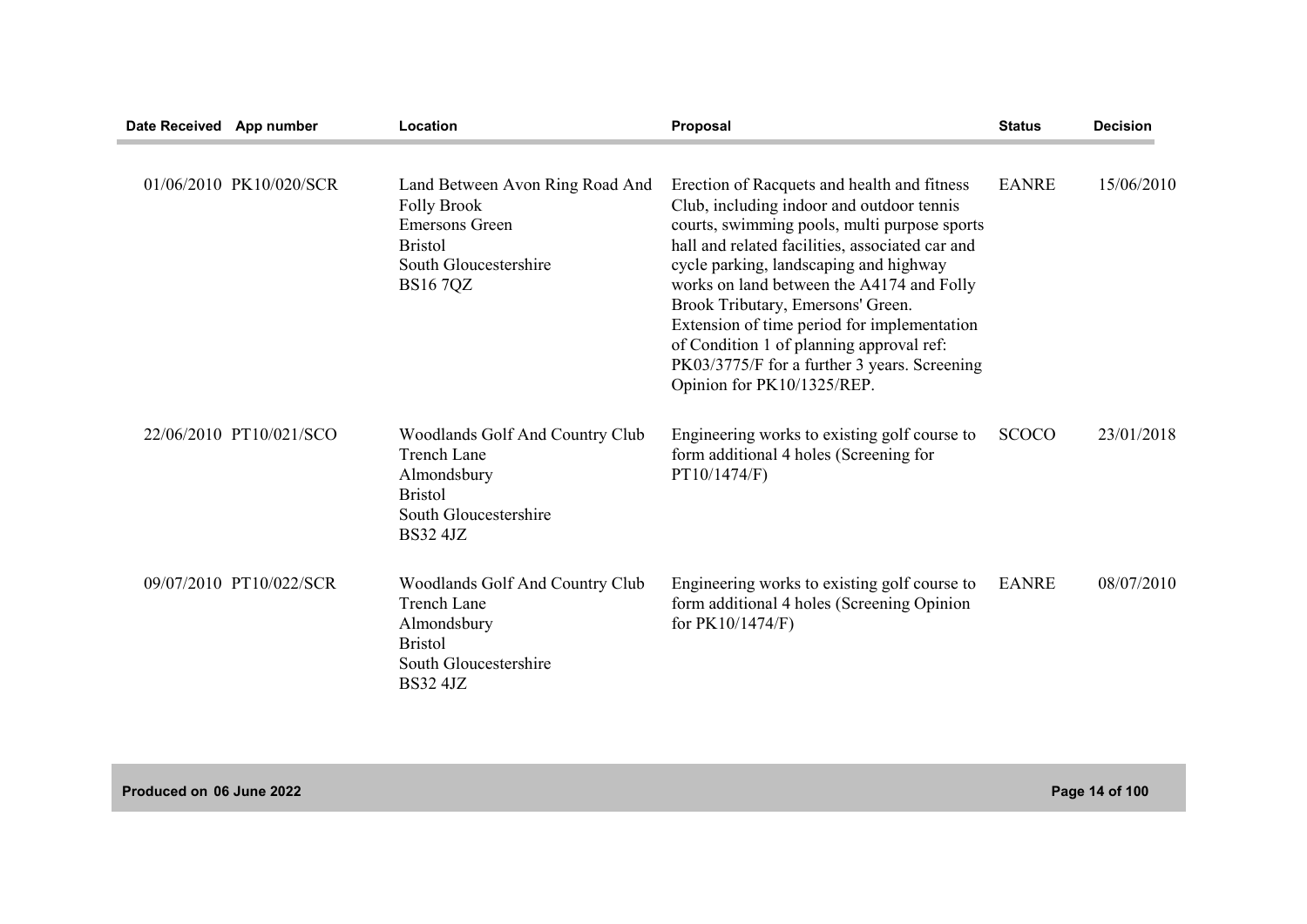| Date Received App number |                         | Location                                                                                                                  | Proposal                                                                                                                                                                            | <b>Status</b> | <b>Decision</b> |
|--------------------------|-------------------------|---------------------------------------------------------------------------------------------------------------------------|-------------------------------------------------------------------------------------------------------------------------------------------------------------------------------------|---------------|-----------------|
|                          | 09/07/2010 PT10/023/SCR | M4 M5 Interchange<br>Almondsbury<br><b>Bristol</b><br>South Gloucestershire                                               | Erection of twelve 50kW Wind Turbines                                                                                                                                               | <b>EANRE</b>  | 12/08/2010      |
|                          | 13/07/2010 PT10/025/SCR | <b>Airbus Operations</b><br>Gloucester Road North<br>Filton<br><b>Bristol</b><br>South Gloucestershire<br><b>BS34 7PY</b> | Airbus office campus developement.                                                                                                                                                  | <b>EANRE</b>  | 19/07/2010      |
|                          | 14/07/2010 PT10/024/SCR | <b>Morton Farm</b><br>Old Gloucester Road<br>Thornbury<br><b>Bristol</b><br>South Gloucestershire<br><b>BS35 3UF</b>      | Installation of a 20m (50Kw) wind turbine                                                                                                                                           | <b>EANRE</b>  | 07/09/2010      |
|                          | 29/07/2010 PT10/026/SCR | Roadway House<br>Cribbs Causeway<br>Almondsbury<br><b>Bristol</b><br>South Gloucestershire<br><b>BS107TU</b>              | Erection of replacement single storey building EANRE<br>to form car body repair centre and PD1 use<br>with car parking, car storage and associated<br>works.(Screening OT10/1949/F) |               | 19/08/2010      |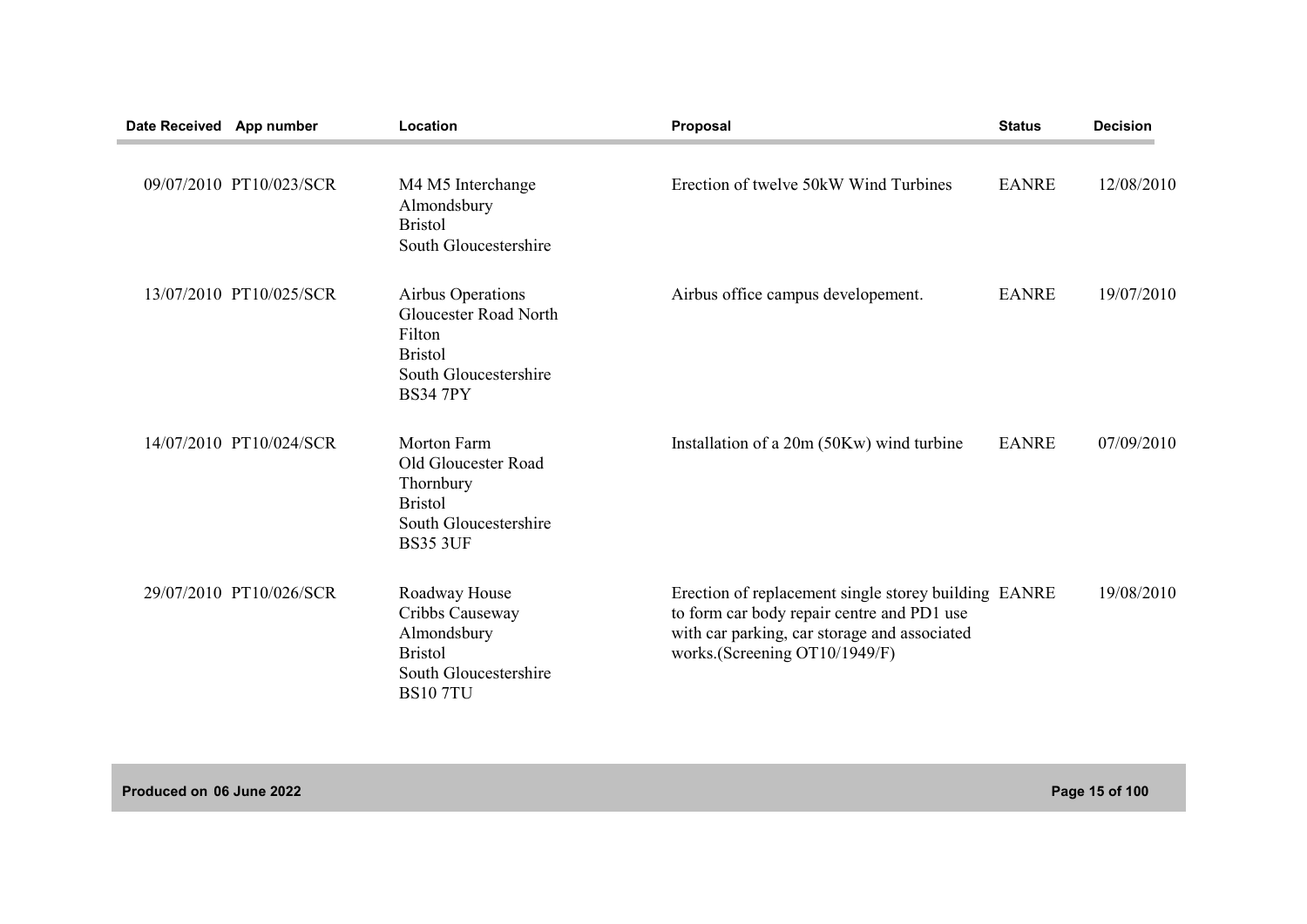| Date Received App number |                         | Location                                                                                                                         | Proposal                                                                                                                                                                                                                                             | <b>Status</b> | <b>Decision</b> |
|--------------------------|-------------------------|----------------------------------------------------------------------------------------------------------------------------------|------------------------------------------------------------------------------------------------------------------------------------------------------------------------------------------------------------------------------------------------------|---------------|-----------------|
|                          | 06/08/2010 PK10/027/SCR | J Sainsbury Plc The Village<br>Emerson Way<br><b>Emersons Green</b><br><b>Bristol</b><br>South Gloucestershire<br><b>BS167AE</b> | Erection of single storey decked car park,<br>atrium and associated alterations to existing<br>foodstore and car park. Screening opinion for<br>PK10/2024/F                                                                                          | <b>EANRE</b>  | 23/08/2010      |
|                          | 12/08/2010 PT10/028/SCR | Unit 400 North Bristol Park<br>Northway<br>Filton<br><b>Bristol</b><br>South Gloucestershire<br><b>BS34 7QH</b>                  | Extensions and alterations to existing<br>building to facilitate use as an ambulance<br>station. Erection of canopies for jet wash and<br>fuelling area, bicycle store and associated<br>revisions to parking. Screening opinion for<br>PT10/2034/F. | <b>EANRE</b>  | 27/08/2010      |
|                          | 15/09/2010 PT10/031/SCR | Almondsbury Garden Centre<br>Over Lane<br>Almondsbury<br><b>Bristol</b><br>South Gloucestershire<br><b>BS32 4BW</b>              | Removal of all existing greenhouse and<br>associated garden centre structures on the site<br>and their replacement with a single<br>consolidated building, with associated access,<br>parking, landscaping and other external works.                 | <b>EANRE</b>  | 07/10/2010      |
|                          | 20/09/2010 PT10/032/SCR | <b>Littleton Water Treatment Works</b><br>Littleton On Severn<br>South Gloucestershire                                           | <b>Ultra Violet Treatment Plant</b>                                                                                                                                                                                                                  | <b>EANRE</b>  | 07/10/2010      |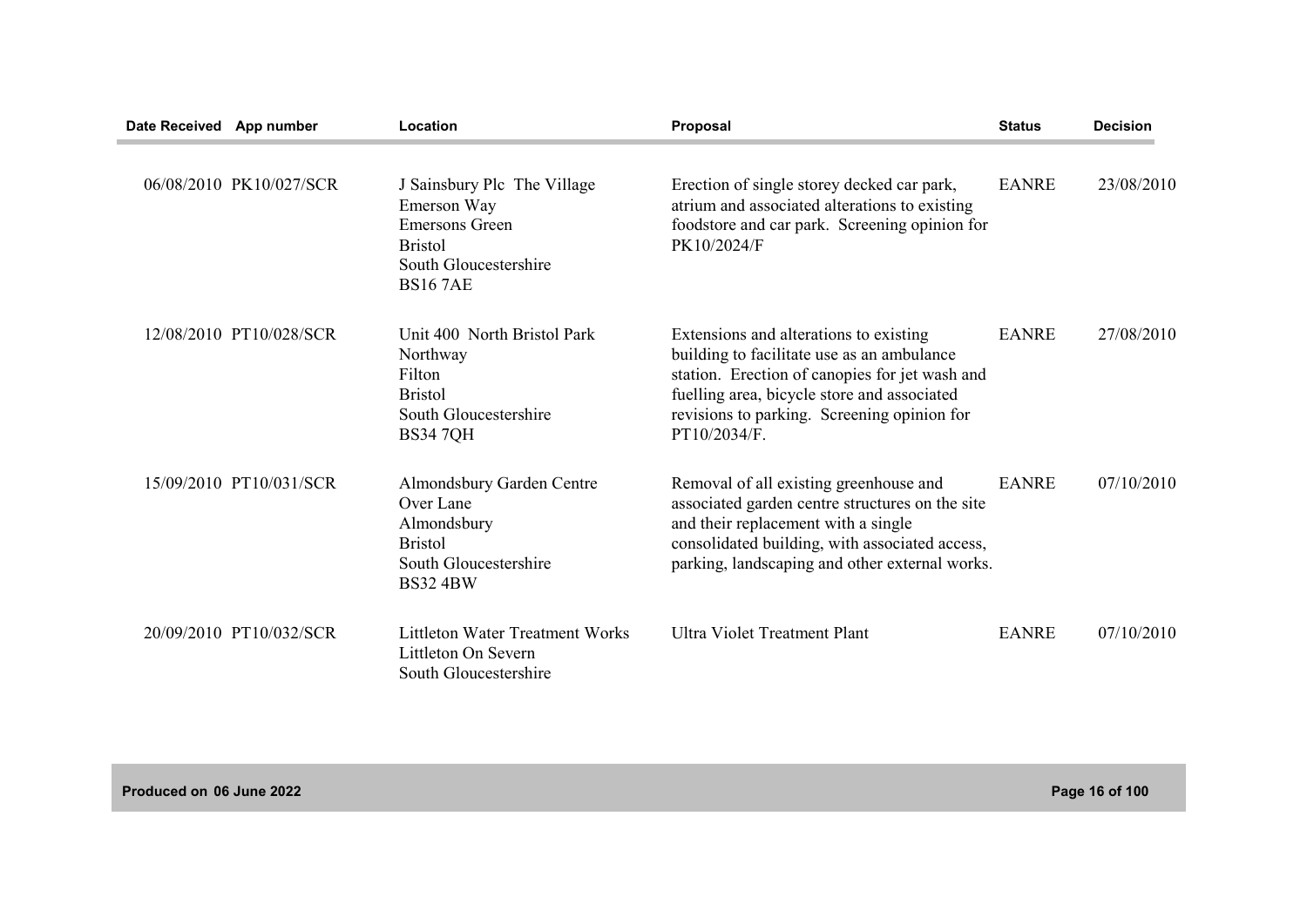| Date Received App number |                         | Location                                                                                                             | Proposal                                                                                                                                                                                                                                                                               | <b>Status</b> | <b>Decision</b> |
|--------------------------|-------------------------|----------------------------------------------------------------------------------------------------------------------|----------------------------------------------------------------------------------------------------------------------------------------------------------------------------------------------------------------------------------------------------------------------------------------|---------------|-----------------|
|                          | 23/09/2010 PT10/033/SCR | Between Parkway North, Stoke<br>Gifford And West Of M32,<br>Hambrook<br>South Gloucestershire                        | Laying of pipeline North Bristol Trunk Main<br>Phase 2                                                                                                                                                                                                                                 | <b>EANRE</b>  | 12/10/2010      |
|                          | 12/10/2010 PT10/035/SCR | <b>Hawthorn Cottage</b><br>Hortham Lane<br>Almondsbury<br><b>Bristol</b><br>South Gloucestershire<br><b>BS32 4JP</b> | Demolition of existing buildings and erection<br>of Gospel Hall (Class D1) as defined in the<br>Town and Country Planning (Use Classes)<br>Order 1987 with associated car parking and<br>landscaping with new vehicular and<br>pedestrian access. Scrrening Opinion for<br>PT10/2510/F | EANRE         | 12/10/2010      |
|                          | 26/10/2010 PT10/036/SCR | Land At Morton Way South<br>Thornbury<br><b>Bristol</b><br>South Gloucestershire<br><b>BS35 3TY</b>                  | Residential development of up to 500<br>dwellings (Class C3), community uses (Class<br>D1) of up to 1,500 sqm floorspace and<br>associated landscaping, open space, accesses,<br>roads, footpaths/cycleways and infrastructure.                                                        | <b>EANRE</b>  | 12/11/2010      |
|                          | 28/10/2010 PK10/037/SCR | 12 East Walk<br>Yate<br><b>Bristol</b><br>South Gloucestershire<br><b>BS374AS</b>                                    | Variation of condition no 2 attached to<br>application PK10/0662/RVC dated 23rd July<br>2010 to substitute revised plans detailing<br>amendments to the Tesco store elevations and<br>car park layout. Screening opinion for<br>PK10/0662/RVC                                          | <b>EANRE</b>  | 08/11/2010      |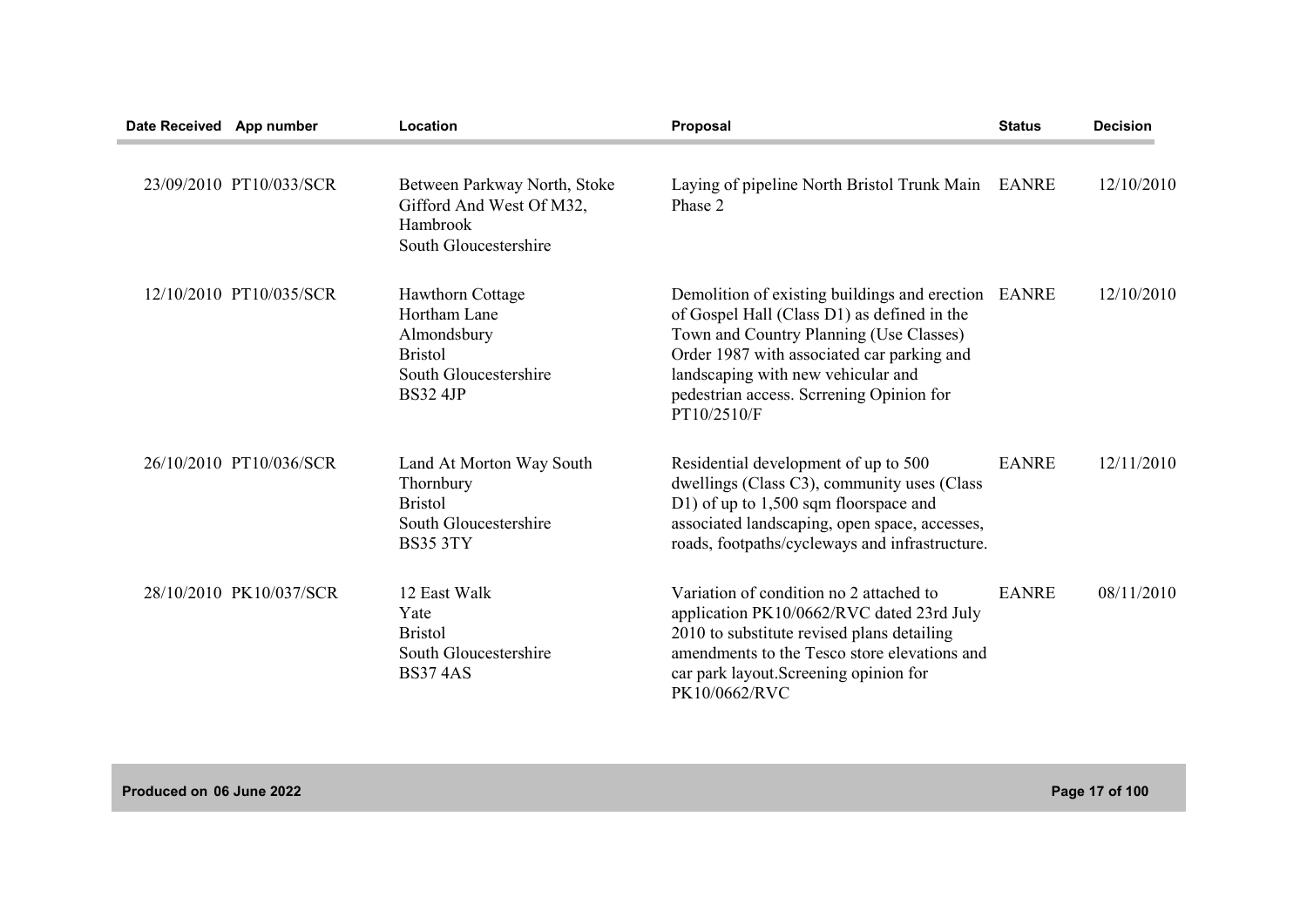| Date Received App number |                         | Location                                                                                                                  | Proposal                                                                                                                                                                                                                                                                                                                                                           | <b>Status</b> | <b>Decision</b> |
|--------------------------|-------------------------|---------------------------------------------------------------------------------------------------------------------------|--------------------------------------------------------------------------------------------------------------------------------------------------------------------------------------------------------------------------------------------------------------------------------------------------------------------------------------------------------------------|---------------|-----------------|
|                          | 10/11/2010 PT10/038/SCR | Hillcrest<br>Land Off Catbrain Hill<br><b>Easter Compton</b><br><b>Bristol</b><br>South Gloucestershire<br><b>BS107TH</b> | Demolition of existing dwelling to allow for a EANRE<br>redevelopment comprising 51no. dwellings<br>with parking, access, open space and<br>landscaping. Screening opinion for<br>PT10/3060/F.                                                                                                                                                                     |               | 12/11/2010      |
|                          | 18/11/2010 PT10/039/SCR | Old Manor Farm<br>Ingst Hill<br>Olveston<br><b>Bristol</b><br>South Gloucestershire<br><b>BS35 4AP</b>                    | Wind Turbine Site                                                                                                                                                                                                                                                                                                                                                  | EAREQ         | 17/01/2011      |
|                          | 07/12/2010 PK10/041/SCR | Land At Oaktree Avenue<br>Pucklechurch<br><b>Bristol</b><br>South Gloucestershire<br><b>BS16 9SF</b>                      | Outline planning permission for the erection<br>of 56 no. dwellings and a doctors surgery. For<br>the housing element Access, Appearance,<br>Landscaping, Layout and Scale are to be<br>considered (no matters reserved). For the<br>doctors surgery element only access is to be<br>considered (all other matters reserved).<br>Screening Opinion for PK10/3380/O | <b>EANRE</b>  | 09/12/2010      |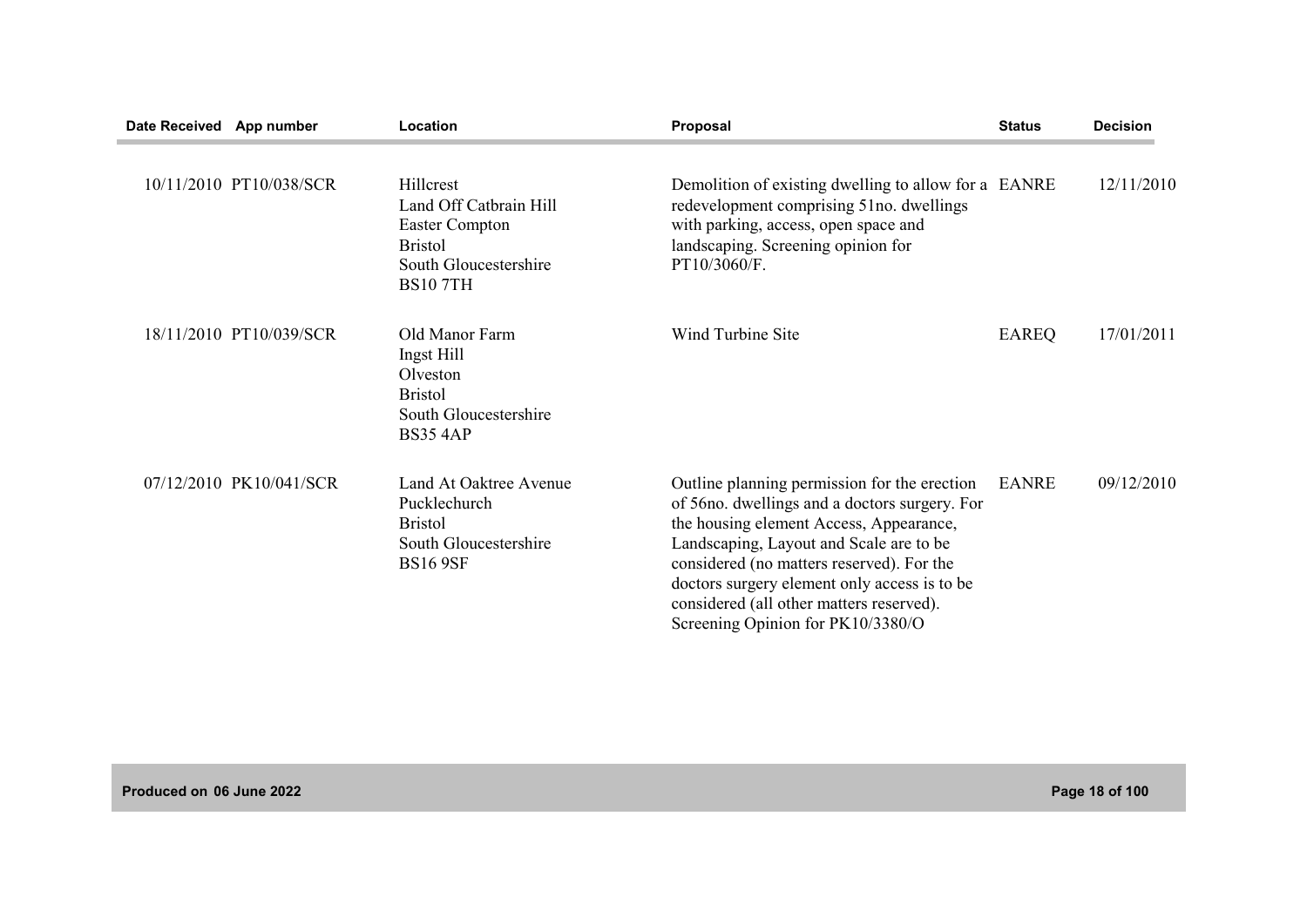| Date Received App number |                         | Location                                                                                                                                 | Proposal                                                                                                                                                                                                                                                                                                                                                   | <b>Status</b> | <b>Decision</b> |
|--------------------------|-------------------------|------------------------------------------------------------------------------------------------------------------------------------------|------------------------------------------------------------------------------------------------------------------------------------------------------------------------------------------------------------------------------------------------------------------------------------------------------------------------------------------------------------|---------------|-----------------|
|                          | 23/12/2010 PK10/042/SCO | North Yate<br>Yate<br><b>Bristol</b><br>South Gloucestershire<br><b>BS377JT</b>                                                          | Scoping Opinion for a proposed mixed-use<br>site approximatly 104ha in North Yate.                                                                                                                                                                                                                                                                         | <b>SCOCO</b>  | 26/01/2011      |
|                          | 30/12/2010 PT11/001/SCR | Unit 3140 Great Western Court<br>Hunts Ground Road<br><b>Stoke Gifford</b><br><b>Bristol</b><br>South Gloucestershire<br><b>BS34 8HP</b> | Erection of 4000 square metres of B1 Office<br>buildings with associated works including<br>landscaping and car parking. Temporary hard<br>surface car parking on the remainder of the<br>application site on land to be reserved for<br>park and ride facilities. Outline application<br>with all matters reserved. Screening opinion<br>for PT11/0008/O. | <b>EANRE</b>  | 04/01/2011      |
|                          | 07/01/2011 PT11/002/SCR | Land Adjoining Almondsbury<br>M4/M5 Interchange<br>Almondsbury<br>South Gloucestershire                                                  | PV Solar Farm                                                                                                                                                                                                                                                                                                                                              | <b>EANRE</b>  | 28/01/2011      |
|                          | 25/01/2011 PT11/004/SCR | Land At Park Farm<br>Thornbury<br><b>Bristol</b><br>South Gloucestershire<br><b>BS35 1SW</b>                                             | Development for around 500 houses with<br>associated infrastructure.                                                                                                                                                                                                                                                                                       | <b>EANRE</b>  | 15/02/2011      |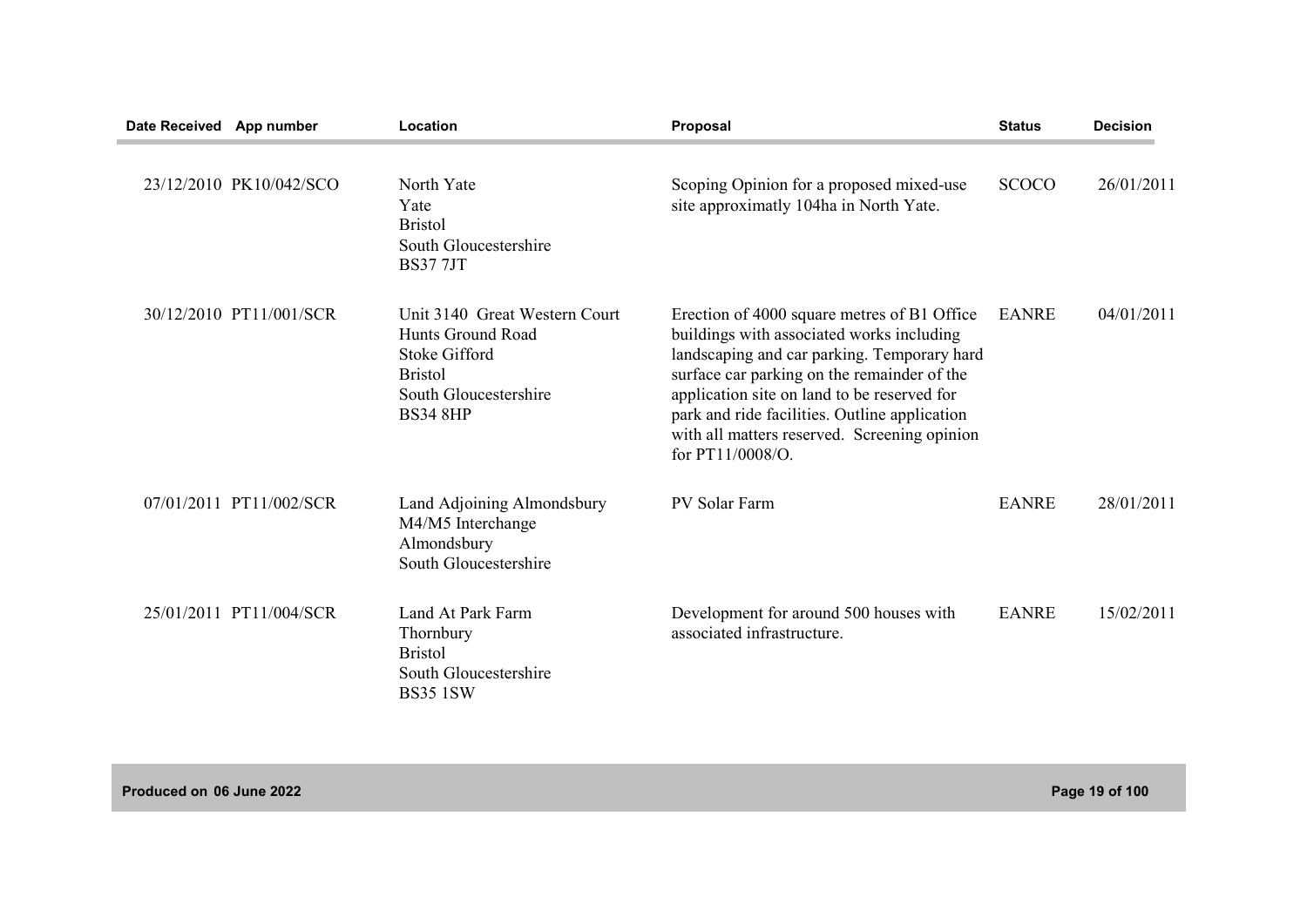| Date Received App number |                         | Location                                                                                                                | Proposal                                                                                                                                                                                                                     | <b>Status</b> | <b>Decision</b> |
|--------------------------|-------------------------|-------------------------------------------------------------------------------------------------------------------------|------------------------------------------------------------------------------------------------------------------------------------------------------------------------------------------------------------------------------|---------------|-----------------|
|                          | 31/01/2011 PT11/006/SCR | Land Adjacent M5<br>Parklands<br>Over Lane<br>Almondsbury<br><b>Bristol</b><br>South Gloucestershire<br><b>BS32 4BW</b> | Installation of solar farm                                                                                                                                                                                                   | <b>EANRE</b>  | 17/02/2011      |
|                          | 23/02/2011 PT11/008/SCR | Latteridge Green Farm<br>Latteridge Green<br>Iron Acton<br><b>Bristol</b><br>South Gloucestershire<br><b>BS37 9TS</b>   | Develop a 5MW Solar Farm                                                                                                                                                                                                     | <b>EANRE</b>  | 11/03/2011      |
|                          | 09/03/2011 PT11/011/SCR |                                                                                                                         | North Fringe to Hengrove Package in South<br>Gloucestershire for the development of three<br>new rapid transit routes, which would link the<br>North Fringe, East Fringe and South Bristol<br>areas via Bristol City Centre. | EAREQ         | 30/03/2011      |
|                          | 29/03/2011 PT11/013/SCR | Durdham Down To Harry Stoke<br><b>Combined Main</b><br><b>Bristol</b>                                                   | Laying of 700mm diameter water pipeline                                                                                                                                                                                      | <b>EANRE</b>  | 19/04/2011      |

**Produced on 06 June 2022 Page 20 of 100**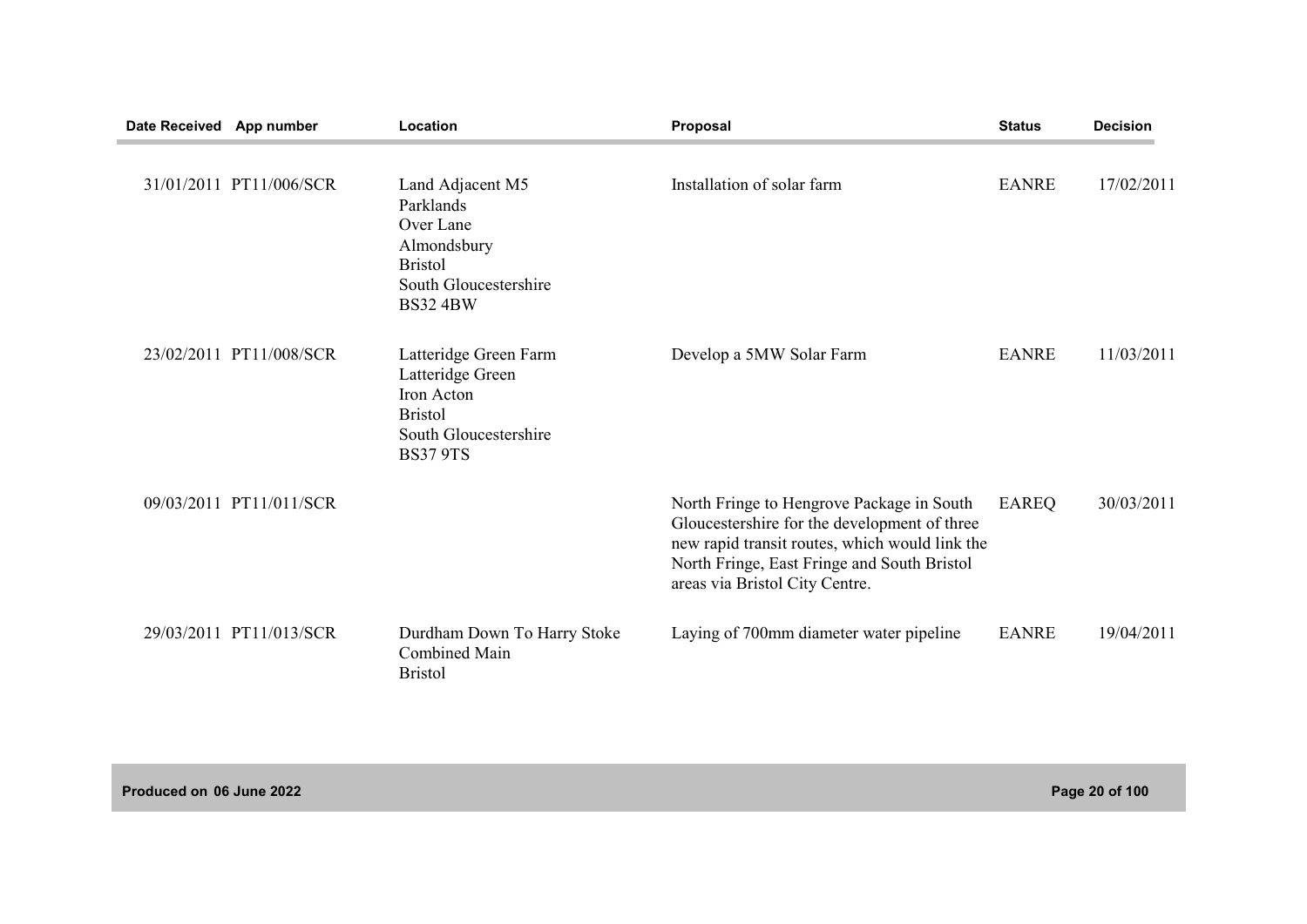| Date Received App number |                         | Location                                                                                                      | Proposal                                                                                                                                                | <b>Status</b> | <b>Decision</b> |
|--------------------------|-------------------------|---------------------------------------------------------------------------------------------------------------|---------------------------------------------------------------------------------------------------------------------------------------------------------|---------------|-----------------|
|                          | 30/03/2011 PT11/014/SCO | Land At Wyck Beck Road/Fishpool<br>Hill<br>Patchway/Cribbs Causeway                                           | A mixed use development comprising<br>predominantly residential uses and associated<br>infrastructure.                                                  | <b>SCOCO</b>  | 11/05/2011      |
|                          | 14/04/2011 PT11/015/SCR | Land At Morton Way North<br>Thornbury<br><b>Bristol</b><br>South Gloucestershire<br><b>BS35 1UJ</b>           | Screening Opinion for an outline permission<br>for the development of up to 500 new homes,<br>new access roads from Morton Way and<br>associated works. | <b>EANRE</b>  | 26/04/2011      |
|                          | 20/04/2011 PT11/016/SCR | <b>Sturge Farm</b><br><b>Gaunts Earthcott Lane</b><br>Almondsbury<br>South Gloucestershire<br><b>BS32 4JR</b> | Wind turbine                                                                                                                                            | <b>EAREQ</b>  | 20/06/2011      |
|                          | 21/04/2011 PK11/017/SCO | 22 Woodland Terrace<br>Kingswood<br><b>Bristol</b><br>South Gloucestershire<br><b>BS15 9PU</b>                | Erection of 23 dwellings with associated<br>access, parking, andscaping and associated<br>works. Screening opinion for PK11/1305/F                      | <b>EANRE</b>  | 05/05/2011      |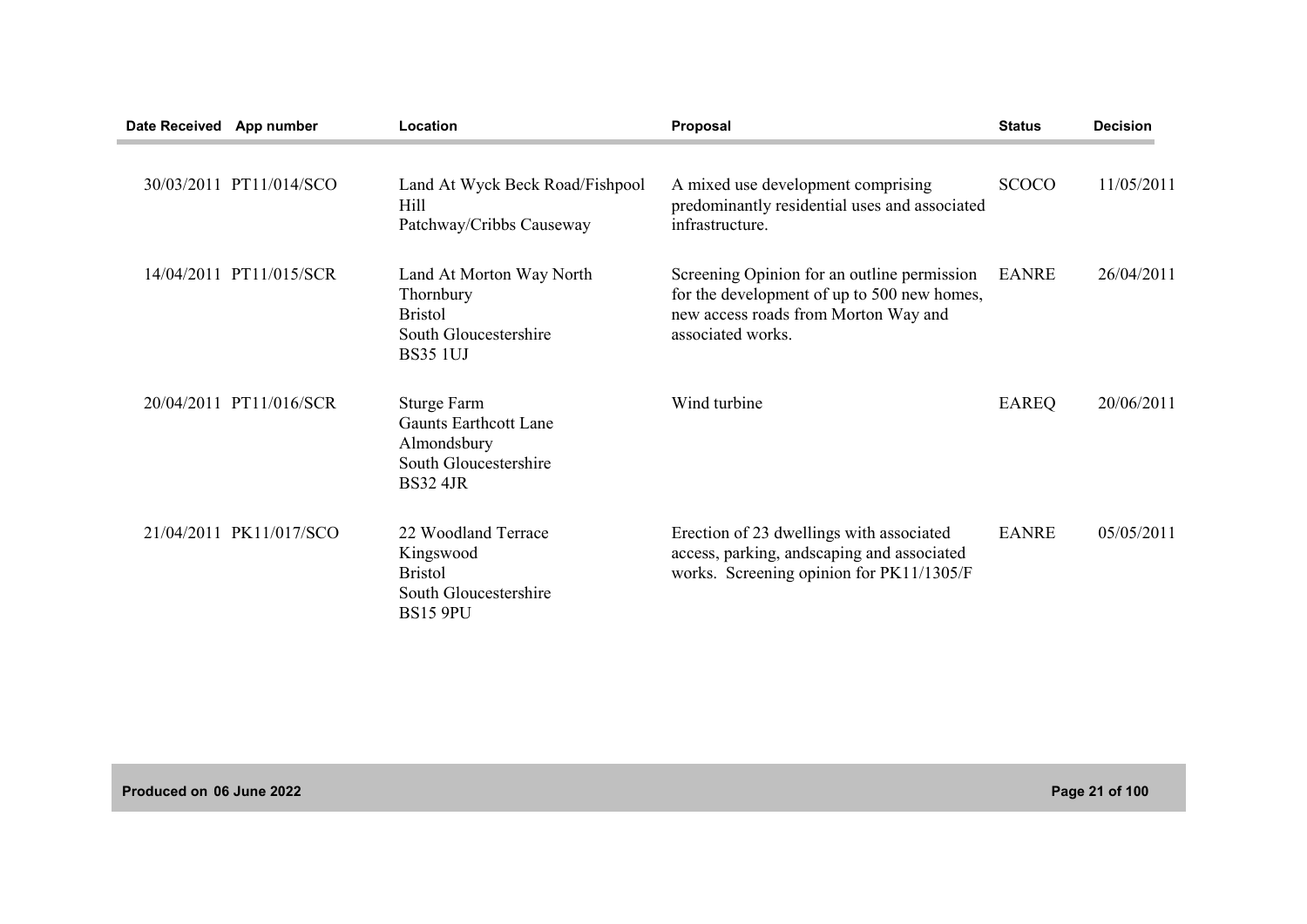| Date Received App number |                         | Location                                                                                                                    | Proposal                                                                                                                                                                                                                              | <b>Status</b> | <b>Decision</b> |
|--------------------------|-------------------------|-----------------------------------------------------------------------------------------------------------------------------|---------------------------------------------------------------------------------------------------------------------------------------------------------------------------------------------------------------------------------------|---------------|-----------------|
|                          | 03/05/2011 PK11/020/SCR | Land At Westerleigh Road<br>Yate<br><b>Bristol</b><br>South Gloucestershire<br><b>BS37 8QA</b>                              | Erection of 70 no. dwellings (Outline) with<br>layout and vehicular access to be determined.<br>(Consent to extend time limit implementation<br>for PK06/2774/O). Screening Opinion for<br>PK11/1386/EXT.                             | <b>EANRE</b>  | 18/05/2011      |
|                          | 03/05/2011 PT11/018/SCR | Land At Charlton Common<br><b>Off Charlton Road</b><br>Filton<br><b>Bristol</b><br>South Gloucestershire<br><b>BS10 6LY</b> | Realignment and widening of the existing<br>access road to 6.4 meters wide with 3 meter<br>pedestrian/cycle lane                                                                                                                      | <b>EANRE</b>  | 23/05/2011      |
|                          | 03/05/2011 PT11/019/SCR | <b>Wotton Road</b><br>Charfield<br>South Gloucestershire<br><b>GL12 8SR</b>                                                 | Land Rear Of Congregational Church Residential development - 16no. dwellings                                                                                                                                                          | <b>EANRE</b>  | 25/05/2011      |
|                          | 06/05/2011 PT11/021/SCR | Box Hedge Farm<br>Boxhedge Farm Lane<br>Coalpit Heath<br><b>Bristol</b><br>South Gloucestershire<br><b>BS36 2UW</b>         | Use of land and buildings for activities<br>including Clay Pigeon Shooting, Motorised<br>Driving Activities, Archery, Orienteering,<br>'High Ropes', Outdoor Team Games for<br>Outdoor Recreation, Education and Corporate<br>Events. | <b>EANRE</b>  | 24/05/2011      |

**Produced on 06 June 2022 Page 22 of 100**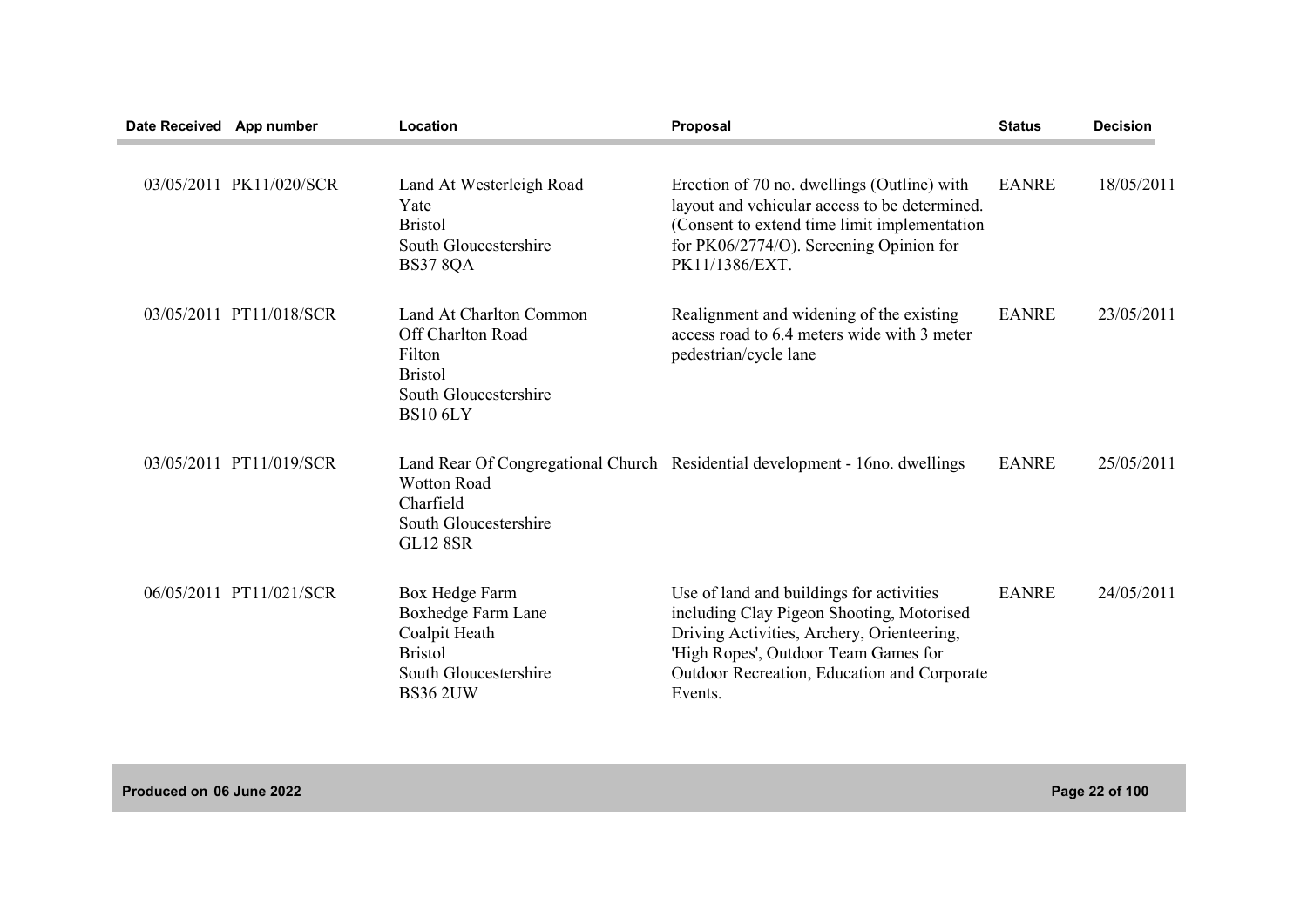| Date Received App number |                         | Location                                                                                                                          | Proposal                                                                                                                                                                                                                                                                                        | <b>Status</b> | <b>Decision</b> |
|--------------------------|-------------------------|-----------------------------------------------------------------------------------------------------------------------------------|-------------------------------------------------------------------------------------------------------------------------------------------------------------------------------------------------------------------------------------------------------------------------------------------------|---------------|-----------------|
|                          | 17/05/2011 PT11/024/SCR | <b>Warburtons Bread Factory</b><br>Off Ableton Lane<br>Severn Beach<br><b>Bristol</b><br>South Gloucestershire<br><b>BS35 4PP</b> | Wind Turbine 53.4 metre and maximum<br>capacity of 330kw                                                                                                                                                                                                                                        | <b>EANRE</b>  | 17/06/2011      |
|                          | 06/06/2011 PT11/026/SCR | Land West Of Merlin Road<br>Cribbs Causeway<br><b>Bristol</b><br>South Gloucestershire<br><b>BS107SR</b>                          | Erection of aviation museum and Class B1<br>office accommodation with associated works<br>(Outline) with Layout, Scale and Access to be<br>considered. All other matters reserved.<br>(Consent to extend time limit implementation<br>for PT07/3015/O). Screening Opinion for<br>PT11/1280/EXT. | <b>EANRE</b>  | 06/06/2011      |
|                          | 23/06/2011 PT11/027/SCR | Europa House<br>Midland Way<br>Thornbury<br>South Gloucestershire<br><b>BS35 2JX</b>                                              | Change of Use - (increase office)<br>accommodation)                                                                                                                                                                                                                                             | <b>EANRE</b>  | 14/07/2011      |
|                          | 04/07/2011 PT11/028/SCR | Frenchay Hospital<br>North Bristol                                                                                                | Re-development of the existing Frenchay<br>Hospital site.                                                                                                                                                                                                                                       | <b>EANRE</b>  | 11/07/2011      |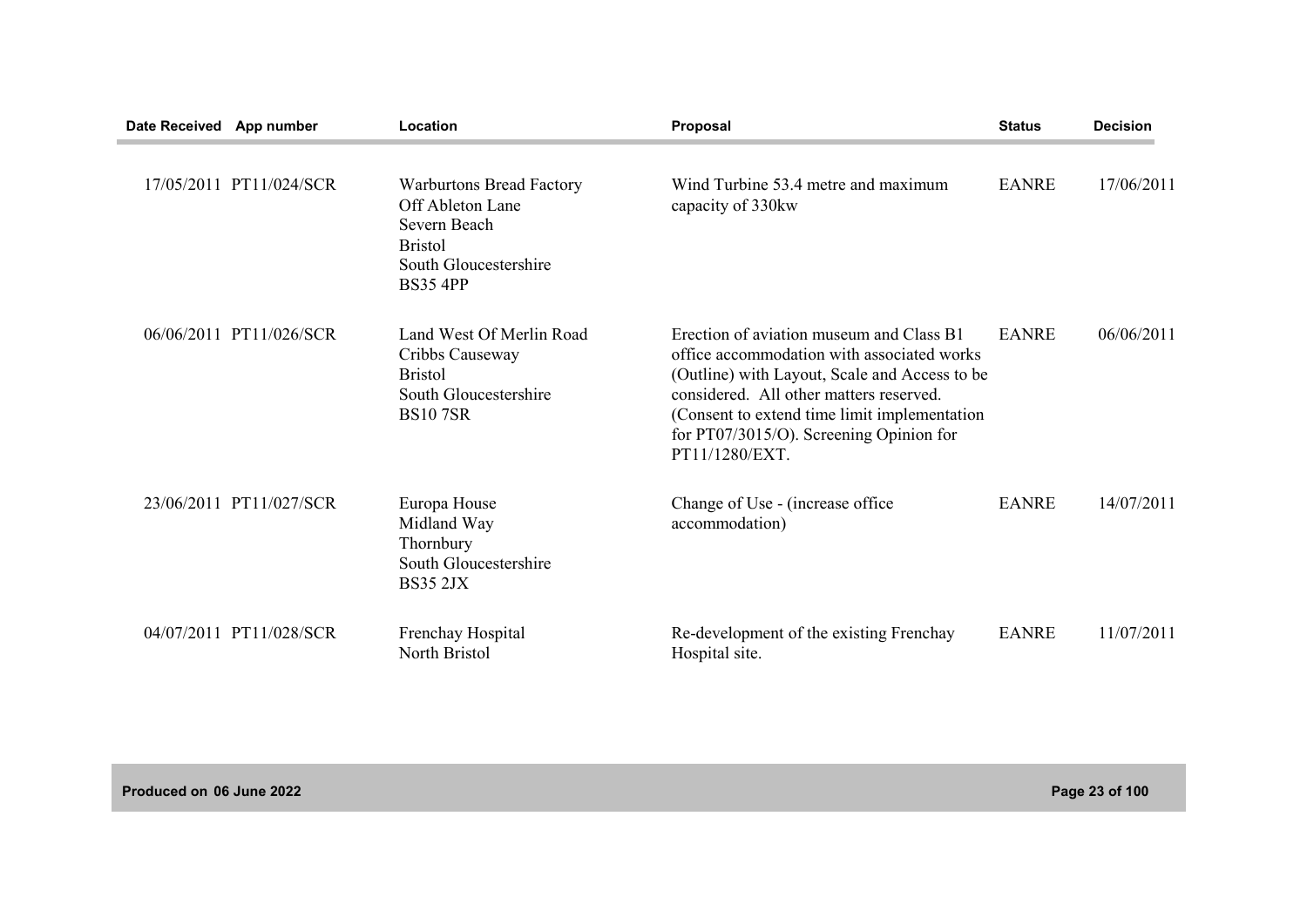| Date Received App number |                         | Location                                                                                                                            | Proposal                                                                                                                                                                                                                                                                                                                                                           | <b>Status</b> | <b>Decision</b> |
|--------------------------|-------------------------|-------------------------------------------------------------------------------------------------------------------------------------|--------------------------------------------------------------------------------------------------------------------------------------------------------------------------------------------------------------------------------------------------------------------------------------------------------------------------------------------------------------------|---------------|-----------------|
|                          | 21/07/2011 PT11/029/SCR | Western Roadstone Ltd Wickwar<br>Quarry<br>The Downs<br>Wickwar<br>Wotton Under Edge<br>South Gloucestershire<br><b>GL12 8LF</b>    | Temporary secondary aggregates re-cycling<br>facility for a period of 3 years. Screening<br>Opinion for PT11/2288/MW                                                                                                                                                                                                                                               | <b>EANRE</b>  | 10/08/2011      |
|                          | 28/07/2011 PK11/031/SCR | Unit 1 Longwell Green Trading Park<br>Aldermoor Way<br>Longwell Green<br><b>Bristol</b><br>South Gloucestershire<br><b>BS30 7ER</b> | Erection of 7 no units for Class $B1(c)$ (Light<br>Industrial), Class B2 (General Industrial) and<br>Class B8 (Storage and Distribution) with<br>ancillary trade counters. Erection of 1 no.<br>additional Class B8 unit for self storage, car<br>parking, service areas and associated works.<br>Construction of new access. Screening<br>Opinion for PK11/2398/F | <b>EANRE</b>  | 08/08/2011      |
|                          | 01/08/2011 PK11/030/SCR | Oxwick Farm<br>Wickwar Road<br>Yate<br><b>Bristol</b><br>South Gloucestershire<br><b>BS37 6PA</b>                                   | Installation of 36m wind turbine                                                                                                                                                                                                                                                                                                                                   | <b>EANRE</b>  | 22/08/2011      |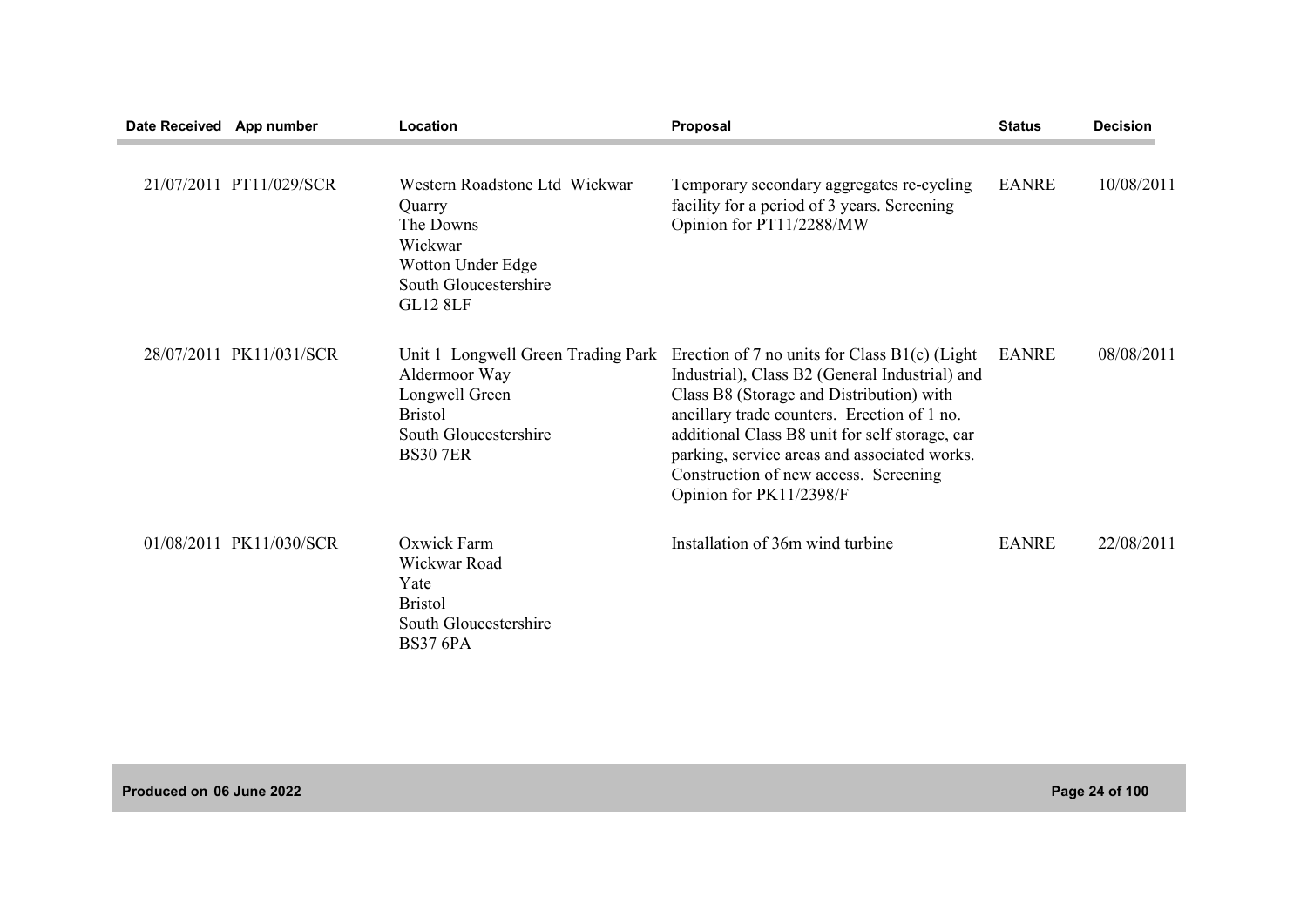| Date Received App number |                         | Location                                                                                                           | Proposal                                                                                                                                         | <b>Status</b> | <b>Decision</b> |
|--------------------------|-------------------------|--------------------------------------------------------------------------------------------------------------------|--------------------------------------------------------------------------------------------------------------------------------------------------|---------------|-----------------|
|                          | 04/08/2011 PT11/033/SCR | Durdham Down Combined Main To<br>North Bristol                                                                     | Laying of water pipeline                                                                                                                         | <b>EANRE</b>  | 18/08/2011      |
|                          | 30/08/2011 PK11/034/SCR | Laddenside Farm<br><b>Bristol Road</b><br>Iron Acton<br><b>Bristol</b><br>South Gloucestershire<br><b>BS37 9TG</b> | Erection of agricultural building to form new<br>parlour, dairy and additional livestock<br>accommodation. Screening Opinion for<br>PK11/2737/F. | EANRE         | 05/09/2011      |
|                          | 08/09/2011 PT11/035/SCO | Land To South Of Ingst<br>Olveston<br>South Gloucestershire                                                        | Windfarm consisting of 3no. turbines                                                                                                             | <b>SCOCO</b>  | 03/11/2011      |
|                          | 12/09/2011 PT11/037/SCO | Land At The University Of The West Proposed stadium.<br>Of England                                                 |                                                                                                                                                  | <b>SCOCO</b>  | 31/10/2011      |
|                          | 12/09/2011 PT11/036/SCR | Land At The University Of The West Proposed stadium.<br>Of England                                                 |                                                                                                                                                  | <b>EAREQ</b>  | 26/09/2011      |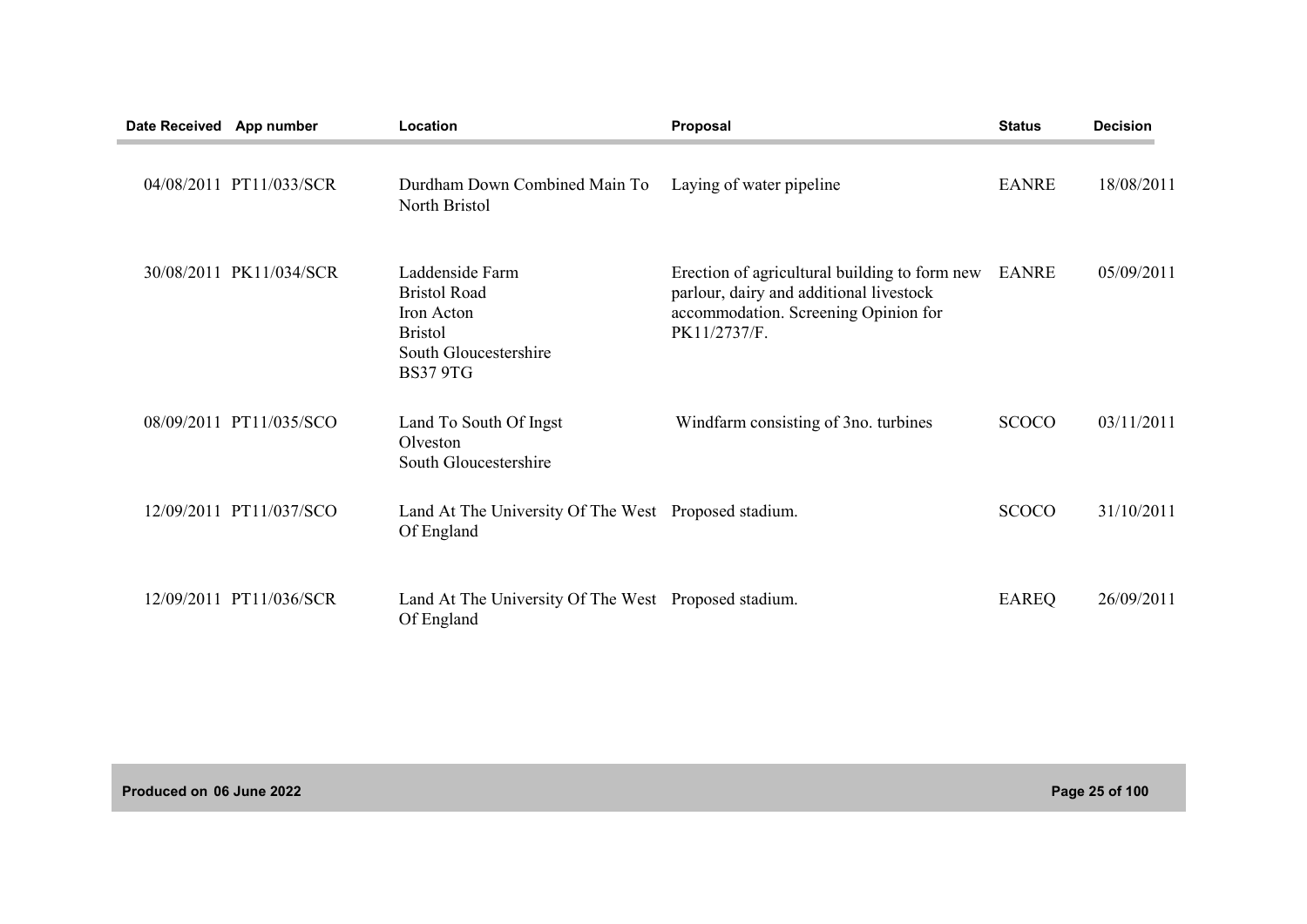| Date Received App number |                         | Location                                                                                                          | Proposal                                                                                                                                                                                                                         | <b>Status</b> | <b>Decision</b> |
|--------------------------|-------------------------|-------------------------------------------------------------------------------------------------------------------|----------------------------------------------------------------------------------------------------------------------------------------------------------------------------------------------------------------------------------|---------------|-----------------|
|                          | 22/09/2011 PT11/039/SCR | M1 Hallen Industrial Estate<br>Severn Road<br>Hallen<br><b>Bristol</b><br>South Gloucestershire<br><b>BS107SE</b> | Change of use to expand existing recycling<br>operations Screening Opinion PT11/3040/MW                                                                                                                                          | <b>EANRE</b>  | 13/10/2011      |
|                          | 30/09/2011 PT11/040/SCR | <b>Willow Farm</b><br>Severn Road<br>Hallen<br>South Gloucestershire                                              | Anaerobic Digestion and In Vessell<br><b>Composting Plant</b>                                                                                                                                                                    | <b>EANRE</b>  | 20/11/2011      |
|                          | 05/10/2011 PK11/042/SCR | Land At Dyers Lane/Mission Road<br>Iron Acton<br><b>Bristol</b><br>South Gloucestershire<br><b>BS37 9XS</b>       | Outline Planning Permission for the<br>development of approximately 350 new<br>houses, 4 HA of employment (B1 or B8 use<br>classes), new access roads from North Road<br>and Iron Acton Way, open space and<br>associated works. | <b>EANRE</b>  | 09/11/2011      |
|                          | 11/10/2011 PT11/043/SCR | <b>Littleton Water Treatment Works</b><br>Littleton-upon-Severn<br>South Gloucestershire                          | <b>Installation of Aerators</b>                                                                                                                                                                                                  | <b>EANRE</b>  | 03/11/2011      |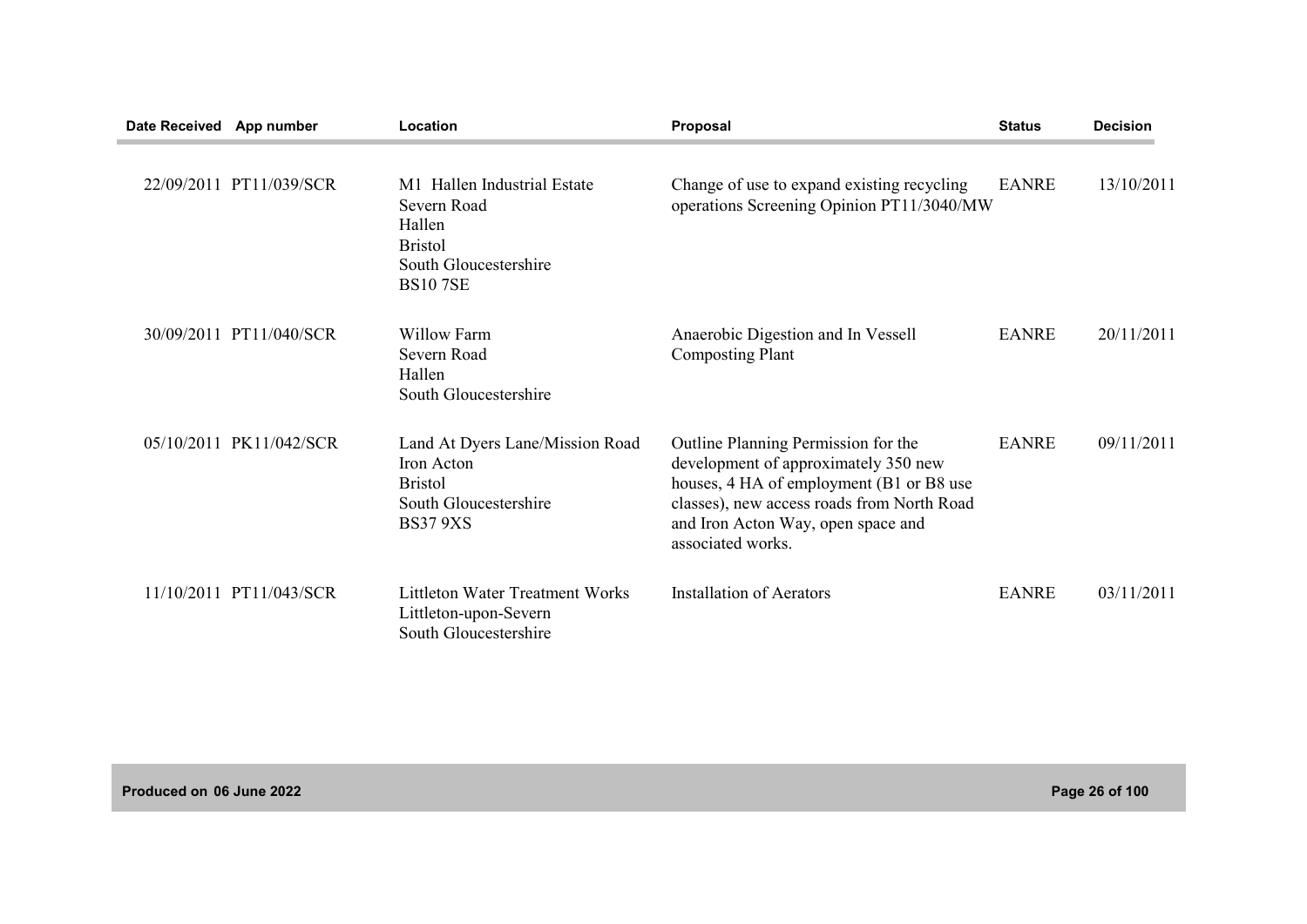| Date Received App number |                         | Location                                                                                                                     | <b>Proposal</b>                                                                                                                                                                                                                                                     | <b>Status</b> | <b>Decision</b> |
|--------------------------|-------------------------|------------------------------------------------------------------------------------------------------------------------------|---------------------------------------------------------------------------------------------------------------------------------------------------------------------------------------------------------------------------------------------------------------------|---------------|-----------------|
|                          | 24/10/2011 PT11/044/SCR | Warburtons Ltd - Unit 8010<br>Western Approach Distribution Park<br>Severn Beach<br>South Gloucestershire<br><b>BS35 4GG</b> | Installation of 1 no. wind turbine and<br>ancillary development                                                                                                                                                                                                     | <b>EANRE</b>  | 16/11/2011      |
|                          | 16/11/2011 PT11/047/SCO | <b>Wootton Bassett Junction To Bristol</b><br>Parkway<br>Bristol Temple Meads To Bristol<br>Parkway<br>South Gloucestershire | Great Western Main Line overhead Line<br>Electrification                                                                                                                                                                                                            | <b>SCOCO</b>  | 10/01/2012      |
|                          | 25/11/2011 PK11/048/SCR | <b>Bristol Water Plc</b><br>Soundwell Road<br>Soundwell<br>South Gloucestershire<br><b>BS16 4QQ</b>                          | Residential development on 1.87 ha of land<br>(Outline) with means of access and highway<br>improvements to be determined. All other<br>matters reserved. (Consent to extend time<br>limit implementation for PK04/1724/O).<br>Screening Opinion for PK11/3750/EXT. | <b>EANRE</b>  | 02/12/2011      |
|                          | 14/12/2011 PT11/049/SCO | Land At Woodlands Farm<br>Frampton Cotterell                                                                                 | Development for 420 residential dwellings<br>with a local centre together with associated<br>access, car parking, landscaping and open<br>space.                                                                                                                    | <b>SCOCO</b>  | 11/01/2012      |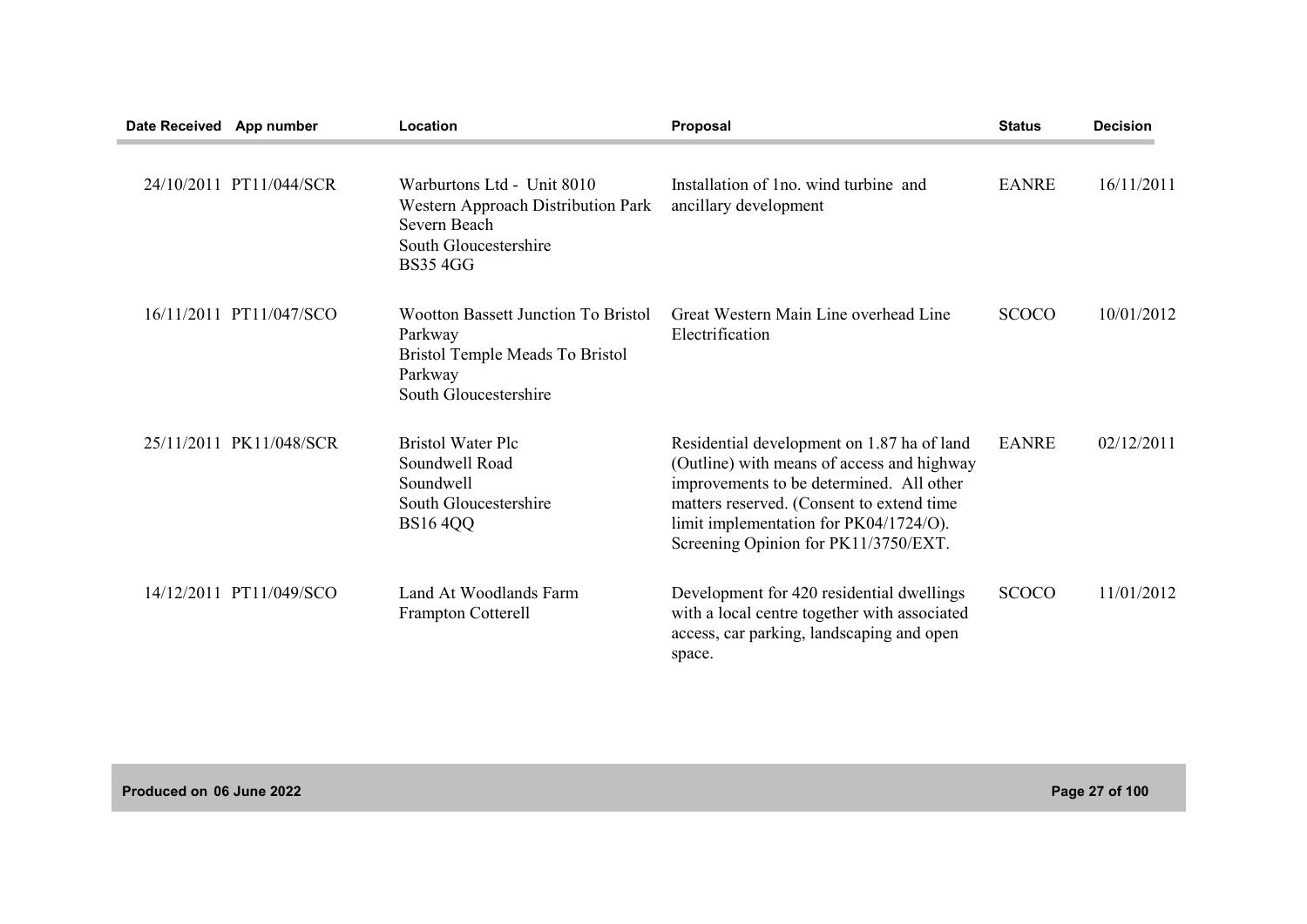| Date Received App number |                         | Location                                                                                                                                      | Proposal                                                                                                                                                                                                                                                                                                                                                                                                  | <b>Status</b> | <b>Decision</b> |
|--------------------------|-------------------------|-----------------------------------------------------------------------------------------------------------------------------------------------|-----------------------------------------------------------------------------------------------------------------------------------------------------------------------------------------------------------------------------------------------------------------------------------------------------------------------------------------------------------------------------------------------------------|---------------|-----------------|
|                          | 14/12/2011 PT11/050/SCR | Land At Woodlands Farm<br>Frampton Cotterell                                                                                                  | Development for 420 residential dwellings<br>with a local centre together with associated<br>access, car parking, landscaping and open<br>space.                                                                                                                                                                                                                                                          | <b>EANRE</b>  | 11/01/2012      |
|                          | 21/12/2011 PT12/003/SCR | Harnhill Quarry Landfill Gas<br><b>Extraction Unit</b><br>Aust Road<br>Olveston<br><b>Bristol</b><br>South Gloucestershire<br><b>BS35 4DE</b> | Construction of an Ecological Treatment<br>System (ETS) for the treatment and recycling<br>of road gully tanker waste, incorporating<br>construction of hardstanding, additional<br>access track, storage bays, creation of pond<br>and wetland areas and drainage infrastructure<br>and associated works Screening Opinion for<br>PT11/4009/R3F                                                          | <b>EANRE</b>  | 11/01/2012      |
|                          | 22/12/2011 PT12/002/SCR | Heneage Court<br>Heneage Lane<br>Falfield<br>Wotton Under Edge<br>South Gloucestershire<br><b>GL12 8DN</b>                                    | Change of use of gardens for the temporary<br>erection of marquees to host weddings (sui<br>generis) and change of use of existing lakes to<br>recreational fishing areas (Class D2) as<br>defined in the Town and Country Planning<br>(Use Classes) Order 1987 (as amended).<br>Erection of 3no. log cabins for use as fishing<br>lodges and holiday accommodation.<br>Screening opinion for PT11/4037/F | <b>EANRE</b>  | 12/01/2012      |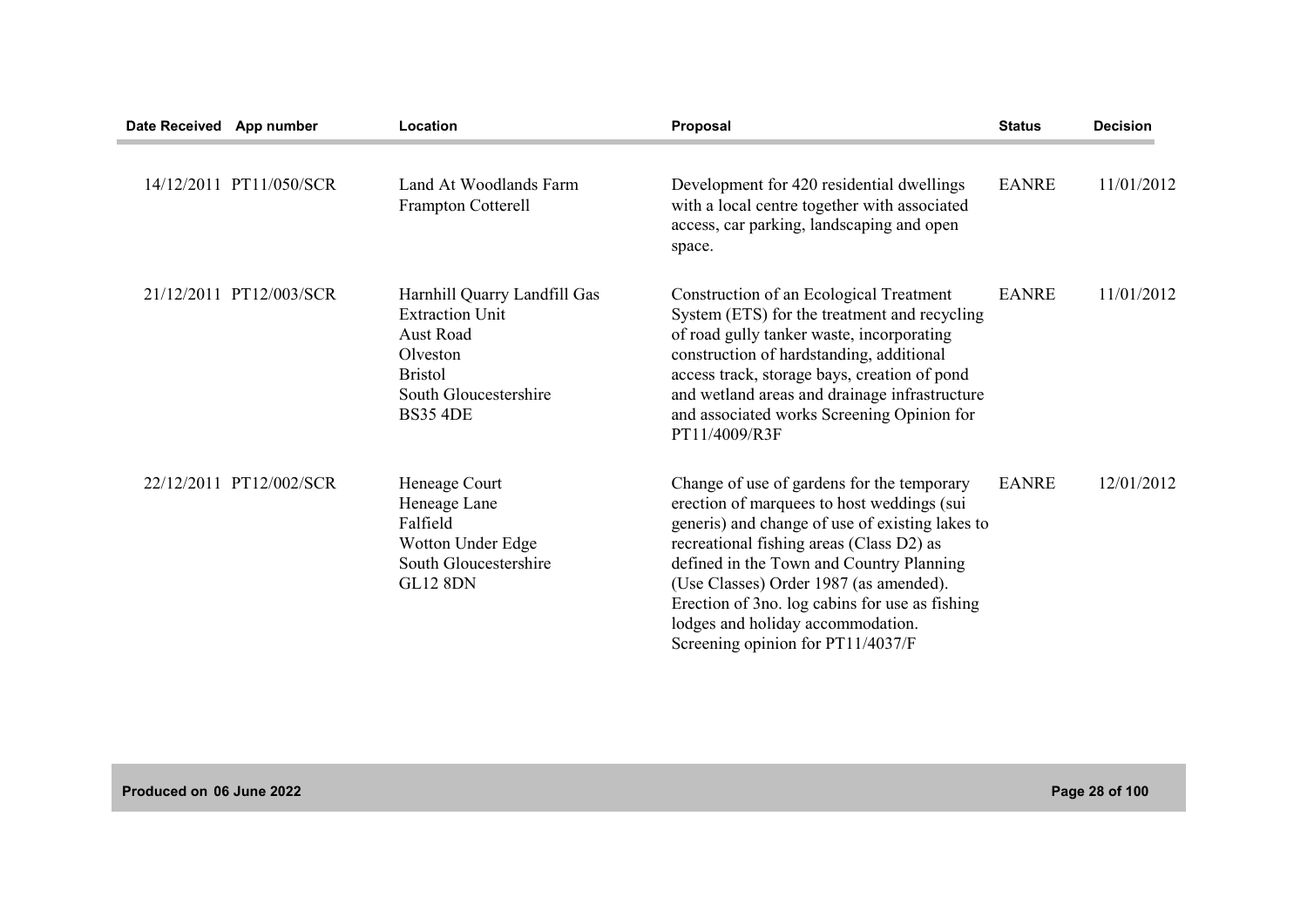| Date Received App number |                         | Location                                                                                                       | Proposal                                                                                                                                                                                                                                                                                                                                                             | <b>Status</b> | <b>Decision</b> |
|--------------------------|-------------------------|----------------------------------------------------------------------------------------------------------------|----------------------------------------------------------------------------------------------------------------------------------------------------------------------------------------------------------------------------------------------------------------------------------------------------------------------------------------------------------------------|---------------|-----------------|
|                          | 22/12/2011 PT12/004/SCR | Willow<br>Severn Road<br>Hallen<br>South Gloucestershire                                                       | Development of 50,000tpa anaerobic<br>digestion facility                                                                                                                                                                                                                                                                                                             | <b>EAREQ</b>  | 27/01/2012      |
|                          | 23/12/2011 PK12/001/SCR | Land Off Randolph Avenue<br>Yate<br>South Gloucestershire                                                      | Demolition of existing buildings to facilitate<br>the erection of 31 houses and apartments with<br>associated access roads, domestic garages and<br>other works. Screening opinion for<br>PK11/4046/F                                                                                                                                                                | <b>EANRE</b>  | 11/01/2012      |
|                          | 12/01/2012 PK12/006/SCR | Cherry Diamond Wood<br>Oakford Lane<br>Marshfield<br>South Gloucestershire<br><b>SN14 8FE</b>                  | Change of use of land from Forestry to mixed EANRE<br>use of Forestry and Residential Educational<br>Courses in Green Woodworking (Class D1)<br>as defined in Town and Country Planning<br>(Use Classes) Order 1987 (as amended).<br>Erection of associated buildings, 1no. low<br>impact dwelling and works. (Retrospective).<br>Screening Opinion for PK12/0112/F. |               | 30/01/2012      |
|                          | 18/01/2012 PK12/005/SCR | Former Coopers Works<br>Westerleigh Road<br>Yate<br><b>Bristol</b><br>South Gloucestershire<br><b>BS37 4ET</b> | Mixed development on 1.51 hectares of land                                                                                                                                                                                                                                                                                                                           | <b>EANRE</b>  | 13/02/2012      |

**Produced on 06 June 2022 Page 29 of 100**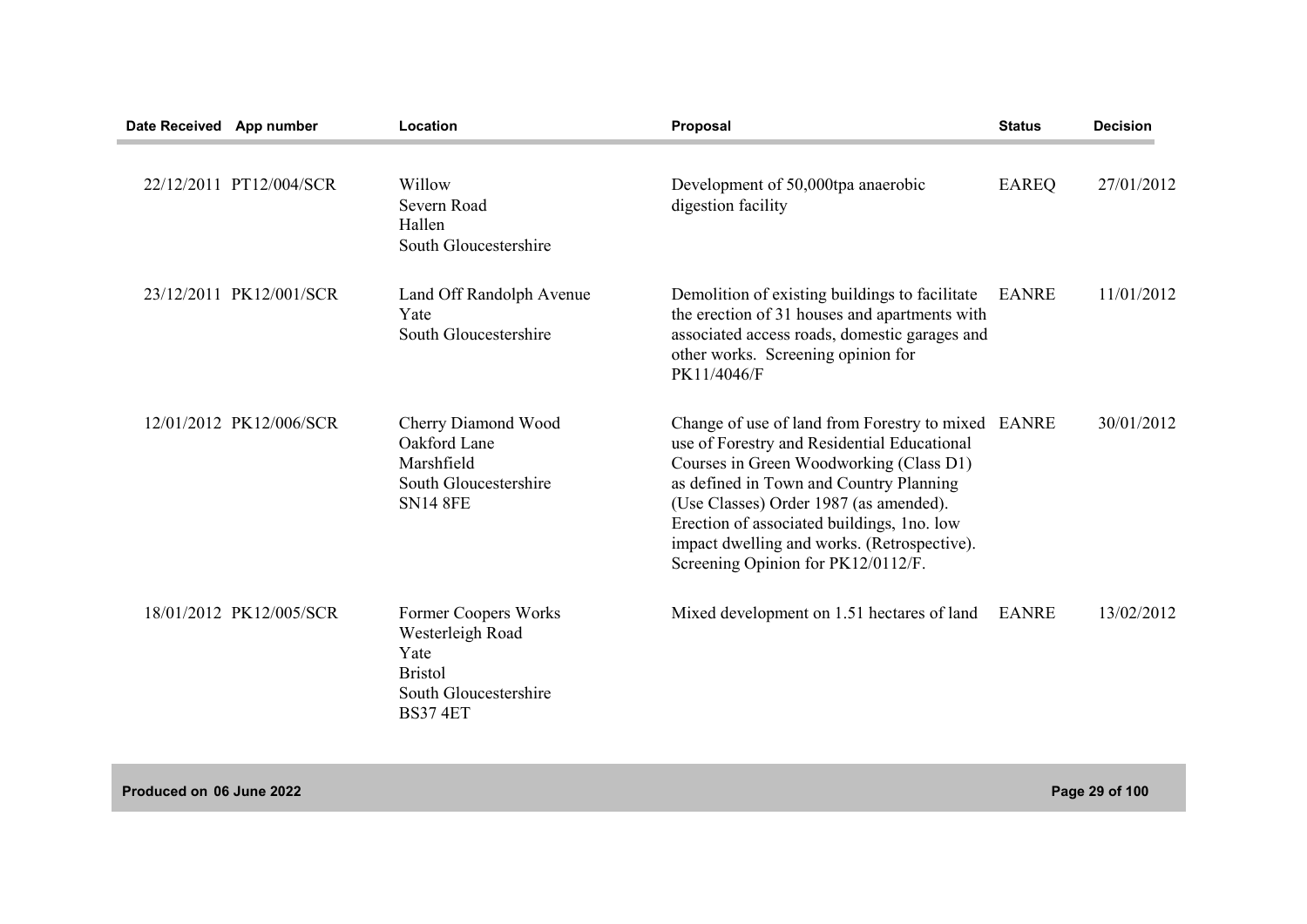| Date Received App number |                         | Location                                                                                                                             | Proposal                                                                                                                                      | <b>Status</b> | <b>Decision</b> |
|--------------------------|-------------------------|--------------------------------------------------------------------------------------------------------------------------------------|-----------------------------------------------------------------------------------------------------------------------------------------------|---------------|-----------------|
|                          | 07/02/2012 PT12/007/SCO | Land Adjoining Severn Energy<br><b>Recovery Centre</b><br>Severnside Works<br>Severn Road<br>South Gloucestershire<br><b>BS107SP</b> | Scoping Opinion - Recycling Facility and<br>Dedicated Railhead                                                                                | <b>SCOCO</b>  | 06/03/2012      |
|                          | 09/02/2012 PT12/009/SCO | A4174 Avon Ring Road<br><b>Stoke Gifford</b><br><b>Bristol</b><br>South Gloucestershire                                              | Land Between Great Stoke Way And Construction of new single carriageway road.                                                                 | <b>SCOCO</b>  | 12/03/2012      |
|                          | 13/02/2012 PK12/010/SCR | 1 Court Farm Road<br>Longwell Green<br><b>Bristol</b><br>South Gloucestershire<br><b>BS30 9AA</b>                                    | Construction of a combined sewer overflow<br>compound and permanent access track and<br>associated works Screening opinion for<br>PK12/0489/F | <b>EANRE</b>  | 15/02/2012      |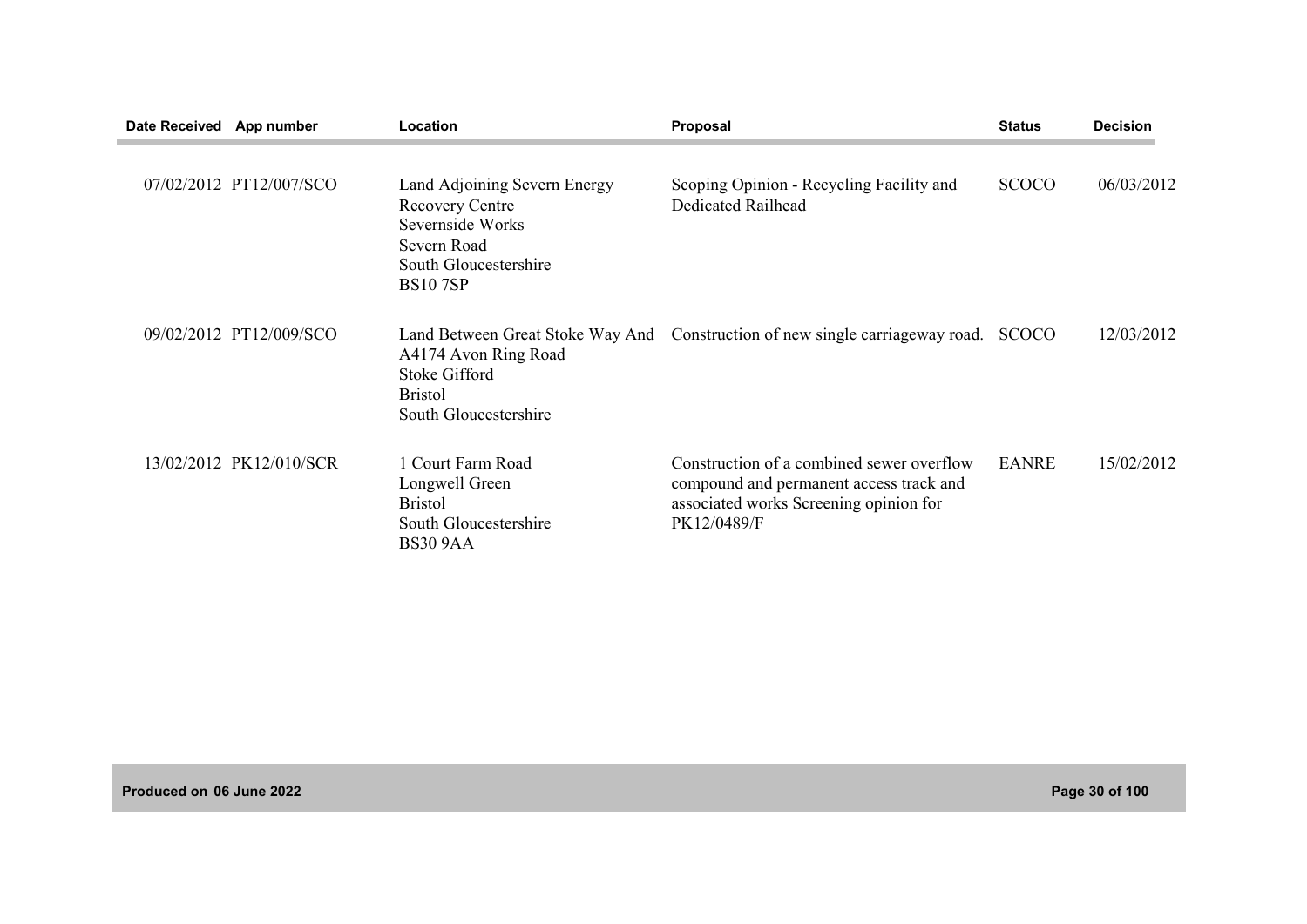| Date Received App number |                         | <b>Location</b>                                                                               | Proposal                                                                                                                                                                                                                                                                                                                                                                                                                                                                                                                                                                                                                                                                                                                                                                              | <b>Status</b> | <b>Decision</b> |
|--------------------------|-------------------------|-----------------------------------------------------------------------------------------------|---------------------------------------------------------------------------------------------------------------------------------------------------------------------------------------------------------------------------------------------------------------------------------------------------------------------------------------------------------------------------------------------------------------------------------------------------------------------------------------------------------------------------------------------------------------------------------------------------------------------------------------------------------------------------------------------------------------------------------------------------------------------------------------|---------------|-----------------|
|                          | 14/02/2012 PT12/011/SCR | Old Gloucester Road<br>Alveston<br><b>Bristol</b><br>South Gloucestershire<br><b>BS35 3TA</b> | Variation of condition attached to planning<br>permission PT08/1658/F (as added under<br>PT11/3972/NMA) to substitute Proposed Site<br>Plan 3748 T0215 03 as received by the<br>Council ??? 2012 for Proposed Site Plan<br>(Figure 4.2) (as amended) as received by the<br>Council on 15th October 2008 to amend the<br>location of the crane pad for hardstanding for<br>Turbine 2. (Screening Opinion for<br>PT12/0537/RVC)This change does not<br>affect the location of the turbines and the<br>change can be accommodated within the<br>existing red line of the planning permission. -<br>We wish to submit a new site layout and thus<br>substitue 'Proposed Site Plan (Figure 4.2) (as<br>amended)' with the following plan:'Proposed<br>Site Plan Revised Ref: 3748 T0215 03 | <b>EANRE</b>  | 21/02/2012      |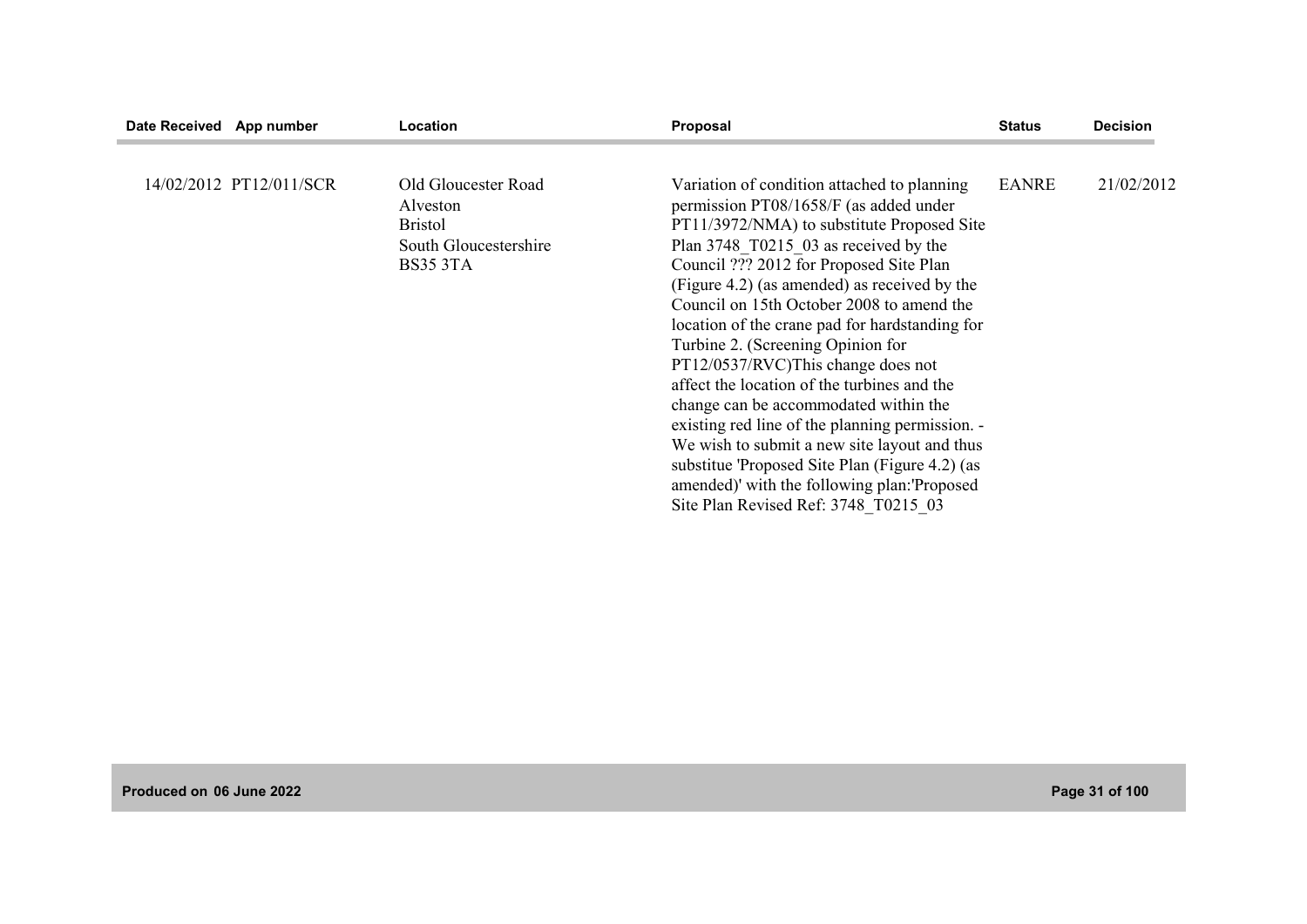| Date Received App number |                         | Location                                                                                                                                                | Proposal                                                                                                                                                                                                                                                                                                                                                                                                                                                                                                  | <b>Status</b> | <b>Decision</b> |
|--------------------------|-------------------------|---------------------------------------------------------------------------------------------------------------------------------------------------------|-----------------------------------------------------------------------------------------------------------------------------------------------------------------------------------------------------------------------------------------------------------------------------------------------------------------------------------------------------------------------------------------------------------------------------------------------------------------------------------------------------------|---------------|-----------------|
|                          | 17/02/2012 PT12/013/SCR | Rolls Royce Plc Assistant Property<br>Manager<br>Rolls Royce Site<br><b>Gloucester Road North</b><br>Filton<br>South Gloucestershire<br><b>BS34 7QE</b> | Redevelopment of site for a mixed use<br>development comprising Use Classes: B1(a)<br>Offices, B1(c) Light Industry, B2 General<br>Industry, B8 Storage and Distribution, C1<br>Hotel including ancillary leisure and food and<br>drink, sui generis trade units and car<br>dealerships, with associated infrastructure,<br>access, parking and landscape (Consent to<br>extend time limit implementation for<br>PT07/2481/F and PT07/2478/O) Screening<br>opinion for PT12/0577/EXT and<br>PT12/0601/EXT | <b>EANRE</b>  | 15/03/2012      |
|                          | 01/03/2012 PT12/015/SCR | Cheswick Village<br>(Phase 5)<br>Filton<br>South Gloucestershire                                                                                        | Provision of local neighbourhood centre to<br>comprise of 2,425 square meters of retail<br>floorspace (Class $A1/A2/A3/A4/A5$ ), 633<br>square meters of D1 floorspeae (including)<br>262 sq meters nursery); 363 square meter<br>gymnasium (Class D2); 137 residential units<br>(C3); with car parking, landscaping and<br>infrastructure works. (Approval of reserved<br>matters to be read in conjunction with<br>planning permission PT04/0684/O).<br>Screening opinion for PT12/0684/RM.             | <b>EANRE</b>  | 05/03/2012      |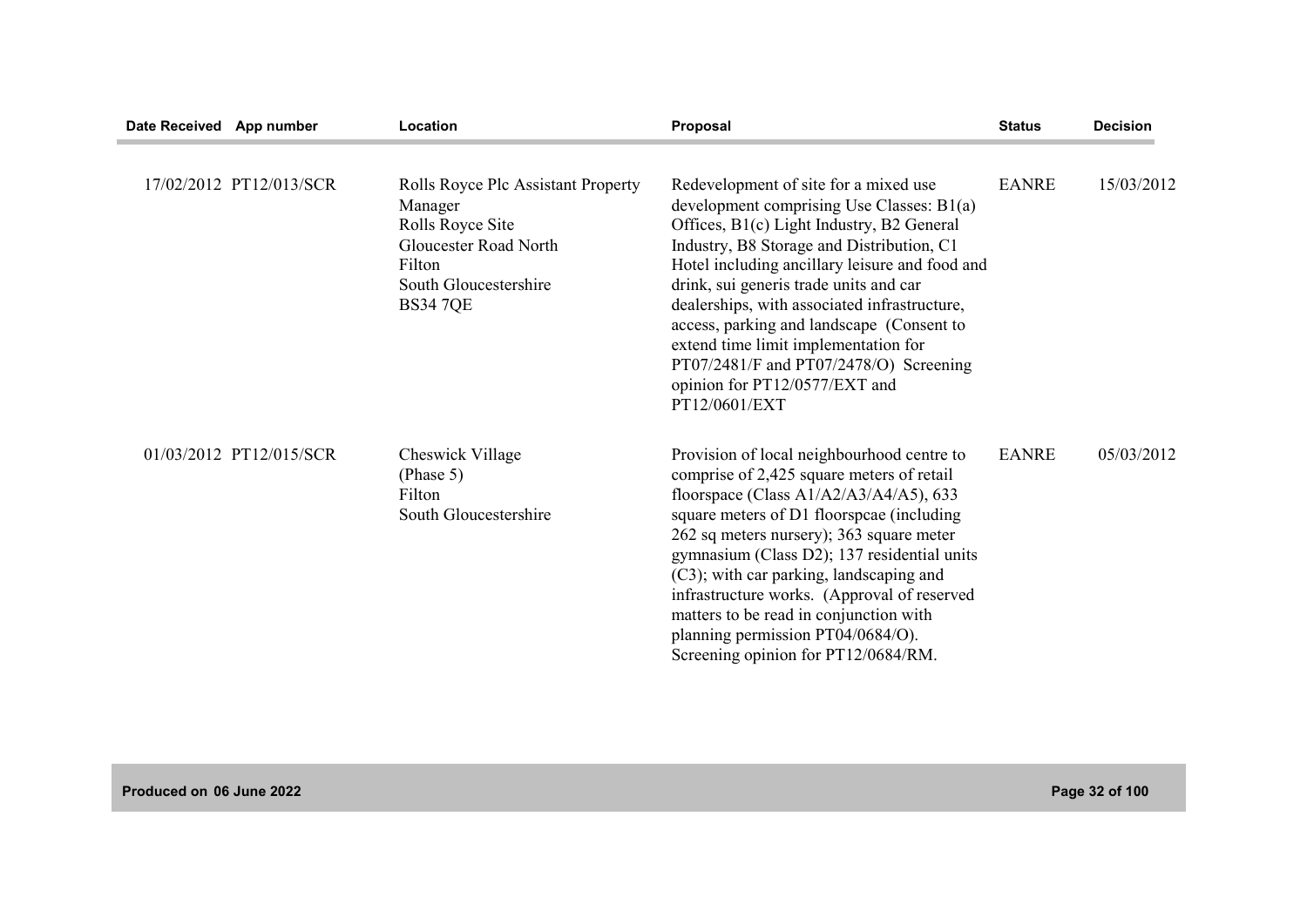| Date Received App number |                         | Location                                                                                                                                                           | Proposal                                                                                                                                                                                                                                                                                                                                                                                                           | <b>Status</b> | <b>Decision</b> |
|--------------------------|-------------------------|--------------------------------------------------------------------------------------------------------------------------------------------------------------------|--------------------------------------------------------------------------------------------------------------------------------------------------------------------------------------------------------------------------------------------------------------------------------------------------------------------------------------------------------------------------------------------------------------------|---------------|-----------------|
|                          | 09/03/2012 PK12/016/SCO | <b>Bristol And Bath Science Park</b><br><b>Emersons Green</b><br><b>Bristol</b><br>South Gloucestershire<br><b>BS16 7NT</b>                                        | To seek approval for the remaining<br>62,548sqm of the site.                                                                                                                                                                                                                                                                                                                                                       | <b>SCOCO</b>  | 18/04/2012      |
|                          | 12/03/2012 PT12/017/SCR | Ten Bridges On Great Western<br>Mainline<br>South Gloucestershire                                                                                                  | Screening Opinion: Parapet Works to Various EANRE<br><b>Bridges</b>                                                                                                                                                                                                                                                                                                                                                |               | 14/05/2012      |
|                          | 05/04/2012 PK12/019/SCR | Part 2 Hanson Quarry Products<br>Chipping Sodbury Quarry<br><b>Barnhill Road</b><br>Chipping Sodbury<br><b>Bristol</b><br>South Gloucestershire<br><b>BS37 6AY</b> | Excavation and removal of existing<br>overburden deposit (quarry waste) and<br>extraction of underlying mudstone within<br>Southfields Quarry for the supply of material<br>to form the development platform at the<br>South of Barnhill Quarry (approval under<br>planning reference PK10/1675/O) and<br>construction of a haul road ramp at the<br>northern end of Barnhill Quarry to enable<br>internal access. | <b>EANRE</b>  | 27/04/2012      |
|                          | 16/04/2012 PK12/020/SCR | Dodington House<br>Dodington Lane<br>Dodington<br>South Gloucestershire<br><b>BS37 6SF</b>                                                                         | Erection of 2no. agricultural buildings with<br>associated works. Screening Opinion for<br>PK12/1308/F.                                                                                                                                                                                                                                                                                                            | <b>EANRE</b>  | 23/04/2012      |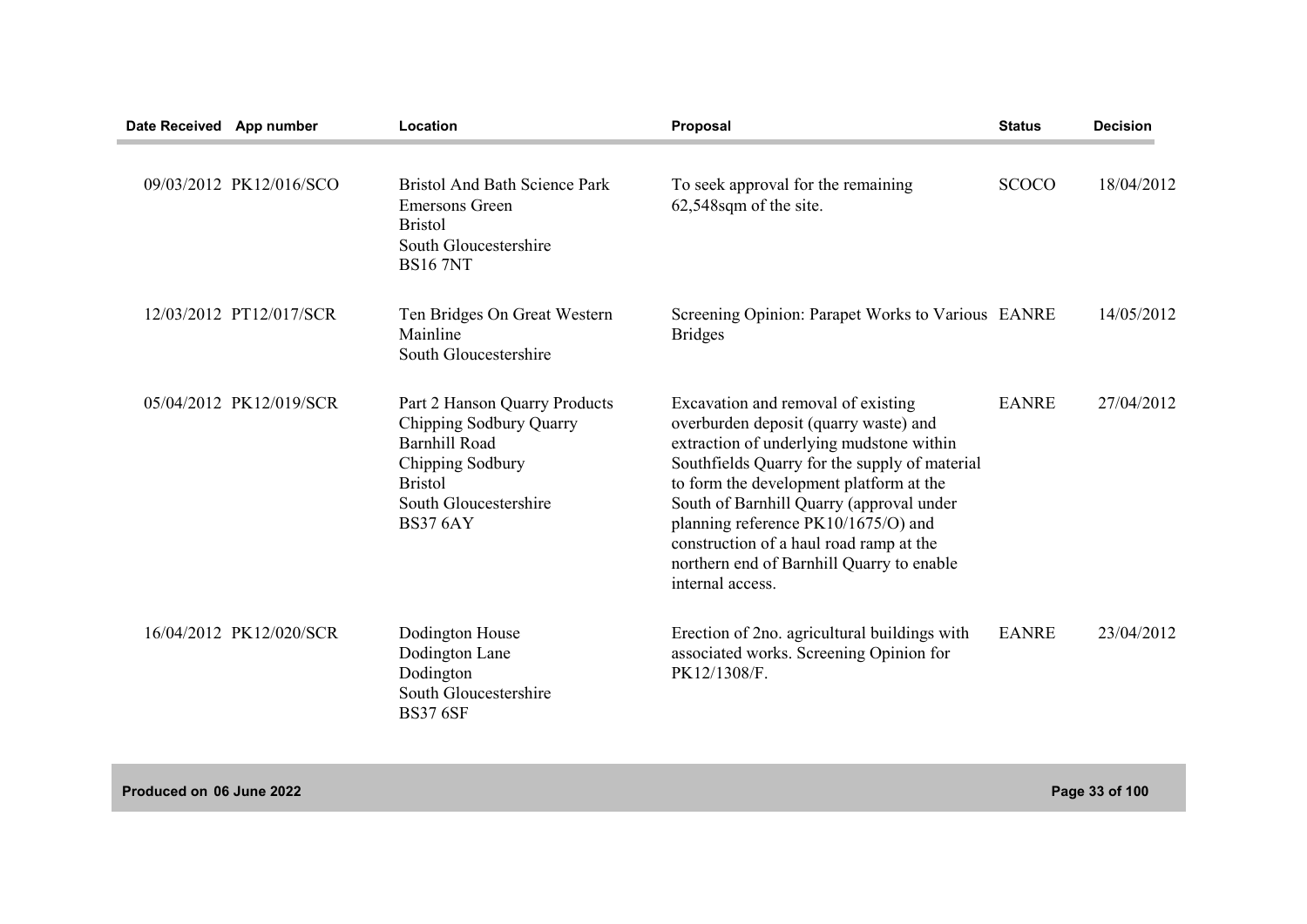| Date Received App number |                         | Location                                                                                                                                | Proposal                                                                                                                                                                                                                                                                                                                                                                                                                          | <b>Status</b> | <b>Decision</b> |
|--------------------------|-------------------------|-----------------------------------------------------------------------------------------------------------------------------------------|-----------------------------------------------------------------------------------------------------------------------------------------------------------------------------------------------------------------------------------------------------------------------------------------------------------------------------------------------------------------------------------------------------------------------------------|---------------|-----------------|
|                          | 20/04/2012 PT12/021/SCR | City Of Bristol College<br>New Road<br><b>Stoke Gifford</b><br>South Gloucestershire<br><b>BS34 8SF</b>                                 | Erection of three storey building to form<br>Technology and Engineering Academy with<br>landscaping, access, parking and associated<br>works. Screening Opinion for PT12/1397/F                                                                                                                                                                                                                                                   | <b>EANRE</b>  | 11/05/2012      |
|                          | 27/04/2012 PT12/022/SCR | University Of West Of England<br>Coldharbour Lane<br><b>Stoke Gifford</b><br><b>Bristol</b><br>South Gloucestershire<br><b>BS16 1QY</b> | The UWE New Campus Masterplan                                                                                                                                                                                                                                                                                                                                                                                                     | <b>EANRE</b>  | 18/05/2012      |
|                          | 10/05/2012 PK12/024/SCR | Kleeneze Sealtech Ltd<br>Ansteys Road<br>Hanham<br><b>Bristol</b><br>South Gloucestershire<br><b>BS15 3SS</b>                           | SCREENING OPINION for demolish of an<br>existing warehouse building and construction<br>of a foodstore (2,918m2 gross internal<br>floorspace) with associated car parking,<br>landscaping, ancillary plant and equipment.<br>Alterations to existing vehicular accesses on<br>New Walk, Martin's Road and Anstey's Road<br>and alterations to car parking to retained<br>Sealtech premises. Screening opinion for<br>PK12/1619/F. | <b>EANRE</b>  | 18/05/2012      |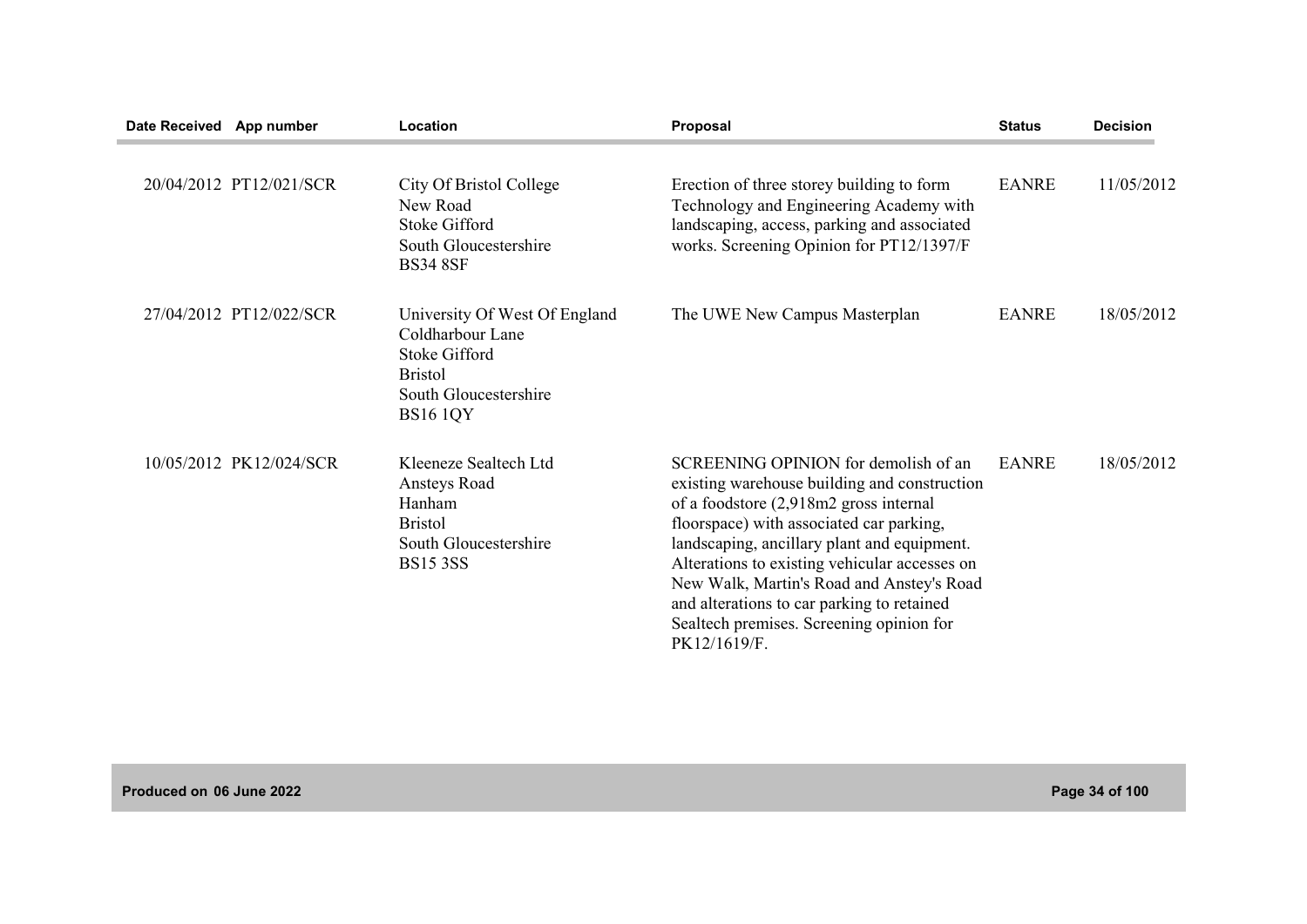| Date Received App number |                         | Location                                                                                                                               | <b>Proposal</b>                                                                                                                                                                                                                                                                       | <b>Status</b> | <b>Decision</b> |
|--------------------------|-------------------------|----------------------------------------------------------------------------------------------------------------------------------------|---------------------------------------------------------------------------------------------------------------------------------------------------------------------------------------------------------------------------------------------------------------------------------------|---------------|-----------------|
|                          | 21/05/2012 PT12/025/SCR | Plot 6030<br>Govier Way<br>Western Approach Distribution Park<br>Severn Beach<br>South Gloucestershire                                 | Erection of building for B8 and/or B2 uses (as EANRE<br>defined in the Town and Country Planning<br>(Uses Classes) Order 1987 as amended) with<br>ancillary offices, parking and landscaping.<br>Outline application. Consent to extend time<br>limit implementation for PT09/0751/O. |               | 01/06/2012      |
|                          | 06/06/2012 PK12/026/SCR | South Gloucestershire Depot<br><b>Broad Lane</b><br>Yate<br>South Gloucestershire<br><b>BS37 7PN</b>                                   | Erection of 1 no. saltbarn with parking and<br>associated works Screening Opinion for<br>PK12/1113/R3F                                                                                                                                                                                | <b>EANRE</b>  | 06/06/2012      |
|                          | 14/06/2012 PT12/027/SCR | Bristol Parkway Railway Station<br>Newbrick Road<br><b>Stoke Gifford</b><br><b>Bristol</b><br>South Gloucestershire<br><b>BS34 8YU</b> | Proposed decked car park (within the station). EANRE                                                                                                                                                                                                                                  |               | 12/07/2012      |
|                          | 16/07/2012 PK12/029/SCR | Duffield Road<br><b>Acton Turville</b><br>Badminton<br>South Gloucestershire<br>GL9 1HG                                                | Reconstruction and replacement of the central EANRE<br>deck of the bridge.                                                                                                                                                                                                            |               | 14/08/2012      |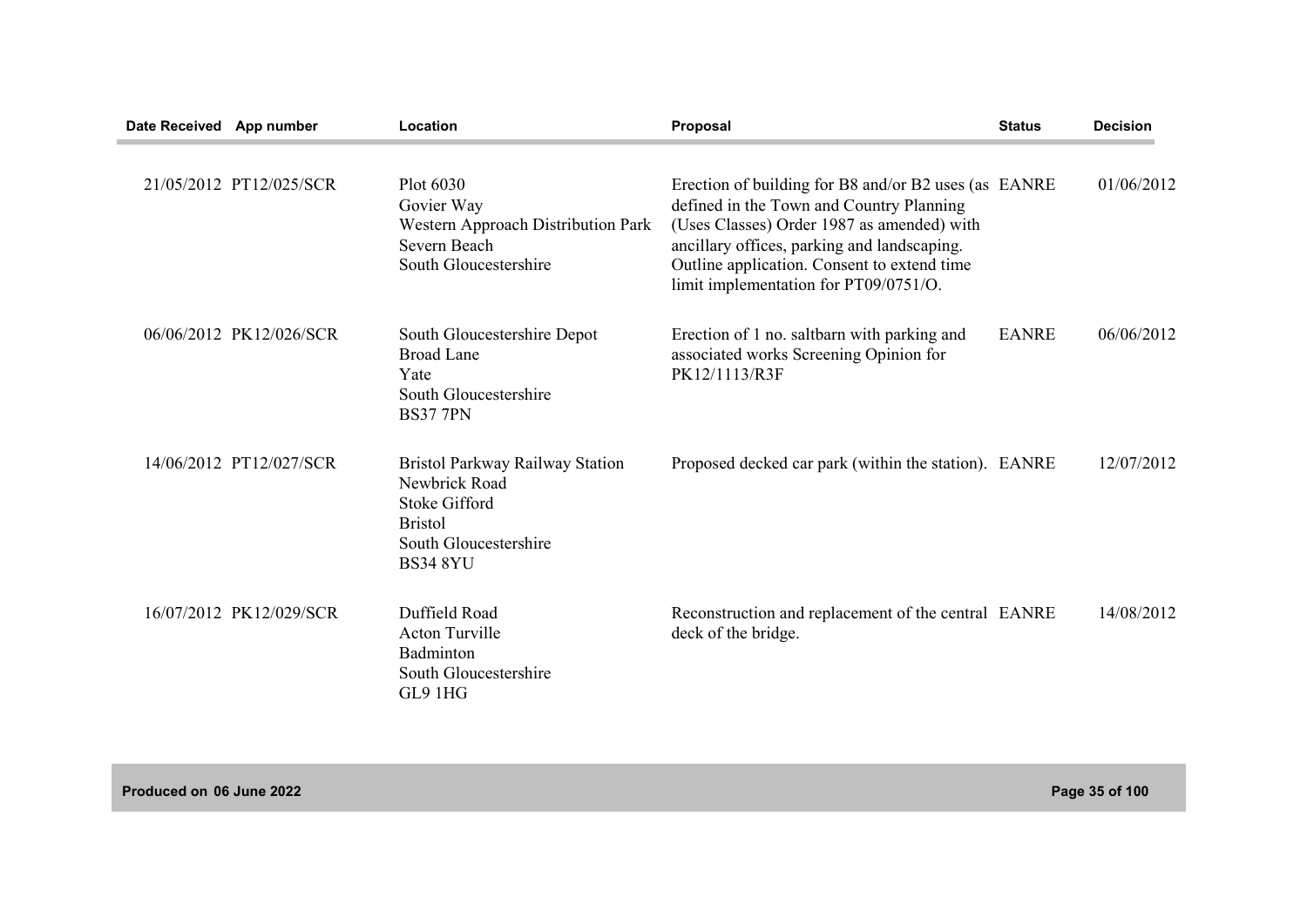| Date Received App number |                         | Location                                                                                  | Proposal                                                                                                                                                                                                               | <b>Status</b> | <b>Decision</b> |
|--------------------------|-------------------------|-------------------------------------------------------------------------------------------|------------------------------------------------------------------------------------------------------------------------------------------------------------------------------------------------------------------------|---------------|-----------------|
|                          | 16/07/2012 PK12/030/SCR | Luckington Road<br><b>Acton Turville</b><br>Badminton<br>South Gloucestershire<br>GL9 1HG | Reconstruction and replacement of the central EANRE<br>deck of the bridge.                                                                                                                                             |               | 14/08/2012      |
|                          | 02/08/2012 PT12/031/SCR | Frenchay Hospital<br>North Bristol                                                        | Re-development of the existing Frenchay<br>Hospital site for 500 residential units, public<br>open space, a new primary school and an area<br>of 5.8 hectares to be reserved for a Health and<br>Social Care Facility. | <b>EANRE</b>  | 29/08/2012      |
|                          | 29/08/2012 PT12/034/SCR | Land Adj. M5/M4 Interchange<br>Almondsbury<br>South Gloucestershire                       | Screening Opinion: 5-10 MGW Solar Farm                                                                                                                                                                                 | <b>WITHD</b>  | 13/02/2013      |
|                          | 03/09/2012 PT12/036/SCO | Land At Filton Airfield<br>Filton                                                         | Mixed use Development                                                                                                                                                                                                  | <b>SCOCO</b>  | 24/10/2012      |
|                          | 17/09/2012 PT12/037/SCR | <b>Tockington Park Farm</b><br>South Gloucestershire                                      | Instalation of 1 No. Wind Turbine (Tip<br>Height of up to 78n) and Ancillary<br>Development                                                                                                                            | <b>EANRE</b>  | 03/10/2012      |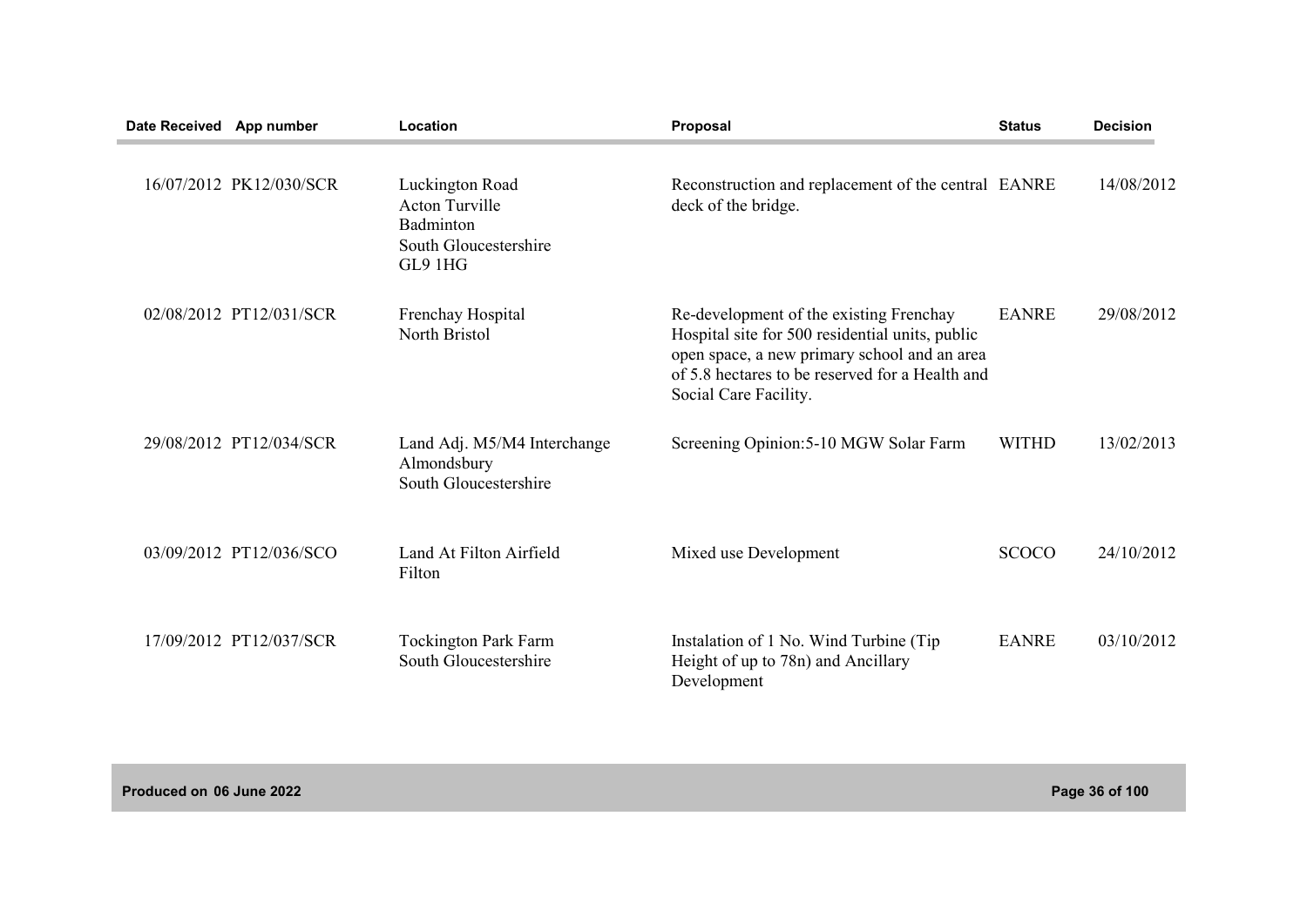| Date Received App number |                         | Location                                                                                                                      | Proposal                                                                                                                                                                                      | <b>Status</b> | <b>Decision</b> |
|--------------------------|-------------------------|-------------------------------------------------------------------------------------------------------------------------------|-----------------------------------------------------------------------------------------------------------------------------------------------------------------------------------------------|---------------|-----------------|
|                          | 20/09/2012 PK12/038/SCR | Rodford Primary School<br>Barnwood Road<br>Yate<br>South Gloucestershire<br><b>BS37 4JY</b>                                   | Erection of 63no. dwellings (Outline) with<br>parking and associated works. All matters<br>reserved. Screening Opinion for PK12/3163/O                                                        | <b>EANRE</b>  | 02/10/2012      |
|                          | 27/09/2012 PT12/040/SCR | Homeview<br><b>Earthcott Road</b><br>Alveston<br>South Gloucestershire                                                        | Change of use of agricultural land to<br>cemetery (Sui Generis) as defined in the<br>Town and Country Planning (Use Classes)<br>Order 1987 (as amended) Screeining Opinion<br>for PT12/3221/F | <b>EANRE</b>  | 16/10/2012      |
|                          | 01/10/2012 PK12/041/SCR | <b>Bristol And Bath Science Park</b><br>Land Adjacent To A4174 Emersons<br>Green West<br>South Gloucestershire<br><b>BS16</b> | Proposed National Composites Research<br>Centre Phase II.                                                                                                                                     | <b>EANRE</b>  | 08/10/2012      |
|                          | 01/10/2012 PT12/042/SCR | <b>Wallscourt Farm</b><br><b>Filton Road</b><br><b>Stoke Gifford</b><br>South Gloucestershire<br><b>BS34 8AZ</b>              | A new School.                                                                                                                                                                                 | <b>EANRE</b>  | 04/10/2012      |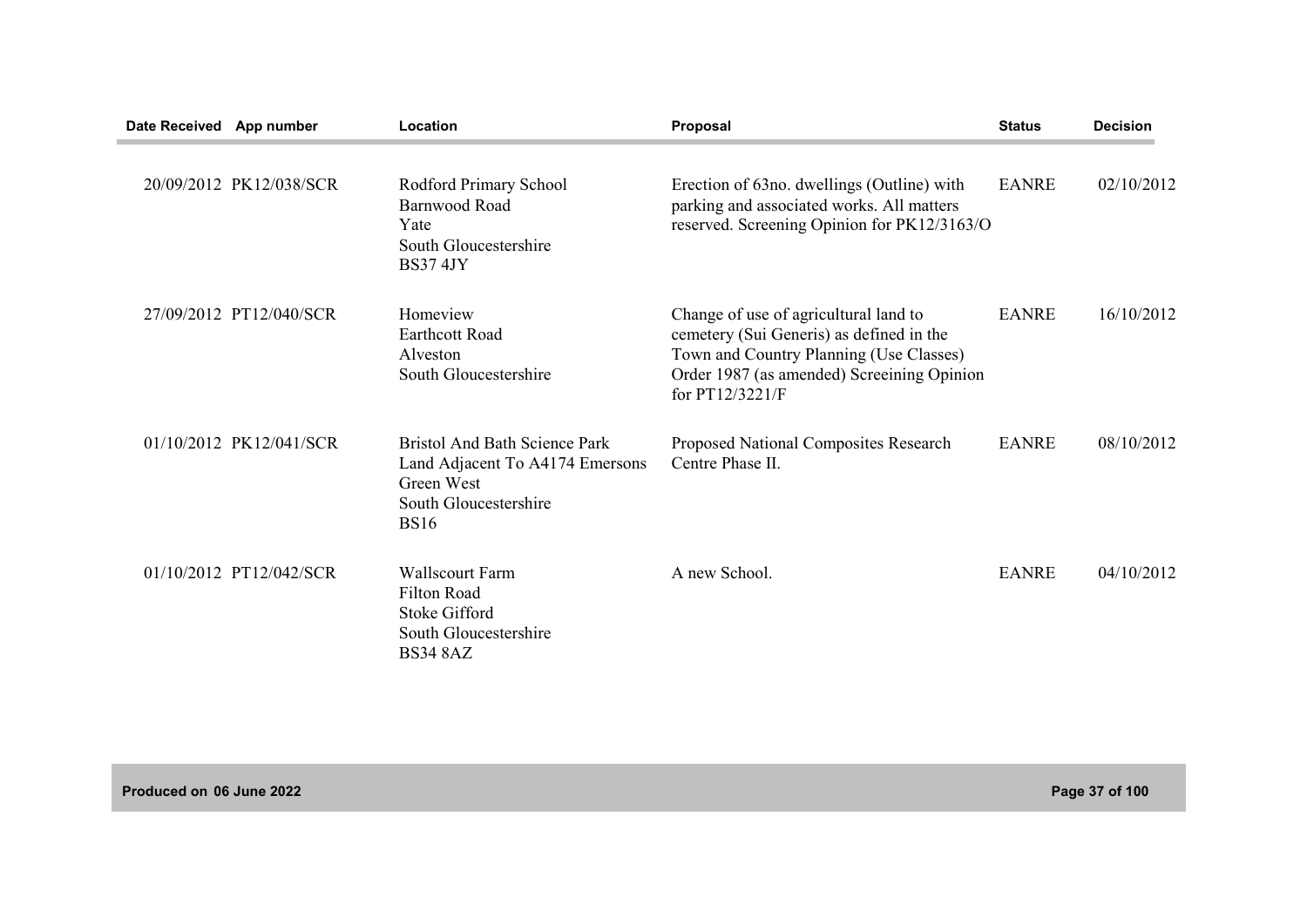| Date Received App number |                         | Location                                                                                                                                 | Proposal                                                                                                                                                                                                                                                                                                                                           | <b>Status</b> | <b>Decision</b> |
|--------------------------|-------------------------|------------------------------------------------------------------------------------------------------------------------------------------|----------------------------------------------------------------------------------------------------------------------------------------------------------------------------------------------------------------------------------------------------------------------------------------------------------------------------------------------------|---------------|-----------------|
|                          | 04/10/2012 PT12/043/SCR | Clubhouse<br><b>Woodlands Golf And Country Club</b><br><b>Trench Lane</b><br>Almondsbury<br>South Gloucestershire<br><b>BS32 4JZ</b>     | Engineering works to existing golf course for EANRE<br>the remodelling of 4th fairway Screening<br>Opinion for PT10/1474/F                                                                                                                                                                                                                         |               | 25/10/2012      |
|                          | 04/10/2012 PT12/044/SCR | Land At Townwell<br>Cromhall<br>Wotton Under Edge<br>South Gloucestershire<br><b>GL12 8AQ</b>                                            | Screening Opinion - 11 no. dwellings                                                                                                                                                                                                                                                                                                               | <b>EANRE</b>  | 25/10/2012      |
|                          | 15/10/2012 PT12/048/SCR | Plot 8020<br>Govier Way<br>Western Approach Distribution Park<br>Severnside<br><b>Bristol</b><br>South Gloucestershire<br><b>BS354GG</b> | Erection of a distribution warehouse with<br>ancillary offices, parking areas and<br>landscaping. (Approval of Reserved Matters<br>to be read in conjunction with Outline<br>Planning Permission P94/0400/8 amended by<br>PT05/3568/RVC). (Consent to extend time<br>limit implementation for PT09/0461/RM)<br>Screening Opinion for PT12/3428/EXT | <b>EANRE</b>  | 14/11/2012      |
|                          | 18/10/2012 PK12/047/SCR | Land At Hampstead Farm<br>Chipping Sodbury Quarry<br>South Gloucestershire                                                               | Planning permission for the development of a EANRE<br>Salar Photovoltaic (PV) Farm.                                                                                                                                                                                                                                                                |               | 08/11/2012      |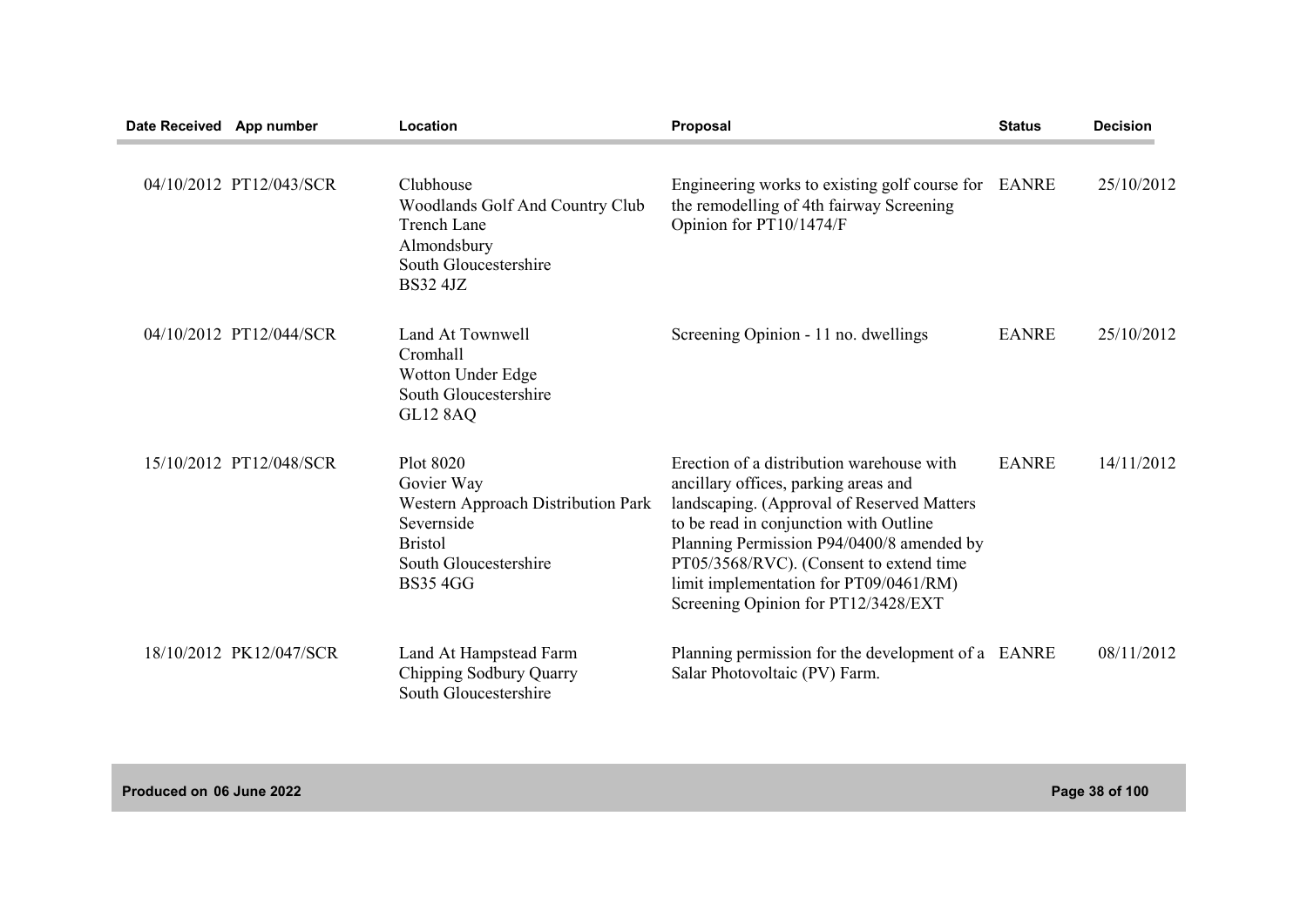| Date Received App number |                         | Location                                                                                                                | Proposal                                                                                                                                   | <b>Status</b> | <b>Decision</b> |
|--------------------------|-------------------------|-------------------------------------------------------------------------------------------------------------------------|--------------------------------------------------------------------------------------------------------------------------------------------|---------------|-----------------|
|                          | 01/11/2012 PT12/049/SCR | Says Court Farm<br><b>Badminton Road</b><br>Coalpit Heath<br><b>Bristol</b><br>South Gloucestershire<br><b>BS36 2NY</b> | 10Mw solar farm development on land<br>adjoining Says Court Farm                                                                           | <b>EANRE</b>  | 21/11/2012      |
|                          | 08/11/2012 PT12/050/SCR | Land At<br><b>Badgers Lane</b><br>Almondsbury<br><b>Bristol</b><br>South Gloucestershire<br><b>BS32 4EW</b>             | Commercial Solar Photovoltaic (PV)<br>Installation                                                                                         | <b>EANRE</b>  | 03/12/2012      |
|                          | 12/11/2012 PT12/051/SCR | Training And Conference Centre<br>Eastwood Park<br>Falfield<br>South Gloucestershire<br><b>GL12 8DA</b>                 | Erection of 20no. dwellings (Outline) with<br>parking and associated works. All matters<br>reserved. Screening opinion for<br>PT12/3707/O. | <b>EANRE</b>  | 21/11/2012      |
|                          | 12/11/2012 PT12/052/SCR | Training And Conference Centre<br><b>Eastwood Park</b><br>Falfield<br>South Gloucestershire<br><b>GL12 8DA</b>          | Training centre. screening opinion for<br>PT12/3710/F.                                                                                     | <b>APPENT</b> | 20/11/2012      |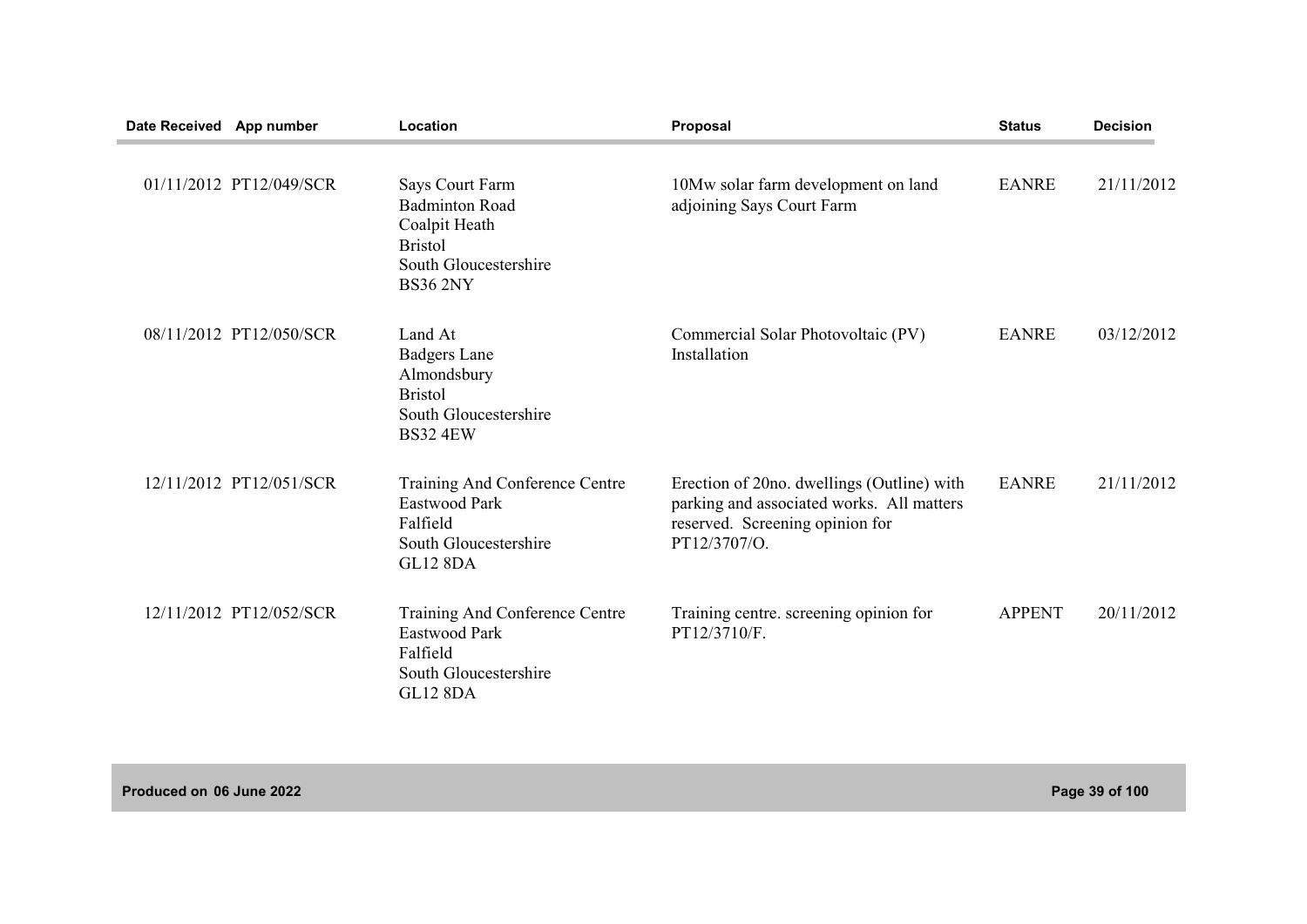| Date Received App number |                         | Location                                                                                                                                                     | Proposal                                                                                                                                                                                                                                                                                     | <b>Status</b> | <b>Decision</b> |
|--------------------------|-------------------------|--------------------------------------------------------------------------------------------------------------------------------------------------------------|----------------------------------------------------------------------------------------------------------------------------------------------------------------------------------------------------------------------------------------------------------------------------------------------|---------------|-----------------|
|                          | 20/11/2012 PK12/053/SCR | <b>Blackhorse Day Centre</b><br><b>Blackhorse Road</b><br>Mangotsfield<br>South Gloucestershire<br><b>BS16 9BP</b>                                           | Demolition of day centre and erection of 31<br>no. dwellings (Outline) All Matters<br>Reserved. Screening Opinion for<br>PK12/3018/R3O.                                                                                                                                                      | <b>EANRE</b>  | 21/11/2012      |
|                          | 28/12/2012 PT13/001/SCR | Quartzite Quarry<br>Rectory Lane<br>Cromhall<br>Wotton Under Edge<br>South Gloucestershire<br><b>GL12 8AN</b>                                                | Variation of condition 1 attached to planning<br>permission PT09/6072/RVC to extend the<br>period allowed for excavation to 31<br>December 2014. SCreening Opinion for<br>PT12/4306/RVC                                                                                                      | <b>EANRE</b>  | 30/01/2013      |
|                          | 07/02/2013 PK13/002/SCR | Land At Hampstead Heath<br>Chipping Sodbury Quarry<br><b>Barnhill Road</b><br>Chipping Sodbury<br><b>Bristol</b><br>South Gloucestershire<br><b>BS37 6AY</b> | Variation of Condition 2 giving an expiry<br>date of 31 December 2010 attached to<br>previously approved planning permission<br>P90/1871 dated 19 October 1994 toallow for<br>the continued use of the site for quarrying and<br>associated activity. Screening opinion for<br>PK10/3386/FMW | <b>EANRE</b>  | 20/02/2013      |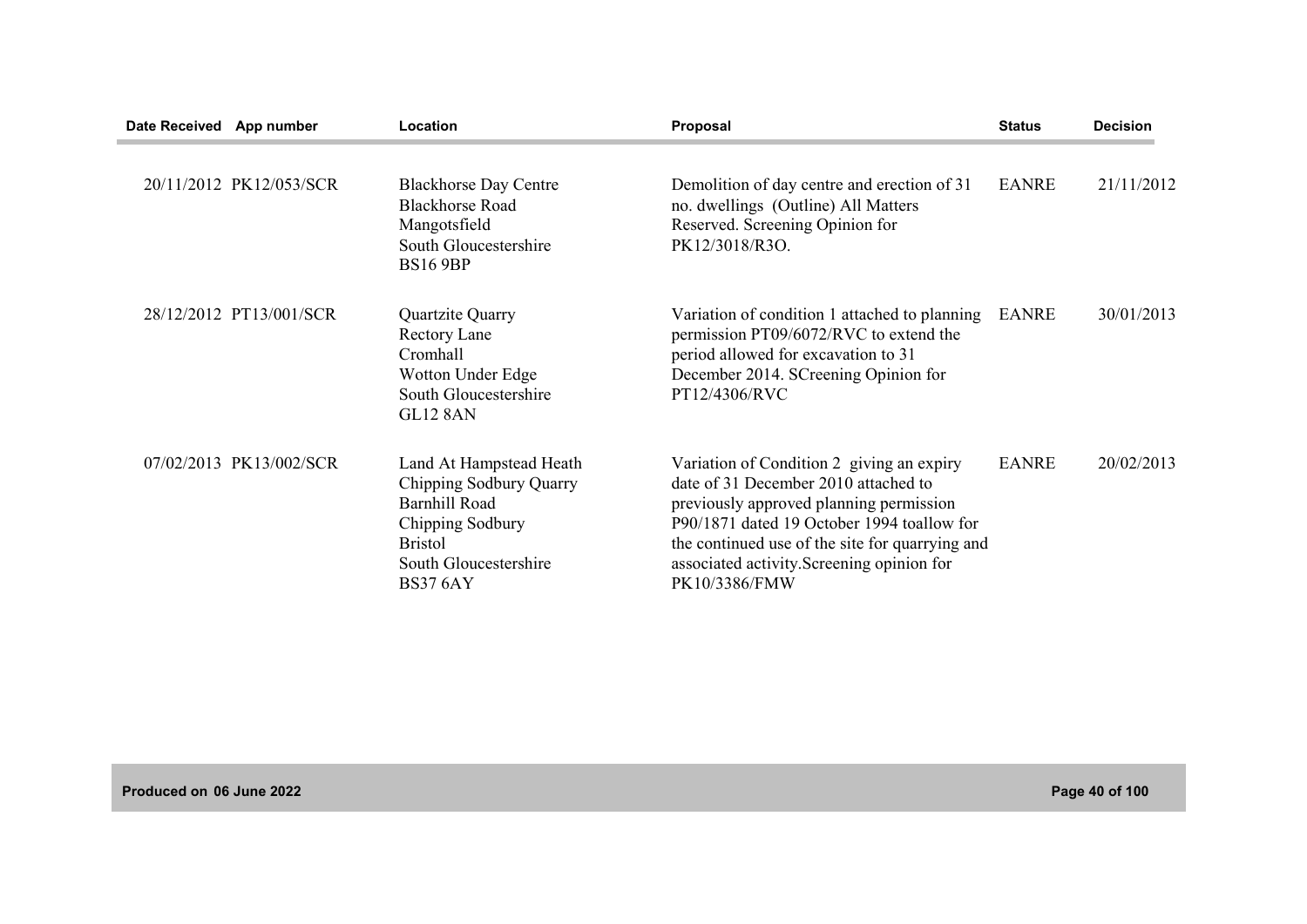| Date Received App number |                         | Location                                                                                                                                                     | Proposal                                                                                                                                                                                                                | <b>Status</b> | <b>Decision</b> |
|--------------------------|-------------------------|--------------------------------------------------------------------------------------------------------------------------------------------------------------|-------------------------------------------------------------------------------------------------------------------------------------------------------------------------------------------------------------------------|---------------|-----------------|
|                          | 07/02/2013 PK13/003/SCR | Land At Hampstead Heath<br>Chipping Sodbury Quarry<br><b>Barnhill Road</b><br>Chipping Sodbury<br><b>Bristol</b><br>South Gloucestershire<br><b>BS37 6AY</b> | Variation of condition 3 of planning<br>permission reference N4997 to allow for the<br>continued use of site for quarrying and<br>associated activity within existing quarry<br>area. Screening Opion for PK11/0398/MW. | <b>EANRE</b>  | 19/02/2013      |
|                          | 11/02/2013 PT13/004/SCR | Land Adj. M5/M4 Interchange<br>Almondsbury<br>South Gloucestershire                                                                                          | 5 - 10 MGW Solar Farm                                                                                                                                                                                                   | <b>EANRE</b>  | 05/03/2013      |
|                          | 19/02/2013 PT13/006/SCR | Westgate<br><b>Tesco Distribution Centre</b><br>Western Approach Distribution Park<br>South Gloucestershire                                                  | Development of Biomethane Refuelling<br><b>Station</b>                                                                                                                                                                  | <b>EANRE</b>  | 13/03/2013      |
|                          | 22/02/2013 PT13/007/SCR | Pound House Farm<br>Old Gloucester Road<br>Thornbury<br><b>Bristol</b><br>South Gloucestershire<br><b>BS35 3UF</b>                                           | Screening Opinion - 500kw EWTwind turbine EANRE                                                                                                                                                                         |               | 15/03/2013      |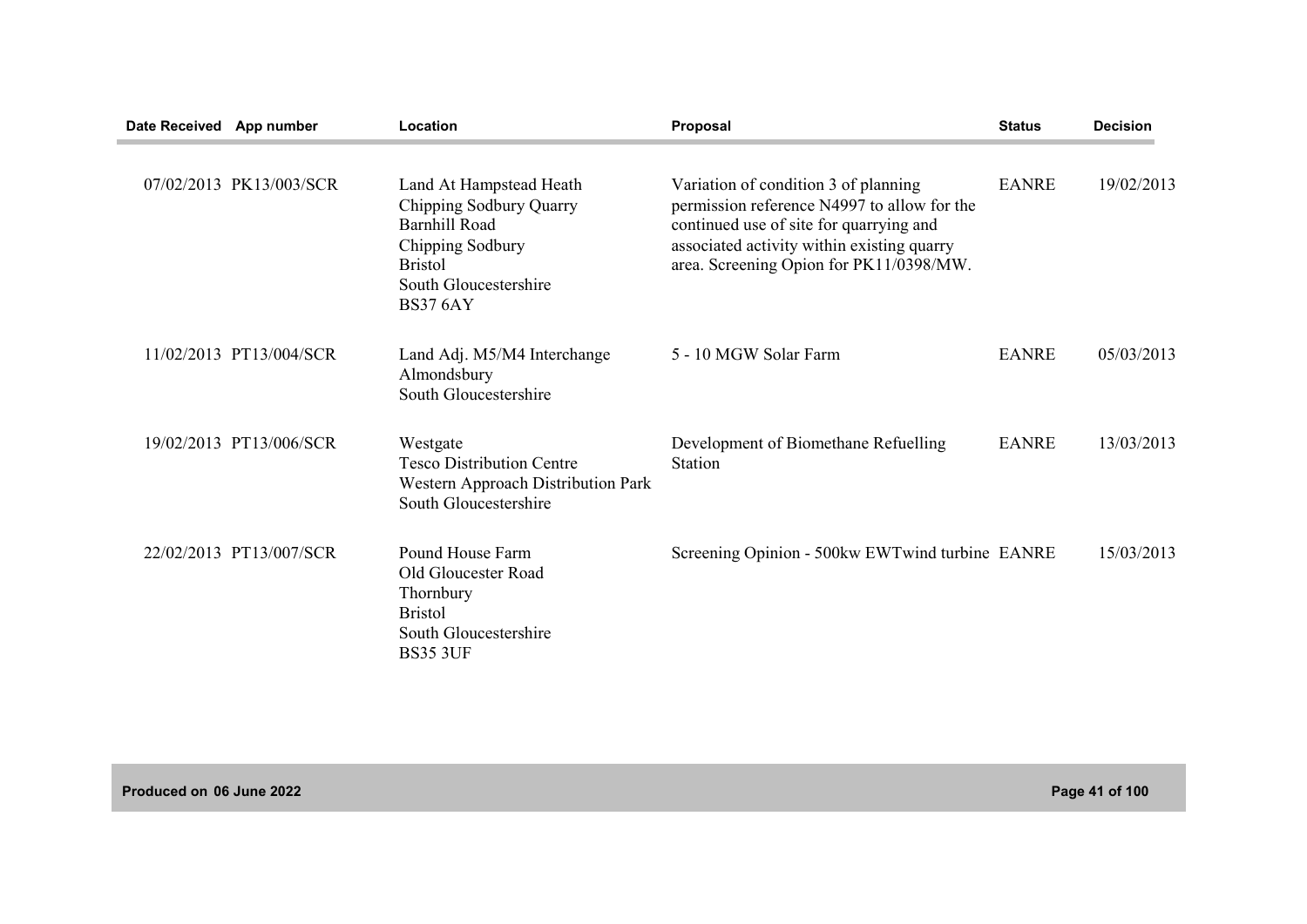| Date Received App number |                         | Location                                                                                                                | <b>Proposal</b>                                                                                                                                                                                                                         | <b>Status</b> | <b>Decision</b> |
|--------------------------|-------------------------|-------------------------------------------------------------------------------------------------------------------------|-----------------------------------------------------------------------------------------------------------------------------------------------------------------------------------------------------------------------------------------|---------------|-----------------|
|                          | 08/03/2013 PT13/010/SCR | 300 Park Avenue<br><b>Aztec West</b><br>Almondsbury<br><b>Bristol</b><br>South Gloucestershire<br><b>BS32 4SQ</b>       | Change of Use from Class B1 (Office Use) to EANRE<br>Use Class D1 (Healthcare Facility) and<br><b>External Alterations</b>                                                                                                              |               | 26/03/2013      |
|                          | 11/03/2013 PT13/011/SCR | Says Court Farm<br><b>Badminton Road</b><br>Coalpit Heath<br><b>Bristol</b><br>South Gloucestershire<br><b>BS36 2NY</b> | 17Mw solar farm development on land<br>adjoining Says Court Farm                                                                                                                                                                        | <b>EANRE</b>  | 26/03/2013      |
|                          | 20/03/2013 PK13/012/SCR | Home Farm<br>Gravel Hill Road<br>Yate<br><b>Bristol</b><br>South Gloucestershire<br><b>BS377BS</b>                      | Demolition of redundant outbuildings and<br>cottage. Conversion of existing stone barn to<br>Ino. dwelling and erection of 4no. dwellings<br>with garages, access and associated<br>landscaping. (Screening Opinion for<br>PK13/0957/F) | <b>EANRE</b>  | 27/03/2013      |
|                          | 25/03/2013 PT13/013/SCR | Tulip Ltd<br>Oakleigh Green<br>Westerleigh<br>South Gloucestershire<br><b>BS37 8QZ</b>                                  | Development including extension, lorry wash EANRE<br>and additional plant to abbatoir facility                                                                                                                                          |               | 17/04/2013      |

**Produced on 06 June 2022 Page 42 of 100**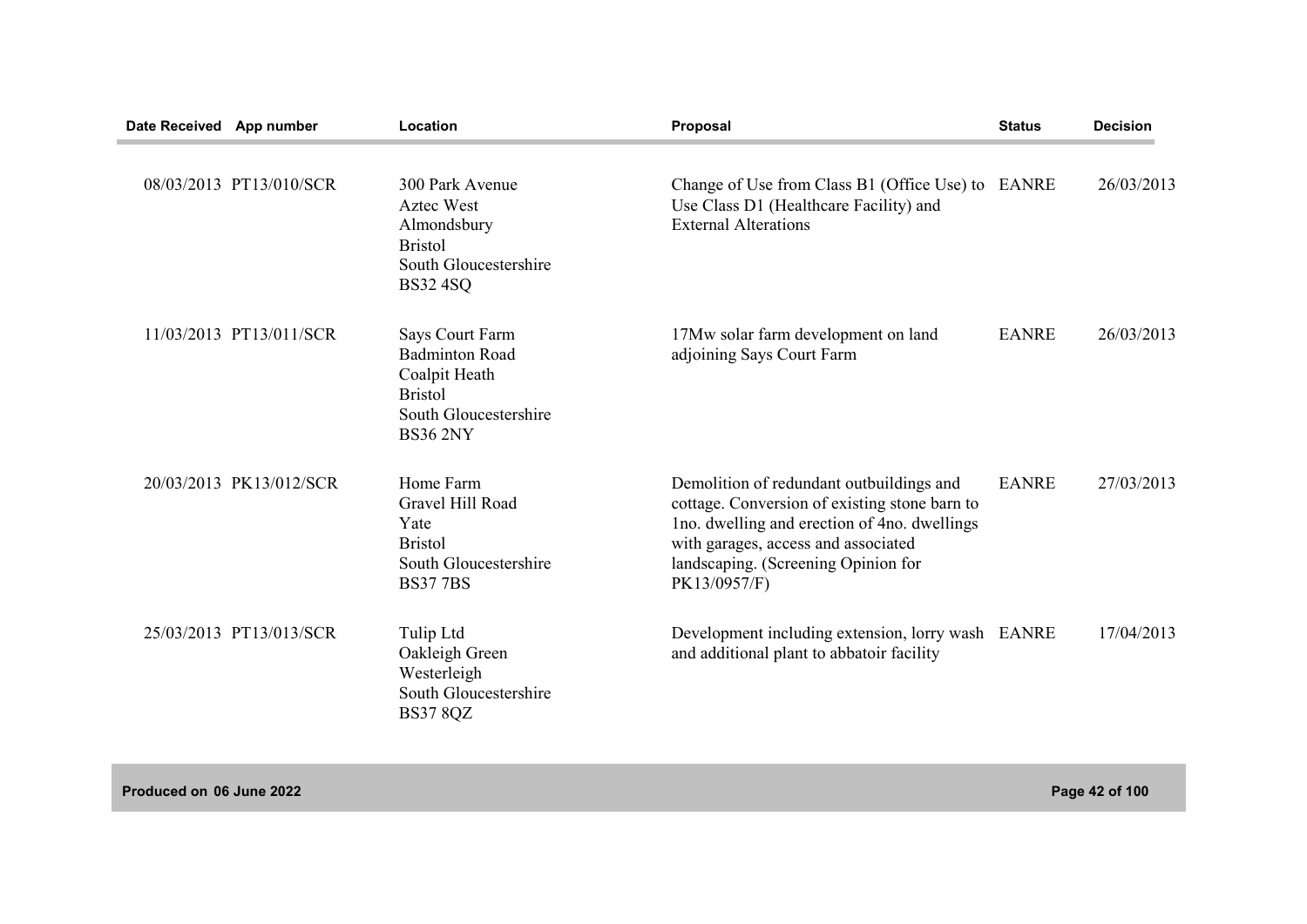| Date Received App number |                         | Location                                                                                                                                               | Proposal                                                                                                                                                           | <b>Status</b> | <b>Decision</b> |
|--------------------------|-------------------------|--------------------------------------------------------------------------------------------------------------------------------------------------------|--------------------------------------------------------------------------------------------------------------------------------------------------------------------|---------------|-----------------|
|                          | 23/04/2013 PT13/014/SCR | Grange Farm<br>Northwoods<br>Winterbourne<br><b>Bristol</b><br>South Gloucestershire<br><b>BS36 1RY</b>                                                | Solar PV development                                                                                                                                               | <b>EANRE</b>  | 17/05/2013      |
|                          | 15/05/2013 PT13/015/SCR | Land To SW Of Latteridge Green<br>Farm House<br>Latteridge<br>Iron Acton<br><b>BS37 9TS</b>                                                            | Screening Opinion: 16mwp Solar PV Farm                                                                                                                             | <b>EANRE</b>  | 04/06/2013      |
|                          | 24/05/2013 PT13/018/SCR | Land At Morton Way South<br>Thornbury<br><b>Bristol</b><br>South Gloucestershire<br><b>BS35 3TY</b>                                                    | Residential development of up to 220<br>dwellings (Class C3) with associated<br>landscaping, open space, access, roads,<br>footpaths/cycleways and infrastructure. | <b>EANRE</b>  | 14/06/2013      |
|                          | 12/06/2013 PT13/019/SCR | Land Adjacent To Tesco<br><b>Distribution Centre</b><br>Western Approach Distribution Park<br>Severn Beach<br>South Gloucestershire<br><b>BS35 4GG</b> | One wind turbine generator                                                                                                                                         | EAREQ         | 02/07/2013      |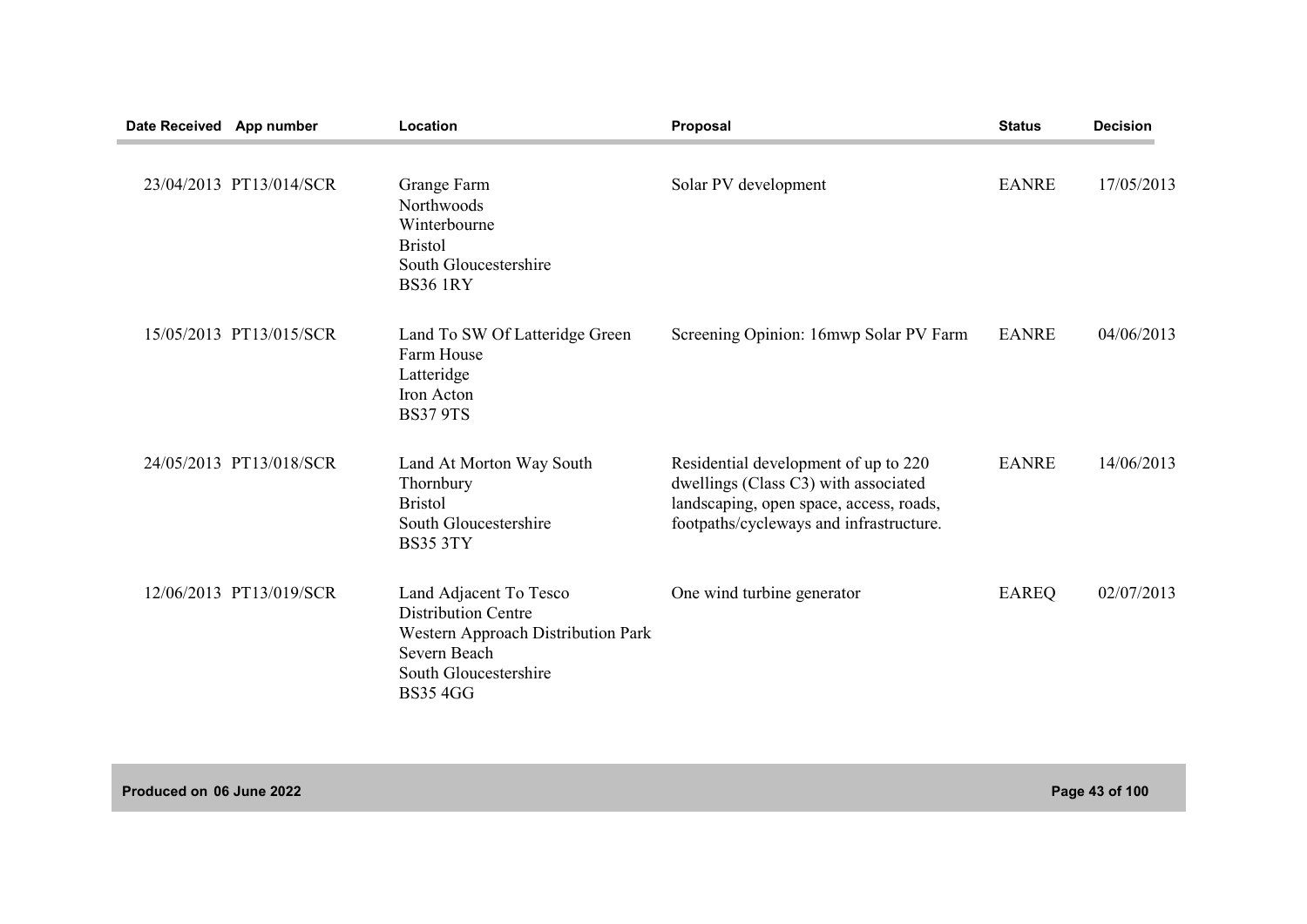| Date Received App number |                         | Location                                                                                                                              | Proposal                                                                                                                                                            | <b>Status</b> | <b>Decision</b> |
|--------------------------|-------------------------|---------------------------------------------------------------------------------------------------------------------------------------|---------------------------------------------------------------------------------------------------------------------------------------------------------------------|---------------|-----------------|
|                          | 01/07/2013 PT13/020/SCR | Land Opposite Cromhall Quarry<br><b>Woodend Lane</b><br>Cromhall<br>Wotton Under Edge<br>South Gloucestershire<br><b>GL12 8AA</b>     | Change of use of land for the storage,<br>screening and processing of topsoil, hardcore,<br>rock, clay, sand, and subsoils. (Screening<br>Opinion for PT13/1642/MW) | <b>EANRE</b>  | 25/07/2013      |
|                          | 03/07/2013 PT13/021/SCR | Land At Moorlen's Farm<br>Severn Road<br>Hallen<br><b>Bristol</b><br><b>BS10 7RZ</b>                                                  | Proposed Solar PV Development                                                                                                                                       | <b>EANRE</b>  | 24/07/2013      |
|                          | 17/07/2013 PK13/022/SCR | Grange Farm<br>Tormarton<br>Badminton<br>South Gloucestershire<br>GL9 1HU                                                             | 25MW Solar PV farm and associated works                                                                                                                             | <b>EANRE</b>  | 07/08/2013      |
|                          | 18/07/2013 PK13/023/SCR | Aqueduct SWB 105M 39Ch<br>To The South Of Robin Way<br>Chipping Sodbury<br><b>Bristol</b><br>South Gloucestershire<br><b>BS37 6JR</b> | Earthworks around watercourse by aqueduct                                                                                                                           | <b>EANRE</b>  | 07/08/2013      |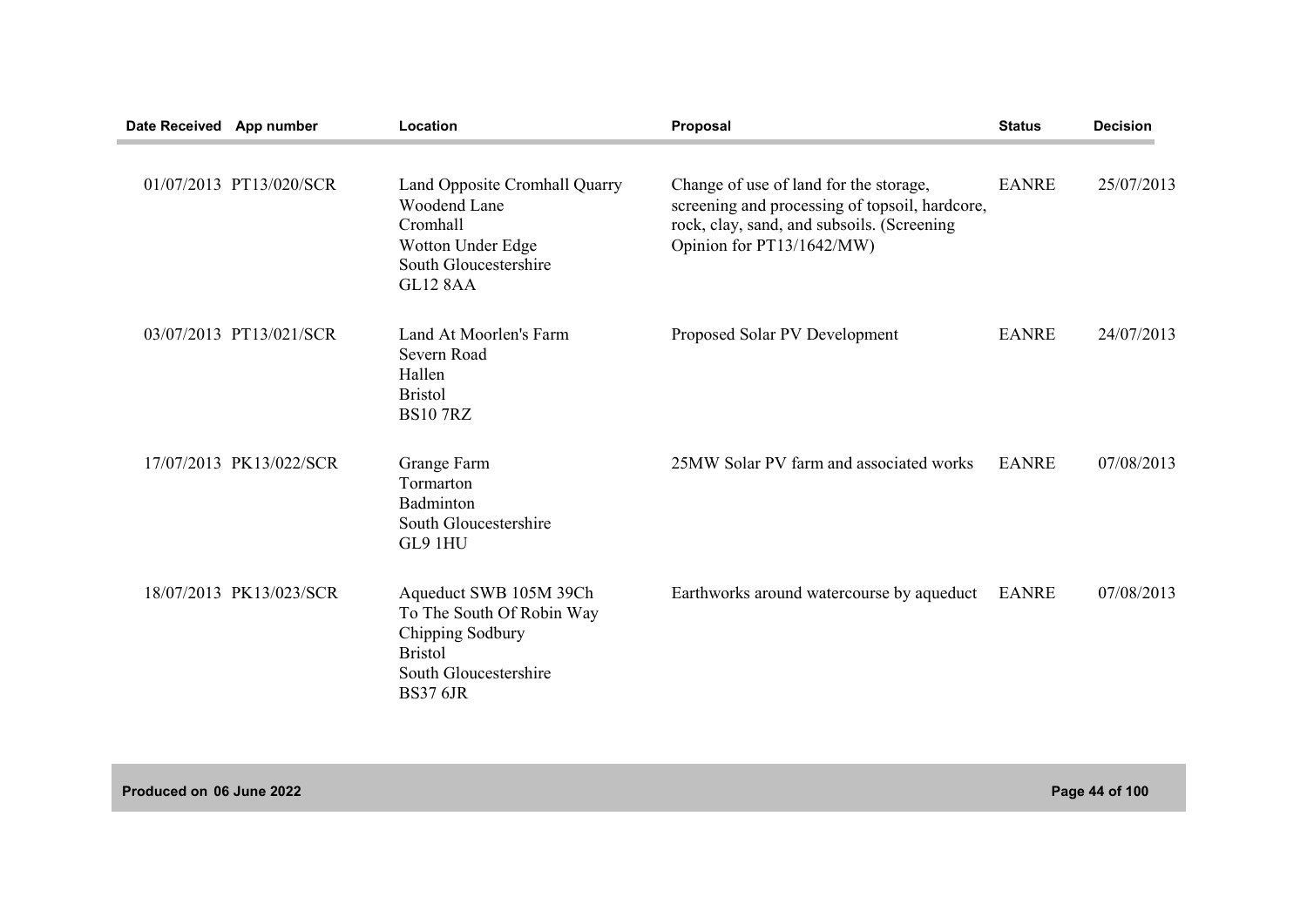| Date Received App number |                         | Location                                                                                                                                 | <b>Proposal</b>                                                                                                                                                                                                                                                                                     | <b>Status</b> | <b>Decision</b> |
|--------------------------|-------------------------|------------------------------------------------------------------------------------------------------------------------------------------|-----------------------------------------------------------------------------------------------------------------------------------------------------------------------------------------------------------------------------------------------------------------------------------------------------|---------------|-----------------|
|                          | 19/07/2013 PT13/024/SCR | Land At Grange Farm<br>Old Gloucester Road<br>Winterbourne<br><b>Bristol</b><br>South Gloucestershire<br><b>BS36 1RR</b>                 | Solar Farm                                                                                                                                                                                                                                                                                          | <b>EANRE</b>  | 07/08/2013      |
|                          | 31/07/2013 PK13/027/SCR | <b>Staple Hill Police Station</b><br>108 - 110 Broad Street<br>Staple Hill<br><b>Bristol</b><br>South Gloucestershire<br><b>BS16 5LX</b> | Demolition of existing Police Authority<br>buildings and erection of building to form<br>43no. Later Living Apartments including car<br>parking, landscaping and associated works.<br>Conversion of existing Police Station House<br>to form 5no. apartments. Screening Opinion<br>for PK13/2851/F. | <b>EANRE</b>  | 21/08/2013      |
|                          | 08/08/2013 PT13/028/SCR | Over Court Farm $\top$ Washingpool<br>Farm<br>Over Lane<br>Almondsbury<br><b>Bristol</b><br>South Gloucestershire<br><b>BS32 4DF</b>     | Provision of surfing and swimming lake with EANRE<br>associated access, landscaping and<br>infrastructure                                                                                                                                                                                           |               | 19/09/2013      |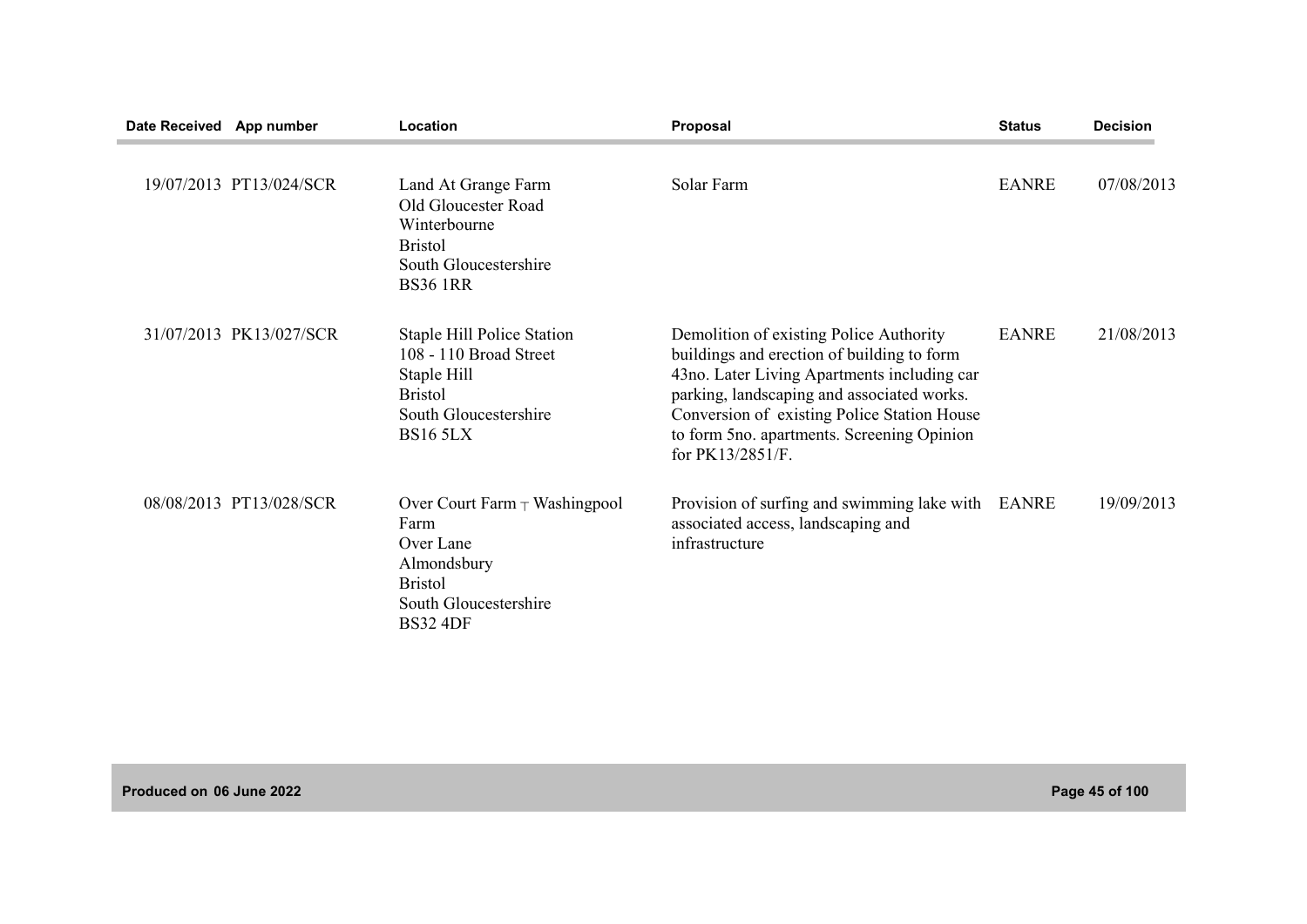| Date Received App number |                         | Location                                                                                                                    | Proposal                                                                                                                                                | <b>Status</b> | <b>Decision</b> |
|--------------------------|-------------------------|-----------------------------------------------------------------------------------------------------------------------------|---------------------------------------------------------------------------------------------------------------------------------------------------------|---------------|-----------------|
|                          | 20/08/2013 PT13/029/SCO | Land To The West Of A4018<br>Cribbs Causeway<br><b>Bristol</b><br>South Gloucestershire                                     | Around 1000 dwellings, mixed use local<br>centre, primary school. open space,<br>sustainable transport links and green space on<br>49 hectares of land. | <b>SCOCO</b>  | 27/09/2013      |
|                          | 20/08/2013 PT13/031/SCR | Land South Of Wotton Road<br>Charfield<br>Wotton Under Edge<br>South Gloucestershire<br><b>GL12 8LT</b>                     | Residential development of up to 150<br>dwellings                                                                                                       | <b>EANRE</b>  | 30/09/2013      |
|                          | 20/08/2013 PT13/033/SCR | <b>Scottish Power</b><br>Severn View Industrial Park<br>Central Avenue<br>Hallen<br>South Gloucestershire<br><b>BS107SD</b> | Single small-scale wind turbine                                                                                                                         | <b>EANRE</b>  | 17/10/2013      |
|                          | 23/08/2013 PT13/032/SCR | Park Farm<br><b>Butt Lane</b><br>Thornbury<br><b>Bristol</b><br>South Gloucestershire<br><b>BS35 1RA</b>                    | Screening report                                                                                                                                        | <b>EANRE</b>  | 19/09/2013      |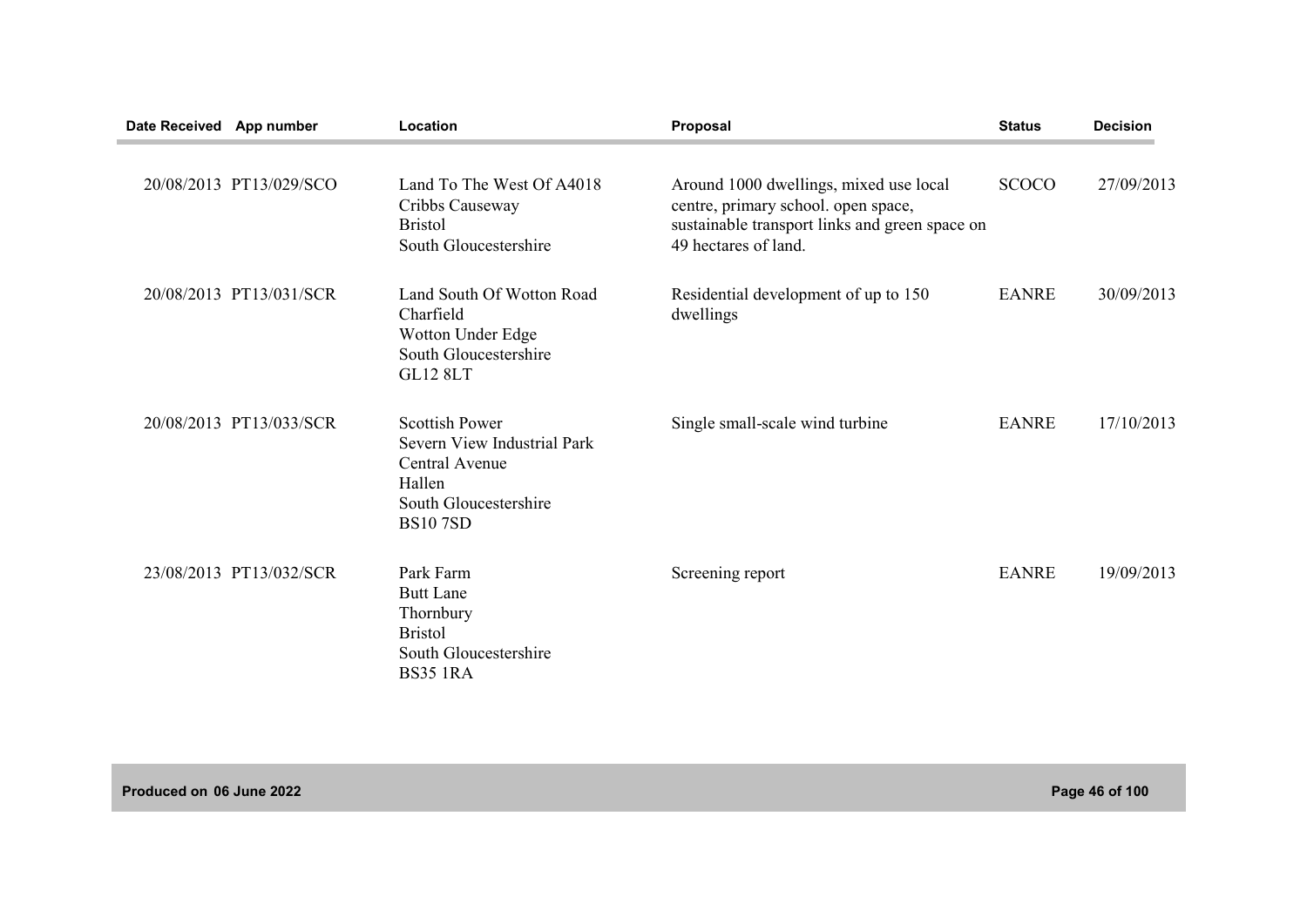| Date Received App number |                         | Location                                                                                                                                | <b>Proposal</b>                                                                                                                                                                                                                                                 | <b>Status</b> | <b>Decision</b> |
|--------------------------|-------------------------|-----------------------------------------------------------------------------------------------------------------------------------------|-----------------------------------------------------------------------------------------------------------------------------------------------------------------------------------------------------------------------------------------------------------------|---------------|-----------------|
|                          | 03/09/2013 PK13/034/SCR | Land At Chescombe Farm<br>Dodington Road<br>Chipping Sodbury<br><b>Bristol</b><br>South Gloucestershire<br><b>BS37 6HY</b>              | Installation of 1MW Solar Farm                                                                                                                                                                                                                                  | <b>EANRE</b>  | 01/10/2013      |
|                          | 02/10/2013 PT13/037/SCR | <b>Woodlands Manor Nursing Home</b><br><b>Ruffet Road</b><br>Winterbourne<br><b>Bristol</b><br>South Gloucestershire<br><b>BS36 1AN</b> | Erection of 3no. single storey, 7no. two storey EANRE<br>nursing care units (Class C2) and 1no.<br>community room (Outline) with access,<br>layout and scale to be determined. All other<br>matters to be reserved. Screening Opinion for<br>PT13/3641/O        |               | 23/10/2013      |
|                          | 07/11/2013 PK13/040/SCR | Land Adjacent To Link Road<br>Yate<br>South Gloucestershire<br><b>BS374AS</b>                                                           | Demolition of existing buildings and erection EANRE<br>of building for Retail (Class A1),<br>Restaurant/Cafe (Class A3) and Cinema<br>(Class D2) uses with car parking area, access,<br>landscaping and associated works. Screening<br>Opinion for PK13/4116/F. |               | 22/11/2013      |
|                          | 28/11/2013 PK13/041/SCR | <b>Tormarton And Shipton Moyne</b>                                                                                                      | Replace section of existing Trunk Main water EANRE<br>pipeline between Tormarton and Shipton<br>Moyne                                                                                                                                                           |               | 24/12/2013      |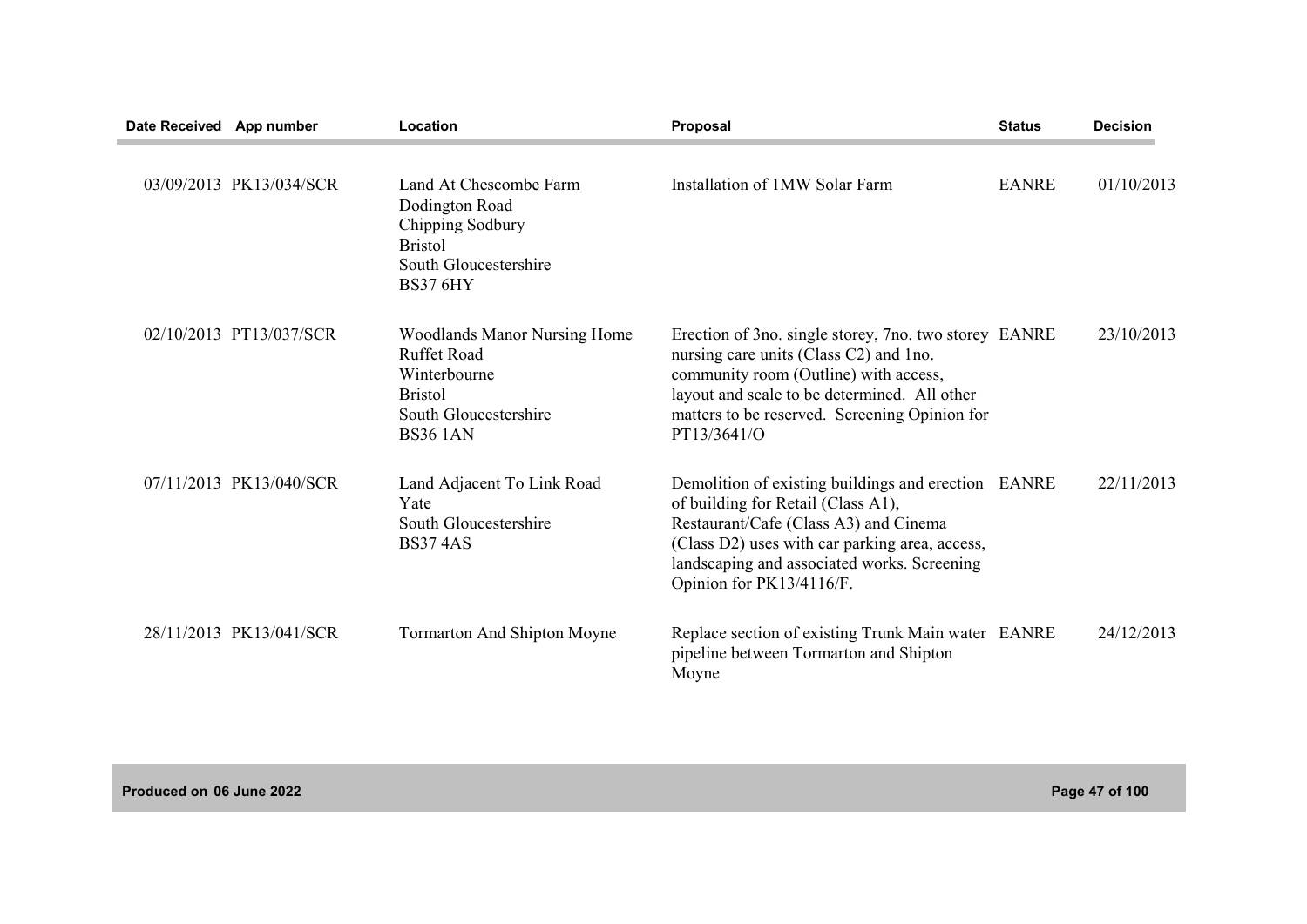| Date Received App number |                         | Location                                                                                                      | Proposal                                                                                                                                                                                                                                       | <b>Status</b> | <b>Decision</b> |
|--------------------------|-------------------------|---------------------------------------------------------------------------------------------------------------|------------------------------------------------------------------------------------------------------------------------------------------------------------------------------------------------------------------------------------------------|---------------|-----------------|
|                          | 03/12/2013 PT13/043/SCR | <b>MOD Car Park</b><br>Abbeywood<br><b>Station Road</b><br>Filton<br>South Gloucestershire<br><b>BS34 8JH</b> | Reconfiguration of existing car parks to<br>accommodate up to 300 additional car<br>parking spaces                                                                                                                                             | <b>EANRE</b>  | 17/01/2014      |
|                          | 06/12/2013 PT13/044/SCR | Abbeywood<br><b>Station Road</b><br>Filton<br>South Gloucestershire<br><b>BS34 8JH</b>                        | 300 additional car parking spaces                                                                                                                                                                                                              | <b>APPENT</b> | 10/12/2013      |
|                          | 07/01/2014 PT14/002/SCR | Land At Morton Way<br>Thornbury<br>South Gloucestershire                                                      | Variation of condition 23 to include<br>amendments to planning permission<br>PT12/2395/O to allow amended house types<br>and minor variations to the layout of the<br>Phase 1 part of the development. Screening<br>opinion for PT13/3585/RVC. | <b>EANRE</b>  | 08/01/2014      |
|                          | 09/01/2014 PT14/003/SCR | <b>Tower Hill Farm</b><br>New Road<br>Tytherington<br>Wotton Under Edge<br>South Gloucestershire<br>GL12 8QA  | 10Mwp Solar pV Farm                                                                                                                                                                                                                            | <b>EAREQ</b>  | 11/03/2014      |

**Produced on 06 June 2022 Page 48 of 100**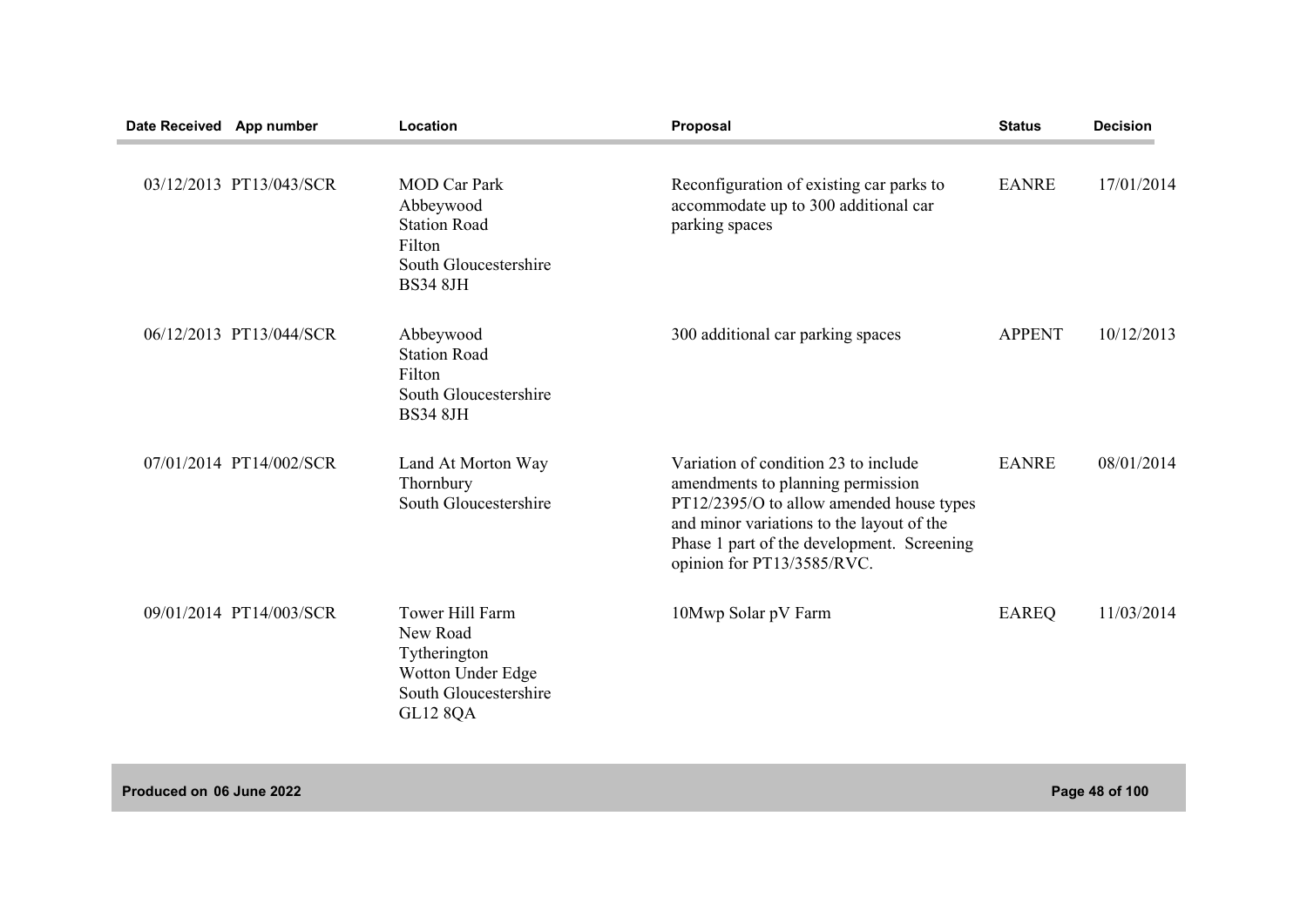| Date Received App number |                         | Location                                                                                                         | Proposal                                                                      | <b>Status</b> | <b>Decision</b> |
|--------------------------|-------------------------|------------------------------------------------------------------------------------------------------------------|-------------------------------------------------------------------------------|---------------|-----------------|
|                          | 30/01/2014 PT14/004/SCR | Southworthy Farm<br>Severn Road<br>Pilning<br><b>Bristol</b><br>South Gloucestershire<br><b>BS35 4HP</b>         | Proposed Solar PV development                                                 | <b>WITHD</b>  | 26/01/2016      |
|                          | 05/02/2014 PK14/005/SCR | Ring O Bells Farm<br>Pucklechurch Road<br>Hinton<br>Chipping Sodbury<br>South Gloucestershire<br><b>SN14 8HJ</b> | Screening opinion: installation of 25MW PV<br>solar farm and associated works | EANRE         | 11/03/2014      |
|                          | 07/02/2014 PT14/006/SCR | Land North Of The M4 Severn<br>Crossing<br>West Of Pilning<br>South Gloucestershire                              | Solar PV Project                                                              | <b>WITHD</b>  | 12/03/2014      |
|                          | 05/03/2014 PT14/007/SCO | Land At Filton Airfield<br>South Gloucestershire                                                                 | Mixed use Development                                                         | <b>SCOCO</b>  | 09/04/2014      |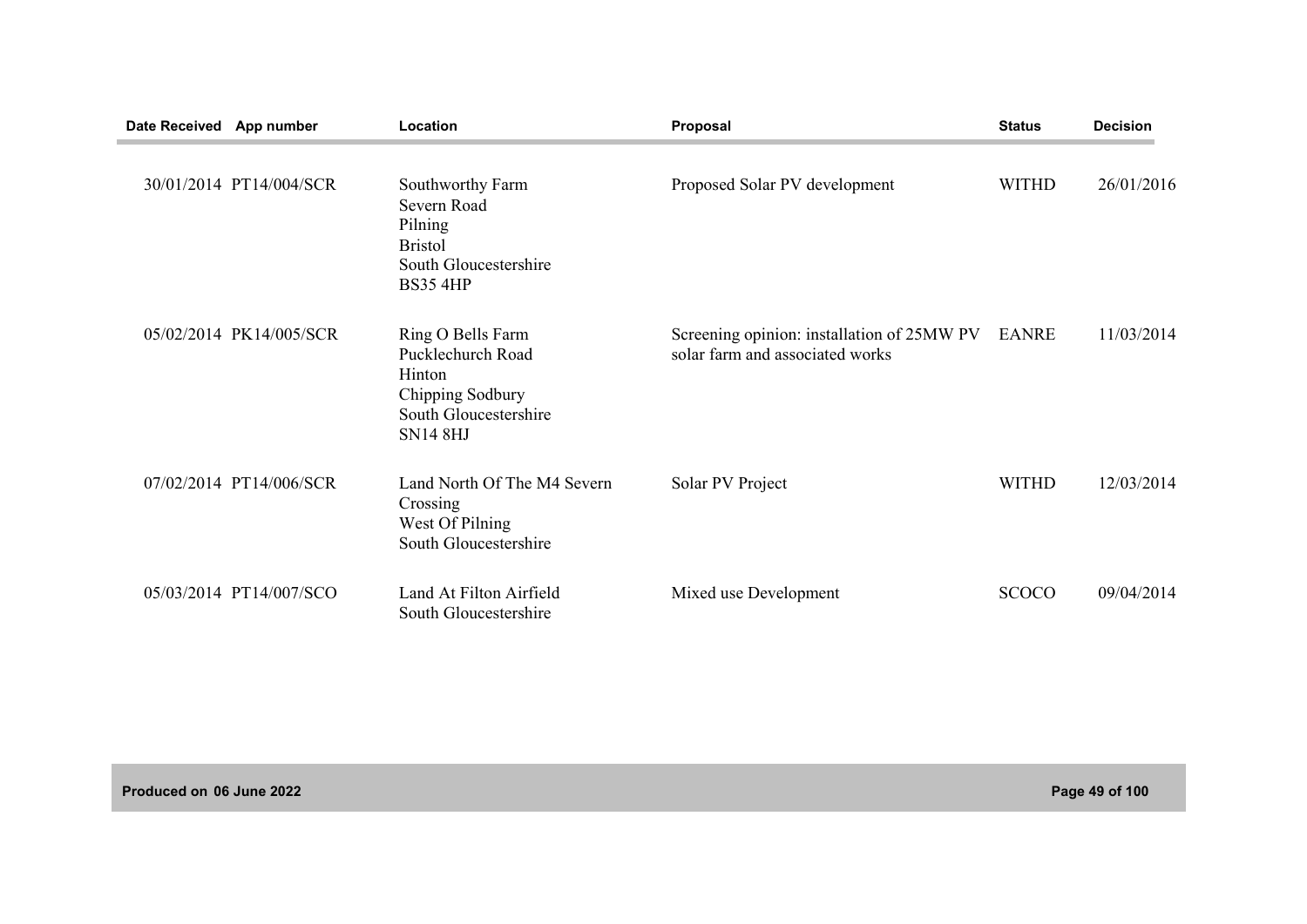| Date Received App number |                         | Location                                                                                                                  | Proposal                                                                      | <b>Status</b> | <b>Decision</b> |
|--------------------------|-------------------------|---------------------------------------------------------------------------------------------------------------------------|-------------------------------------------------------------------------------|---------------|-----------------|
|                          | 07/03/2014 PT14/008/SCR | Oakham Farm<br><b>Land At Parklands</b><br>Almondsbury<br>South Gloucestershire<br><b>BS32 4BS</b>                        | Solar PV farm and associated installations                                    | EAREQ         | 24/04/2014      |
|                          | 10/03/2014 PT14/009/SCR | Land Adjacent To Church Road And<br>The M49<br>Severn Beach<br><b>Bristol</b><br>South Gloucestershire<br><b>BS35 4NL</b> | Ground mounted solar system                                                   | <b>EAREQ</b>  | 31/03/2014      |
|                          | 21/03/2014 PK14/010/SCR | Wapley Hill Farm<br>Codrington Road<br>Westerleigh<br><b>Bristol</b><br>South Gloucestershire<br><b>BS37 8RQ</b>          | Erection of an agricultural building.                                         | <b>EANRE</b>  | 02/05/2014      |
|                          | 31/03/2014 PT14/011/SCR | Railway Line Between Bristol<br>Temple Meads<br>And Filton Abbey Wood Station                                             | Extension of Filton Abbey Wood Station<br>Footbridge Ramp to a new Platform 4 | <b>EANRE</b>  | 02/05/2014      |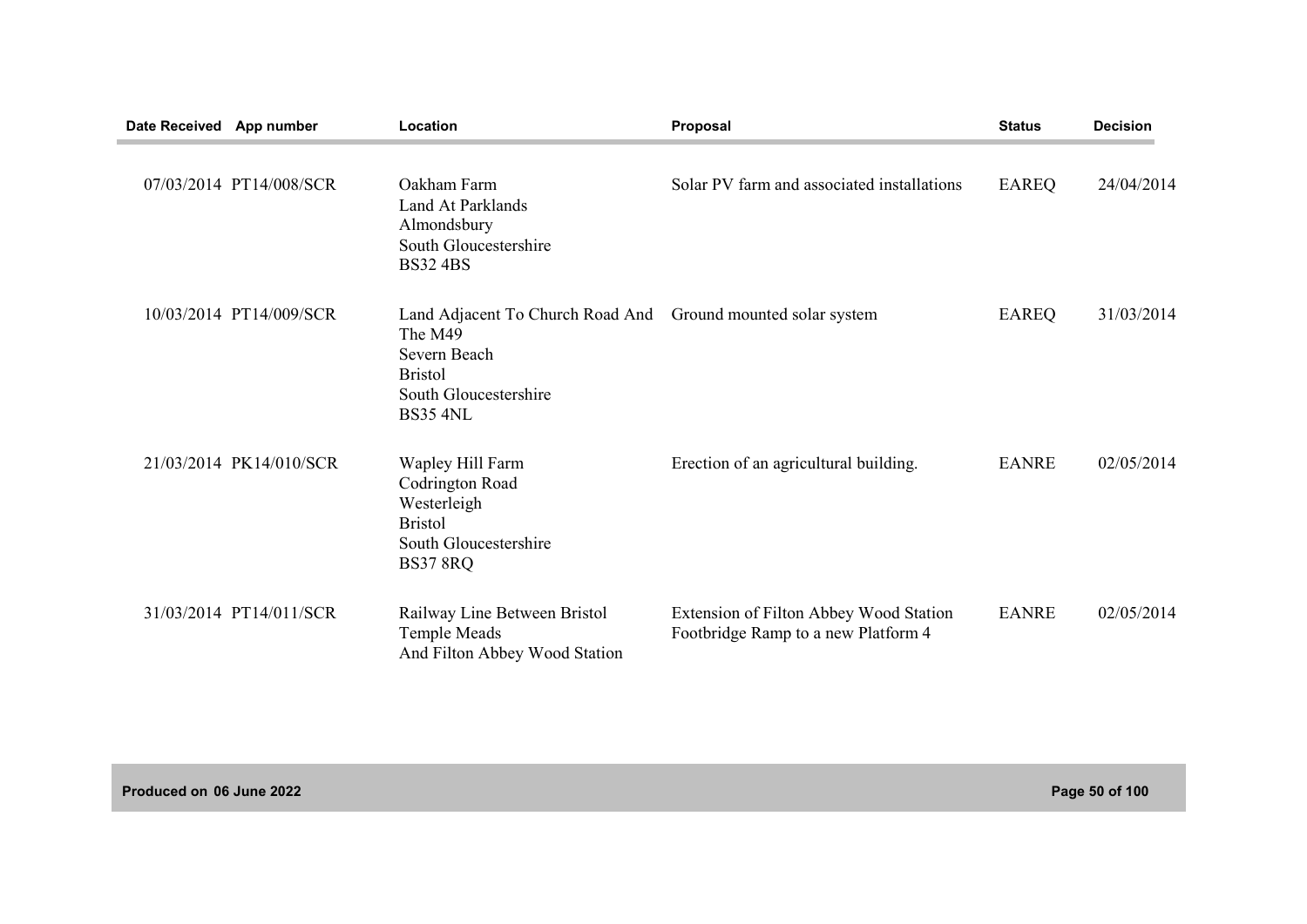| Date Received App number |                         | Location                                                                                                             | Proposal                                                                                                                                                                                                                                                                                                                                                                                                                                                                                                                                              | <b>Status</b> | <b>Decision</b> |
|--------------------------|-------------------------|----------------------------------------------------------------------------------------------------------------------|-------------------------------------------------------------------------------------------------------------------------------------------------------------------------------------------------------------------------------------------------------------------------------------------------------------------------------------------------------------------------------------------------------------------------------------------------------------------------------------------------------------------------------------------------------|---------------|-----------------|
|                          | 16/04/2014 PT14/013/SCR | Land East Of Coldharbour Lane<br><b>Stoke Gifford</b><br><b>Bristol</b><br>South Gloucestershire<br><b>BS16 1UX</b>  | Development on 14.8 hectares of land seeking EANRE<br>outline permission for the erection of up to<br>550 no. dwellings with associated<br>infrastructure to include full permission for<br>Phase I of development, consisting of the<br>erection of 282 no. dwellings (of the 550 no.<br>total), 250m2 of Retail and/or Community<br>Meeting Space (mixed Class A1 Retail / Class<br>D2 Assembly and Leisure), site access/spine<br>road, car parking, open space, landscaping<br>and drainage infrastructure. Screening<br>Opinion for PT14/1260/O. |               | 16/04/2014      |
|                          | 08/05/2014 PT14/015/SCR | Land Between HMP Eastwood Prison<br>And Leyhill Sewage Treatment<br>Works<br>Falfield/Tortworth<br>GL12 8DB/GL12 8BS | R13891: Leyhill Sewage Requisition:<br>Installation of 1.3km of new rising main<br>including replacement sewage works                                                                                                                                                                                                                                                                                                                                                                                                                                 | <b>EANRE</b>  | 04/06/2014      |
|                          | 09/05/2014 PT14/016/SCR | MOD Abbey Wood<br>Filton<br>South Gloucestershire<br><b>BS34 8SH</b>                                                 | Reconfiguration of existing carparks to<br>accommodate up to 350 additional car<br>parking spaces                                                                                                                                                                                                                                                                                                                                                                                                                                                     | <b>EANRE</b>  | 06/06/2014      |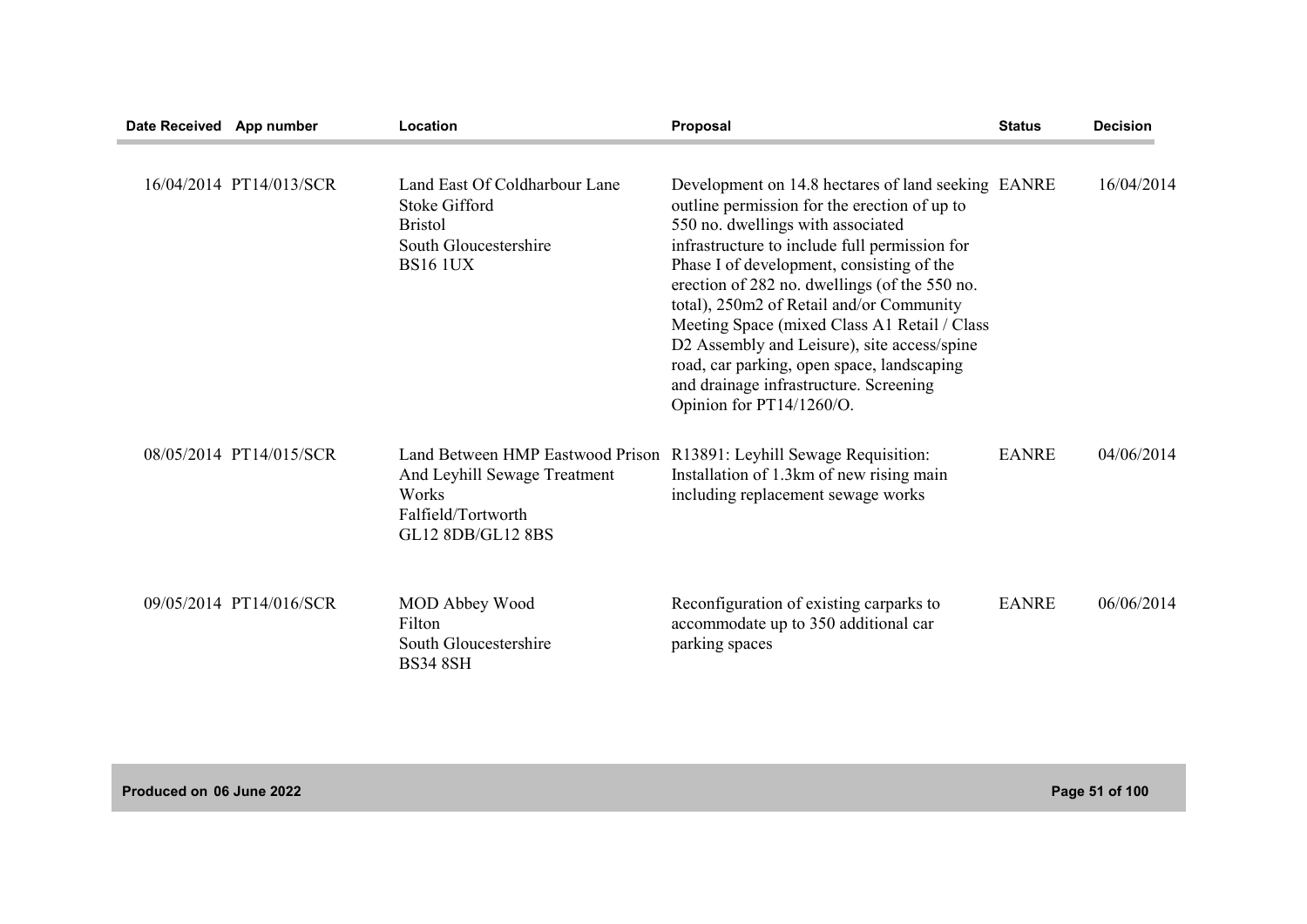| Date Received App number |                         | Location                                                                                                                                          | Proposal                                                                                                                                                                                           | <b>Status</b> | <b>Decision</b> |
|--------------------------|-------------------------|---------------------------------------------------------------------------------------------------------------------------------------------------|----------------------------------------------------------------------------------------------------------------------------------------------------------------------------------------------------|---------------|-----------------|
|                          | 20/05/2014 PT14/017/SCR | Land At Hammond Court Farm<br><b>Trench Lane</b><br>Winterbourne<br><b>Bristol</b><br>South Gloucestershire<br><b>BS36 1RY</b>                    | Erection of a solar farm producing<br>approximately 15MW of power.                                                                                                                                 | <b>EANRE</b>  | 14/07/2014      |
|                          | 22/05/2014 PK14/019/SCR | Land Between The Avon Ring Road<br>And<br>Folly Brook Road<br><b>Emersons Green</b><br><b>Bristol</b><br>South Gloucestershire<br><b>BS16 7FL</b> | Erection of Class A1 discount food store,<br>Class A4 Public House, Two Class A3 drive-<br>thru restaurants, Class 3 drive-thru coffee<br>shop together with Customer car parking (320)<br>spaces) | <b>EANRE</b>  | 13/06/2014      |
|                          | 22/05/2014 PT14/018/SCR | Finore Woods<br>Thornbury<br>South Gloucestershire                                                                                                | Construct solar Park up to 14 megawatt in<br>capacity near Finore Woods                                                                                                                            | <b>EANRE</b>  | 11/07/2014      |
|                          | 27/05/2014 PK14/023/SCR | Land Between M4 And A4174<br>Moorend<br>South Gloucestershire                                                                                     | Proposed solar park                                                                                                                                                                                | <b>EANRE</b>  | 27/06/2014      |
|                          | 27/05/2014 PK14/024/SCR | <b>Council Owned Property</b><br><b>Badminton Road</b><br>South Gloucestershire                                                                   | Solar Park                                                                                                                                                                                         | <b>EANRE</b>  | 17/06/2014      |
|                          |                         |                                                                                                                                                   |                                                                                                                                                                                                    |               |                 |

**Produced on 06 June 2022 Page 52 of 100**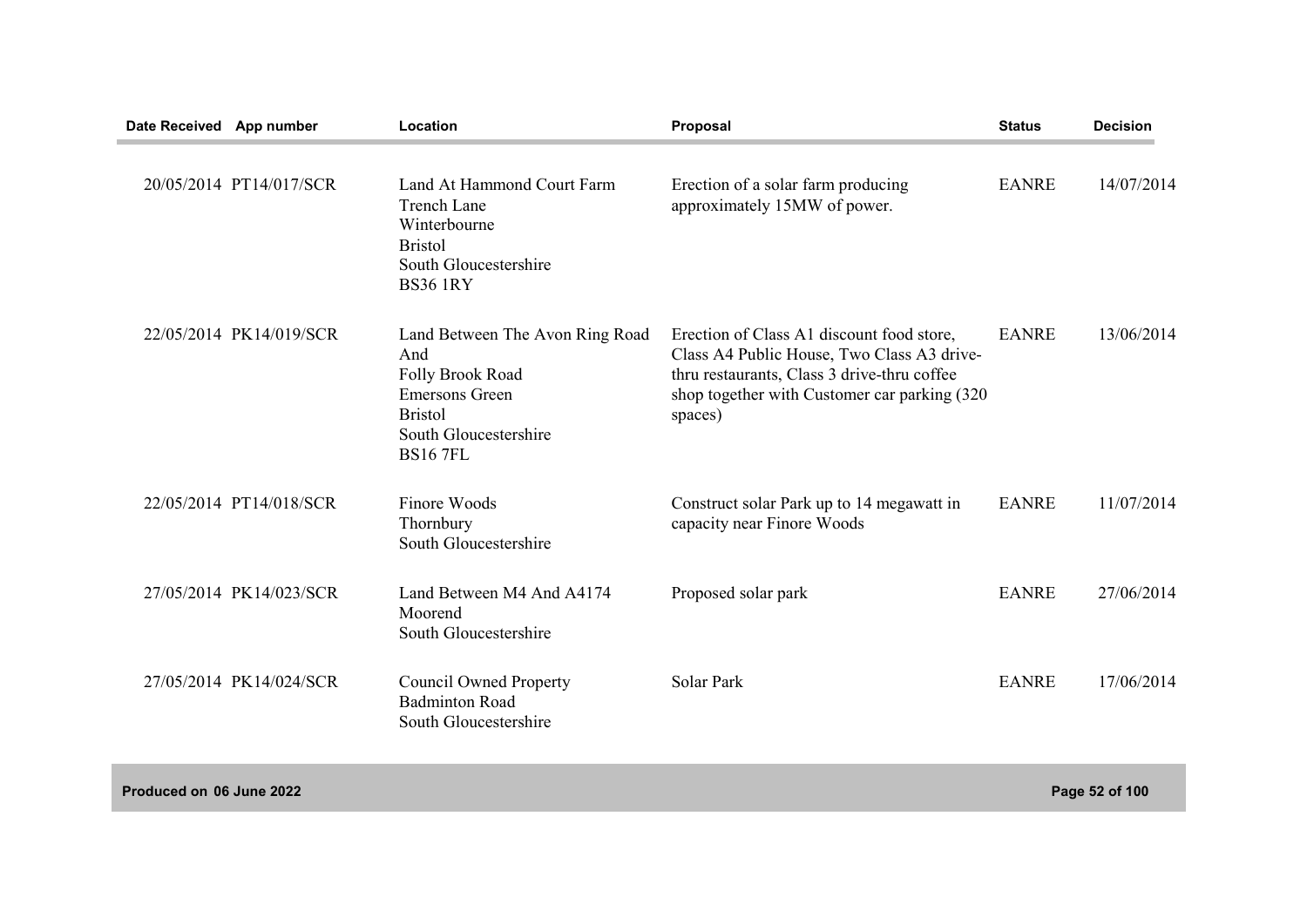| Date Received App number |                         | Location                                                                                                | Proposal                                                                                                                                                                                                                              | <b>Status</b> | <b>Decision</b> |
|--------------------------|-------------------------|---------------------------------------------------------------------------------------------------------|---------------------------------------------------------------------------------------------------------------------------------------------------------------------------------------------------------------------------------------|---------------|-----------------|
|                          | 27/05/2014 PT14/022/SCR | Harn Hill<br>Near To Elberton<br>Olveston<br><b>Bristol</b><br>South Gloucestershire<br><b>BS35 4AW</b> | Proposed Solar Park                                                                                                                                                                                                                   | <b>EANRE</b>  | 10/07/2014      |
|                          | 18/06/2014 PT14/026/SCR | Land North Of The M4<br><b>Severn Crossing</b><br>West Of Pilning<br>South Gloucestershire              | Solar PV Project                                                                                                                                                                                                                      | EAREQ         | 11/07/2014      |
|                          | 26/06/2014 PK14/028/SCR | 72 Magpie Bottom Lane<br>Kingswood<br><b>Bristol</b><br>South Gloucestershire<br><b>BS15 8HD</b>        | Demolition of existing bungalow and erection EANRE<br>of 22no. dwellings with associated roads and<br>infrastructure. Widening of Magpie Bottom<br>Lane to 4.1m to create new vehicular access.<br>Screening Opinion for PK14/2550/F. |               | 17/07/2014      |
|                          | 03/07/2014 PT14/031/SCR | Filton Airfield<br>Patchway<br>South Gloucestershire<br><b>BS34 5BZ</b>                                 | Proposed change of use and refurbishment of EANRE<br>the existing listed hangars and new build<br>hanger for the display of concorde.                                                                                                 |               | 29/07/2014      |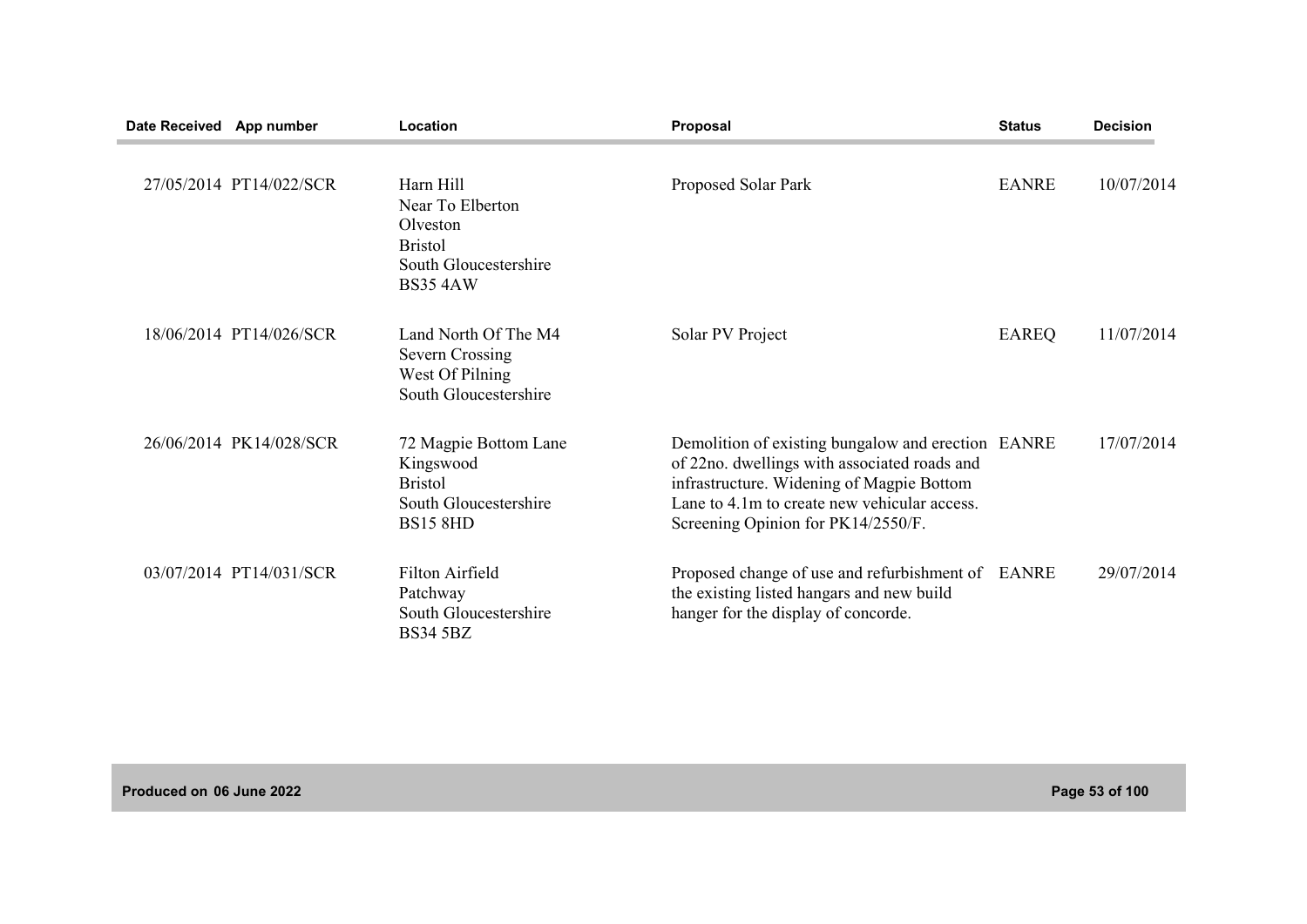| Date Received App number |                         | Location                                                                                                            | Proposal                                                                                                                                                                                                                                                                                                                                                                | <b>Status</b> | <b>Decision</b> |
|--------------------------|-------------------------|---------------------------------------------------------------------------------------------------------------------|-------------------------------------------------------------------------------------------------------------------------------------------------------------------------------------------------------------------------------------------------------------------------------------------------------------------------------------------------------------------------|---------------|-----------------|
|                          | 10/07/2014 PT14/029/SCR | Dick Lovett Bristol Mini<br>Kingsheath<br>Cribbs Causeway<br>Almondsbury<br>South Gloucestershire<br><b>BS107TU</b> | Mixed use development on 3.15ha of land<br>comprising offices (Use Class B2) Storage<br>(Use Class B8) car showrooms (sui generis)<br>and all associated ancillary facilities. Outline<br>application including access with all other<br>matters reserved. Screening Opinion for<br>PT14/2646/O                                                                         | <b>EANRE</b>  | 11/09/2014      |
|                          | 17/07/2014 PT14/033/SCR | <b>Playing Fields</b><br><b>Bonnington Walk</b><br><b>Stoke Gifford</b><br>South Gloucestershire<br>BS7 9YU         | DEMOLITION OF EXISTING CHANGING<br>ROOMS AND CLUBHOUSE AND<br>PROPOSED DEVELOPMENT OF 91<br><b>DWELLINGS, PROVISION OF SPORTS</b><br>CENTRE, ALL WEATHER PITCHES,<br>GRASS PITCHES, MULTI-USE GAMES<br>AREA, CAR PARKING, NEW INFORMAL<br>AND FORMAL PUBLIC OPEN SPACE,<br><b>CAR PARKING AND OTHER</b><br>ANCILLARY DEVELOPMENT. Screening<br>Opinion for PT14/2849/F. | EANRE         | 14/08/2014      |
|                          | 28/07/2014 PT14/032/SCR | Land At Post Farm<br>Morton Street<br>Thornbury<br><b>Bristol</b><br>South Gloucestershire<br><b>BS35 1LB</b>       | The proposal comprises up to 175 dwellings,<br>highway access, public open space,<br>landscaping and associated infrastructure<br>works.                                                                                                                                                                                                                                | <b>EANRE</b>  | 14/08/2014      |

**Produced on 06 June 2022 Page 54 of 100**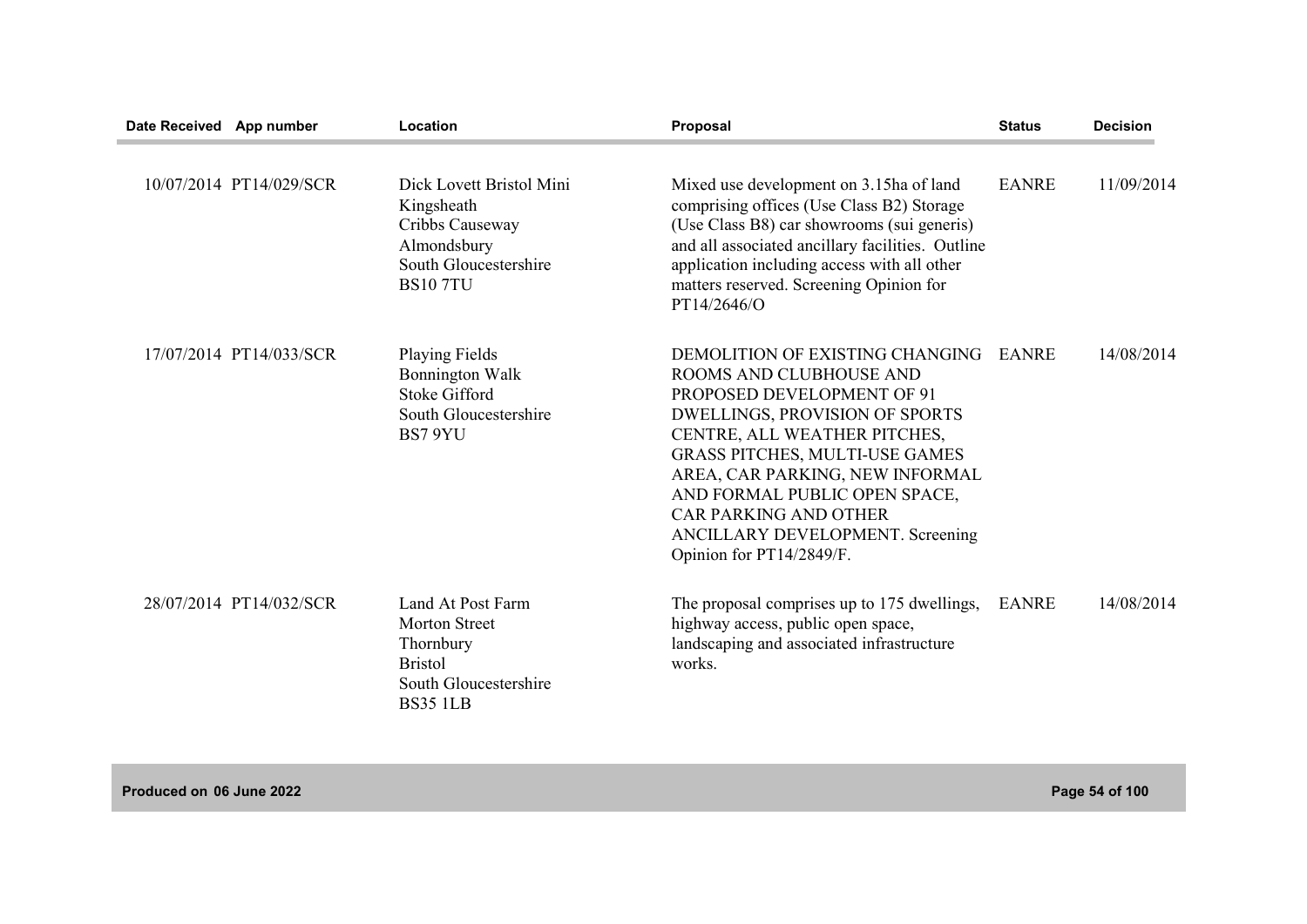| Date Received App number |                         | Location                                                                                                                | Proposal                                                                                                                                                                                                                                                             | <b>Status</b> | <b>Decision</b> |
|--------------------------|-------------------------|-------------------------------------------------------------------------------------------------------------------------|----------------------------------------------------------------------------------------------------------------------------------------------------------------------------------------------------------------------------------------------------------------------|---------------|-----------------|
|                          | 14/08/2014 PT14/036/SCR | Berwick Farm<br>Berwick Lane<br>Hallen<br>South Gloucestershire<br><b>BS107RS</b>                                       | Variation of condition attached to planning<br>permission PT09/5578/MW (Screening<br>opinion for PT14/3206/MW)                                                                                                                                                       | <b>EANRE</b>  | 23/09/2014      |
|                          | 19/08/2014 PK14/035/SCR | Dodington Park<br>Dodington Lane<br>Dodington<br>South Gloucestershire<br><b>BS37 6SF</b>                               | EIA Screening Opinion - Enlargement of<br>middle lake and deposition of excavated<br>material                                                                                                                                                                        | <b>EANRE</b>  | 09/09/2014      |
|                          | 20/08/2014 PT14/034/SCR | <b>Former Tortworth Visitors Centre</b><br>Land Adjacent B4509<br>Tortworth<br>South Gloucestershire<br><b>GL12 8HQ</b> | Redevelopment of site to include 9no. new<br>dwellings (including stable conversion).<br>Change of use of greenhouses and former non-<br>residential institution to Class B1a, B1b, B1c<br>and B8 use. Change of use of former visitors<br>centre to used car sales. | <b>EANRE</b>  | 25/09/2014      |
|                          | 13/10/2014 PT14/037/SCR | <b>Brook Farm</b><br>Charfield Road<br>Tortworth<br>Wotton Under Edge<br>South Gloucestershire<br><b>GL12 8BS</b>       | Various improvement works to existing<br>sewage treatment works. Screening opinion<br>for PT14/3768/F                                                                                                                                                                | <b>EANRE</b>  | 06/11/2014      |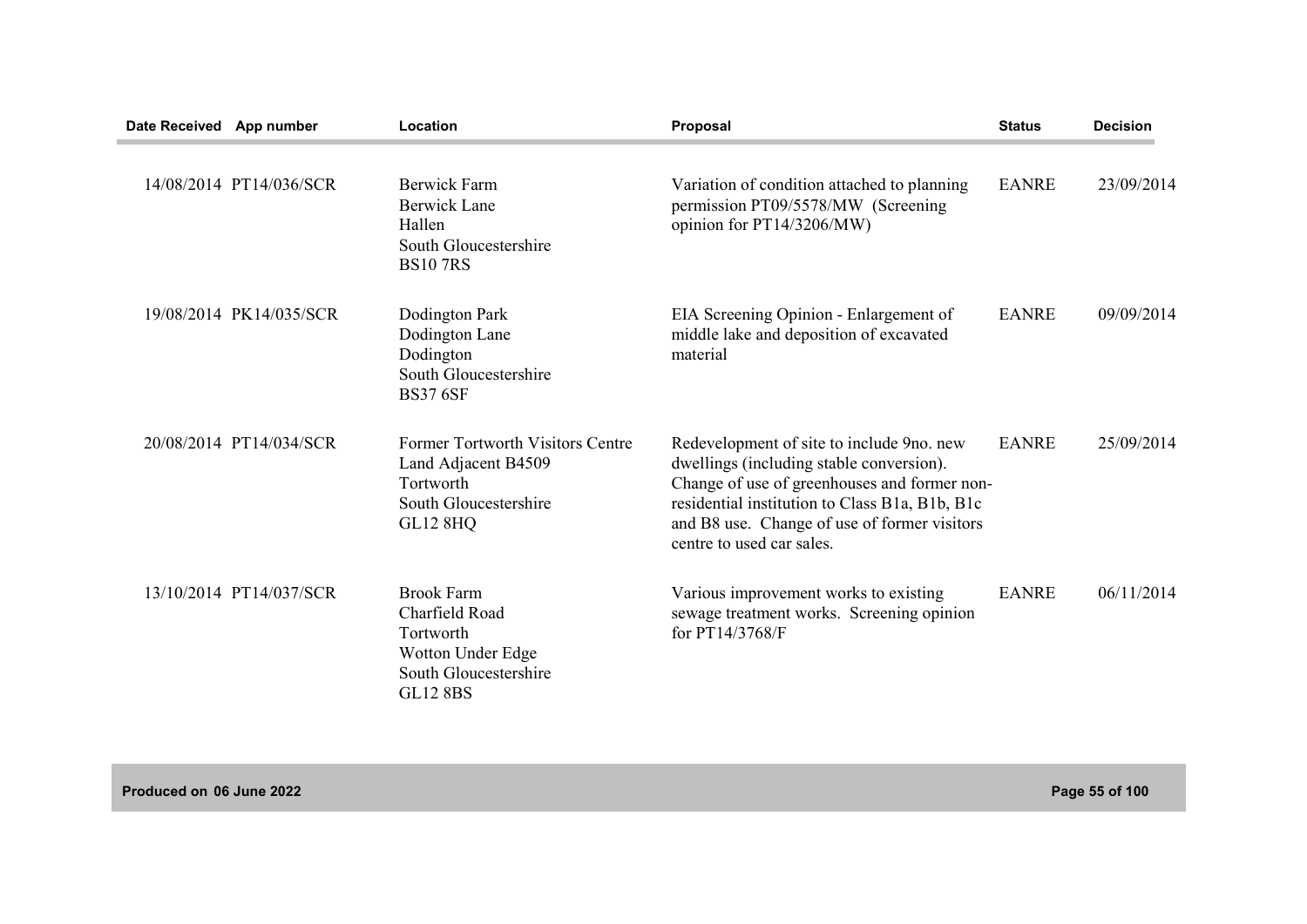| Date Received App number |                         | Location                                                                                                                    | Proposal                                                                                                                                                                             | <b>Status</b> | <b>Decision</b> |
|--------------------------|-------------------------|-----------------------------------------------------------------------------------------------------------------------------|--------------------------------------------------------------------------------------------------------------------------------------------------------------------------------------|---------------|-----------------|
|                          | 20/10/2014 PT14/038/SCR | Filton Third Land<br>Plots E1-E4 And E6-E9<br>Filton                                                                        | Mixed-use development comprising 8,000sqm EANRE<br>of office development (class B1), up to 120<br>residential units (class C3) and up to 650sqm<br>ancillary retail (classes A1-A5). |               | 03/02/2015      |
|                          | 21/10/2014 PT14/039/SCO | Adjacent To The Mall<br>Cribbs Causeway Regional Shopping<br>Centre<br>Patchway<br>South Gloucestershire<br><b>BS34 5GF</b> | Proposals for mixed use development                                                                                                                                                  | <b>SCOCO</b>  | 25/11/2014      |
|                          | 22/10/2014 PK14/040/SCR | <b>Wick Quarry</b><br>London Road<br>Wick<br><b>Bristol</b><br>South Gloucestershire<br><b>BS30 5SJ</b>                     | Redevlopement of the quarry to a nature<br>reserve with associated and ancillary uses.                                                                                               | <b>EANRE</b>  | 25/11/2014      |
|                          | 22/10/2014 PT14/042/SCR | Land At<br>Church Lane<br>Rangeworthy<br><b>Bristol</b><br>South Gloucestershire<br><b>BS37 7ND</b>                         | Erection of 10no. dwellings (Outline) with<br>landscaping to be determined. All other<br>matters reserved. Screening opinion for<br>PT14/4172/O                                      | <b>EANRE</b>  | 05/11/2014      |

**Produced on 06 June 2022 Page 56 of 100**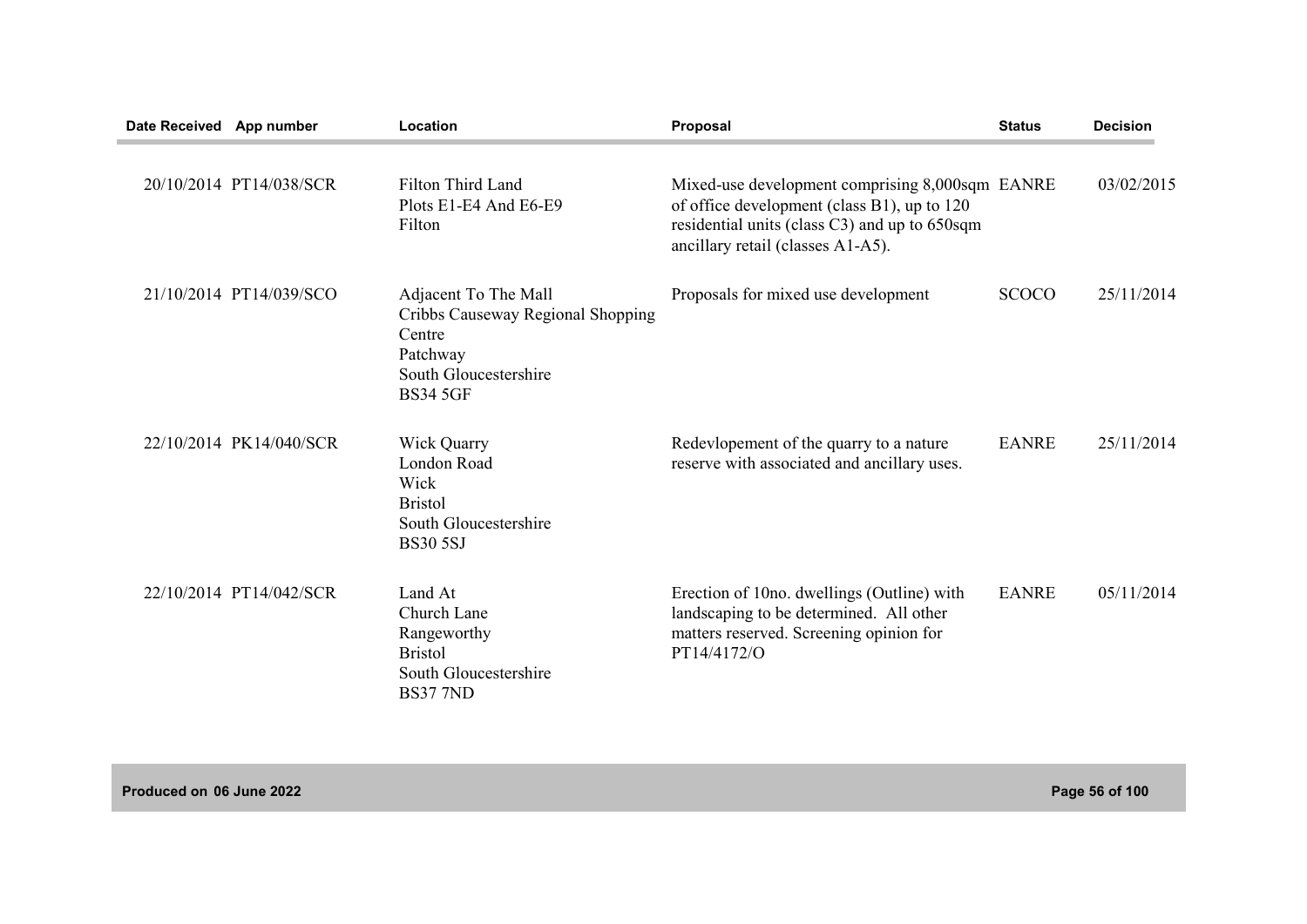| Date Received App number |                         | Location                                                                                                                   | <b>Proposal</b>                                                                                                                                                             | <b>Status</b> | <b>Decision</b> |
|--------------------------|-------------------------|----------------------------------------------------------------------------------------------------------------------------|-----------------------------------------------------------------------------------------------------------------------------------------------------------------------------|---------------|-----------------|
|                          | 23/10/2014 PK14/043/SCR | Land Adj. 67 Cleeve Hill<br>Downend<br><b>Bristol</b><br>South Gloucestershire<br><b>BS16 6EU</b>                          | Proposed development of 60 bed care home<br>and associated works                                                                                                            | <b>EANRE</b>  | 13/11/2014      |
|                          | 10/11/2014 PK14/044/SCR | Golden Valley Mill<br>Mill Lane<br><b>Bitton</b><br><b>Bristol</b><br>South Gloucestershire<br><b>BS30 6HL</b>             | Proposed mixed use development                                                                                                                                              | <b>EANRE</b>  | 24/12/2014      |
|                          | 11/12/2014 PT14/045/SCR | Cribbs Causeway/Patchway<br>Metrobus Extension Major Transport<br>Scheme                                                   | Metrobus extension major transport scheme                                                                                                                                   | <b>EANRE</b>  | 31/12/2014      |
|                          | 22/12/2014 PK14/048/SCR | Sunnymead Equestrian Centre<br>Shorthill Road<br>Westerleigh<br><b>Bristol</b><br>South Gloucestershire<br><b>BS37 8QN</b> | Change of use of 4no. equestrian buildings to<br>B1/B8 use as defined in the Town and<br>country (Use Classes) Order 1985 (as<br>amended) Screening Opinion for PK14/4988/F | EANRE         | 30/01/2015      |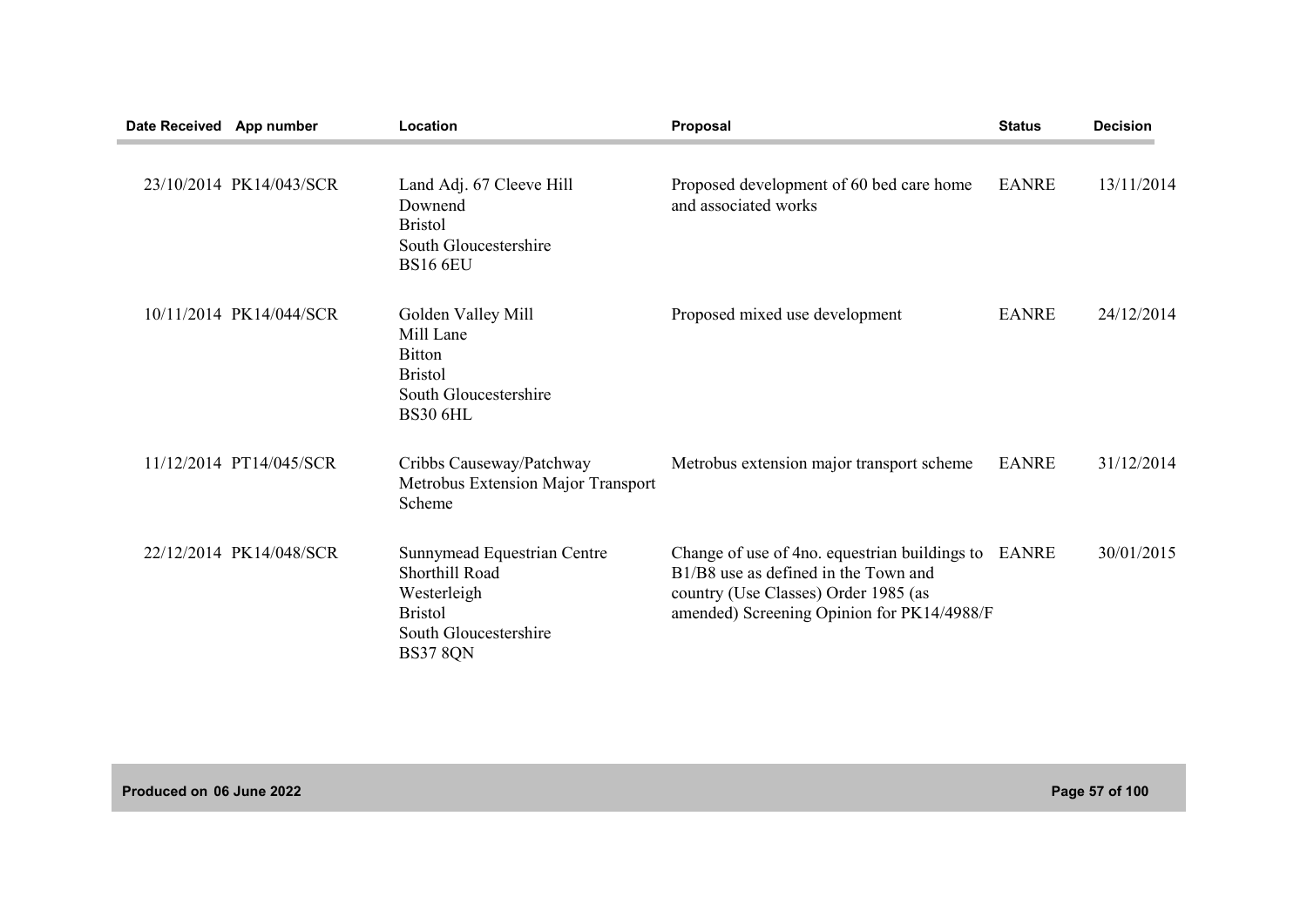| Date Received App number |                         | Location                                                                                                   | Proposal                                                                                                                                                                                                                                                                                                                                                                                            | <b>Status</b> | <b>Decision</b> |
|--------------------------|-------------------------|------------------------------------------------------------------------------------------------------------|-----------------------------------------------------------------------------------------------------------------------------------------------------------------------------------------------------------------------------------------------------------------------------------------------------------------------------------------------------------------------------------------------------|---------------|-----------------|
|                          | 23/01/2015 PT15/001/SCR | Almondsbury Garden Centre<br>53 Over Lane<br>Almondsbury<br>South Gloucestershire<br><b>BS32 4BP</b>       | Demolition of buildings 4, 5, 6, 7 and 8, and<br>erection of extensions to buildings 1 and 2 to<br>provide additional floorspace, covered<br>walkways, alterations to existing warehouse,<br>with associated re-grading of existing car park<br>levels, external display areas, additional staff<br>parking, access alterations and associated<br>landscaping. Screening Opinion for<br>PT15/0323/F | <b>EANRE</b>  | 10/02/2015      |
|                          | 28/01/2015 PT15/002/SCR | Oakham Farm<br>Land At Parklands<br>Almondsbury<br>South Gloucestershire<br><b>BS32 4BS</b>                | Solar PV farm and associated installations                                                                                                                                                                                                                                                                                                                                                          | <b>EANRE</b>  | 18/02/2015      |
|                          | 20/02/2015 PT15/004/SCR | Asda Stores Ltd<br>Highwood Lane<br>Patchway<br><b>Bristol</b><br>South Gloucestershire<br><b>BS34 5TL</b> | Retention of the existing ASDA hypermarket EANRE<br>and the construction of a number of new retail<br>units.                                                                                                                                                                                                                                                                                        |               | 27/03/2015      |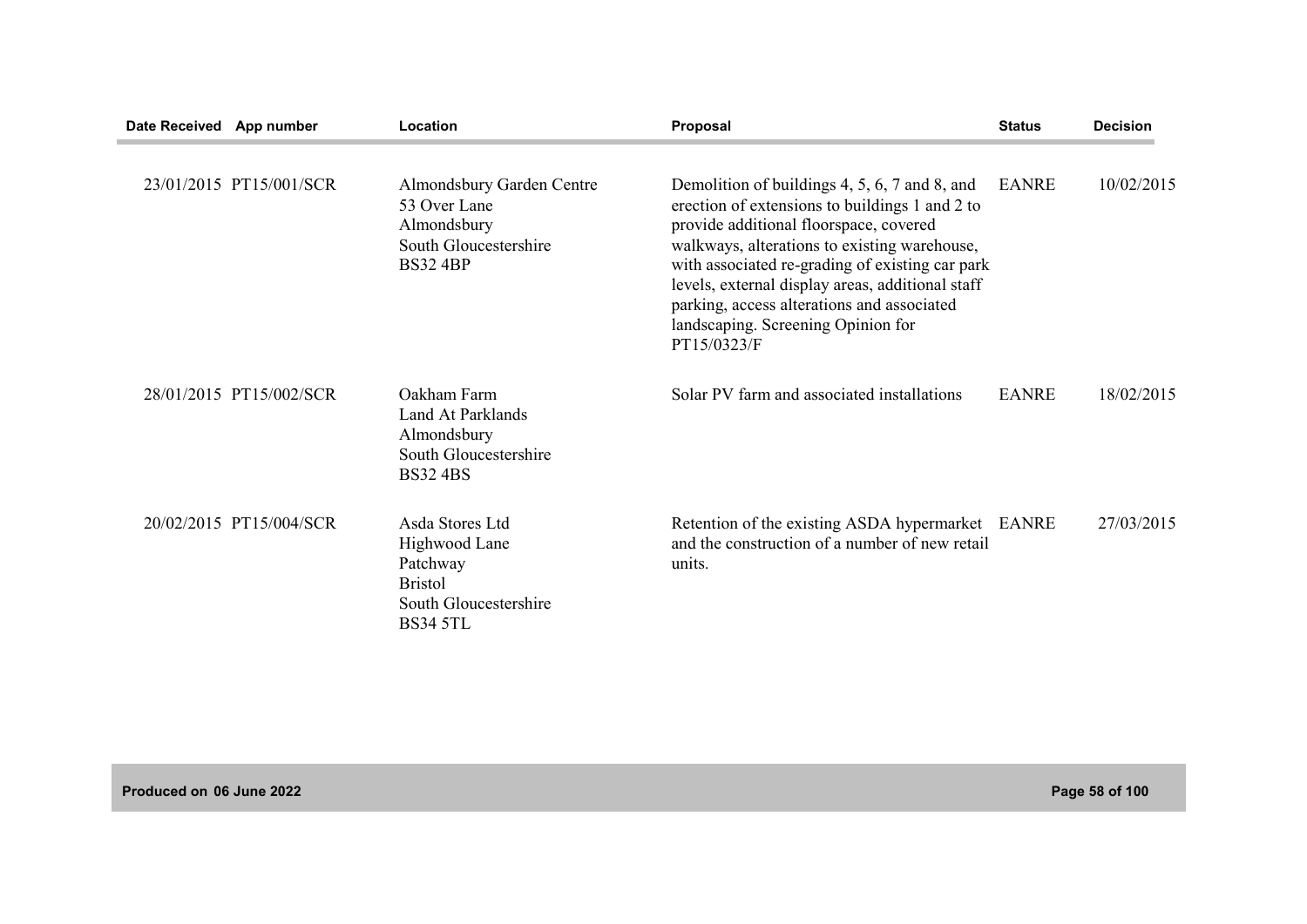| Date Received App number |                         | Location                                                                                                      | Proposal                                                                                     | <b>Status</b> | <b>Decision</b> |
|--------------------------|-------------------------|---------------------------------------------------------------------------------------------------------------|----------------------------------------------------------------------------------------------|---------------|-----------------|
|                          | 11/03/2015 PT15/006/SCO | Former Rolls Royce Site<br><b>Gloucester Road North</b><br>Filton<br>South Gloucestershire<br><b>BS34 7QE</b> | Mixed-use employment development                                                             | <b>SCOCO</b>  | 14/04/2015      |
|                          | 24/03/2015 PT15/008/SCO | Land Next To Merlin Road<br>Cribbs Causeway<br>South Gloucestershire<br><b>BS107SR</b>                        | Mixed use commercial and leisure<br>development                                              | <b>SCOCO</b>  | 28/04/2015      |
|                          | 08/05/2015 PK15/012/SCR | Land Off Batchfield Lane<br>Westerleigh<br>South Gloucestershire<br><b>BS37 8RE</b>                           | Installation of photovoltaic apparatus on a site EANRE<br>exceedidng 0.5ha at the above site |               | 22/05/2015      |
|                          | 14/05/2015 PK15/013/SCR | Leigh Farm<br>1 Leigh Lane<br>Westerleigh<br><b>Bristol</b><br>South Gloucestershire<br><b>BS37 8RE</b>       | 5 MW solar farm on approx 14Ha                                                               | <b>EANRE</b>  | 04/06/2015      |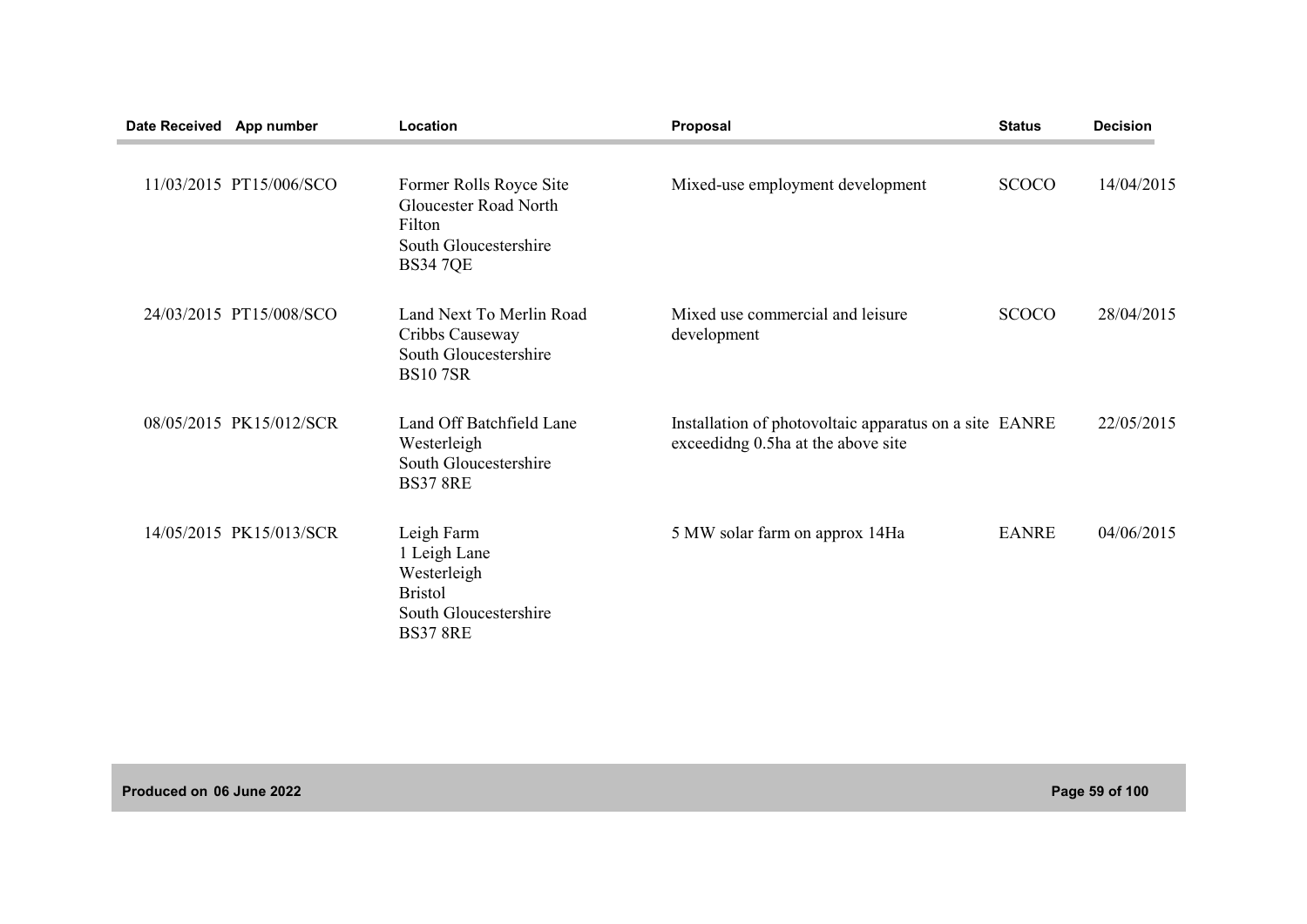| Date Received App number |                         | Location                                                                                                                 | Proposal                                                                                                                                  | <b>Status</b> | <b>Decision</b> |
|--------------------------|-------------------------|--------------------------------------------------------------------------------------------------------------------------|-------------------------------------------------------------------------------------------------------------------------------------------|---------------|-----------------|
|                          | 19/05/2015 PK15/014/SCR | Land At Hampstead Farm<br>Wickwar Road<br>Chipping Sodbury<br><b>Bristol</b><br>South Gloucestershire<br><b>BS37 6PW</b> | EIA Screening Opinion - (Approx. 5MW)<br>Solar photovoltaic farm                                                                          | <b>EANRE</b>  | 09/06/2015      |
|                          | 19/08/2015 PT15/017/SCR | ScottishPower Avon Site<br>Central Avenue<br>Hallen<br>South Gloucestershire<br><b>BS107SD</b>                           | Proposed spoil placement                                                                                                                  | <b>EANRE</b>  | 05/10/2015      |
|                          | 01/09/2015 PT15/018/SCR | Parklands<br><b>Stoke Gifford</b><br><b>Bristol</b><br>South Gloucestershire<br><b>BS34 8RS</b>                          | Erection of class B1 office accommodation                                                                                                 | <b>EANRE</b>  | 16/09/2015      |
|                          | 14/09/2015 PT15/020/SCR | Aust Cliff And Causeway<br><b>Aust Service Station</b><br>M4 Aust                                                        | NATIONAL GRID - REMOVAL OF TALUS EANRE<br>AND ASSOCIATED WORKS FROM AUST<br><b>CLIFF AND CAUSEWAY AND</b><br>RELOCATION TO ADJACENT BEACH |               | 23/10/2015      |

**Produced on 06 June 2022 Page 60 of 100**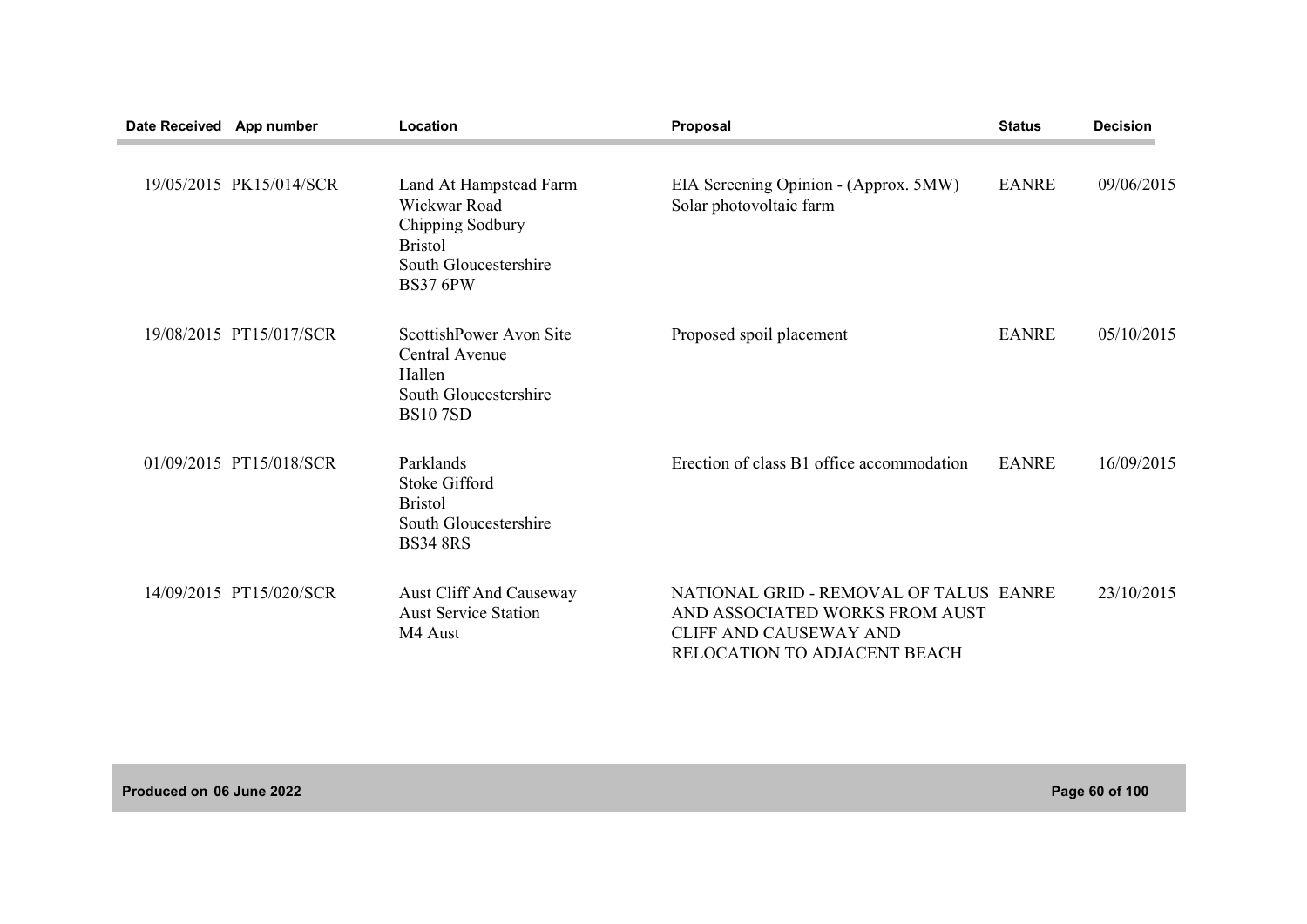| Date Received App number |                         | Location                                                                                                                | Proposal                                                                                                                                                                                                                                                                                                          | <b>Status</b> | <b>Decision</b> |
|--------------------------|-------------------------|-------------------------------------------------------------------------------------------------------------------------|-------------------------------------------------------------------------------------------------------------------------------------------------------------------------------------------------------------------------------------------------------------------------------------------------------------------|---------------|-----------------|
|                          | 09/11/2015 PT15/021/SCR | Coach Pool Farm Pool Farm<br>Dyers Lane<br>Iron Acton<br><b>Bristol</b><br>South Gloucestershire<br><b>BS37 9XU</b>     | 5MW solar farm on approximately 13.25Ha.                                                                                                                                                                                                                                                                          | <b>EANRE</b>  | 03/12/2015      |
|                          | 09/11/2015 PT15/023/SCR | Severn Lodge Farm<br>New Passage<br>Pilning<br><b>Bristol</b><br>South Gloucestershire<br><b>BS35 4NG</b>               | Installation of a solar farm of 1.763MWp<br>consisting of 10.368no. 170 watt peak solar<br>panels and associated infrastructure including<br>perimeter fencing, ancillary electrical<br>apparatus, switchgear and substation<br>buildings, for a temporary period of 27 years.<br>(Screening Opinion PT15/4831/F) | <b>EAREQ</b>  | 24/11/2015      |
|                          | 10/11/2015 PT16/009/SCR | Land At Lower Over Court Farm<br>Over Lane<br>Almondsbury<br><b>Bristol</b><br>South Gloucestershire<br><b>BS32 4DE</b> | Variation of Condition 38 attached to<br>planning permission PT15/3532/RVC to<br>amend drawings and documents. Screening<br>Opinion for PT15/4853/RVC                                                                                                                                                             | <b>EANRE</b>  | 28/01/2016      |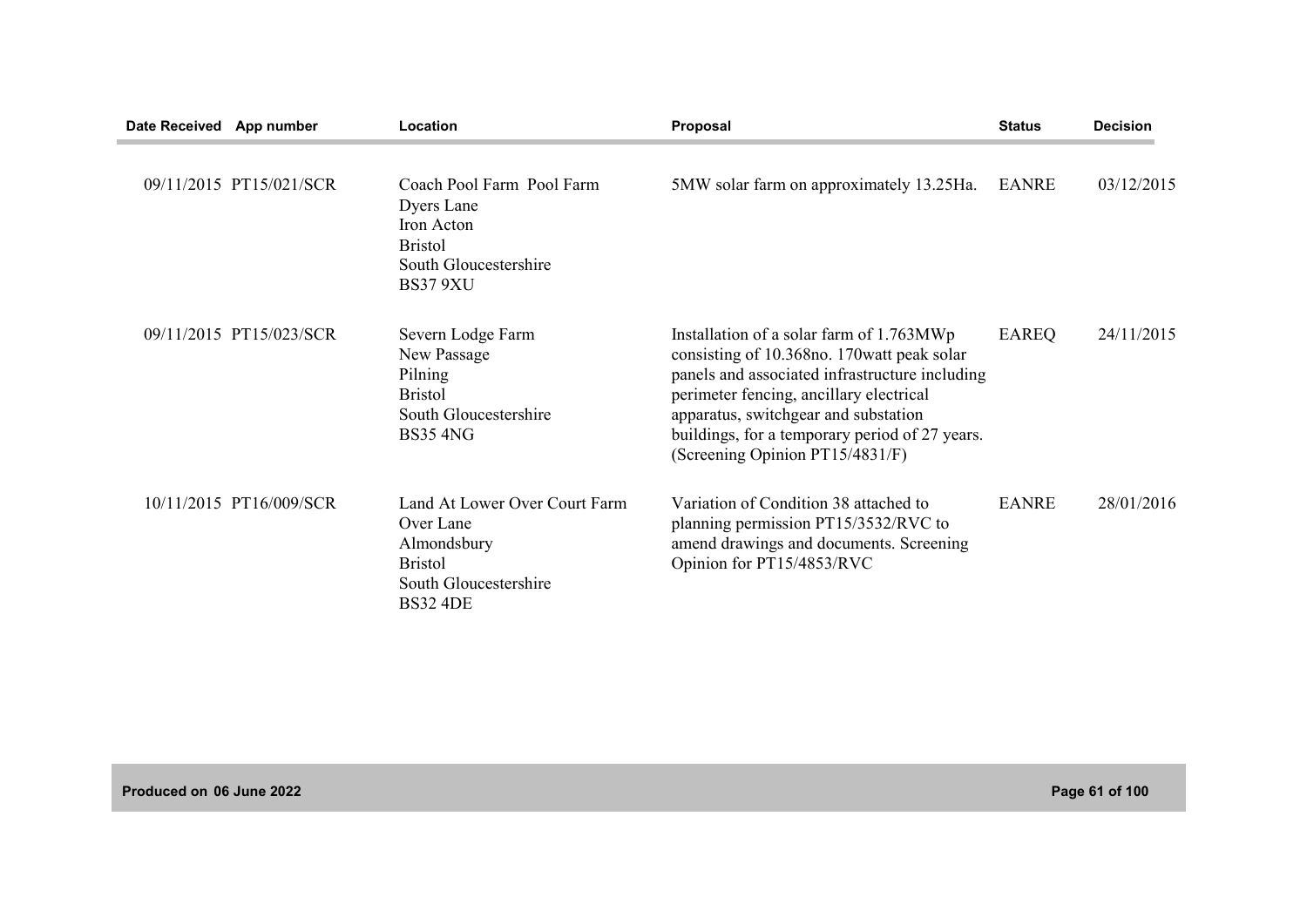| Date Received App number |                         | Location                                                                                                         | Proposal                                                                                                                                                                                      | <b>Status</b> | <b>Decision</b> |
|--------------------------|-------------------------|------------------------------------------------------------------------------------------------------------------|-----------------------------------------------------------------------------------------------------------------------------------------------------------------------------------------------|---------------|-----------------|
|                          | 17/11/2015 PK15/027/SCR | <b>Pincotts Farm</b><br>Pincots Lane<br>Wickwar<br>Wotton Under Edge<br>South Gloucestershire<br><b>GL12 8NY</b> | Erection of a single 225kw wind turbine                                                                                                                                                       | <b>EANRE</b>  | 07/12/2015      |
|                          | 26/11/2015 PT15/029/SCR | Land Off Severn Road<br>Hallen                                                                                   | Construction waste recyling facility, in<br>addition to the provision of workshop and<br>office buildings together with a weighbridge<br>and associated infrastructure.                       | <b>EANRE</b>  | 15/01/2016      |
|                          | 27/11/2015 PK15/031/SCR | Beech Hill Farm<br>Westerleigh Road<br>Westerleigh<br><b>Bristol</b><br>South Gloucestershire<br><b>BS37 8QF</b> | Importation of clay, subsoil and topsoil to<br>improve land for agricultural use                                                                                                              | <b>EANRE</b>  | 18/12/2015      |
|                          | 03/12/2015 PT15/033/SCR | East Works Site<br>Gloucester Road North<br>Filton<br><b>Bristol</b><br>South Gloucestershire<br><b>BS34 7BQ</b> | EIA Screening - for Section 73 planning<br>application to vary Condition 4 (Approved<br>Drawings) of PT15/2209/RM - to amend the<br>layout of development approved under<br>reserved matters. | <b>EANRE</b>  | 08/01/2016      |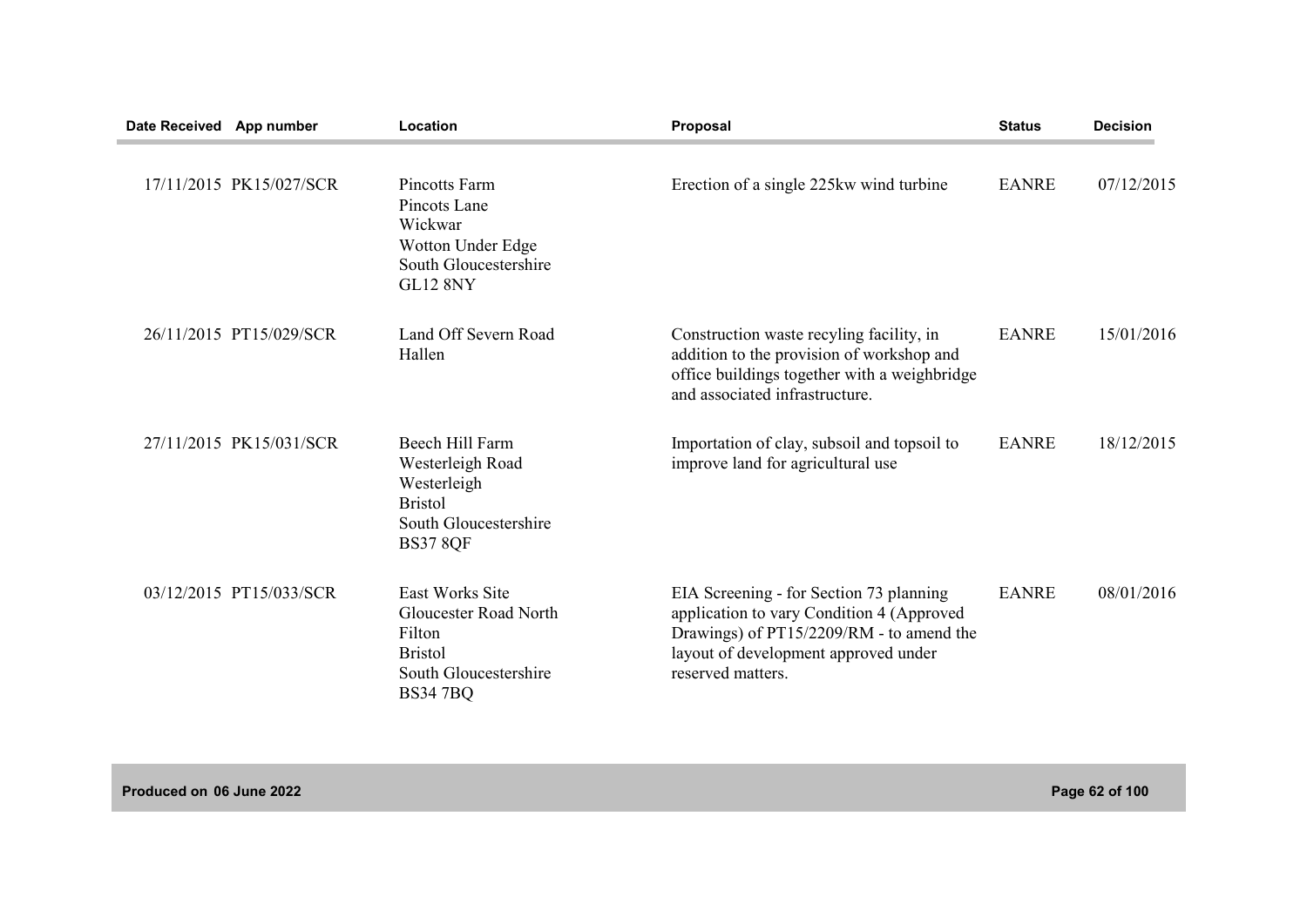| Date Received App number |                         | Location                                                                                                      | Proposal                                                                                                                                                                                                                                                                 | <b>Status</b> | <b>Decision</b> |
|--------------------------|-------------------------|---------------------------------------------------------------------------------------------------------------|--------------------------------------------------------------------------------------------------------------------------------------------------------------------------------------------------------------------------------------------------------------------------|---------------|-----------------|
|                          | 09/12/2015 PK15/034/SCR | Sharp Interpack Limited<br>Highway<br>Yate<br>South Gloucestershire<br><b>BS377AA</b>                         | Erection of 4no. 50t Silos                                                                                                                                                                                                                                               | <b>EANRE</b>  | 08/01/2016      |
|                          | 09/12/2015 PK15/035/SCR | Sharp Interpack Limited<br>Highway<br>Yate<br>South Gloucestershire<br><b>BS377AA</b>                         | Erection of 6no. 100t Silos                                                                                                                                                                                                                                              | <b>EANRE</b>  | 08/01/2016      |
|                          | 05/01/2016 PT16/001/SCR | Heneage Farm<br>Moorslade Lane<br>Falfield<br>Wotton Under Edge<br>South Gloucestershire<br><b>GL12 8DJ</b>   | <b>SCREENING OPINION - Residential</b><br>development for up to 120 units and park/<br>share facility                                                                                                                                                                    | <b>EANRE</b>  | 19/01/2016      |
|                          | 08/01/2016 PT16/006/SCR | Land At Junction Of MOrton Way<br>And Grovesend Road<br>Thornbury<br>South Gloucestershire<br><b>BS35 2HX</b> | Residential areas development of up to 350<br>dwellings (Use Class C3), development of up<br>to 2,500 sq m in floorspace of flexible<br>community and / commercial facilities (Use<br>Classes $A1-4$ and $D1-2$ ) and associated public<br>open space and infrastructure | <b>EAREQ</b>  | 29/01/2016      |

**Produced on 06 June 2022 Page 63 of 100**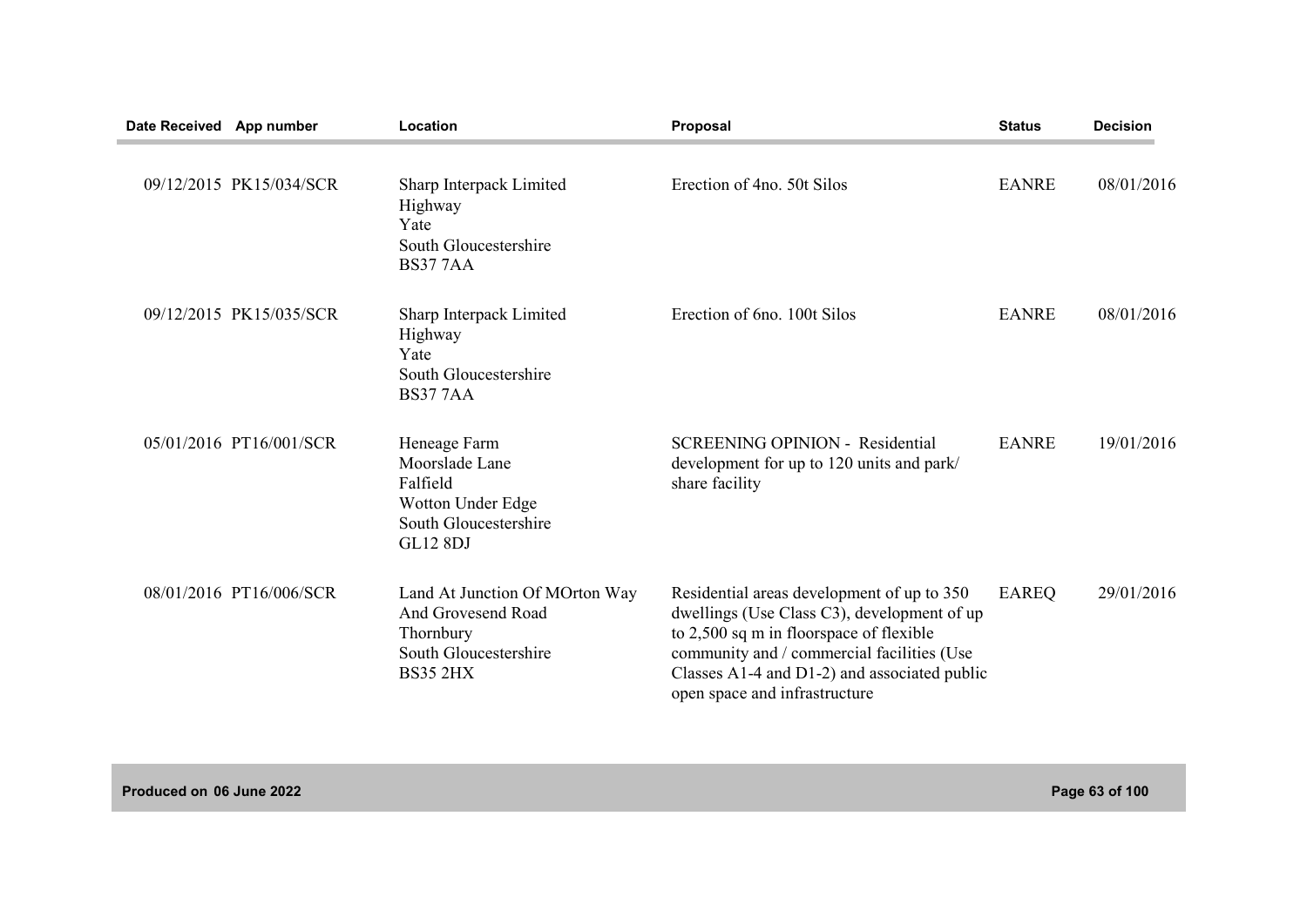| Date Received App number |                         | Location                                                                                                                                      | Proposal                                                                                                                                                                                                                                                                                                                                                                                                                                                                                 | <b>Status</b> | <b>Decision</b> |
|--------------------------|-------------------------|-----------------------------------------------------------------------------------------------------------------------------------------------|------------------------------------------------------------------------------------------------------------------------------------------------------------------------------------------------------------------------------------------------------------------------------------------------------------------------------------------------------------------------------------------------------------------------------------------------------------------------------------------|---------------|-----------------|
|                          | 15/01/2016 PT16/005/SCR | Land Adjoining The Almondsbury<br>M4/M5 Interchange<br>Almondsbury<br>South Gloucestershire                                                   | Construction of new operations base for<br>emergency helicopters (Great Western Air<br>Ambulance and National Police Air Service),<br>(Use Class Sui Generis), comprising hangar,<br>grassed final approach and take off area, car<br>parking and hardstanding area, met office<br>weather station, new access road and<br>construction of new access onto A 38<br>Gloucester Road, re-grading of land,<br>landscaping and associated development.<br>Screening Opinion for PT15/1438/F. | <b>EANRE</b>  | 19/01/2016      |
|                          | 25/01/2016 PT16/007/SCO | Land At The North Of The Railway<br>East Of Harry Stoke<br><b>Bradley Stoke</b><br><b>Bristol</b><br>South Gloucestershire<br><b>BS34 8PT</b> | Major mixed use development                                                                                                                                                                                                                                                                                                                                                                                                                                                              | <b>SCOCO</b>  | 21/04/2016      |
|                          | 25/01/2016 PT16/008/SCO | Land At The South Of The Railway<br>East Of Harry Stoke<br><b>Bradley Stoke</b><br><b>Bristol</b><br>South Gloucestershire<br><b>BS34 8PT</b> | Major mixed use development                                                                                                                                                                                                                                                                                                                                                                                                                                                              | <b>SCOCO</b>  | 21/04/2016      |

**Produced on 06 June 2022 Page 64 of 100**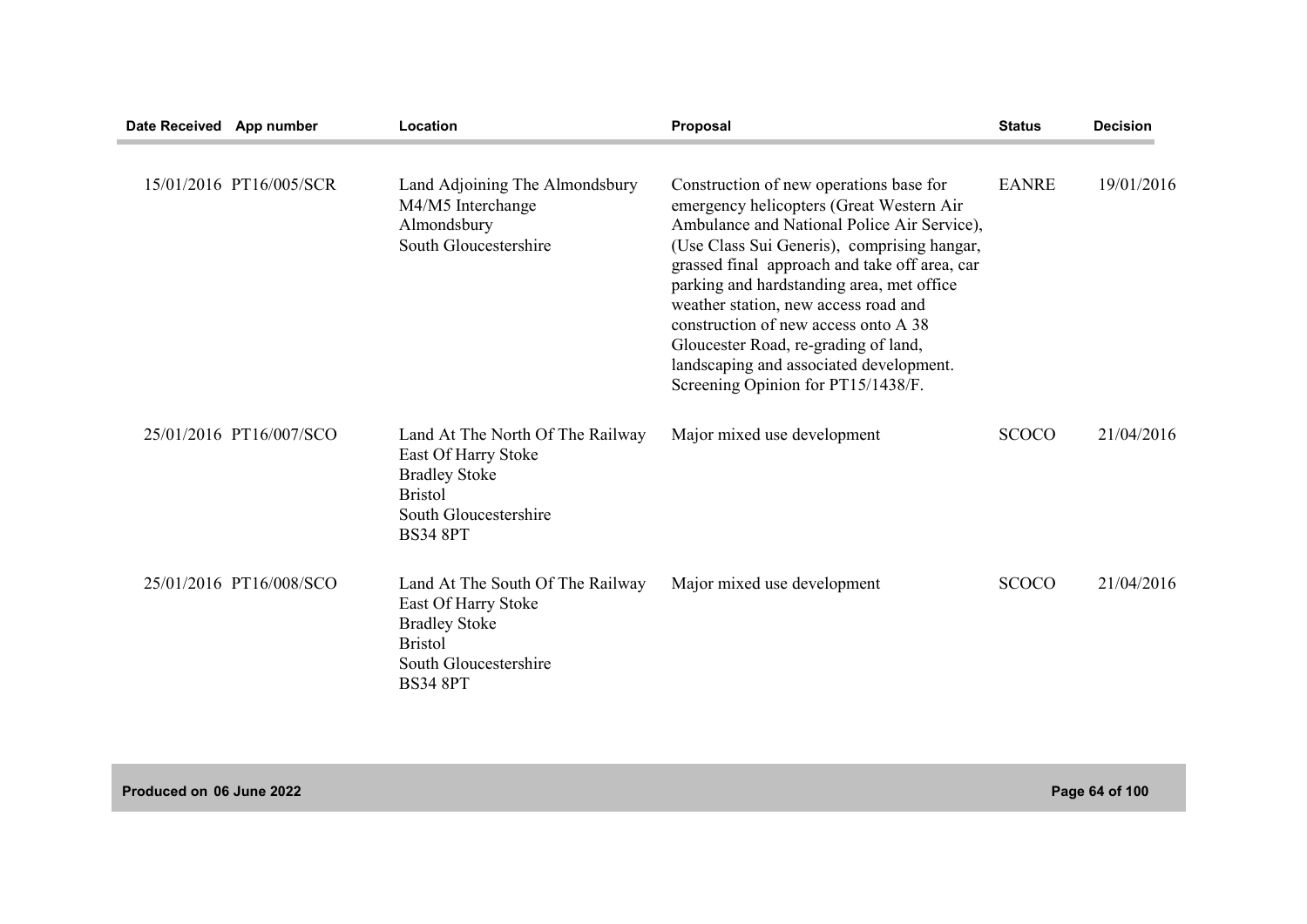| Date Received App number |                         | Location                                                                                                              | Proposal                                                                                                                                                                                                                                                                                                                                                                                                                | <b>Status</b> | <b>Decision</b> |
|--------------------------|-------------------------|-----------------------------------------------------------------------------------------------------------------------|-------------------------------------------------------------------------------------------------------------------------------------------------------------------------------------------------------------------------------------------------------------------------------------------------------------------------------------------------------------------------------------------------------------------------|---------------|-----------------|
|                          | 29/01/2016 PT16/010/SCR | Land Adj To Over Court Farm<br>Over Lane<br>Almondsbury<br><b>Bristol</b><br>South Gloucestershire<br><b>BS32 4DF</b> | Removal of condition 1 and variation of<br>condition 3 attached to planning permission<br>PT14/1136/RVC to allow the outdoor fitness<br>facility to be permanent and utilised hours to<br>remain from 0800 to 2100 Mondays to<br>Fridays and 0800 to 1830 Saturdays and<br>Sundays within April to September inclusive<br>and 0800 to 1830 within October to March<br>inclusive. Screening Opinion for<br>PT15/4710/RVC | <b>EANRE</b>  | 03/02/2016      |
|                          | 02/02/2016 PT16/011/SCR | Field Known As Day House Leaze<br>Charfield<br>Wotton Under Edge<br>South Gloucestershire<br><b>GL12 8TG</b>          | Erection of 64 dwellings, public open space<br>and allotments. Access from B4058 (Wotton<br>Road) (Outline) (Screening Opinion for<br>PT16/0462/O)                                                                                                                                                                                                                                                                      | <b>EANRE</b>  | 23/02/2016      |
|                          | 25/02/2016 PT16/013/SCR | Land Off Old Gloucester Road<br>Hambrook<br><b>Bristol</b><br>South Gloucestershire<br><b>BS16 1RR</b>                | Erection of 150-200 no new dwellings with<br>associated infrastructure                                                                                                                                                                                                                                                                                                                                                  | <b>EAREQ</b>  | 06/05/2016      |

**Produced on 06 June 2022 Page 65 of 100**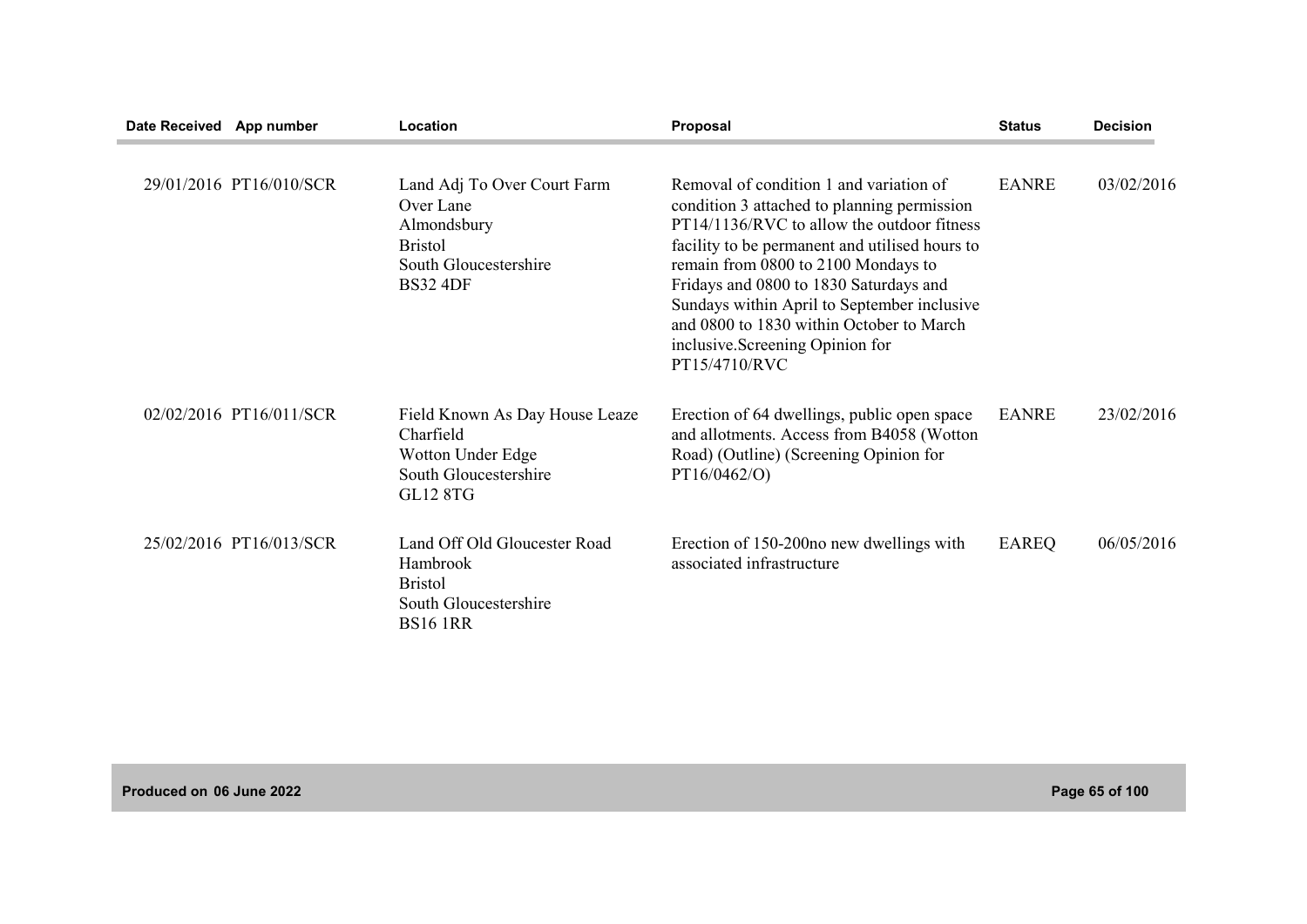| Date Received App number |                         | Location                                                                                                                        | Proposal                                                                                                                                                                                                                                                                                                                                          | <b>Status</b> | <b>Decision</b> |
|--------------------------|-------------------------|---------------------------------------------------------------------------------------------------------------------------------|---------------------------------------------------------------------------------------------------------------------------------------------------------------------------------------------------------------------------------------------------------------------------------------------------------------------------------------------------|---------------|-----------------|
|                          | 10/03/2016 PT16/014/SCR | Land At Junction Of Morton Way<br>And Grovesend Road<br>Thornbury<br><b>Bristol</b><br>South Gloucestershire<br><b>BS35 2HX</b> | Residential development of 350 dwellings<br>(Use Class C3), development of a 70 unit<br>elderly care facility (flexible Use Class C2<br>and/or C3), development of up to $1,150$ sq m<br>floorspace flexible community and/or<br>commercial facilities (Use Classes A1, D1<br>and/or D2), and associated public open space<br>and infrastructure. | <b>EANRE</b>  | 27/04/2016      |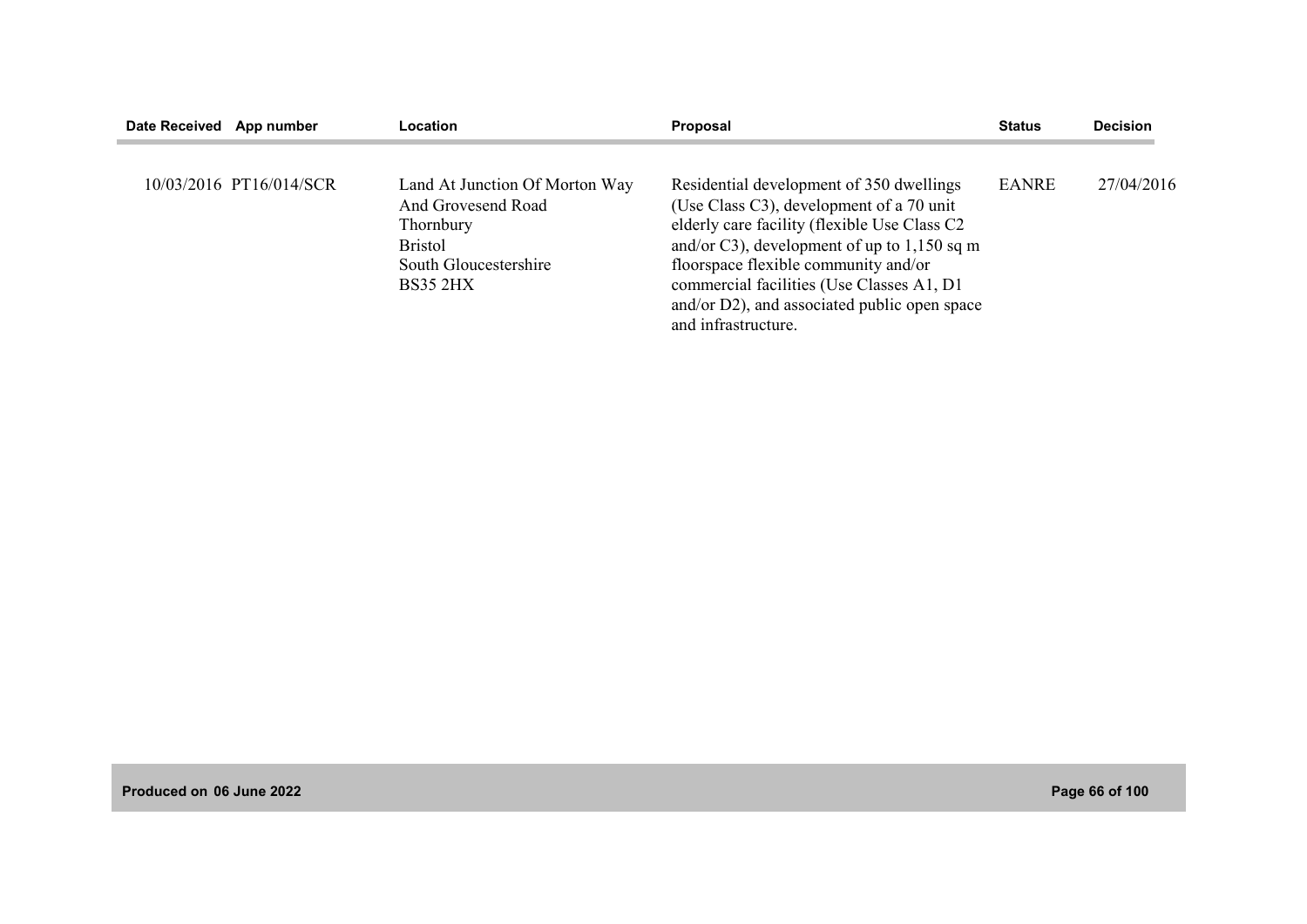| Date Received App number |                         | Location                                                                                             | Proposal                                                                                                                                                                                                                                                                                                                                                                                                                                                                                                                                                                                                                                                                                                                                                                                                                                                                                                                                                                                                                  | <b>Status</b> | <b>Decision</b> |
|--------------------------|-------------------------|------------------------------------------------------------------------------------------------------|---------------------------------------------------------------------------------------------------------------------------------------------------------------------------------------------------------------------------------------------------------------------------------------------------------------------------------------------------------------------------------------------------------------------------------------------------------------------------------------------------------------------------------------------------------------------------------------------------------------------------------------------------------------------------------------------------------------------------------------------------------------------------------------------------------------------------------------------------------------------------------------------------------------------------------------------------------------------------------------------------------------------------|---------------|-----------------|
|                          | 11/04/2016 PK16/023/SCR | Land At Frenchay Park Road<br>Frenchay<br><b>Bristol</b><br>South Gloucestershire<br><b>BS16 1LE</b> | EIA Screening Opinion of application ref:<br>PK16/1631/RVC (Variation of condition 31<br>(approved plans) of permission ref:<br>PT15/0493/F (Demolition of existing derelict<br>buildings and development of a new<br>community sports facility for relocation of<br>Dings Crusaders Rugby Football Club<br>comprising all weather sports pitch and grass<br>rugby pitches (including floodlighting to two<br>pitches), erection of clubhouse building<br>(including community sports hall, changing<br>rooms, spectator seating and viewing area,<br>function/meeting rooms and club shop), car<br>parking, creation of new vehicular and<br>pedestrian/cycle accesses, grounds equipment<br>area and fencing, landscaping, sustainable<br>urban drainage and associated infrastructure<br>works), to allow minor material amendments<br>to the approved plans (amendments include<br>changes to the car parking layout, 2 no new<br>sub-bench canopies, relocation of<br>maintenance store and sub-station, alterations | <b>EANRE</b>  | 18/05/2016      |
|                          |                         |                                                                                                      | to fencing, alterations to the clubhouse<br>building and external stand seating and access<br>steps). Variation of condition of<br>PT15/0493/F listing approved plans to<br>substitute approved drawings with those<br>received by the Council on 12 February 2015.<br>Screening opinion for PK16/1631/RVC                                                                                                                                                                                                                                                                                                                                                                                                                                                                                                                                                                                                                                                                                                                |               |                 |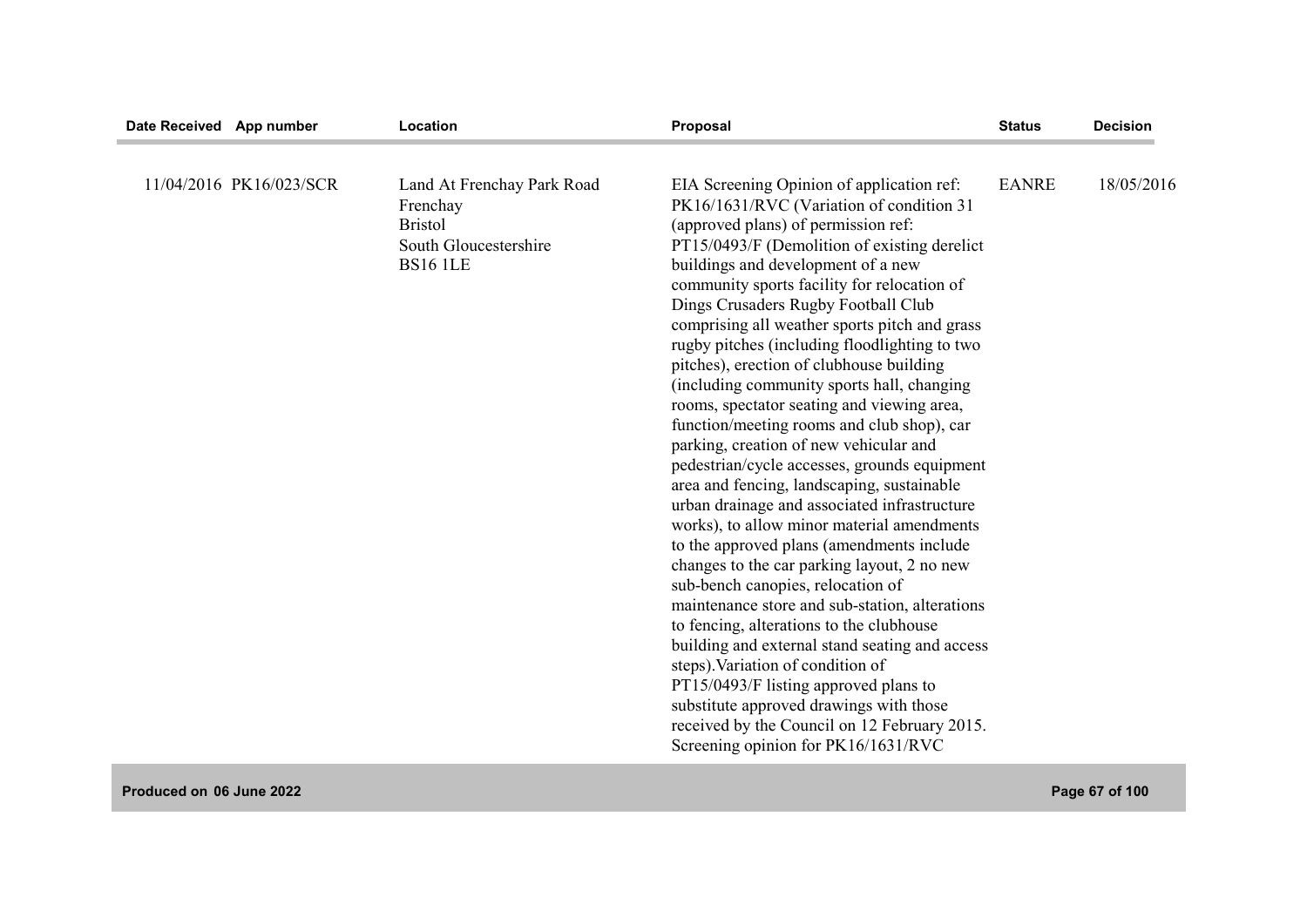| Date Received App number |                         | Location                                                                                                                         | Proposal                                                                                                                                                                                                                   | <b>Status</b> | <b>Decision</b> |
|--------------------------|-------------------------|----------------------------------------------------------------------------------------------------------------------------------|----------------------------------------------------------------------------------------------------------------------------------------------------------------------------------------------------------------------------|---------------|-----------------|
|                          | 15/04/2016 PT16/018/SCR | Land At Larks Lane<br>Larks Lane<br>Iron Acton<br><b>Bristol</b><br>South Gloucestershire<br><b>BS37 9TX</b>                     | Screening Opinion for potential small scale<br>gas fuelled capacity mechanism plant                                                                                                                                        | <b>EANRE</b>  | 26/05/2016      |
|                          | 10/05/2016 PT16/024/SCR | <b>Thornbury Castle</b><br><b>Castle Street</b><br>Thornbury<br><b>Bristol</b><br>South Gloucestershire<br><b>BS35 1HH</b>       | Erection of extension to provide 15no<br>additional hotel rooms, spa, restaurant and<br>function room. Relocation of car park and<br>"back of house' functinos and associated works                                        | <b>EANRE</b>  | 08/06/2016      |
|                          | 12/07/2016 PT16/026/SCR | <b>Bradley Stoke To</b><br>Frampton Cotterell<br>South Gloucestershire                                                           | EIA - Wessex Water to install a new 4.7km<br>sewer from Bradley Stoke to Frampton<br>Cotterell.                                                                                                                            | <b>EANRE</b>  | 08/08/2016      |
|                          | 18/08/2016 PT16/028/SCR | Flogas Britain Ltd<br>LPG Storage Facility<br>Severn Road<br>Hallen<br><b>Bristol</b><br>South Gloucestershire<br><b>BS107SQ</b> | Erection of plant and equipment necessary to<br>secure the conversion of existing Liquid<br>Natural Gas (LNG) liquefaction, storage and<br>distribution of Liquid Petroleum Gas (LPG)<br>screening opinion for PT16/4789/F | <b>EANRE</b>  | 08/09/2016      |

**Produced on 06 June 2022 Page 68 of 100**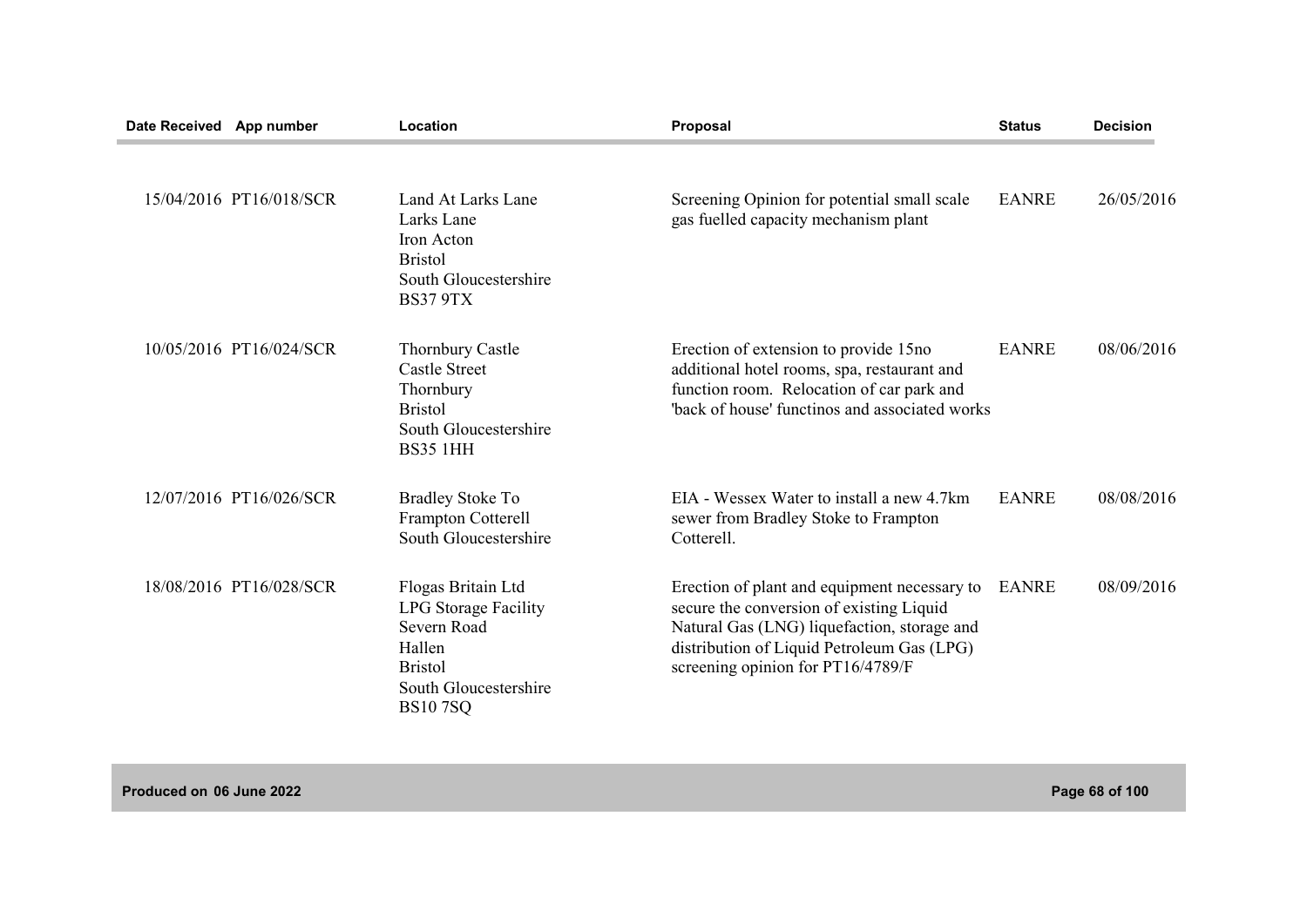| Date Received App number |                         | Location                                                                                                                     | Proposal                                                                                                                                                                  | <b>Status</b> | <b>Decision</b> |
|--------------------------|-------------------------|------------------------------------------------------------------------------------------------------------------------------|---------------------------------------------------------------------------------------------------------------------------------------------------------------------------|---------------|-----------------|
|                          | 25/08/2016 PK16/030/SCR | Land At Lyde Green Farm<br>Lyde Green<br><b>Emersons Green</b><br><b>Bristol</b><br>South Gloucestershire<br><b>BS16 7NT</b> | Outline application for the erection of up to<br>350no. dwellings with associated open space,<br>landscaping and access.                                                  | <b>EAREQ</b>  | 05/10/2016      |
|                          | 06/10/2016 PK16/035/SCR | Windmill Golf Academy<br>Henfield Road<br>Westerleigh<br>South Gloucestershire<br><b>BS36 2UP</b>                            | Proposed golf course re-design, provision of<br>temporary club house facilities, erection of<br>new club house and associated works.<br>Screening Opinion for PK16/5514/F | <b>EANRE</b>  | 27/10/2016      |
|                          | 31/10/2016 PK16/040/SCR | Land To The East Of Greenbank<br>Road<br>Hanham<br><b>Bristol</b><br>South Gloucestershire<br><b>BS15 3RX</b>                | Erection of residential development to<br>provide up to 85no. new dwellings                                                                                               | <b>EANRE</b>  | 08/12/2016      |
|                          | 14/11/2016 PT16/043/SCR | Land At Aylon Works<br>Severn Road<br>Hallen<br><b>Bristol</b><br>South Gloucestershire<br><b>BS107ZE</b>                    | <b>SCREENING OPINION - SUBMISSION OF</b><br><b>RESERVED MATTERS DETAILS</b><br>PURSUANT TO OUTLINE<br>CONSENTREF: PT10/2630/O                                             | EANRE         | 28/11/2016      |

**Produced on 06 June 2022 Page 69 of 100**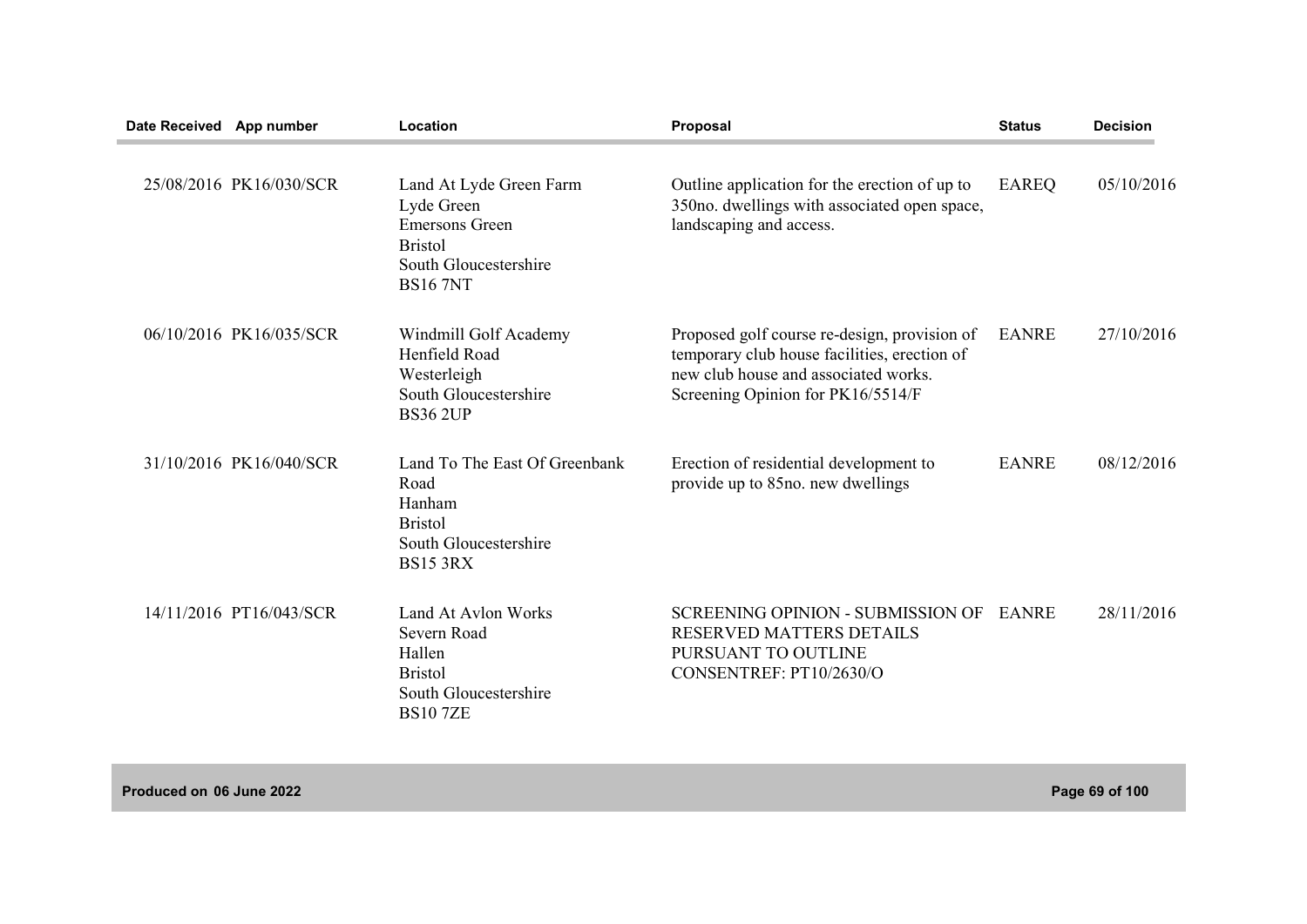| Date Received App number |                         | Location                                                                                                                              | <b>Proposal</b>                                                                                                                                                                                                                                          | <b>Status</b> | <b>Decision</b> |
|--------------------------|-------------------------|---------------------------------------------------------------------------------------------------------------------------------------|----------------------------------------------------------------------------------------------------------------------------------------------------------------------------------------------------------------------------------------------------------|---------------|-----------------|
|                          | 23/11/2016 PT16/050/SCR | Land Known As Hempton Court<br>Park Avenue<br>Aztec West<br>Almondsbury<br><b>Bristol</b><br>South Gloucestershire<br><b>BS32 4SR</b> | Construction of buildings for offices and<br>research and development activities falling<br>with Use Class B1a and b, together with<br>landscaping, access, car parks and circulation<br>space and other ancillary or associated uses<br>and activities. | <b>EANRE</b>  | 21/12/2016      |
|                          | 06/12/2016 PK16/052/SCR | Wickwar Quarry<br>The Downs<br>Wickwar<br>Wotton Under Edge<br>South Gloucestershire<br><b>GL12 8LF</b>                               | Retention of temporary secondary aggregate<br>facility for a further period of five years                                                                                                                                                                | <b>EANRE</b>  | 06/12/2016      |
|                          | 13/02/2017 PK17/005/SCR | Land At Engine Common<br>North Road<br>Engine Common<br>Yate<br><b>Bristol</b><br>South Gloucestershire<br><b>BS37 7PW</b>            | Outline application for the erection of up to<br>90 no. dwellings with associated access, open<br>space, landscaping and drainage<br>infrastructure. (Access for consideration with<br>all other matters reserved). Screening for<br>PK17/0608/O.        | <b>EANRE</b>  | 08/03/2017      |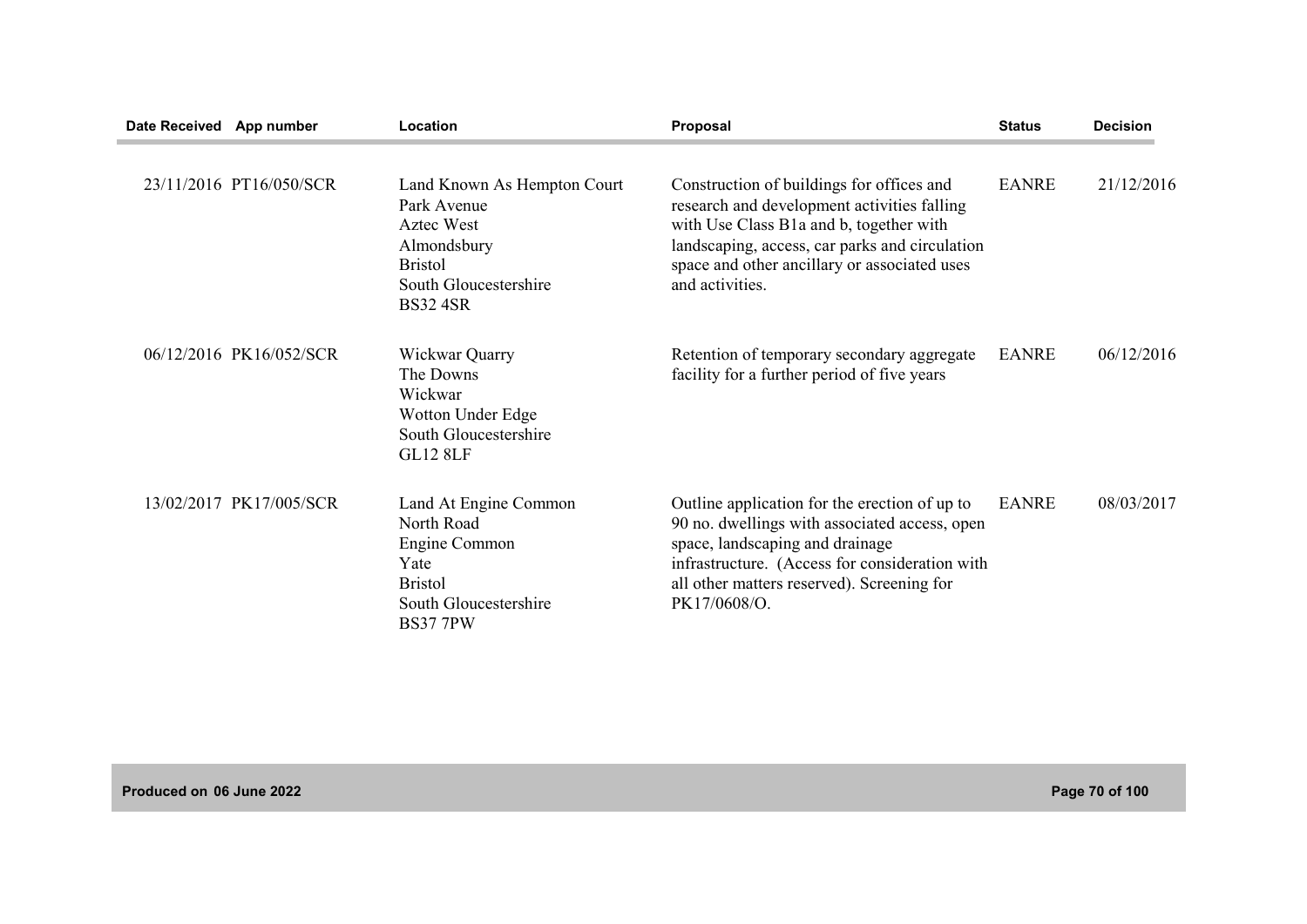| Date Received App number |                         | Location                                                                                                                                                             | <b>Proposal</b>                                                                                                                                                         | <b>Status</b> | <b>Decision</b> |
|--------------------------|-------------------------|----------------------------------------------------------------------------------------------------------------------------------------------------------------------|-------------------------------------------------------------------------------------------------------------------------------------------------------------------------|---------------|-----------------|
|                          | 15/02/2017 PT17/006/SCR | Land North Of Minors Farm<br>Ableton Lane<br>Hallen<br>South Gloucestershire<br><b>BS107SF</b>                                                                       | Extension of existing storage and distribution EANRE<br>site (Use Class B8) to the south of Minors<br>Lane                                                              |               | 11/04/2017      |
|                          | 21/03/2017 PK17/007/SCO | Land At Lyde Green Farm<br>Lyde Green<br><b>Emersons Green</b><br><b>Bristol</b><br>South Gloucestershire<br><b>BS16 7NT</b>                                         | Development of up to 450 dwellings with<br>associated open space, landscapsing and<br>access.                                                                           | <b>SCOCO</b>  | 04/05/2017      |
|                          | 21/03/2017 PT17/009/SCR | Land At West Street Farm<br><b>West Street</b><br>Tytherington<br>Wotton Under Edge<br>South Gloucestershire<br><b>GL12 8UQ</b>                                      | Screening Opinion for PT17/1284/F                                                                                                                                       | <b>EANRE</b>  | 18/04/2017      |
|                          | 27/03/2017 PT17/010/SCR | Area 1 - Severnside<br>Area 2 - Avonmouth Docks<br>Area 3 - Central Outfalls & Existing<br>Embankments (Network Rail)<br>Area 4 - Hallen Marsh<br>Area 5 - Northwick | EIA Screening Opinion for the Avonmouth<br>Severnside Enterprise Area (ASEA) Flood<br>Defence and Ecology Mitigation Project<br>under Schedule 2 of the EIA Regulations | <b>EAREQ</b>  | 07/04/2017      |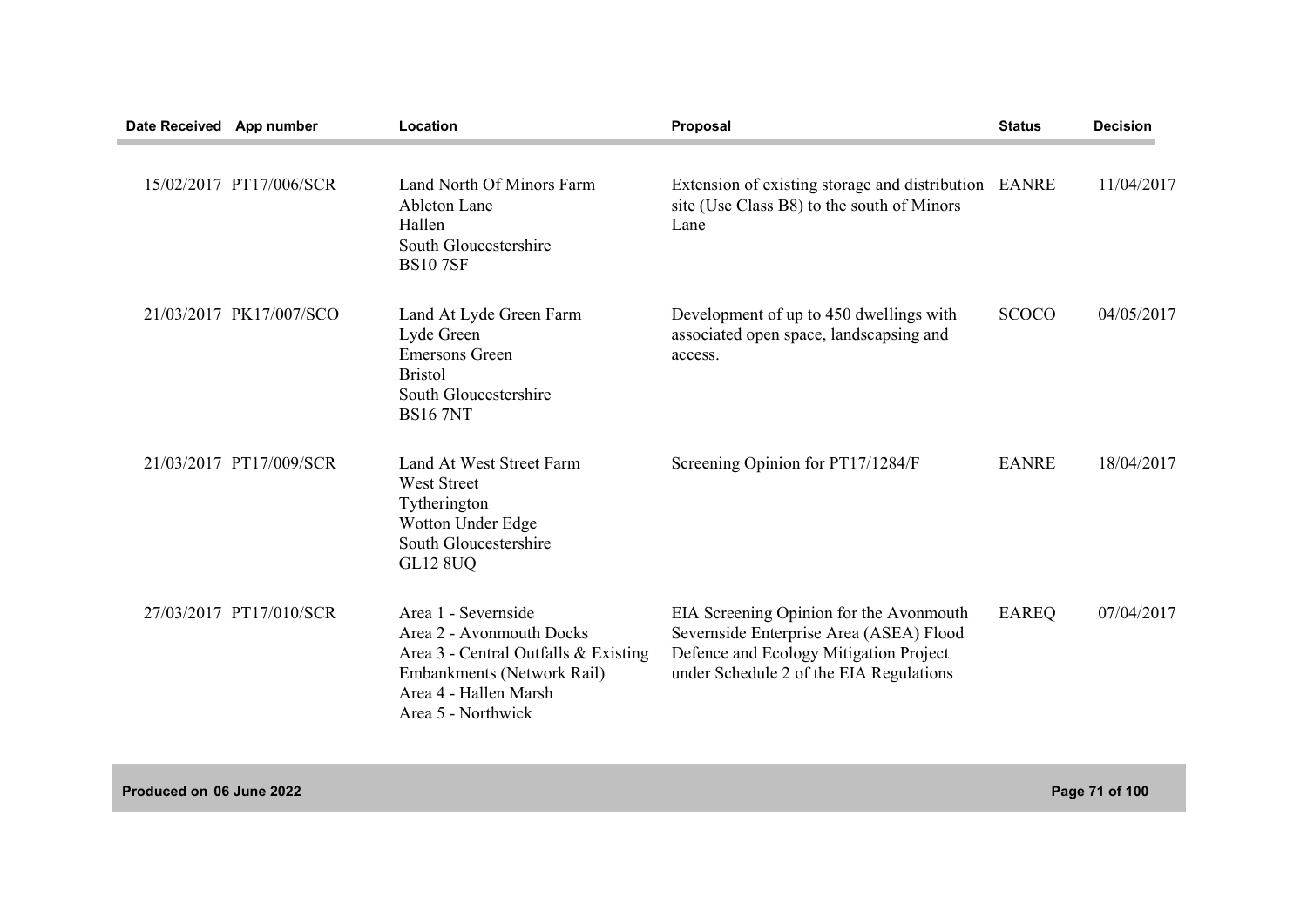| Date Received App number |                         | Location                                                                                                                         | Proposal                                                                                                                                                                                                                                                                                                                                                                      | <b>Status</b> | <b>Decision</b> |
|--------------------------|-------------------------|----------------------------------------------------------------------------------------------------------------------------------|-------------------------------------------------------------------------------------------------------------------------------------------------------------------------------------------------------------------------------------------------------------------------------------------------------------------------------------------------------------------------------|---------------|-----------------|
|                          | 31/03/2017 PK17/011/SCR | 1 Kings Chase Shopping Centre<br><b>Regent Street</b><br>Kingswood<br><b>Bristol</b><br>South Gloucestershire<br><b>BS15 8LP</b> | Development for a three storey retail<br>extension with a total of 7,935.2m2 proposed<br>floorspace and a new multi-storey car park                                                                                                                                                                                                                                           | <b>EANRE</b>  | 05/05/2017      |
|                          | 07/04/2017 PT17/013/SCR | 100 Bristol Business Park<br>The Close<br>Stoke Gifford<br>South Gloucestershire<br><b>BS16 1FJ</b>                              | Application entered in error                                                                                                                                                                                                                                                                                                                                                  | <b>APPRET</b> | 31/08/2017      |
|                          | 07/04/2017 PT17/014/SCR | 100 Bristol Business Park<br><b>Stoke Gifford</b><br>South Gloucestershire<br><b>BS16 1FJ</b>                                    | Construction of class B1 office building<br>comprising c.10,200m2, demolition of<br>existing 7,432m2 DuPont building and<br>erection of a further c.10,200m2 B1 office<br>building and a building comprising 640m2<br>use class A1 A3/A4 on the ground floor, with<br>a maximum 320m2 A1 retail, and 640m2 B1<br>offices, together with associated parking and<br>landscaping | <b>EANRE</b>  | 03/05/2017      |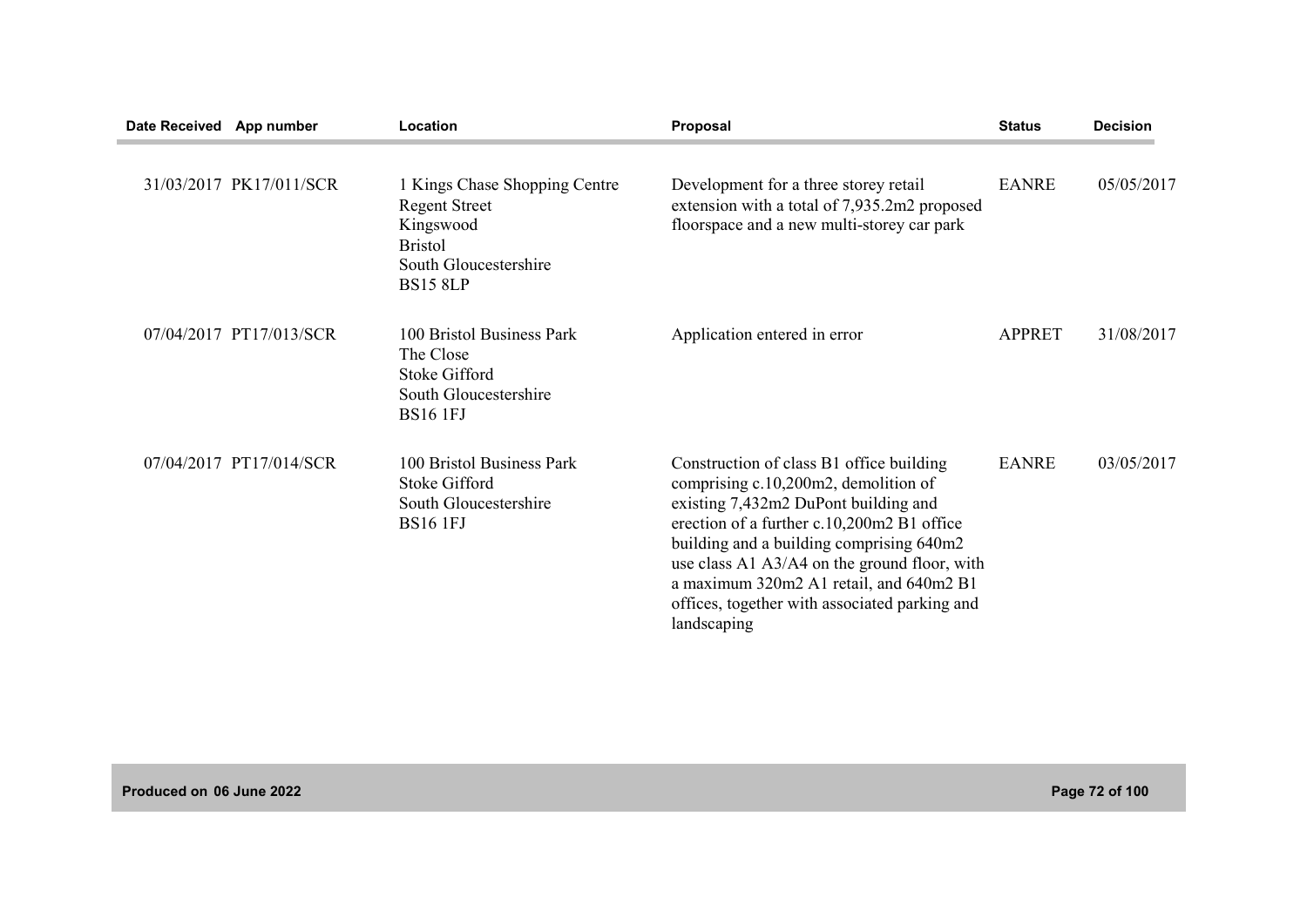| Date Received App number |                         | Location                                                                                                               | Proposal                                                                                                                                                           | <b>Status</b> | <b>Decision</b> |
|--------------------------|-------------------------|------------------------------------------------------------------------------------------------------------------------|--------------------------------------------------------------------------------------------------------------------------------------------------------------------|---------------|-----------------|
|                          | 12/05/2017 PT17/017/SCO | Land South Of<br>Charfield<br>Wotton Under Edge<br>South Gloucestershire<br><b>GL12 8LN</b>                            | Proposed development of over 150 dwellings                                                                                                                         | <b>SCOCO</b>  | 14/07/2017      |
|                          | 29/06/2017 PT17/021/SCR | Land North Of Wotton Road<br>Charfield<br>South Gloucestershire                                                        | Erection of 250 dwellings and other small<br>scale employment or community uses,<br>highway access, landscaping and associated<br>infrastructure works (drainage). | <b>EANRE</b>  | 01/09/2017      |
|                          | 10/07/2017 PT17/023/SCO | Avonmouth Severnside Enterprise<br>Area (ASEA)<br>Avonmouth<br><b>Bristol</b>                                          | Proposed Ecological Mitigation and Flood<br>Defence Scheme                                                                                                         | <b>SCOCO</b>  | 30/08/2017      |
|                          | 24/07/2017 PT17/025/SCR | Land At Morton Way<br>Phase 3 Of Morton Way<br>Thornbury<br><b>Bristol</b><br>South Gloucestershire<br><b>BS35 1UP</b> | Erection of 83 dwellings and associated<br>infrastructure (Phase 3 of Morton Way<br>development site) Screening Opinion<br>PT17/3446/F                             | <b>EANRE</b>  | 10/08/2017      |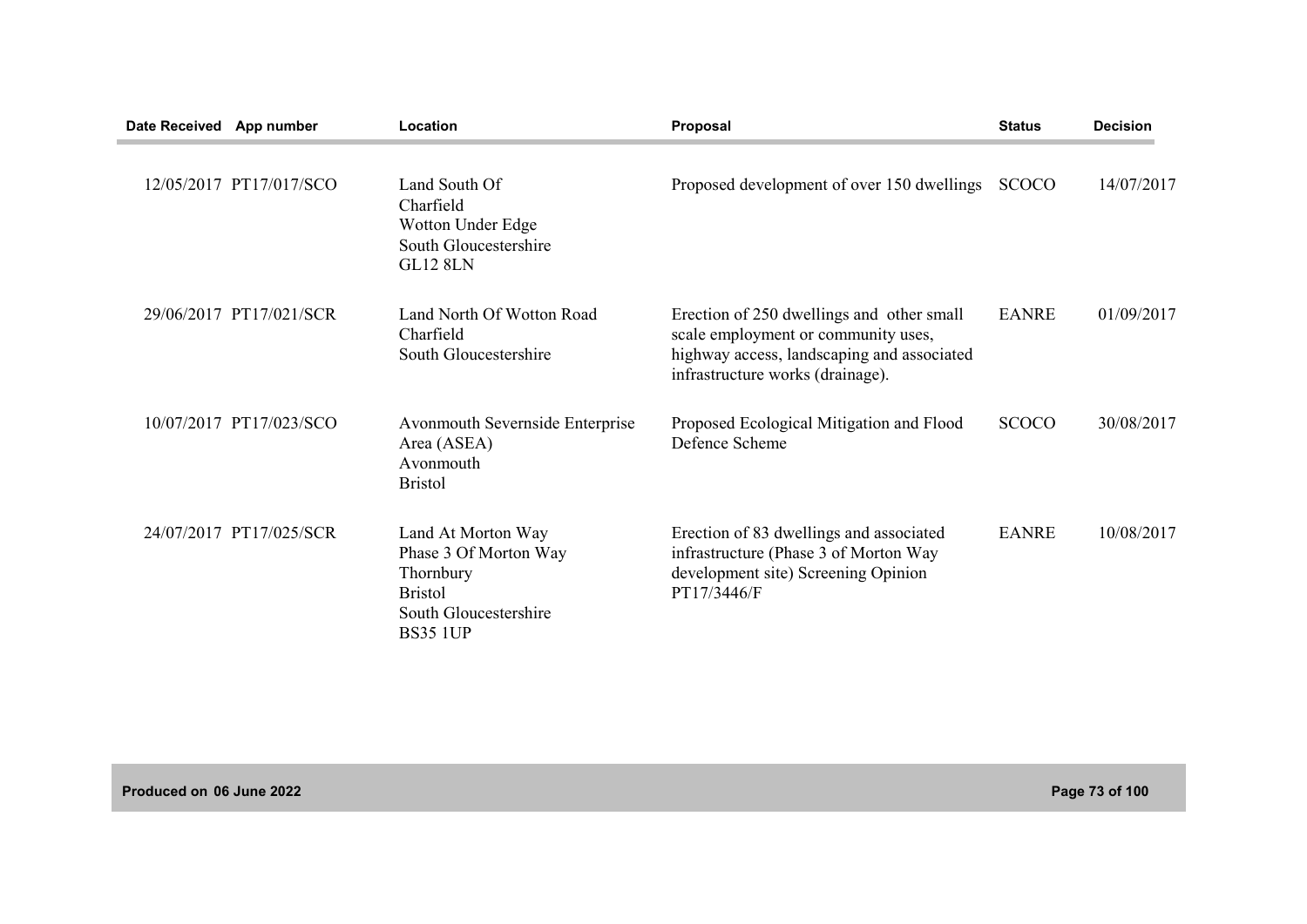| Date Received App number |                         | Location                                                                                                                                     | Proposal                                                                                                                                                                                                                                                                                                                                                                                                                                      | <b>Status</b> | <b>Decision</b> |
|--------------------------|-------------------------|----------------------------------------------------------------------------------------------------------------------------------------------|-----------------------------------------------------------------------------------------------------------------------------------------------------------------------------------------------------------------------------------------------------------------------------------------------------------------------------------------------------------------------------------------------------------------------------------------------|---------------|-----------------|
|                          | 21/08/2017 PT17/033/SCR | <b>CEMEX UK Operations Wickwar</b><br>Quarry<br>The Downs<br>Wickwar<br>Wotton Under Edge<br>South Gloucestershire<br><b>GL12 8LF</b>        | Variation of condition 7 of planning<br>permission PT07/0573/F to allow the annual<br>extraction rate of stone quarried from the site<br>to not exceed 1.2 million tonnes. A record of<br>annual production levels shall be made<br>available to the Minerals Planning Authority<br>upon written request SCREENING<br>OPINION FOR PT17/3548/MW                                                                                                | <b>EANRE</b>  | 02/11/2017      |
|                          | 29/08/2017 PT17/027/SCR | Plot C1<br>Horizon 38<br>East Works<br>Filton                                                                                                | Development of $4640 \text{ m}^2$ of motor dealership<br>(Sui Generis) including MOT testing facility<br>and external area for display of vehicles,<br>revised access arrangement onto A38,<br>associated areas of staff and customer<br>parking, landscaping, highways and drainage<br>infrastructure. Re-location of bus depot from<br>Plot E1 to land south of Plot F1 (Selco).<br>Interim access proposal from / onto Gipsy<br>Patch Lane | <b>EANRE</b>  | 13/10/2017      |
|                          | 02/10/2017 PT17/031/SCR | <b>Oldbury Power Station</b><br><b>Power Station Road</b><br>Oldbury On Severn<br><b>Bristol</b><br>South Gloucestershire<br><b>BS35 1RQ</b> | Construction and operation of a temporary<br>building to house drying plant for the<br>conditioning of Intermediate Level<br>Radioactive Waste (ILW) (Conditioning<br>Facility); and the construction and operation<br>of an associated temporary Waste Transfer<br>Area.                                                                                                                                                                     | <b>EANRE</b>  | 09/11/2017      |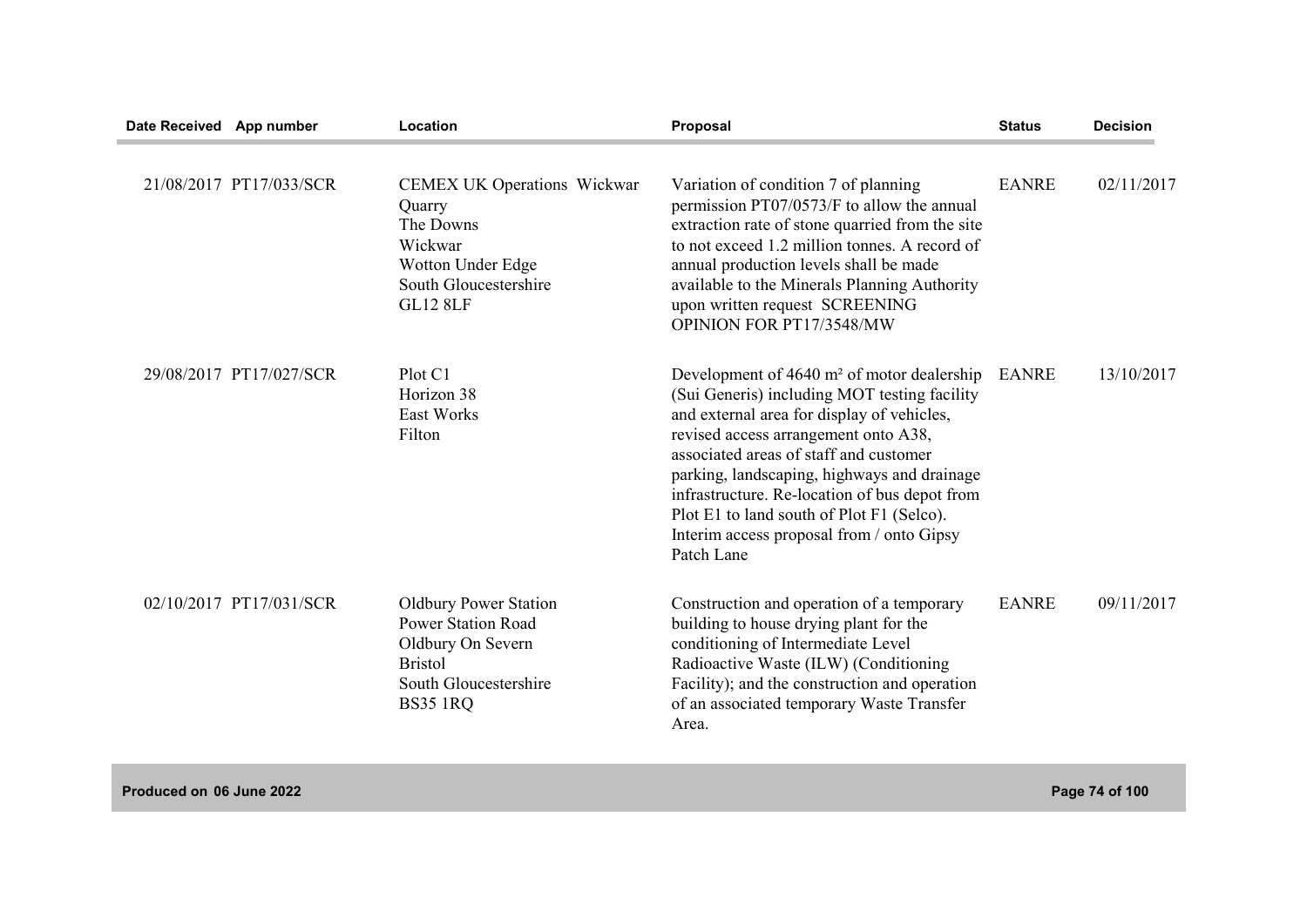| Date Received App number |                         | Location                                                                                                     | Proposal                                                                                                                                                                             | <b>Status</b> | <b>Decision</b> |
|--------------------------|-------------------------|--------------------------------------------------------------------------------------------------------------|--------------------------------------------------------------------------------------------------------------------------------------------------------------------------------------|---------------|-----------------|
|                          | 05/10/2017 PT17/032/SCR | Hambrook                                                                                                     | Land To The North Of Players Close Erection of 55 new dwellings (use class C3)                                                                                                       | EAREQ         | 02/11/2017      |
|                          | 25/10/2017 PT17/038/SCR | Land Accessed From Church Road<br>Severn Beach<br><b>Bristol</b><br>South Gloucestershire<br><b>BS35 4PW</b> | Proposed installation of a Peaking Gas<br>Generation Plant and associated work<br>PT17/5007/F                                                                                        | <b>EANRE</b>  | 11/12/2017      |
|                          | 15/11/2017 PT17/036/SCR | Cromhall Sewage Works<br><b>Bristol Road</b><br>Cromhall<br>South Gloucestershire                            | Construction of an integrated constructed<br>wetland (ICW) to provide additional nutrient<br>removal (phosphorus, nitrogen and ammonia<br>removal) and the change of use of the land | <b>EANRE</b>  | 08/12/2017      |
|                          | 14/12/2017 PK17/043/SCR | Land Accessed From Beach Lane<br>Beach Lane<br><b>Bitton</b><br>South Gloucestershire<br><b>BS30 6NP</b>     | Proposed installation of a Peaking Gas<br>Generation Plant and associated development<br>for a temporary period of 25 years<br>PK17/5762/F                                           | <b>EANRE</b>  | 11/01/2018      |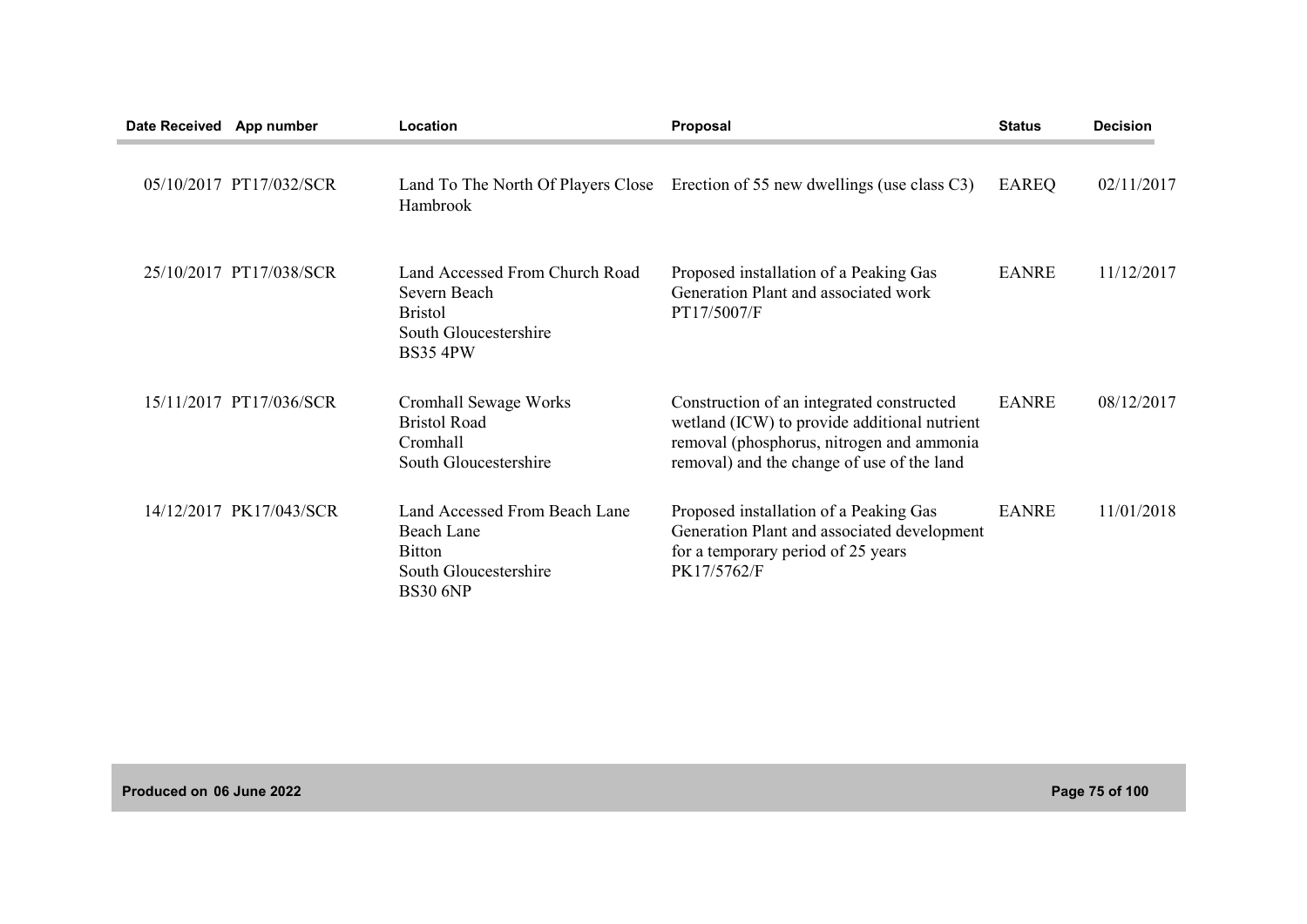| Date Received App number |                         | Location                                                                                               | Proposal                                                                                                                                                                                                                                                                                                                       | <b>Status</b> | <b>Decision</b> |
|--------------------------|-------------------------|--------------------------------------------------------------------------------------------------------|--------------------------------------------------------------------------------------------------------------------------------------------------------------------------------------------------------------------------------------------------------------------------------------------------------------------------------|---------------|-----------------|
|                          | 28/12/2017 PK17/042/SCR | Land South Of Horwood Lane<br>Wickwar<br>Wotton Under Edge<br>South Gloucestershire<br><b>GL12 8NY</b> | Erection of up to 90 residential dwellings<br>with public open space, landscaping,<br>sustainable drainage system and vehicular<br>access from Sodbury Road (Outline) with<br>access to be determined. All other matters<br>reserved. PK17/4552/O                                                                              | <b>EANRE</b>  | 15/01/2018      |
|                          | 28/12/2017 PT18/001/SCR | Land South Of Merlin Road<br>Almondsbury<br>South Gloucestershire<br><b>BS107SR</b>                    | Joint screening and scoping opinion for<br>Proposed Leisure-led Hybrid Planning<br>Application for new ice rink, indoor skydive,<br>restaurant, coffee drive thru, car showroom<br>and retail store, associated access, car<br>parking, infrastructure, public realm and<br>landscape works (Revised scheme to<br>PT15/5319/O) | <b>EAREQ</b>  | 19/01/2018      |
|                          | 15/01/2018 PK18/003/SCR | The Ridings<br>St Johns Way<br>Chipping Sodbury<br>South Gloucestershire<br><b>BS37 6PQ</b>            | Demolition of existing buildings. Erection of EANRE<br>building for sports hall with rugby and<br>football pitches, car parking and associated<br>works. Screening Opinion for PK18/0197/F                                                                                                                                     |               | 08/02/2018      |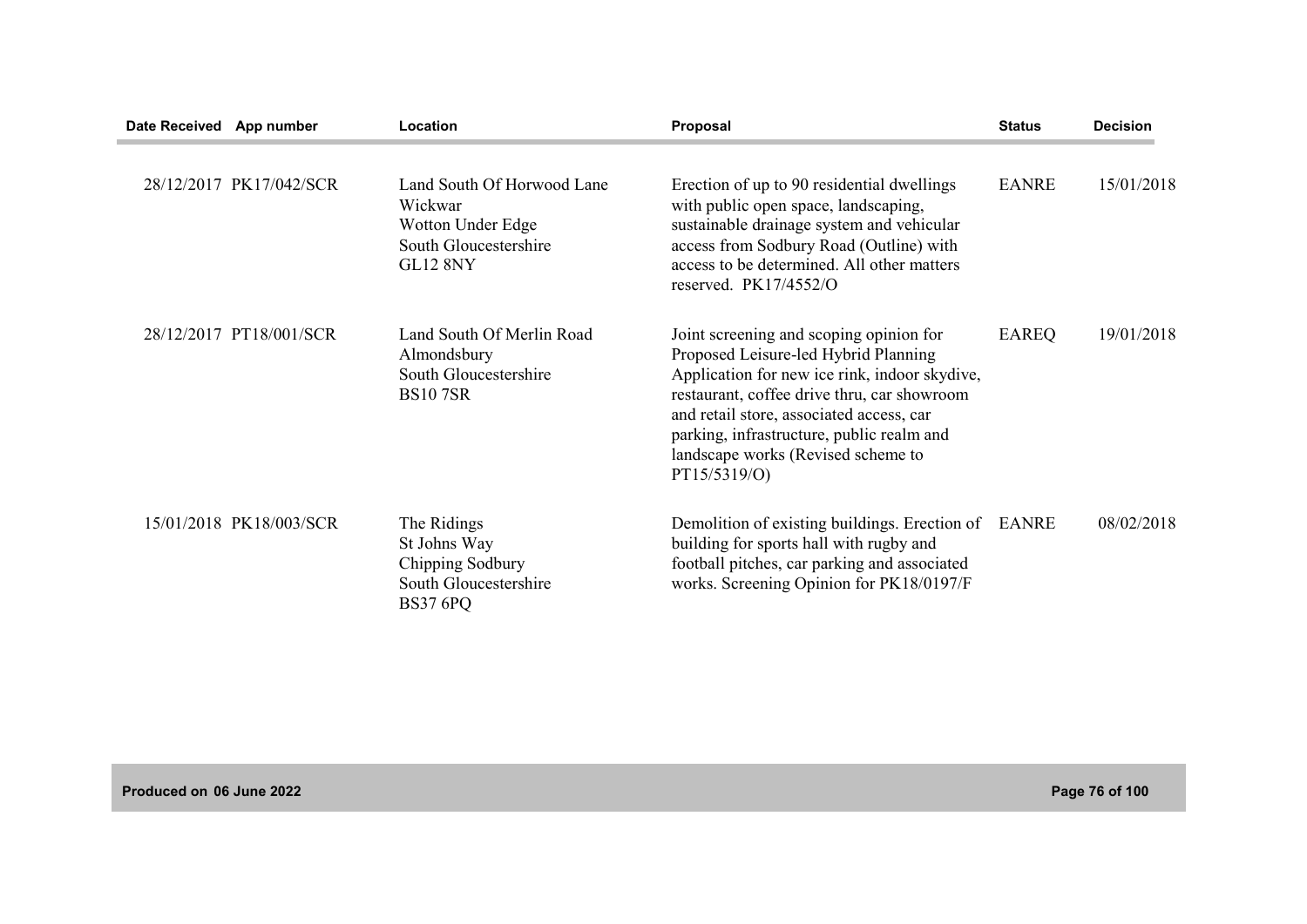| Date Received App number |                         | Location                                                                                          | Proposal                                                                                                                                                                                                                                                                                                                   | <b>Status</b> | <b>Decision</b> |
|--------------------------|-------------------------|---------------------------------------------------------------------------------------------------|----------------------------------------------------------------------------------------------------------------------------------------------------------------------------------------------------------------------------------------------------------------------------------------------------------------------------|---------------|-----------------|
|                          | 16/01/2018 PK18/005/SCR | Wick Quarry<br>London Road<br>Wick<br>South Gloucestershire<br><b>BS30 5SJ</b>                    | Restoration of quarry to a nature reserve and<br>outline permission of a wardens lodge<br>(dwelling), greenhouse, poly tunnel, barns,<br>machinery shed, workshop and office with<br>welfare facilities, education centre and<br>business and office units (resubmission-<br>PK15/199/F) Screening Opinion<br>PK18/0222/F. | EANRE         | 19/02/2018      |
|                          | 12/02/2018 PT18/007/SCR | Land At Crossways<br>Thornbury<br>South Gloucestershire                                           | Erection of up to 175 no. dwellings.                                                                                                                                                                                                                                                                                       | <b>EANRE</b>  | 05/03/2018      |
|                          | 20/02/2018 PK18/011/SCR | Westerleigh Road To Frome Valley<br>Relief Sewer.<br>South Gloucestershire<br><b>BS37 8QH</b>     | Proposed pipeline scheme from Westerleigh<br>to Beech Hill, Yate on the route of the Frome<br>Valley Relief Sewer.                                                                                                                                                                                                         | <b>EANRE</b>  | 20/03/2018      |
|                          | 23/05/2018 PK18/014/SCR | Land North Of Iron Acton Way<br>Yate<br><b>Bristol</b><br>South Gloucestershire<br><b>BS377LE</b> | Proposed residential development                                                                                                                                                                                                                                                                                           | <b>COMP</b>   | 02/08/2018      |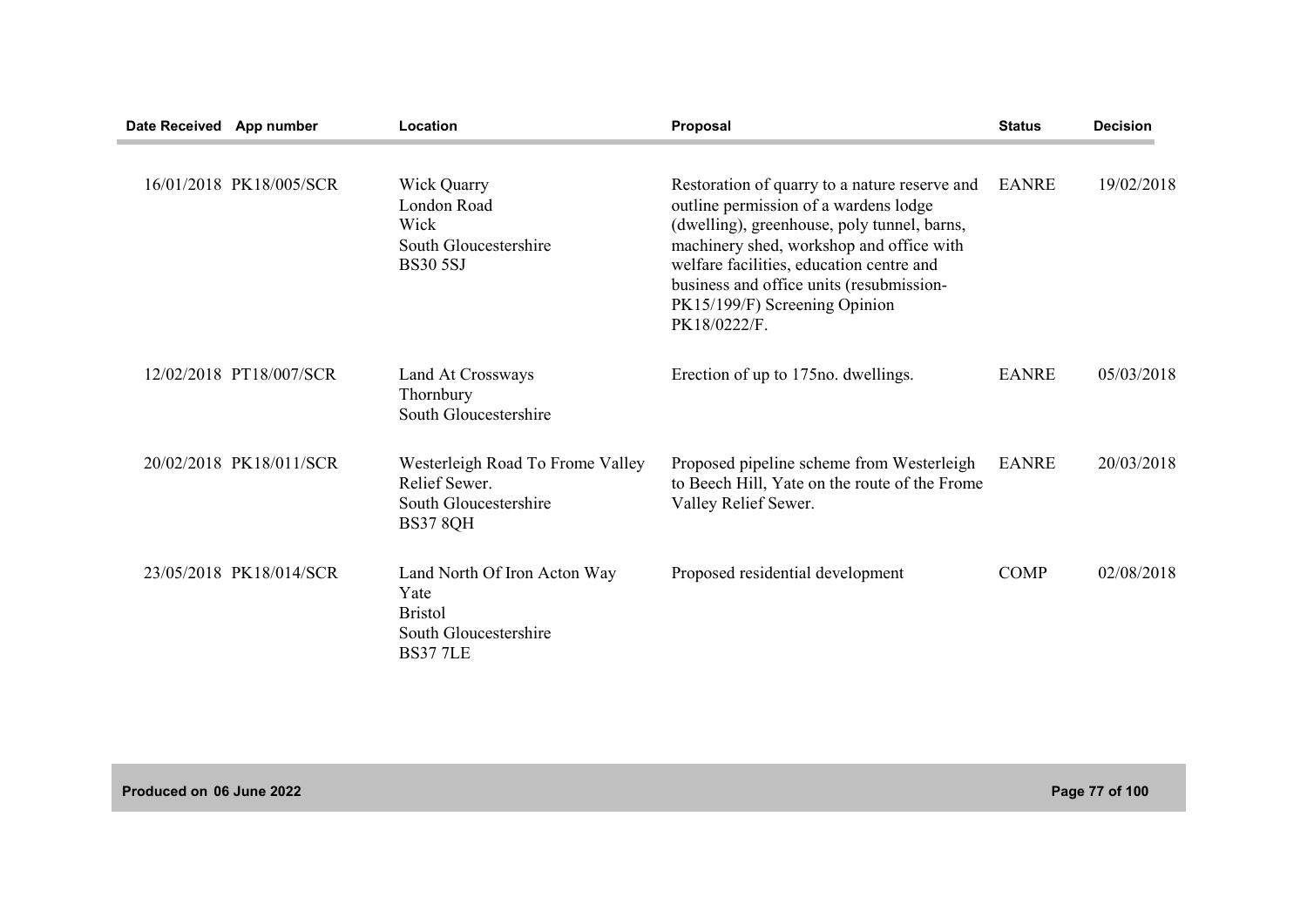| Date Received App number |                         | Location                                                                                                              | Proposal                                                                                                                                                                                                                                                                                        | <b>Status</b> | <b>Decision</b> |
|--------------------------|-------------------------|-----------------------------------------------------------------------------------------------------------------------|-------------------------------------------------------------------------------------------------------------------------------------------------------------------------------------------------------------------------------------------------------------------------------------------------|---------------|-----------------|
|                          | 03/07/2018 PK18/016/SCR | Land East Of Gravel Hill Road And<br>North Of Rockwood House<br>Yate<br>South Gloucestershire<br><b>BS377BW</b>       | Screening opinion for PK18/1676/F. Erection EANRE<br>of three storey, 90no. bed nursing home with<br>parking, landscaping and associated works.                                                                                                                                                 |               | 24/07/2018      |
|                          | 23/07/2018 PT18/017/SCO | <b>Filton Golf Course</b><br>Golf Course Lane<br>Filton<br><b>Bristol</b><br>South Gloucestershire<br><b>BS34 7QS</b> | Construction of three hole Par 3 golf course<br>and nine hole pitch and putt course with<br>driving range, pitching area and putting green<br>(course) and associated landscaping works<br>including infilling of 2no. existing ponds to<br>enhance the menity value of the surrounding<br>area | <b>SCOCO</b>  | 31/01/2019      |
|                          | 26/07/2018 PT18/018/SCR | Horizon 38<br>East Works<br>Filton<br>South Gloucestershire<br><b>BS347ST</b>                                         | Screening opinion request for a<br>factory/research workshop (Use Class $B1(b)$ )<br>including ancillary offices), autoclave facility<br>and associated external compound and<br>parking area on a 7.03 acre site.                                                                              | <b>EANRE</b>  | 29/08/2018      |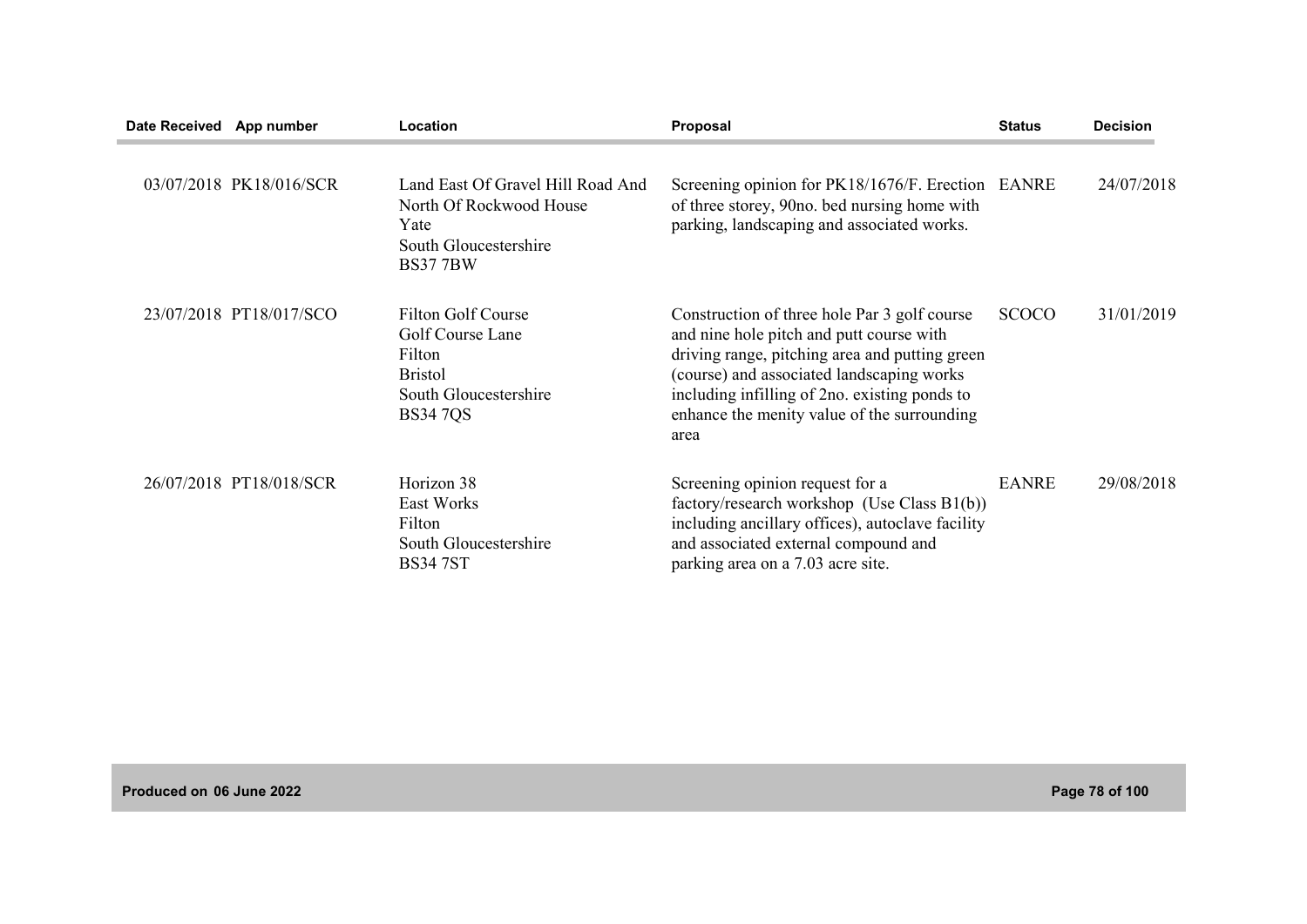| Date Received App number |                         | Location                                                                                                                    | Proposal                                                                                                                                                                                                                                                                                                                                                                                   | <b>Status</b> | <b>Decision</b> |
|--------------------------|-------------------------|-----------------------------------------------------------------------------------------------------------------------------|--------------------------------------------------------------------------------------------------------------------------------------------------------------------------------------------------------------------------------------------------------------------------------------------------------------------------------------------------------------------------------------------|---------------|-----------------|
|                          | 20/08/2018 PT18/020/SCO | Land East Of Roundways<br>Coalpit Heath<br><b>Bristol</b><br>South Gloucestershire<br><b>BS36 2RA</b>                       | Development of up to 750 residential<br>dwellings (Class C3), a local centre<br>comprised of Use classes (A1-A5, AA, D1<br>and D2), 2no. form entry primary schools<br>including community use of on-site sports<br>provision, open space including childrens<br>play provision, landscaping, provision of 2no<br>new vehicular accesses on to Roundways and<br>associated infrastructure. | <b>COMP</b>   | 29/11/2018      |
|                          | 21/08/2018 PT18/021/SCR | Land At Norton Farm<br><b>Berwick Drive</b><br>Almondsbury<br><b>Bristol</b><br>South Gloucestershire<br><b>BS107TB</b>     | Demolition of existing farm buildings and<br>development of 25 dwellings, open space,<br>landscaping, highways, parking and<br>associated ancillary infrastructure.                                                                                                                                                                                                                        | <b>EANRE</b>  | 16/10/2018      |
|                          | 04/09/2018 PK18/022/SCR | Chipping Sodbury Golf Club<br>Horton Road<br>Chipping Sodbury<br><b>Bristol</b><br>South Gloucestershire<br><b>BS37 6PU</b> | Screening opinion request for PK18/4022/F<br>Engineering works to existing golf course to<br>remodel the first and tenth fairways.                                                                                                                                                                                                                                                         | <b>EANRE</b>  | 27/09/2018      |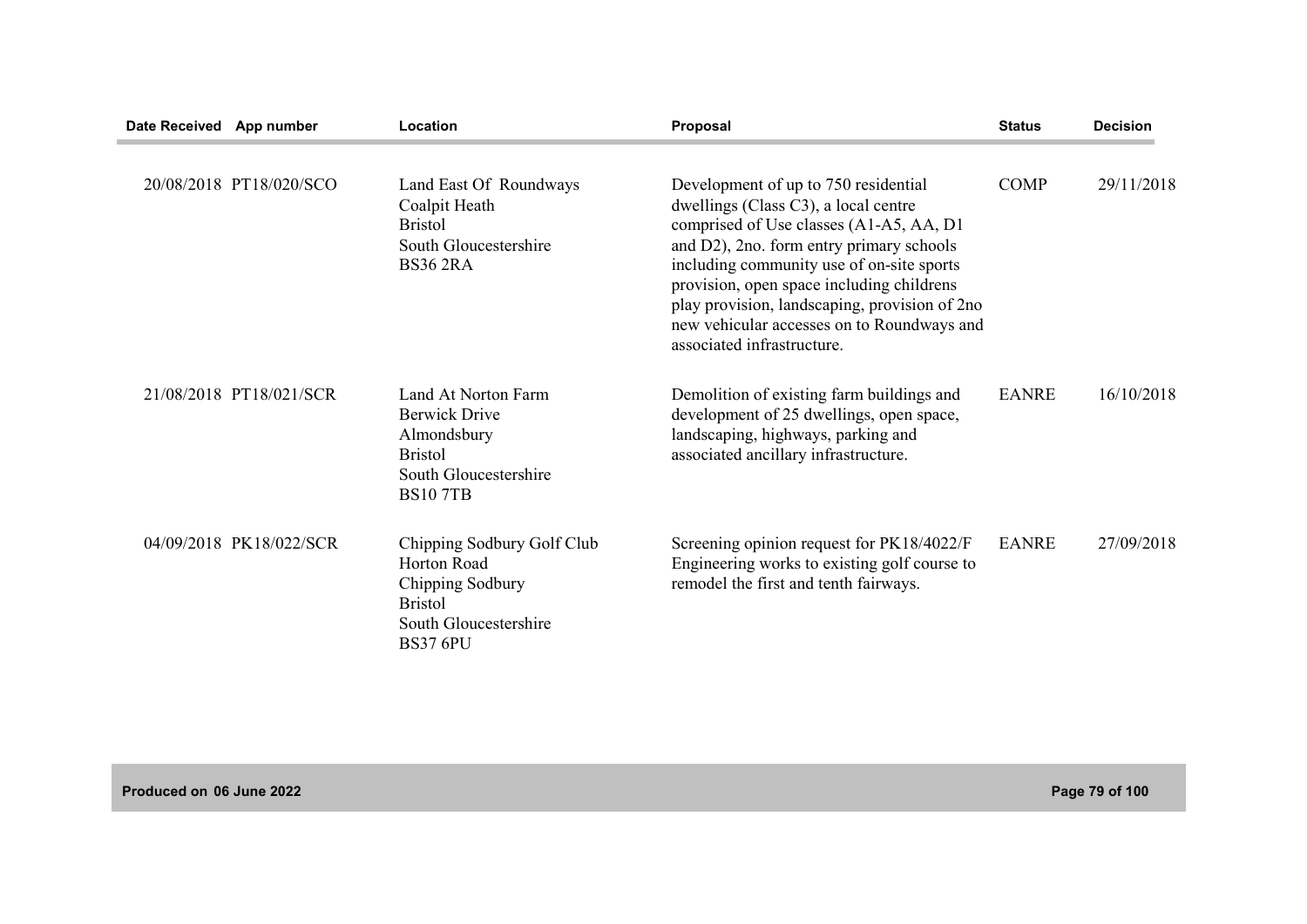| Date Received App number |                         | Location                                                                                                     | Proposal                                                                                                                                                                                                                                                                                          | <b>Status</b> | <b>Decision</b> |
|--------------------------|-------------------------|--------------------------------------------------------------------------------------------------------------|---------------------------------------------------------------------------------------------------------------------------------------------------------------------------------------------------------------------------------------------------------------------------------------------------|---------------|-----------------|
|                          | 09/10/2018 PT18/024/SCO | Land South Of Charfield<br>Wotton Under Edge<br>South Gloucestershire<br><b>GL12 8TP</b>                     | Scoping Opinion for proposed residential-led<br>mixed use development to include up to 900<br>dwellings, new Primary School,<br>Neighbourhood Centre, formal and informal<br>public open space, landscaping and<br>sustainable urban drainage.                                                    | <b>COMP</b>   | 20/12/2018      |
|                          | 12/10/2018 PT18/026/SCR | Oaklands<br>Oaklands Drive<br>Almondsbury<br><b>Bristol</b><br>South Gloucestershire<br><b>BS32 4AB</b>      | Screening opinion request for PT18/4625/F.<br>Demolition of existing building. Erection of<br>care home with 26 no. nursing bedrooms and<br>15 no. assisted apartments, parking,<br>landscaping and associated works.                                                                             | <b>EANRE</b>  | 06/11/2018      |
|                          | 23/11/2018 PT18/029/SCR | Unit 100<br><b>Bristol Business Park</b><br><b>Stoke Gifford</b><br>South Gloucestershire<br><b>BS16 1EJ</b> | Variation of conditions 4, 12 and 15 attached<br>to PT17/2087/F to amend the landscape plan<br>to suit changes made to building 3, to amend<br>the travel plan to facilitate increase in parking<br>spaces and substitute plans for amended<br>drawings (Screening opinion for<br>PT18/5490/RVC). | <b>EANRE</b>  | 20/12/2018      |
|                          | 30/11/2018 PT18/027/SCR | Rag Lane<br>Rangeworthy And Wickwar<br>South Gloucestershire                                                 | Screening opinion request for proposed solar<br>farm and battery storage facility.                                                                                                                                                                                                                | <b>EANRE</b>  | 09/01/2019      |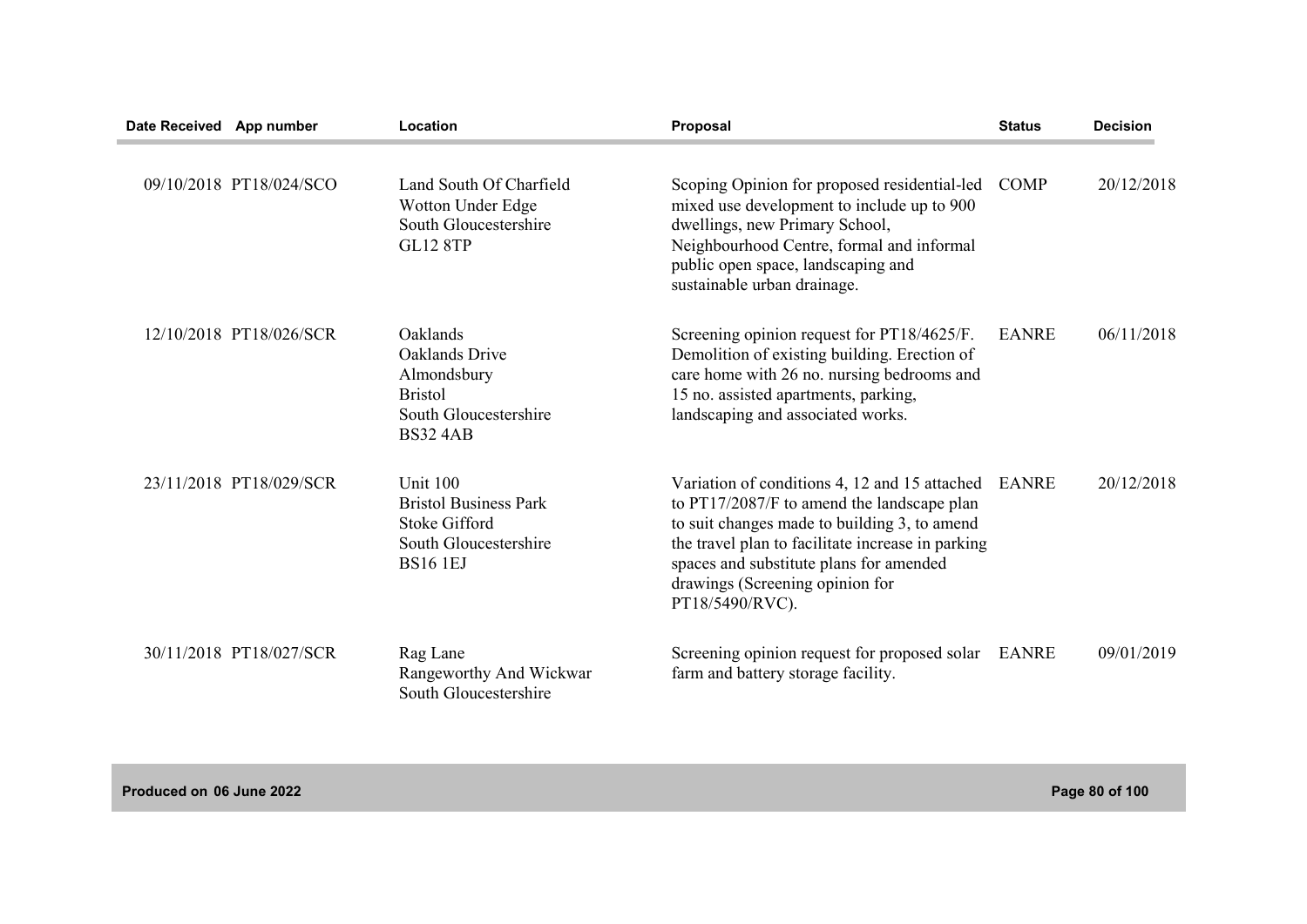| Date Received App number |                         | Location                                                                                                                                               | Proposal                                                                                                                                                                | <b>Status</b> | <b>Decision</b> |
|--------------------------|-------------------------|--------------------------------------------------------------------------------------------------------------------------------------------------------|-------------------------------------------------------------------------------------------------------------------------------------------------------------------------|---------------|-----------------|
|                          | 12/12/2018 PT18/030/SCR | Land At Western End Of Filton<br>Airfield And Bristol Golf Club<br><b>Easter Compton</b><br><b>Bristol</b><br>South Gloucestershire<br><b>BS10 7TP</b> | Screening opinion for a new sewer connection EANRE                                                                                                                      |               | 07/01/2019      |
|                          | 09/01/2019 P19/002/SCR  | Land South Of Oldbury Lane<br>And North Of Thornbury<br><b>Bristol</b>                                                                                 | Screening opinion for the proposed upsizing<br>of the existing sewer network on land<br>surrounding the Park Farm housing<br>development, Thornbury.                    | <b>EANRE</b>  | 28/01/2019      |
|                          | 22/01/2019 P19/004/SCR  | Land At Players Close<br>Hambrook<br><b>Bristol</b><br>South Gloucestershire<br><b>BS16 1SX</b>                                                        | Screening Opinion for erection of 55 new<br>dwellings (use class C3)                                                                                                    | <b>EAREQ</b>  | 27/02/2019      |
|                          | 11/02/2019 P19/005/SCR  | Wickwar Quarry<br>The Downs<br>Wickwar<br>Wotton Under Edge<br>South Gloucestershire<br><b>GL12 8LF</b>                                                | Screening opinion for PT14/2217/MW<br>Variation of Condition 19 of planning<br>permission PT07/0573/F to enable a<br>comprehensive restoration and aftercare<br>scheme. | <b>COMP</b>   | 01/03/2019      |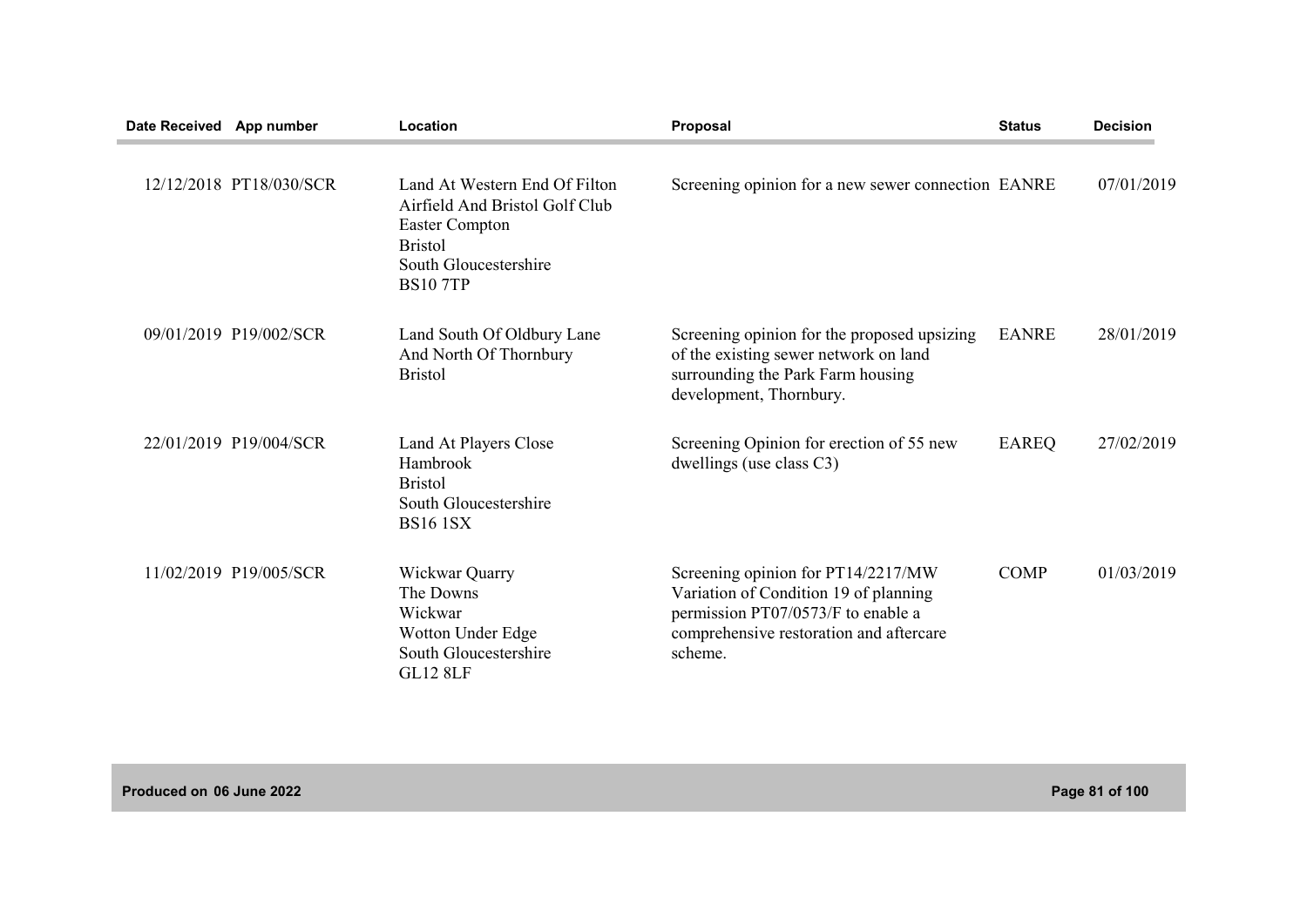| Date Received App number |                        | Location                                                                                                         | Proposal                                                                                                                                                                                                      | <b>Status</b> | <b>Decision</b> |
|--------------------------|------------------------|------------------------------------------------------------------------------------------------------------------|---------------------------------------------------------------------------------------------------------------------------------------------------------------------------------------------------------------|---------------|-----------------|
|                          | 14/03/2019 P19/008/SCR | Yate Town Football Club<br>Lodge Road<br>Yate<br><b>Bristol</b><br>South Gloucestershire<br><b>BS377LE</b>       | Screening opinion for P19/2575/F - Erection<br>of 126 dwellings, public open space,<br>drainage, landscaping and ancillary works.<br>(Full Planning)                                                          | <b>REC</b>    | 15/03/2019      |
|                          | 22/03/2019 P19/009/SCR | The Old Quarry<br><b>Woodend Lane</b><br>Cromhall<br>South Gloucestershire<br><b>GL12 8AA</b>                    | Continued use of land for the storage,<br>screening and processing of topsoil, hardcore,<br>rock, clay, sand, and subsoils under planning<br>permission (PT13/1462/MW) (Screening<br>Opinion for P19/3070/MW) | <b>EANRE</b>  | 16/04/2019      |
|                          | 28/03/2019 P19/010/SCR | Parklands<br>Hambrook Lane<br><b>Stoke Gifford</b><br><b>Bristol</b><br>South Gloucestershire<br><b>BS34 8QU</b> | Screening opinion for the erection of<br>18,500m2 office accommodation (Class B1)<br>with parking, landscaping and associated<br>works.                                                                       | <b>EANRE</b>  | 16/04/2019      |
|                          | 10/05/2019 P19/012/SCR | Land Adjacent To The M5 Motorway<br>Over Lane<br>Almondsbury<br>South Gloucestershire                            | Screening opinion for P19/5197/F -<br>Installation of 1 No. synchronous gas-<br>powered standby generation facility, with<br>associated infrastructure, landscaping and<br>works.                             | <b>EANRE</b>  | 06/06/2019      |

**Produced on 06 June 2022 Page 82 of 100**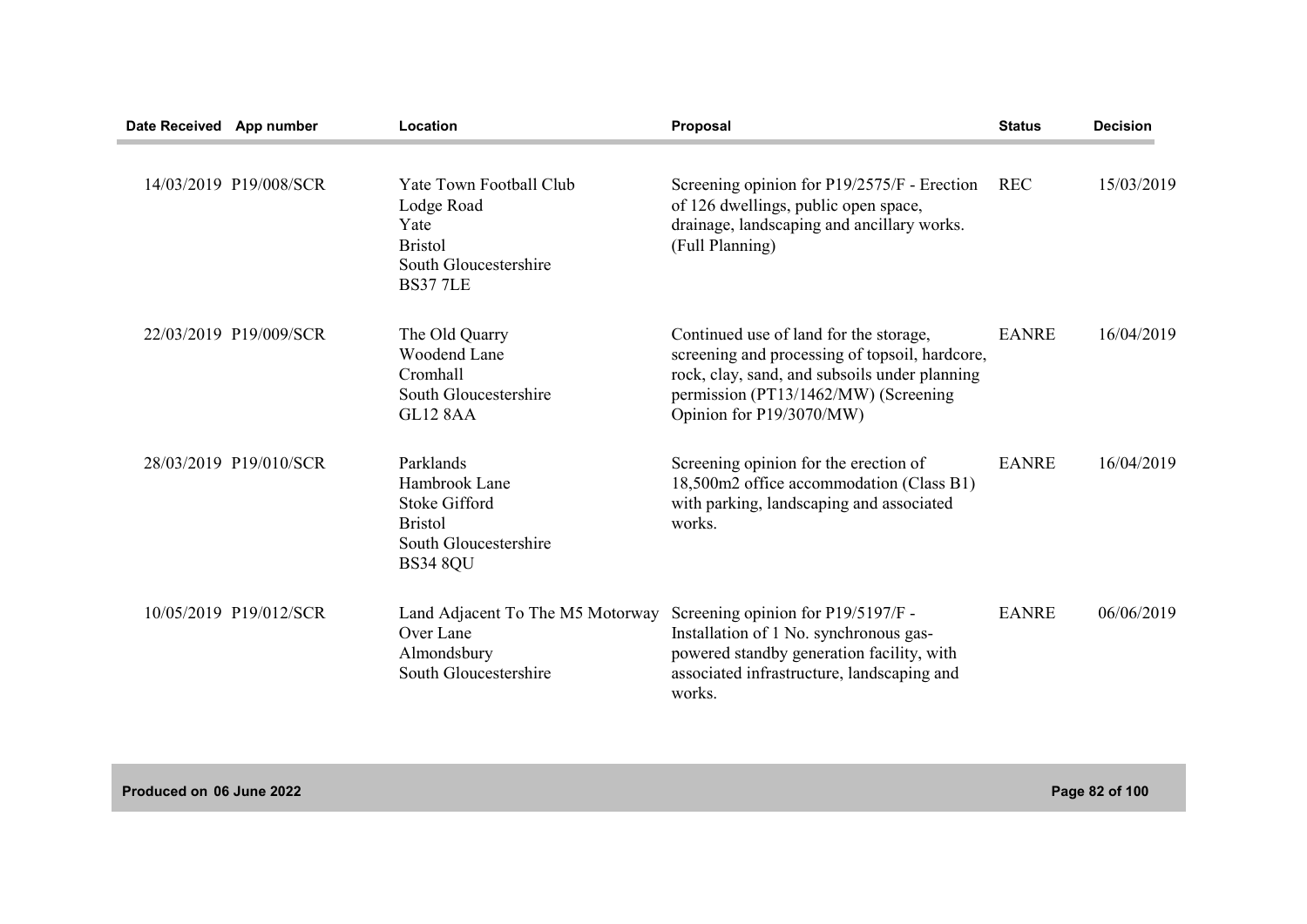| Date Received App number |                        | Location                                                                                                         | Proposal                                                                                                                                                                                                                                                                                                                                                        | <b>Status</b> | <b>Decision</b> |
|--------------------------|------------------------|------------------------------------------------------------------------------------------------------------------|-----------------------------------------------------------------------------------------------------------------------------------------------------------------------------------------------------------------------------------------------------------------------------------------------------------------------------------------------------------------|---------------|-----------------|
|                          | 13/05/2019 P19/011/SCR | Shrtwood Quarry And Landfill Site<br>Cattybrook Road<br>Mangotsfield<br>South Gloucestershire<br><b>BS16 9NN</b> | Screening Opinion for proposed variation of<br>condition 25 attached to PK03/1545/F.                                                                                                                                                                                                                                                                            | <b>EANRE</b>  | 10/07/2019      |
|                          | 03/06/2019 P19/014/SCR | The Lawns Sports Ground<br>Redmaids High School<br>South Gloucestershire<br><b>BS107TB</b>                       | Screening Opinion for P19/6351/F. Erection<br>of 1 No. pavilion building, creation 2 No. all<br>weather hockey pitches and 6 No. netball<br>courts with floodlighting, landscaping, car<br>parking and associated works.                                                                                                                                        | <b>COMP</b>   | 30/06/2019      |
|                          | 17/06/2019 P19/015/SCR | Land At Severn Road<br>Hallen<br>South Gloucestershire<br><b>BS107SE</b>                                         | Screening opinion for P19/7235/F. Erection<br>of 2 no. buildings to form office and<br>workshop. Erection of perimeter<br>fencing/gates and installation of hardstanding<br>and tarmac to facilitate a change of use to a<br>portacabin storage facility (sui generis) as<br>defined in the Town and Country Planning<br>(use classes) Order 1987 (as amended). | <b>EANRE</b>  | 12/07/2019      |
|                          | 13/08/2019 P19/020/SCO | <b>Bristol Arena Complex</b><br>Filton Airfield<br><b>Bristol</b>                                                | Scoping opinion for the redevelopment of<br>former airfield to Arena complex.                                                                                                                                                                                                                                                                                   | <b>SCOCO</b>  | 18/09/2019      |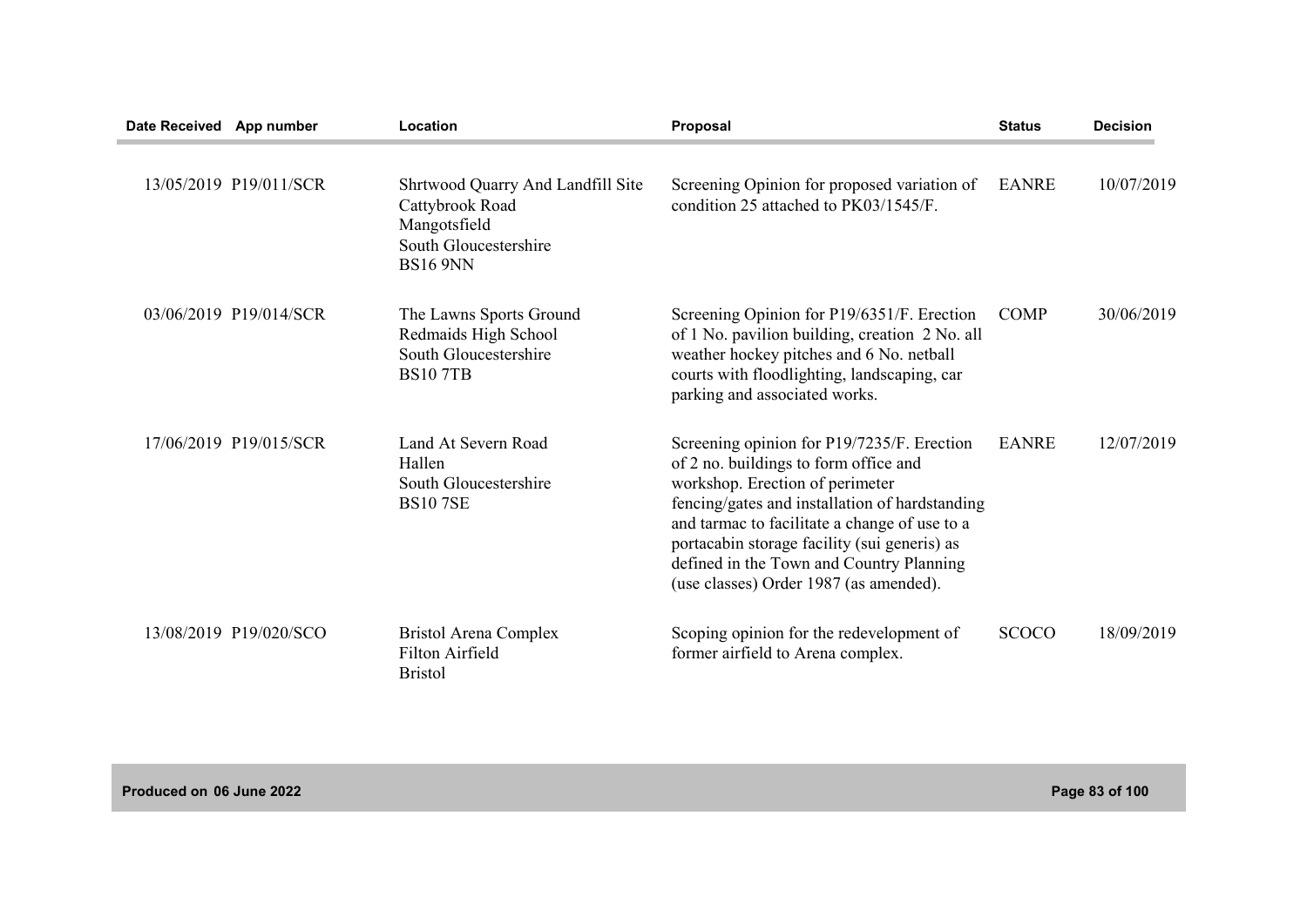| Date Received App number |                        | Location                                                                                                                                    | Proposal                                                                                                                                                                                                                                                                                                               | <b>Status</b> | <b>Decision</b> |
|--------------------------|------------------------|---------------------------------------------------------------------------------------------------------------------------------------------|------------------------------------------------------------------------------------------------------------------------------------------------------------------------------------------------------------------------------------------------------------------------------------------------------------------------|---------------|-----------------|
|                          | 14/08/2019 P19/021/SCR | Lidl<br>Plot E10<br>Hayes Way<br><b>Bristol</b>                                                                                             | Screening opinion for P19/10798/RVC-<br>Variation of conditions 6 to amend the<br>pedestrian access, 7 to amend the landscaping<br>and 9 to amend the lighting scheme attached<br>to planning permission PT17/5387/F-Erection<br>of Lidl foodstore (Class A1) with access,<br>servicing, parking and associated works. | <b>EANRE</b>  | 16/10/2019      |
|                          | 22/08/2019 P19/023/SCR | Dodington House<br>Dodington Lane<br>Dodington<br>South Gloucestershire<br><b>BS37 6SL</b>                                                  | Screening opinion for P19/11515/F-<br>Engineering operations including re-<br>contouring to enlarge middle lake. Installation<br>of dam, 1 no. bridge and creation of cascade<br>to replace existing outflow from upper to<br>middle lake. Remodelling of existing outflow<br>from middle to lower lake.               | <b>EANRE</b>  | 12/09/2019      |
|                          | 19/09/2019 P19/026/SCR | The Grange School And Sports<br>College<br><b>Tower Road North</b><br>Warmley<br><b>Bristol</b><br>South Gloucestershire<br><b>BS30 8XQ</b> | Screening opinion for Pre-application<br>PRE19/0804. Proposed mixed-use<br>development on 12.5 hectares of land<br>including up to 220no. dwellings, a 2FE<br>primary school, and supporting infrastructure.                                                                                                           | <b>EANRE</b>  | 10/10/2019      |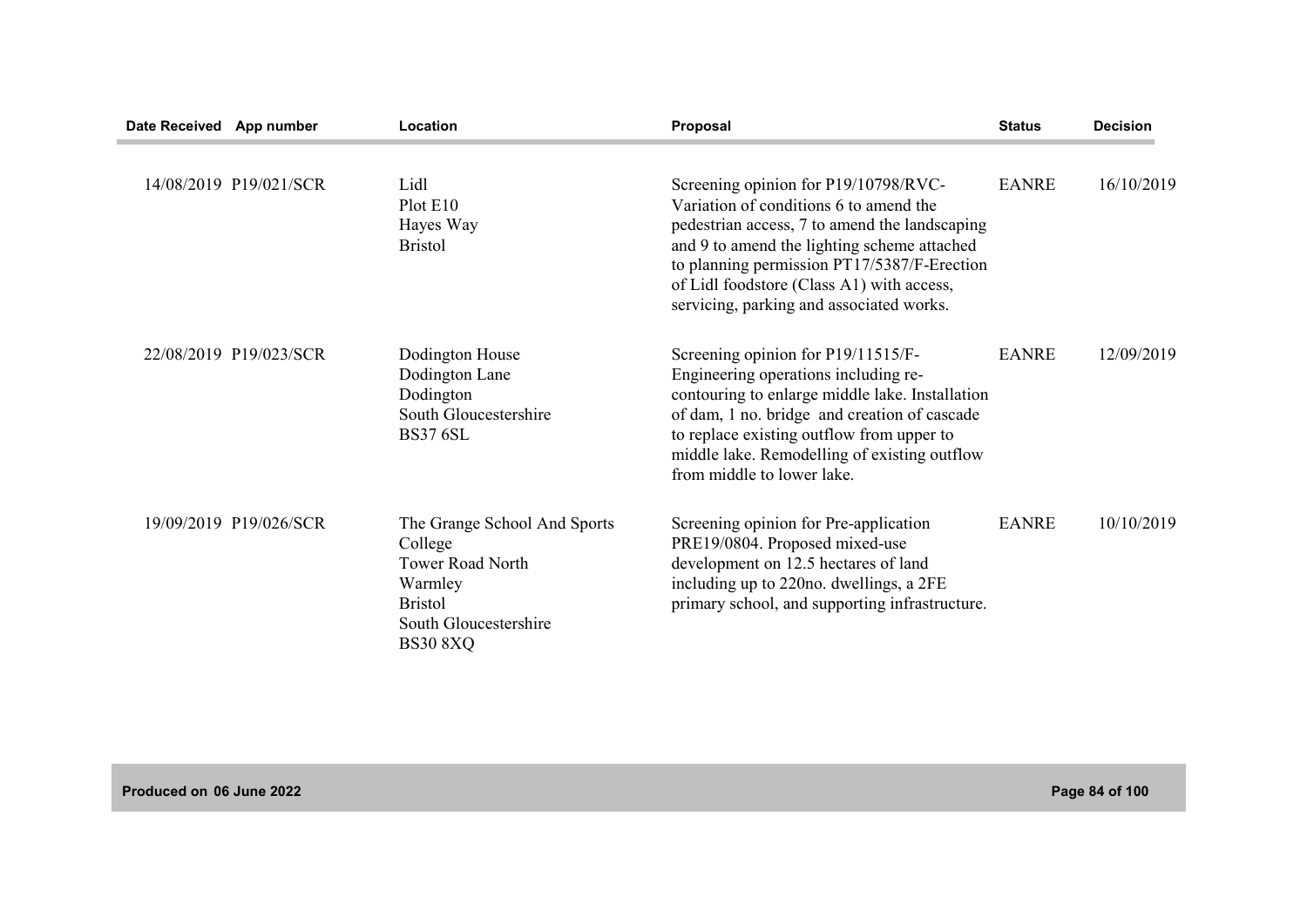| Date Received App number |                        | Location                                                                                                             | Proposal                                                                                                                                      | <b>Status</b> | <b>Decision</b> |
|--------------------------|------------------------|----------------------------------------------------------------------------------------------------------------------|-----------------------------------------------------------------------------------------------------------------------------------------------|---------------|-----------------|
|                          | 20/09/2019 P19/024/SCR | Premier Inn<br>Catbrain Lane<br>Almondsbury<br><b>Bristol</b><br>South Gloucestershire<br><b>BS107TQ</b>             | Screening opinion request for construction of EANRE<br>replacement Premier Inn Hotel at Cribbs<br>Causeway.                                   |               | 21/11/2019      |
|                          | 24/09/2019 P19/027/SCR | Land At Newlands Farm<br>Rag Lane<br>Wickwar<br>South Gloucestershire                                                | Screening opinion for a 49mw ground<br>mounted solar farm.                                                                                    | <b>EANRE</b>  | 14/10/2019      |
|                          | 18/11/2019 P19/028/SCR | Land At Severn Road<br>Hallen<br><b>Bristol</b><br>South Gloucestershire<br><b>BS10 7RZ</b>                          | Screening opinion for P19/17024/F-<br>Installation of a gas powered peaking plant<br>with associated infrastructure and landscaping<br>works. | <b>EANRE</b>  | 05/12/2019      |
|                          | 09/12/2019 P19/029/SCR | Perrinpit Farm<br>Perrinpit Road<br>Frampton Cotterell<br><b>Bristol</b><br>South Gloucestershire<br><b>BS36 2AT</b> | Screening opinion for a 49.99 MW solar farm. EANRE                                                                                            |               | 10/02/2020      |

**Produced on 06 June 2022 Page 85 of 100**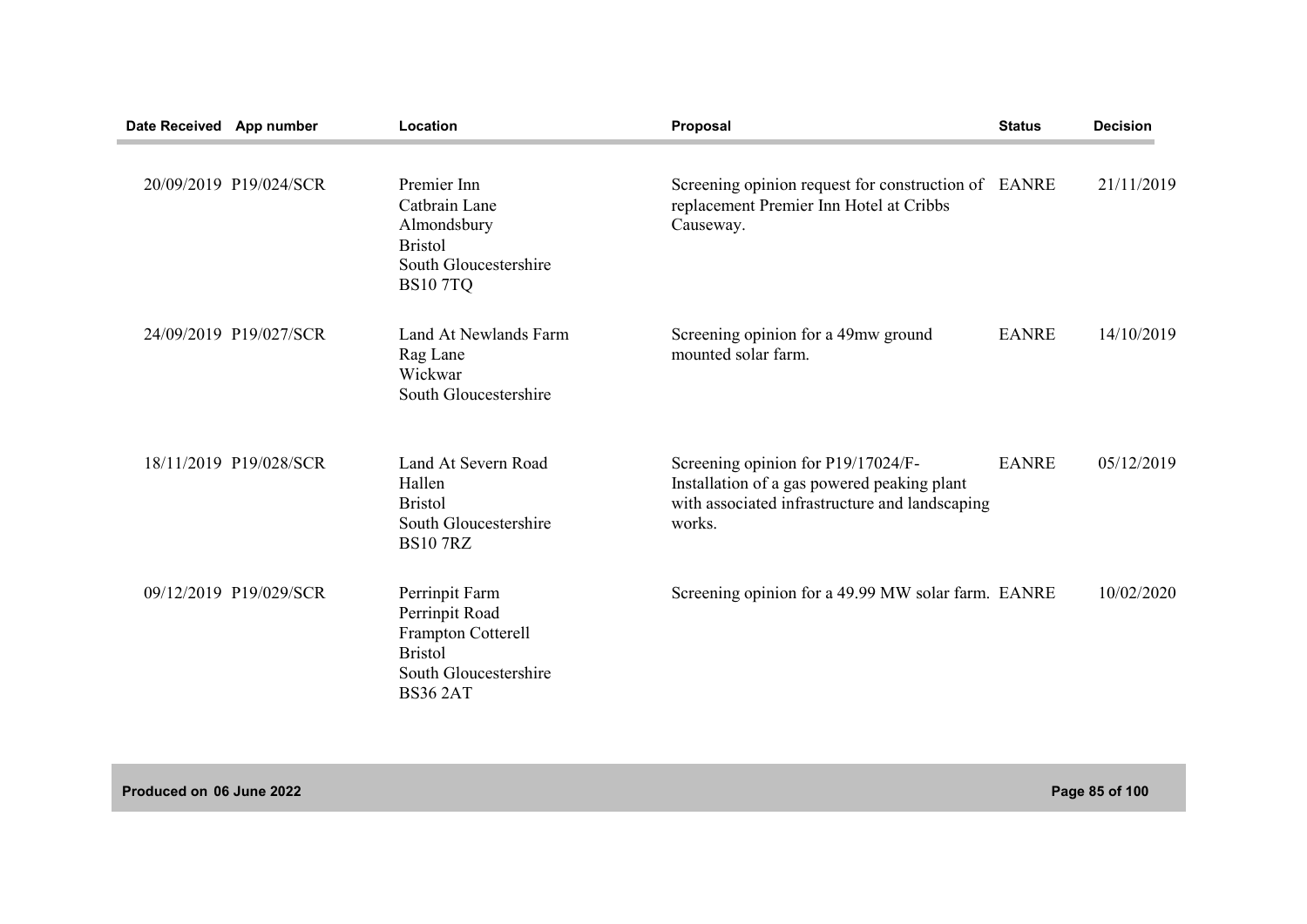| Date Received App number |                        | Location                                                                                                      | Proposal                                                                                                                                                                                                                                                                                              | <b>Status</b> | <b>Decision</b> |
|--------------------------|------------------------|---------------------------------------------------------------------------------------------------------------|-------------------------------------------------------------------------------------------------------------------------------------------------------------------------------------------------------------------------------------------------------------------------------------------------------|---------------|-----------------|
|                          | 27/01/2020 P20/002/SCR | Oakham Farm<br>Land At Parklands<br>Almondsbury<br><b>Bristol</b><br>South Gloucestershire<br><b>BS32 4BS</b> | Screening opinion for application<br>P20/01471/RVC.                                                                                                                                                                                                                                                   | <b>EANRE</b>  | 04/02/2020      |
|                          | 07/02/2020 P20/016/SCR | Washingpool Farm<br>Main Road<br><b>Easter Compton</b><br>South Gloucestershire<br><b>BS35 5RE</b>            | Variation of condition 34 (Opening hours)<br>attached to planning permission<br>PT17/1730/RVC (variation of condition 38<br>attached to planning permission<br>PT15/4853/RVC to amend drawings and<br>documents) to amend opening hours for<br>proposed surfing lake and ropes and tunnels<br>course. | <b>EANRE</b>  | 03/07/2020      |
|                          | 21/02/2020 P20/003/SCR | Land At Minor's Lane<br>Avonmouth<br>South Gloucestershire<br><b>BS107SF</b>                                  | Screening opinion for change of use to land<br>for storage and distribution in association<br>with the existing Copart site.                                                                                                                                                                          | <b>EANRE</b>  | 25/03/2020      |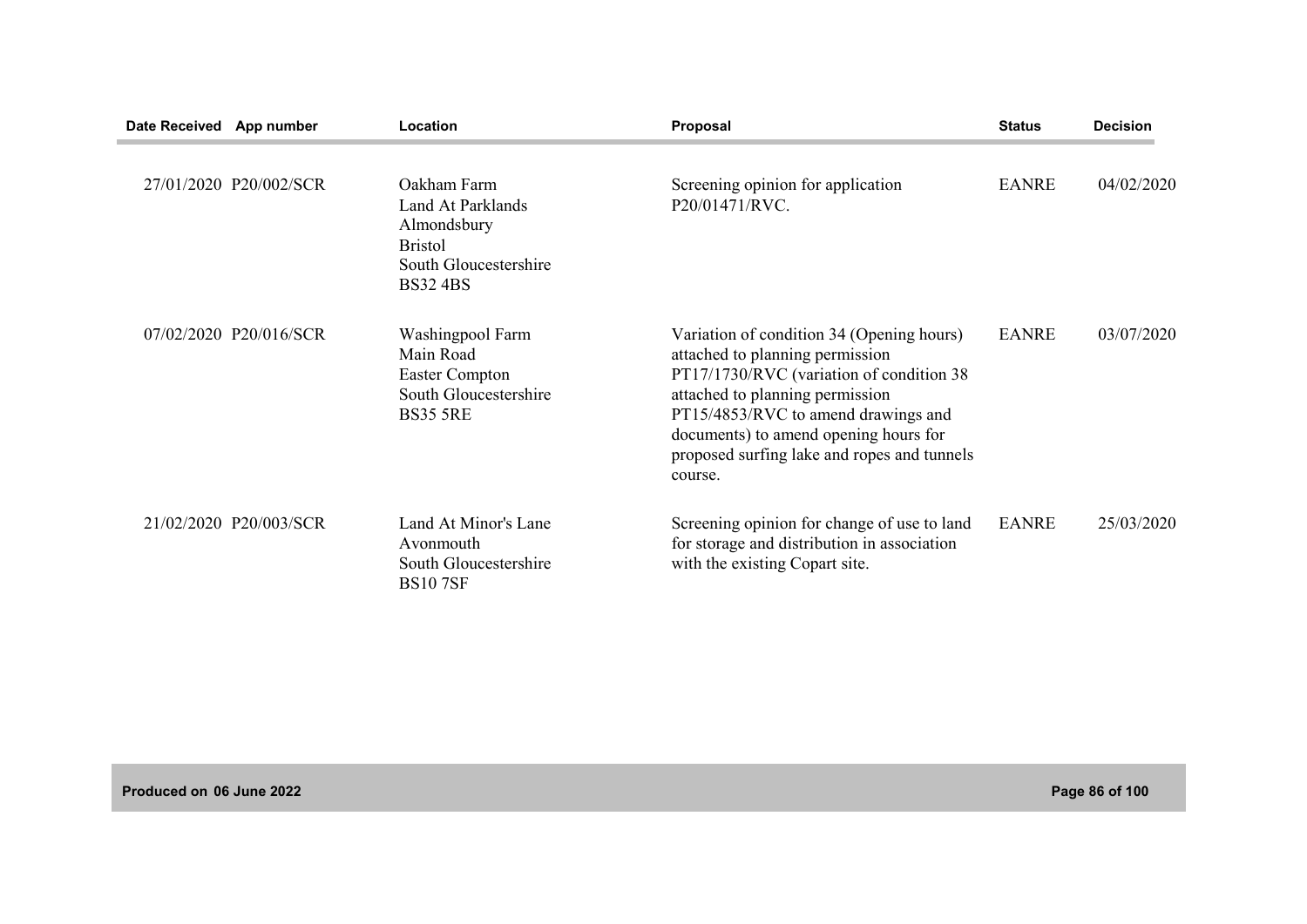| Date Received App number |                        | Location                                                                                                           | Proposal                                                                                                                                                                                                                                                                                                                                                                                                                                                       | <b>Status</b> | <b>Decision</b> |
|--------------------------|------------------------|--------------------------------------------------------------------------------------------------------------------|----------------------------------------------------------------------------------------------------------------------------------------------------------------------------------------------------------------------------------------------------------------------------------------------------------------------------------------------------------------------------------------------------------------------------------------------------------------|---------------|-----------------|
|                          | 25/02/2020 P20/014/SCR | <b>Thornbury Castle</b><br><b>Castle Street</b><br>Thornbury<br>South Gloucestershire<br><b>BS35 1HH</b>           | Variation of conditions 3, 7, 9 and 11<br>attached to planning permission PT17/2654/F<br>to include the wording 'Prior to the<br>commencement of each phase of<br>development' to allow for the phasing of the<br>development. Erection of extension to provide<br>14no. additional hotel bedrooms, spa,<br>restaurant and function room. Relocation of<br>car park and 'back of house' functions and<br>associated works (resubmission of<br>$PT16/2637/F$ ). | <b>EANRE</b>  | 26/05/2020      |
|                          | 24/03/2020 P20/004/SCR | Land At Tulip<br>Oakley Green Farm Lane<br>Oakley Green<br>Westerleigh<br>South Gloucestershire<br><b>BS37 8QZ</b> | Screening opinion for the erection of a single<br>wind turbine, up to 125m to tip.                                                                                                                                                                                                                                                                                                                                                                             | EANRE         | 04/05/2020      |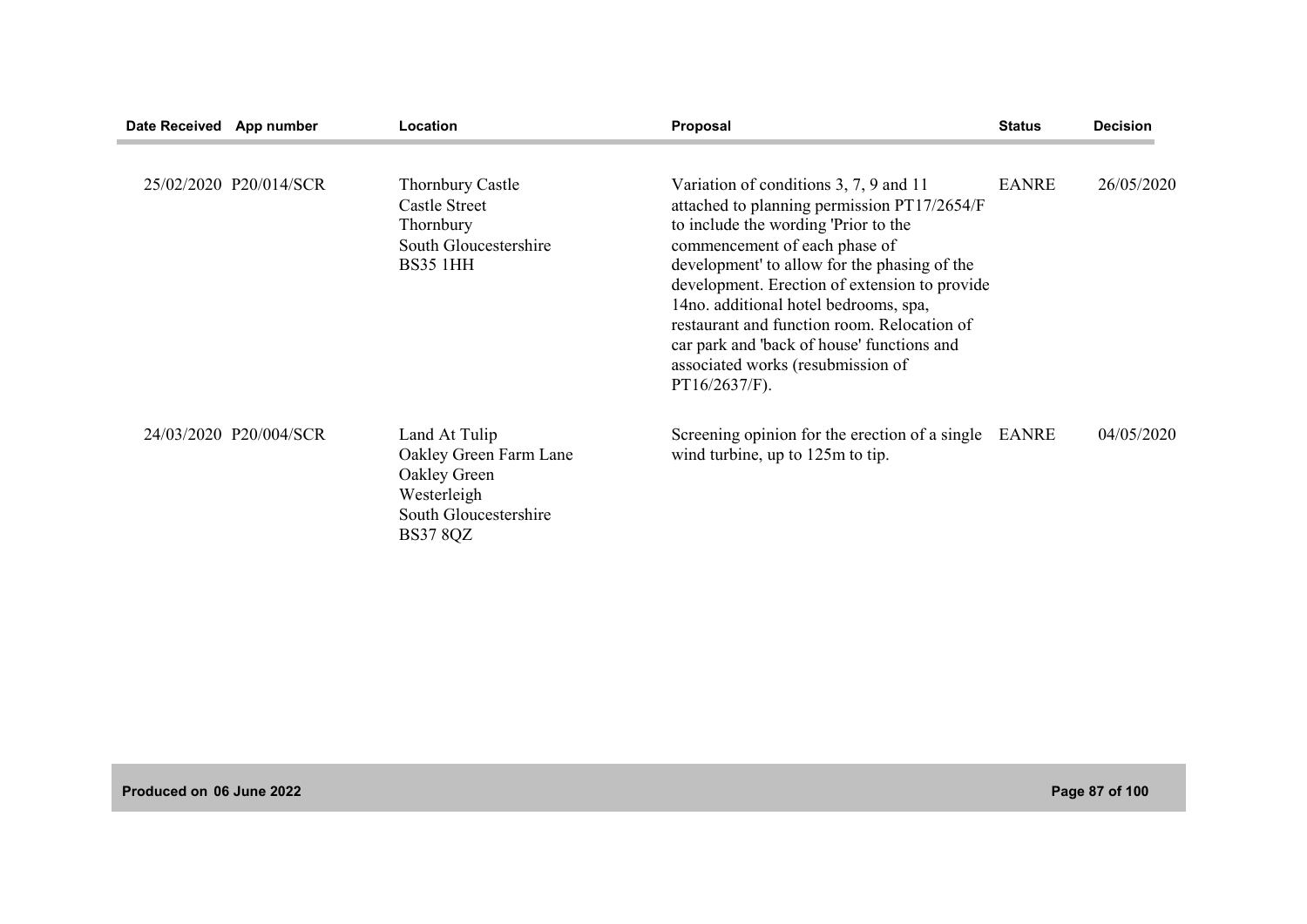| Date Received App number |                        | Location                                                                                                   | Proposal                                                                                                                                                                                                                                                                                                                                                                                         | <b>Status</b> | <b>Decision</b> |
|--------------------------|------------------------|------------------------------------------------------------------------------------------------------------|--------------------------------------------------------------------------------------------------------------------------------------------------------------------------------------------------------------------------------------------------------------------------------------------------------------------------------------------------------------------------------------------------|---------------|-----------------|
|                          | 04/05/2020 P20/011/SCR | Land At Perrinpit Farm<br>Perrinpit Road<br>Frampton Cotterell<br>South Gloucestershire<br><b>BS36 2AT</b> | Screening opinion for the construction of a<br>solar park to include the installation of solar<br>photovoltaic panels to generate approximately<br>up to 49mw of electricity with DNO and<br>Client substations, inverters, perimeter stock<br>fencing, access tracks and CCTV.<br>Landscaping and other associated works<br>together with the retention and extension of<br>existing hedgerows. | <b>EANRE</b>  | 21/05/2020      |
|                          | 06/05/2020 P20/012/SCR | Land North And West Of Iron Acton<br>Substation<br>Iron Acton<br>South Gloucestershire<br><b>BS37 9TX</b>  | Installation and operation of a grid connected EANRE<br>Solar Farm and Battery Storage facility.                                                                                                                                                                                                                                                                                                 |               | 09/06/2020      |
|                          | 28/05/2020 P20/015/SCR | Land At 119 Bristol Road<br>Frampton Cotterell<br>South Gloucestershire<br><b>BS36 2AU</b>                 | Screening Opinion for P20/09143/O.<br>Demolition of commercial buildings. Erection<br>of 13 no. dwellings $(C3)$ and creation of<br>storage facility (B8) (Outline) with access,<br>layout and scale to be determined, all other<br>matters reserved.                                                                                                                                            | <b>EANRE</b>  | 16/06/2020      |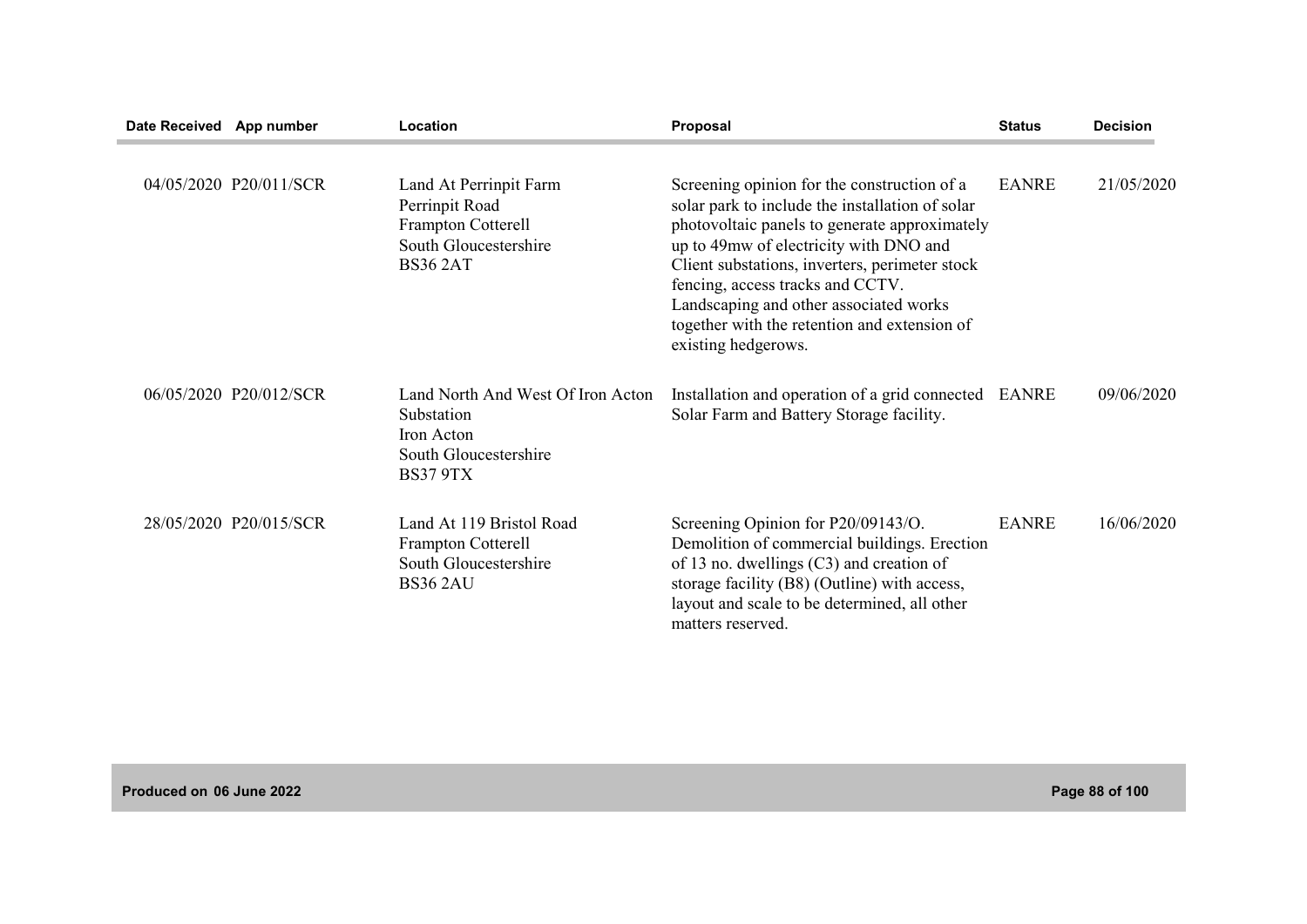| Date Received App number |                        | Location                                                                                                                       | Proposal                                                                                                                                                                                                                                                         | <b>Status</b> | <b>Decision</b> |
|--------------------------|------------------------|--------------------------------------------------------------------------------------------------------------------------------|------------------------------------------------------------------------------------------------------------------------------------------------------------------------------------------------------------------------------------------------------------------|---------------|-----------------|
|                          | 11/06/2020 P20/020/SCR | Land Adjoining Western Edge Of<br>Council Offices<br><b>Badminton Road</b><br>Yate<br>South Gloucestershire<br><b>BS37 5AF</b> | New Park and Change facility                                                                                                                                                                                                                                     | EANRE         | 30/06/2020      |
|                          | 15/06/2020 P20/018/SCR | Boyd Valley Lake<br>Golden Valley Lane<br><b>Bitton</b><br>South Gloucestershire<br><b>BS30 6NY</b>                            | Screening Opinion for planning application<br>P20/10110/F. Change of use from agriculture<br>to caravan and camping site (sui generis),<br>creation of 1 no. fishing pond and erection of<br>single storey extension to amenity block, with<br>associated works. | EANRE         | 10/08/2020      |
|                          | 16/06/2020 P20/019/SCR | 1120 Park Avenue<br>Aztec West<br>Almondsbury<br>South Gloucestershire<br><b>BS32 4SX</b>                                      | Screening Opinion for planning application<br>P20/10203/F. Demolition of existing building.<br>Erection of 3 no. office buildings (Class B1a)<br>with associated landscaping and works.                                                                          | <b>EANRE</b>  | 01/07/2020      |

**Produced on 06 June 2022 Page 89 of 100**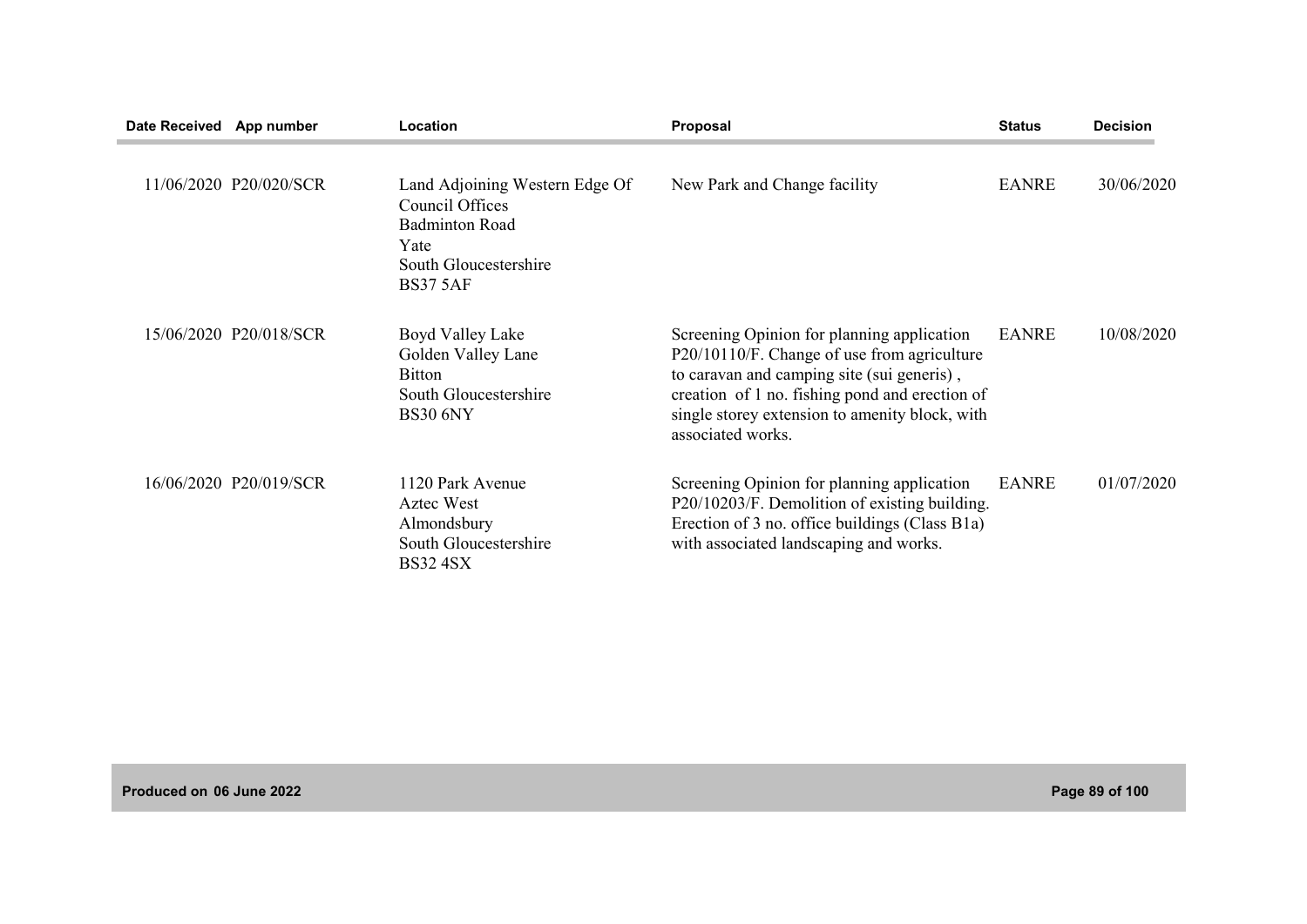| Date Received App number |                        | Location                                                                                                                                 | Proposal                                                                                                                                                                                                                                                                                                                                                   | <b>Status</b> | <b>Decision</b> |
|--------------------------|------------------------|------------------------------------------------------------------------------------------------------------------------------------------|------------------------------------------------------------------------------------------------------------------------------------------------------------------------------------------------------------------------------------------------------------------------------------------------------------------------------------------------------------|---------------|-----------------|
|                          | 28/09/2020 P20/022/SCR | Windmill Golf Academy<br>Henfield Road<br>Westerleigh<br>South Gloucestershire<br><b>BS36 2UP</b>                                        | Screening opinion for application<br>P20/17894/RVC - (Variation to condition no.<br>6 attached to planning permission<br>PK16/5514/F to extend the cessation of works<br>date to 31st August 2022 (PK16/5514/F -<br>Proposed golf course re-design, provision of<br>temporary club house facilities, erection of<br>new club house and associated works)). | <b>EANRE</b>  | 27/10/2020      |
|                          | 07/10/2020 P20/023/SCO | Flogas Britain Ltd<br>Between Avonmouth Docks And The<br>Hallen LPG Terminal<br>Severn Beach<br>South Gloucestershire<br><b>BS35 4BR</b> | Scoping opinion for the proposed liquid<br>petroleum gas pipeline between Avonmouth<br>docks and the Hallen LPG terminal in South<br>Gloucestershire                                                                                                                                                                                                       | <b>SCOCO</b>  | 01/12/2020      |
|                          | 14/10/2020 P20/027/SCR | Land At Central Park (Unit 4)<br>Palmer Avenue<br>Severn Beach<br>South Gloucestershire<br><b>BS35 4DF</b>                               | Screening opinion for application<br>P20/20078/F - Erection of building to form<br>veterinary hospital (Class Sui generis) and<br>storage warehouse (Class B8). Works to<br>include creation of new highway access point,<br>carpark, service yards, plant compound, hard<br>and soft landscaping and other associated<br>works.                           | <b>EANRE</b>  | 04/11/2020      |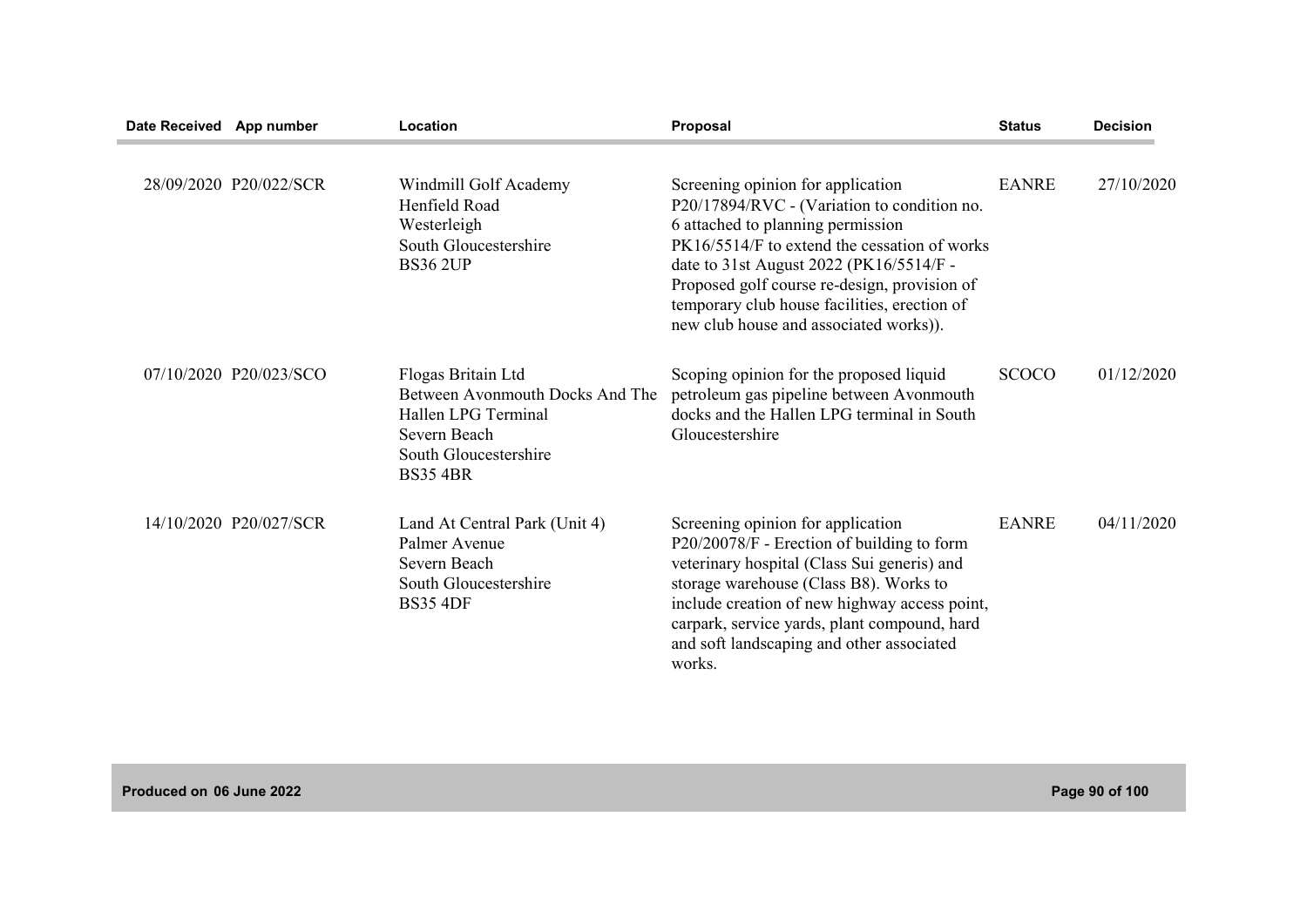| Date Received App number |                        | Location                                                                                       | Proposal                                                                                               | <b>Status</b> | <b>Decision</b> |
|--------------------------|------------------------|------------------------------------------------------------------------------------------------|--------------------------------------------------------------------------------------------------------|---------------|-----------------|
|                          | 16/11/2020 P20/028/SCR | <b>Avlon Works</b><br>Severn Road<br>Hallen<br>South Gloucestershire<br><b>BS107ZE</b>         | Screening opinion for the demolition of the<br>former Avlon pharmaceutical works.                      | <b>WITHD</b>  | 08/12/2020      |
|                          | 17/11/2020 P20/029/SCO | <b>Aylon Works</b><br>Severn Road<br>Hallen<br>South Gloucestershire<br><b>BS107ZE</b>         | Scoping opinion for an outline proposal for<br>storage and distribution development (Use<br>Class B8). | <b>SCOCO</b>  | 27/01/2021      |
|                          | 17/11/2020 P20/030/SCR | <b>Waste Transfer Station</b><br>Northway<br>Filton<br>South Gloucestershire<br><b>BS347QG</b> | Screening opinion proposed redevelopment of EANRE<br>waste transfer site.                              |               | 18/01/2021      |
|                          | 14/12/2020 P20/032/SCR | Land At Ansteys Road<br>Hanham<br>South Gloucestershire<br><b>BS15 3SS</b>                     | Screening Opinion for PRE20/0705.                                                                      | <b>EANRE</b>  | 11/01/2021      |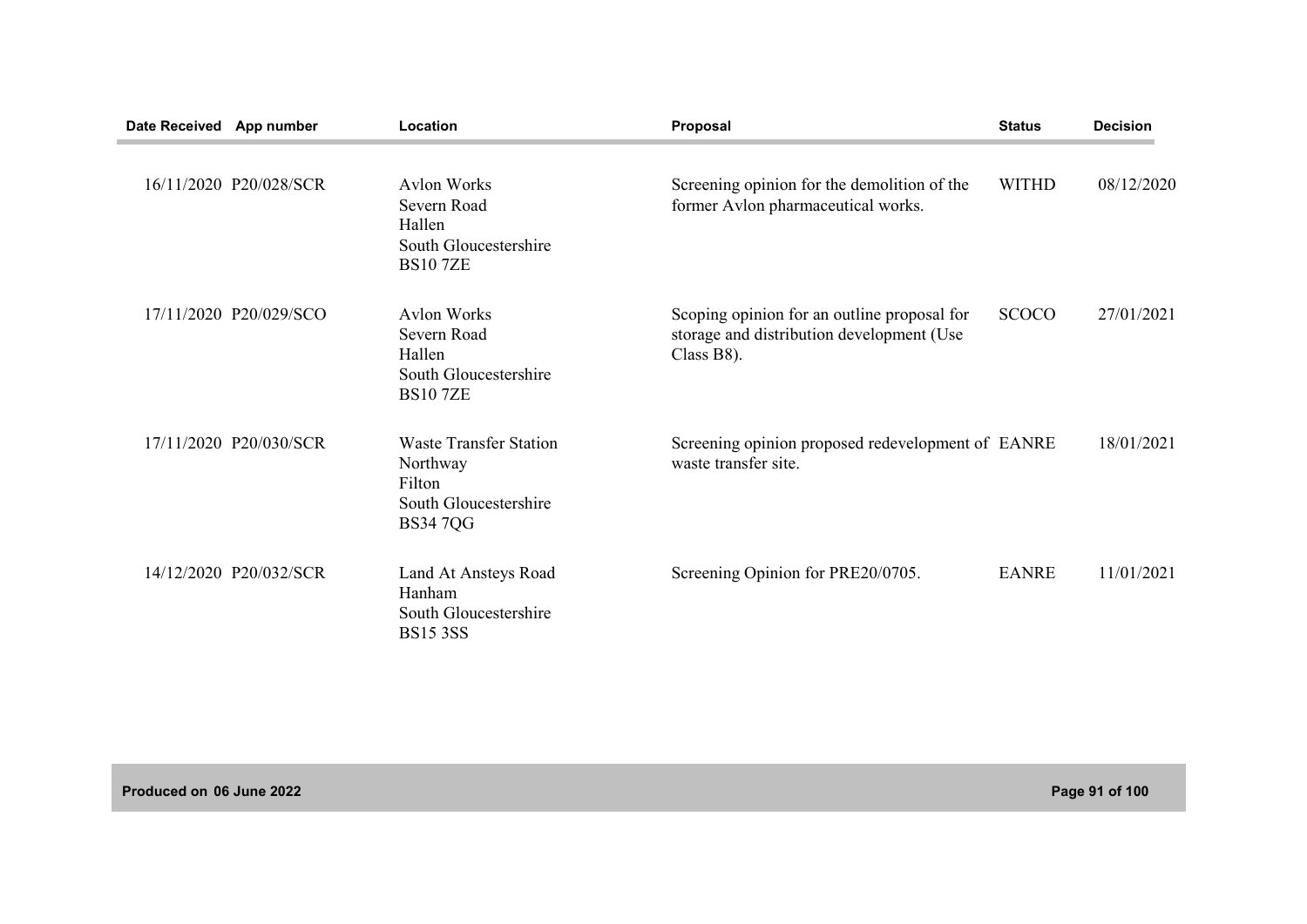| Date Received App number |                        | Location                                                                                                        | Proposal                                                                                                                                                                                                                                                                                                                                                                                                     | <b>Status</b> | <b>Decision</b> |
|--------------------------|------------------------|-----------------------------------------------------------------------------------------------------------------|--------------------------------------------------------------------------------------------------------------------------------------------------------------------------------------------------------------------------------------------------------------------------------------------------------------------------------------------------------------------------------------------------------------|---------------|-----------------|
|                          | 21/12/2020 P20/033/SCR | Sharp Interpack Limited<br>Highway<br>Yate<br>South Gloucestershire<br><b>BS377AA</b>                           | Screening opinion for P20/24138/F-Erection<br>of 2no. 100T Silos to support existing<br>operations (Class B2).                                                                                                                                                                                                                                                                                               | <b>EANRE</b>  | 25/01/2021      |
|                          | 22/01/2021 P21/006/SCR | Land West Of The Wave Bristol<br>Main Road<br><b>Easter Compton</b><br>South Gloucestershire<br><b>BS35 5RE</b> | Screening opinion for $P21/00356/F$ -<br>Installation of solar apparatus comprising<br>2.97MW ground mounted solar arrays with<br>associated inverters and transformer, 30kW<br>solar car port, 2.5kW solar smart flower,<br>330kW Flow Machine Energy storage system,<br>and 4x 7kW dual Fast Electric Vehicle<br>charging points, along with associated access,<br>landscaping, security fencing and CCTV. | <b>EANRE</b>  | 30/09/2021      |
|                          | 27/01/2021 P21/005/SCR | Severn View Industrial Park<br>Central Avenue<br>Hallen<br>South Gloucestershire<br><b>BS107SD</b>              | Screening opinion for P21/00285/F - Erection EANRE<br>of a Warehouse (Class B8) with associated<br>service yard, loading bay and parking.                                                                                                                                                                                                                                                                    |               | 08/02/2021      |
|                          | 29/01/2021 P21/007/SCR | 186 Gloucester Road<br>Patchway<br>South Gloucestershire<br><b>BS34 5BB</b>                                     | Screening Opinion for application<br>P21/00409/F-Demolition of existing buildings<br>and erection of storage unit (Class B8) with<br>associated works.                                                                                                                                                                                                                                                       | <b>EANRE</b>  | 22/02/2021      |

**Produced on 06 June 2022 Page 92 of 100**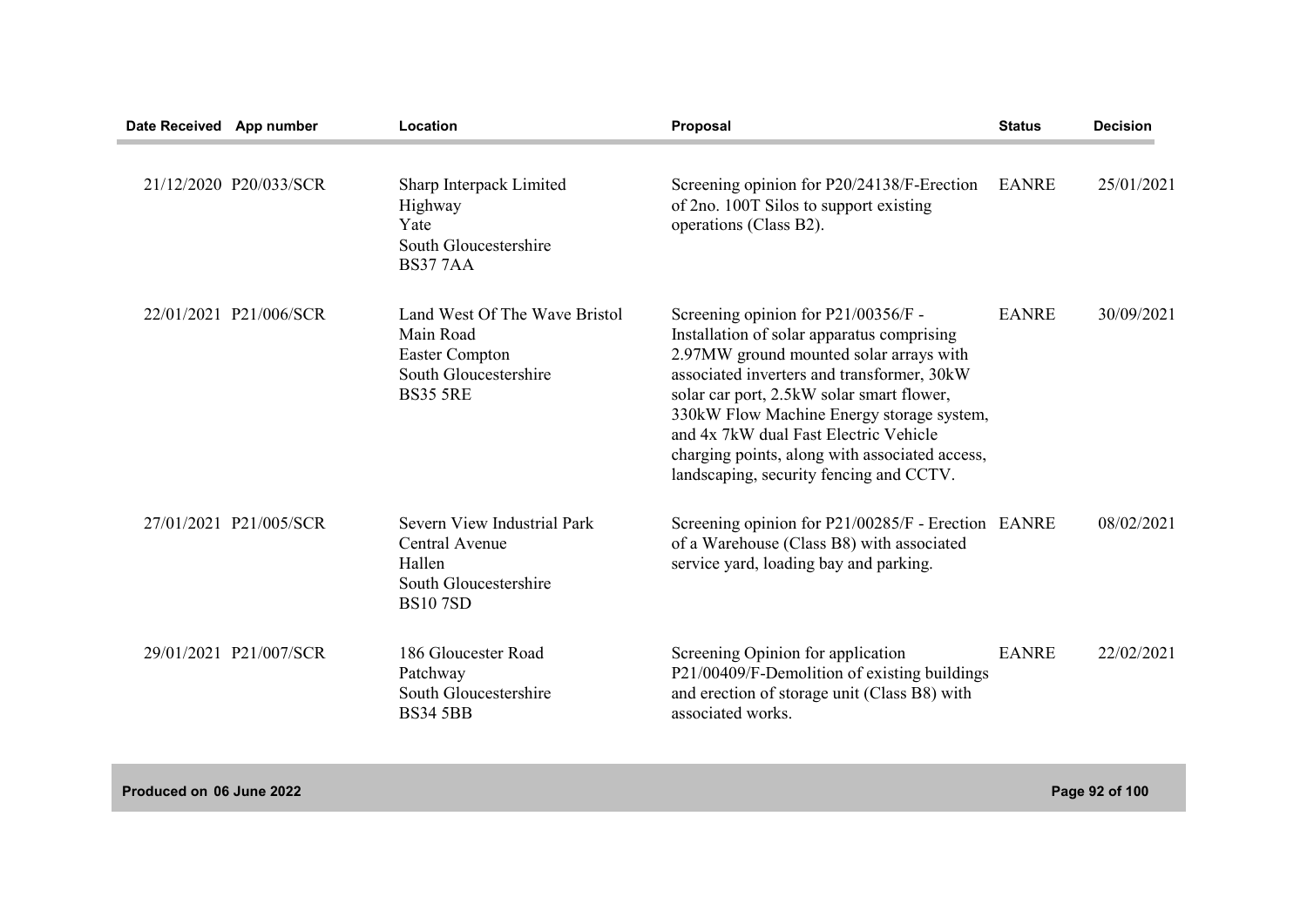| Date Received App number |                        | Location                                                                                                                       | Proposal                                                                                                                                                                                                                                                                                                                              | <b>Status</b> | <b>Decision</b> |
|--------------------------|------------------------|--------------------------------------------------------------------------------------------------------------------------------|---------------------------------------------------------------------------------------------------------------------------------------------------------------------------------------------------------------------------------------------------------------------------------------------------------------------------------------|---------------|-----------------|
|                          | 22/02/2021 P21/009/SCR | Land At Western Approach<br>Holloway Road<br>Severn Beach<br>South Gloucestershire                                             | Screening opinion for the development of<br>27,000m2 of employment and logistics floor<br>space, with car parking, servicing and 4<br>access points.                                                                                                                                                                                  | <b>EANRE</b>  | 18/03/2021      |
|                          | 11/03/2021 P21/016/SCR | Land To The South Of Church Road<br>Pilning<br>South Gloucestershire<br><b>BS35 4PW</b>                                        | Screening opinion for P21/01529/F - Erection EANRE<br>of aggregate bays and installation of<br>hardstanding to facilitate change of use of<br>land from agriculture to a mixed use<br>industrial and storage facility (class Sui<br>generis) as defined in the Town and Country<br>Planning (Use Classes) Order 1987 (as<br>amended). |               | 20/04/2021      |
|                          | 22/03/2021 P21/011/SCR | Plot 9000<br>Land Off Western Approach<br><b>Distribution Park</b><br>Severn Beach<br>South Gloucestershire<br><b>BS35 4GG</b> | Screening opinion for planning application<br>P21/01998/O. Erection of 2 no. industrial<br>(Class B2) and warehousing/distribution<br>(Class B8) units (Outline) with access be<br>determined, all other matters reserved.                                                                                                            | <b>EANRE</b>  | 06/04/2021      |
|                          | 24/03/2021 P21/012/SCR | Land At Western Approach<br>Severn Beach<br>South Gloucestershire                                                              | Screening opinion for upfilling works<br>required to facilitate the future development<br>of the land.                                                                                                                                                                                                                                | <b>EANRE</b>  | 21/04/2021      |

**Produced on 06 June 2022 Page 93 of 100**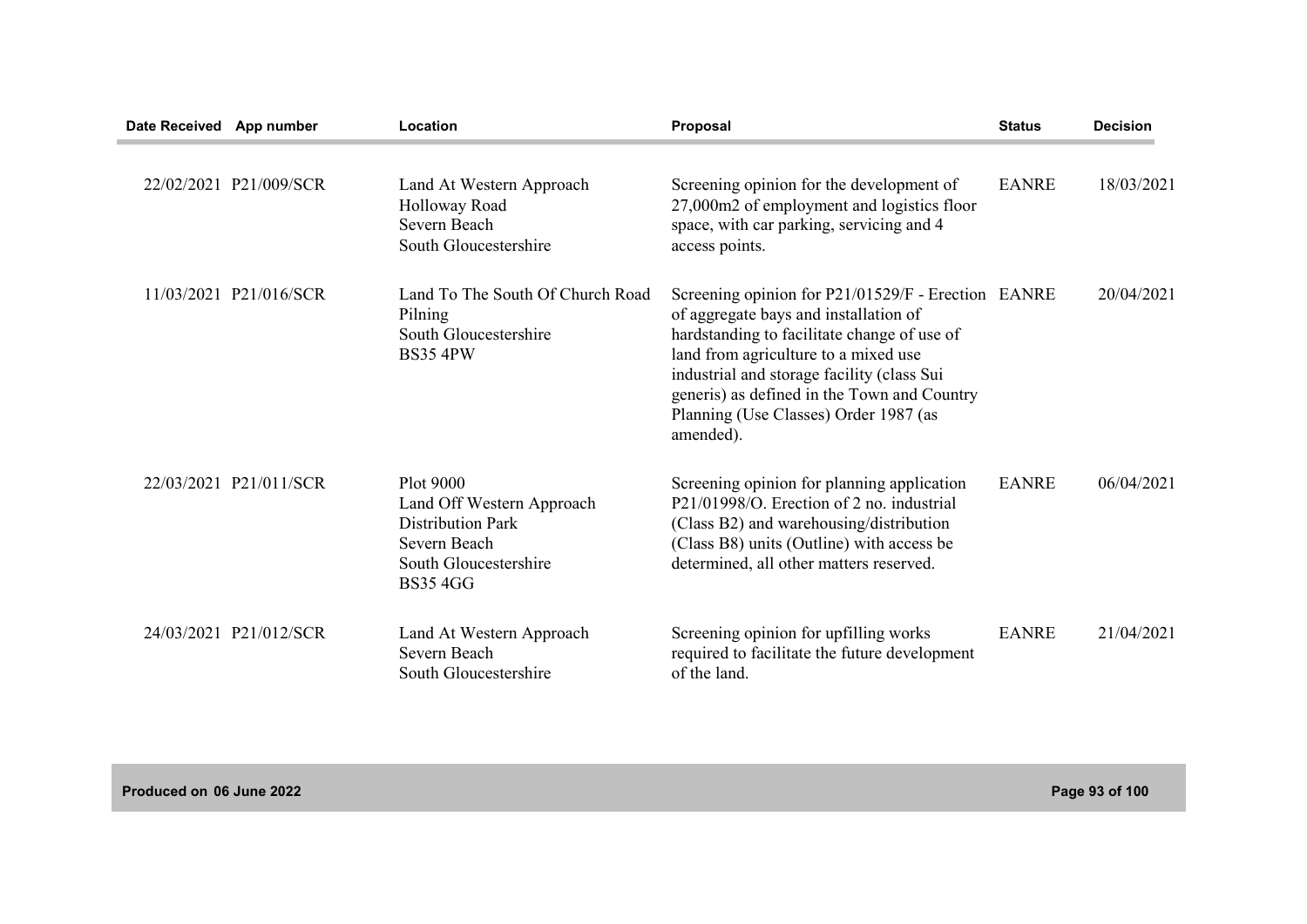| Date Received App number |                        | Location                                                                                                  | Proposal                                                                                                                                                                                                                                                                                                                                                    | <b>Status</b> | <b>Decision</b> |
|--------------------------|------------------------|-----------------------------------------------------------------------------------------------------------|-------------------------------------------------------------------------------------------------------------------------------------------------------------------------------------------------------------------------------------------------------------------------------------------------------------------------------------------------------------|---------------|-----------------|
|                          | 24/03/2021 P21/014/SCR | Land South Of Lyde Green<br>Cattybrook Road<br>Mangotsfield<br>South Gloucestershire<br><b>BS16 9NN</b>   | Screening opinion for planning application<br>P21/02144/RVC to vary conditions 6, 7 and 8<br>attached to planning permission PK17/1112/F<br>to regularise the ecology strategies.<br>(PK17/1112/F-Erection of 115 dwellings,<br>associated infrastructure, construction of<br>vehicular access, parking, landscaping,<br>allotments and public open space). | <b>WITHD</b>  | 10/11/2021      |
|                          | 25/03/2021 P21/013/SCR | Land At Harry Stoke<br><b>Stoke Gifford</b><br><b>Bristol</b><br>South Gloucestershire<br><b>BS34 8QQ</b> | Screening opinion for application<br>P21/00996/RVC.                                                                                                                                                                                                                                                                                                         | EAREQ         | 29/10/2021      |
|                          | 31/03/2021 P21/015/SCR | Land At HIII Court<br><b>Tranton Lane</b><br>Hill<br>South Gloucestershire<br><b>GL13 9ED</b>             | Screening opinion for solar farm with battery EANRE<br>storage occupying 92.13 ha.                                                                                                                                                                                                                                                                          |               | 27/04/2021      |

**Produced on 06 June 2022 Page 94 of 100**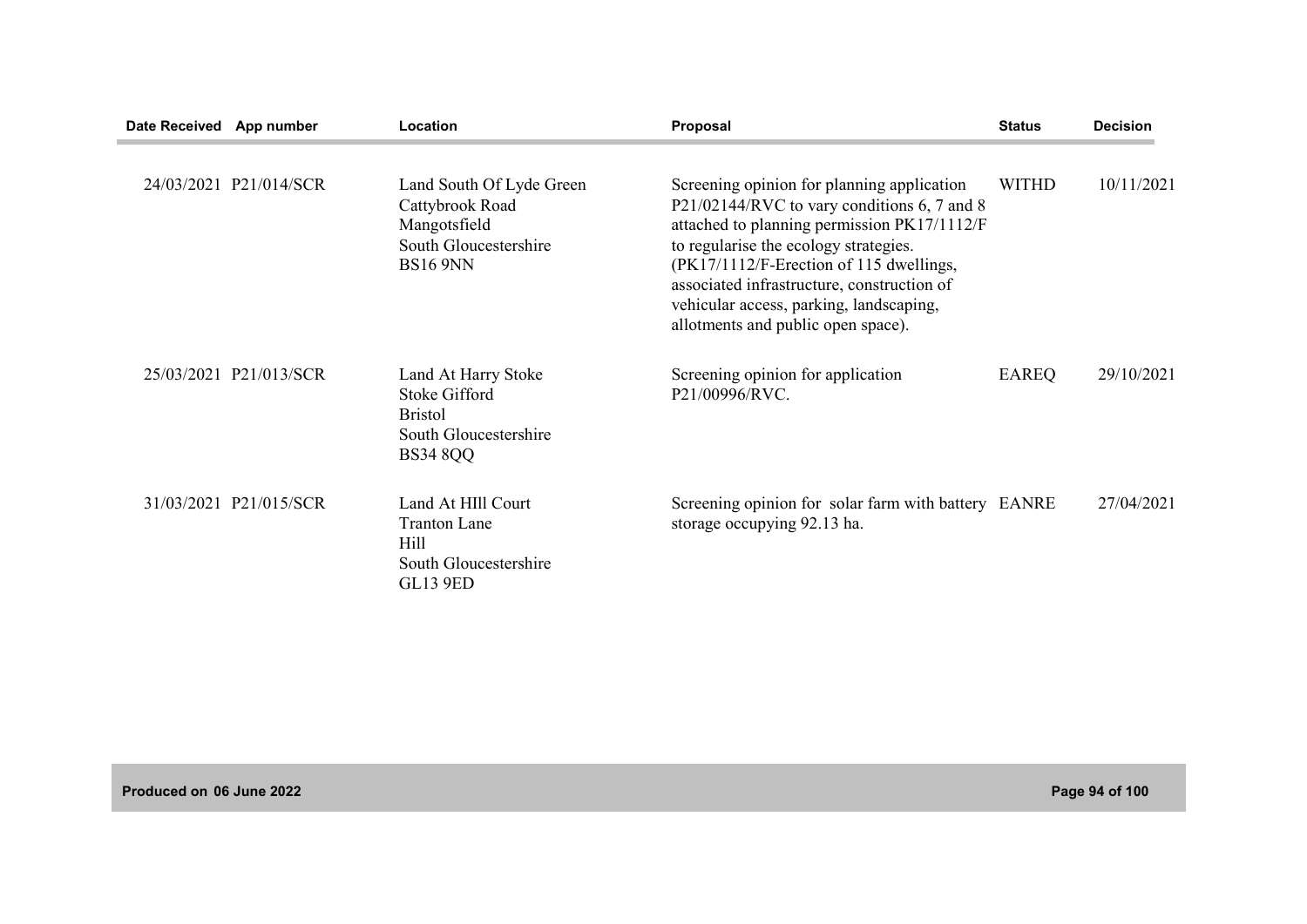| Date Received App number |                        | Location                                                                                       | Proposal                                                                                                                                                                                                                                                     | <b>Status</b> | <b>Decision</b> |
|--------------------------|------------------------|------------------------------------------------------------------------------------------------|--------------------------------------------------------------------------------------------------------------------------------------------------------------------------------------------------------------------------------------------------------------|---------------|-----------------|
|                          | 05/05/2021 P21/017/SCO | Land At Western Approach<br>Avonmouth                                                          | Scoping opinion for a development of<br>approximately 82,000 sqm of commercial<br>floorspace across warehouse units with a<br>maximum building height of 24.5m, vehicular<br>access, servicing, circulation, parking and<br>landscaping.                     | <b>SCOCO</b>  | 15/07/2021      |
|                          | 05/05/2021 P21/018/SCR | Marlwood School<br>Vattingstone Lane<br>Alveston<br>South Gloucestershire<br><b>BS35 3LA</b>   | Screening opinion for P21/03069/F.<br>Demolition of existing structures and erection<br>of Special Educational Needs and Disability<br>(SEND) school with associated car parking<br>and landscaping.                                                         | <b>EANRE</b>  | 03/09/2021      |
|                          | 28/05/2021 P21/019/SCR | Land At The Hoodlands<br>Hambrook Lane<br>Hambrook<br>South Gloucestershire<br><b>BS16 1RL</b> | Screening Opinion for the erection of up to 50 EANRE<br>no. dwellings.                                                                                                                                                                                       |               | 08/07/2021      |
|                          | 07/07/2021 P21/022/SCR | Newlands Farm<br>Rag Lane<br>Wickwar<br>South Gloucestershire                                  | Screening opinion for P20/24180/F-<br>Installation of a 49.99mw solar farm and<br>associated infrastructure including substation,<br>transformer stations, internal access road,<br>perimeter security fence and access gates and<br>internal access tracks. | <b>EANRE</b>  | 29/07/2021      |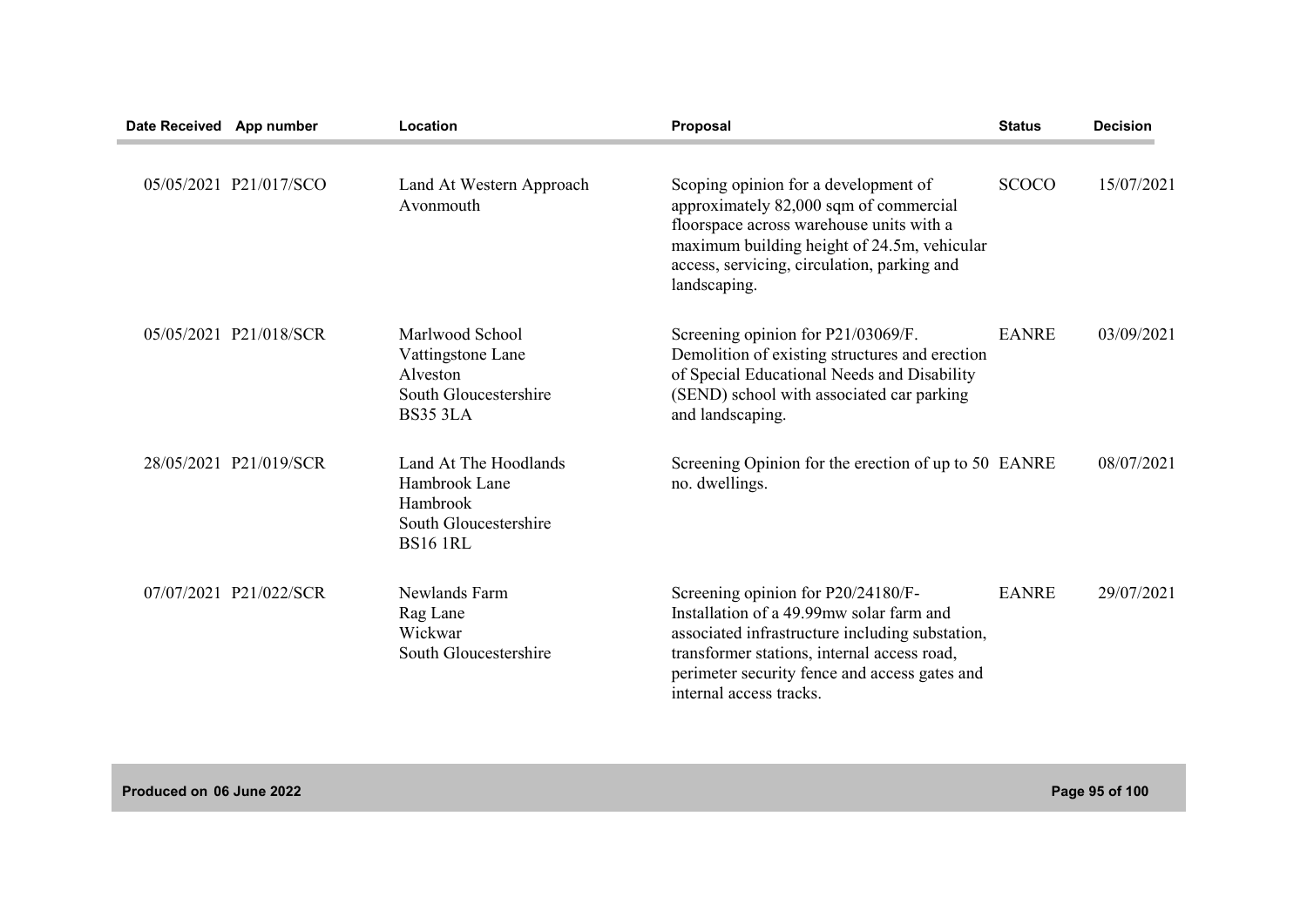| Date Received App number |                        | Location                                                                                                                                                          | Proposal                                                                                                                                                                                                                                                        | <b>Status</b> | <b>Decision</b> |
|--------------------------|------------------------|-------------------------------------------------------------------------------------------------------------------------------------------------------------------|-----------------------------------------------------------------------------------------------------------------------------------------------------------------------------------------------------------------------------------------------------------------|---------------|-----------------|
|                          | 21/07/2021 P21/024/SCR | Former Astra Zeneca, Avlon Work<br><b>Site</b><br>Land East Of Severn Road (A403)<br>North Of Central Avenue<br>Hallen<br>South Gloucestershire<br><b>BS107ES</b> | Screening opinion for P21/05058/F. Erection<br>of three units for general industrial (B2) and<br>storage and distribution (B8) uses with<br>vehicular parking, hardstanding yards,<br>drainage, landscaping and associated<br>infrastructure.                   | <b>EANRE</b>  | 09/12/2021      |
|                          | 05/08/2021 P21/025/SCR | Land At Chief Trading Post<br>Barry Road<br><b>Oldland Common</b><br>South Gloucestershire<br><b>BS30 6QY</b>                                                     | Screening opinion for P21/05366/F.                                                                                                                                                                                                                              | <b>EANRE</b>  | 13/01/2022      |
|                          | 13/08/2021 P21/027/SCR | Land At Western Approach<br>Severn Beach<br>South Gloucestershire                                                                                                 | Screening opinion for upfilling and piling<br>works required to facilitate the future<br>development of the land.                                                                                                                                               | <b>EANRE</b>  | 02/09/2021      |
|                          | 07/09/2021 P21/028/SCR | Park Hotel And Resort<br><b>Bath Road</b><br>Wick<br>South Gloucestershire<br><b>BS30 5RN</b>                                                                     | Screening opinion for the erection of a golf<br>shop, club house area, greenkeepers yard,<br>driving range, glazed wedding venue,<br>conference facilities, swimming pool, gym,<br>ballroom, restaurant, staff accommodation<br>and extended parking provision. | <b>EANRE</b>  | 23/09/2021      |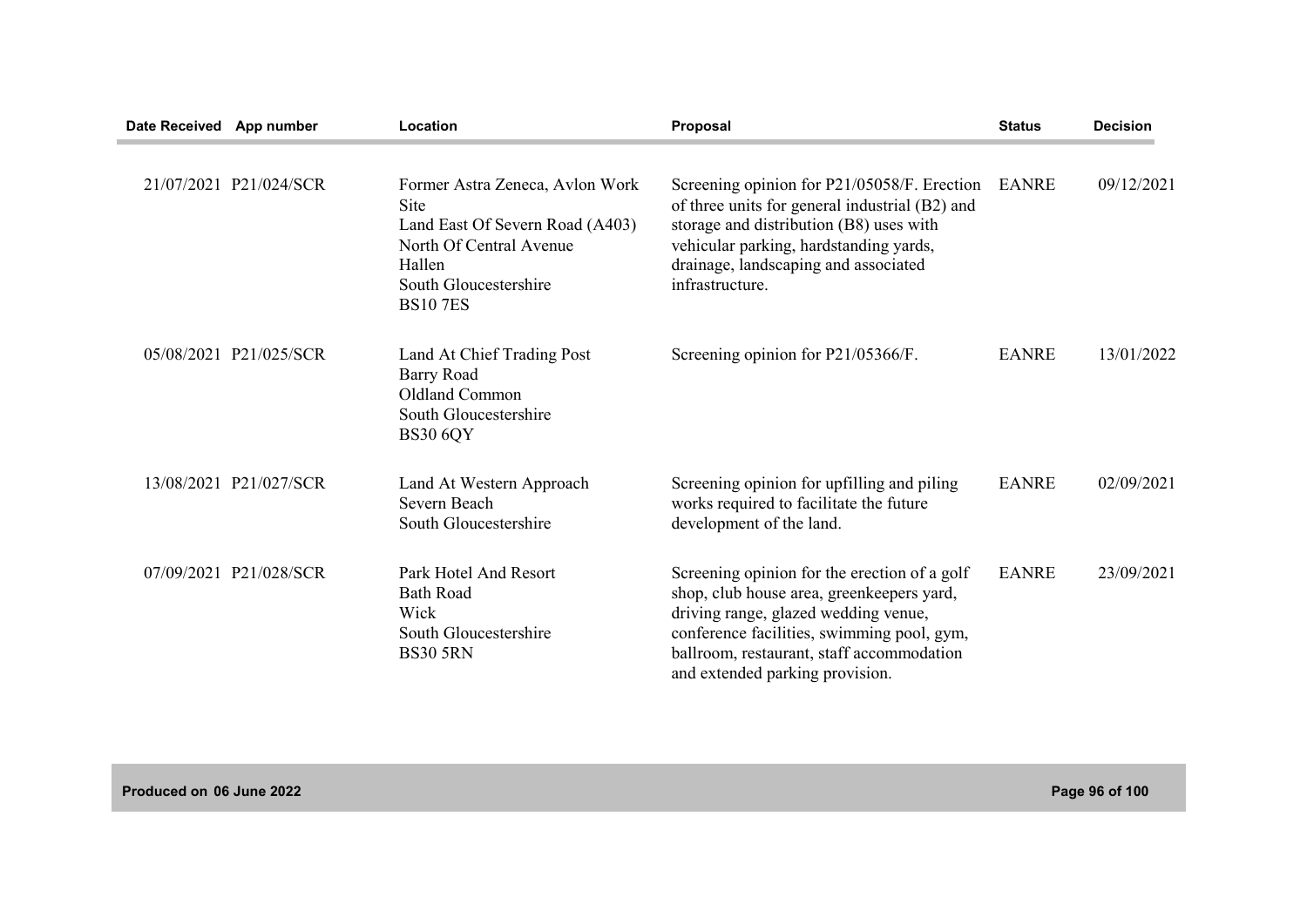| Date Received App number |                        | Location                                                                                                            | <b>Proposal</b>                                                                                                                                                  | <b>Status</b> | <b>Decision</b> |
|--------------------------|------------------------|---------------------------------------------------------------------------------------------------------------------|------------------------------------------------------------------------------------------------------------------------------------------------------------------|---------------|-----------------|
|                          | 14/09/2021 P21/029/SCR | Land To The East Of Chipping<br>Sodbury<br>South Gloucestershire<br><b>BS37 6NT</b>                                 | Screening opinion for proposed residential<br>development of up to 725 no. dwellings,<br>primary school and community facilities.                                | EAREQ         | 09/02/2022      |
|                          | 25/10/2021 P21/031/SCR | Land At Over Court And<br>Washingpool Farm<br>Main Road<br><b>Easter Compton</b><br>South Gloucestershire           | Screening opinion for P21/06877/RVC.                                                                                                                             | <b>EANRE</b>  | 12/01/2022      |
|                          | 26/10/2021 P21/030/SCR | Land At Sodbury Road<br>Wickwar<br>South Gloucestershire<br><b>GL12 8NT</b>                                         | Screening opinion for the erection of up to<br>180 no. dwellings.                                                                                                | <b>EANRE</b>  | 23/11/2021      |
|                          | 29/11/2021 P21/032/SCR | <b>Existing National Highways Depot</b><br>North Of Shaft Road<br>Severn Beach<br>South Gloucestershire<br>BS35 4NQ | Screening opinion for P21/07616/F.<br>Demolition of existing buildings. Erection of<br>1 no Highways Maintenance depot with<br>associated landscaping and works. | <b>EANRE</b>  | 02/02/2022      |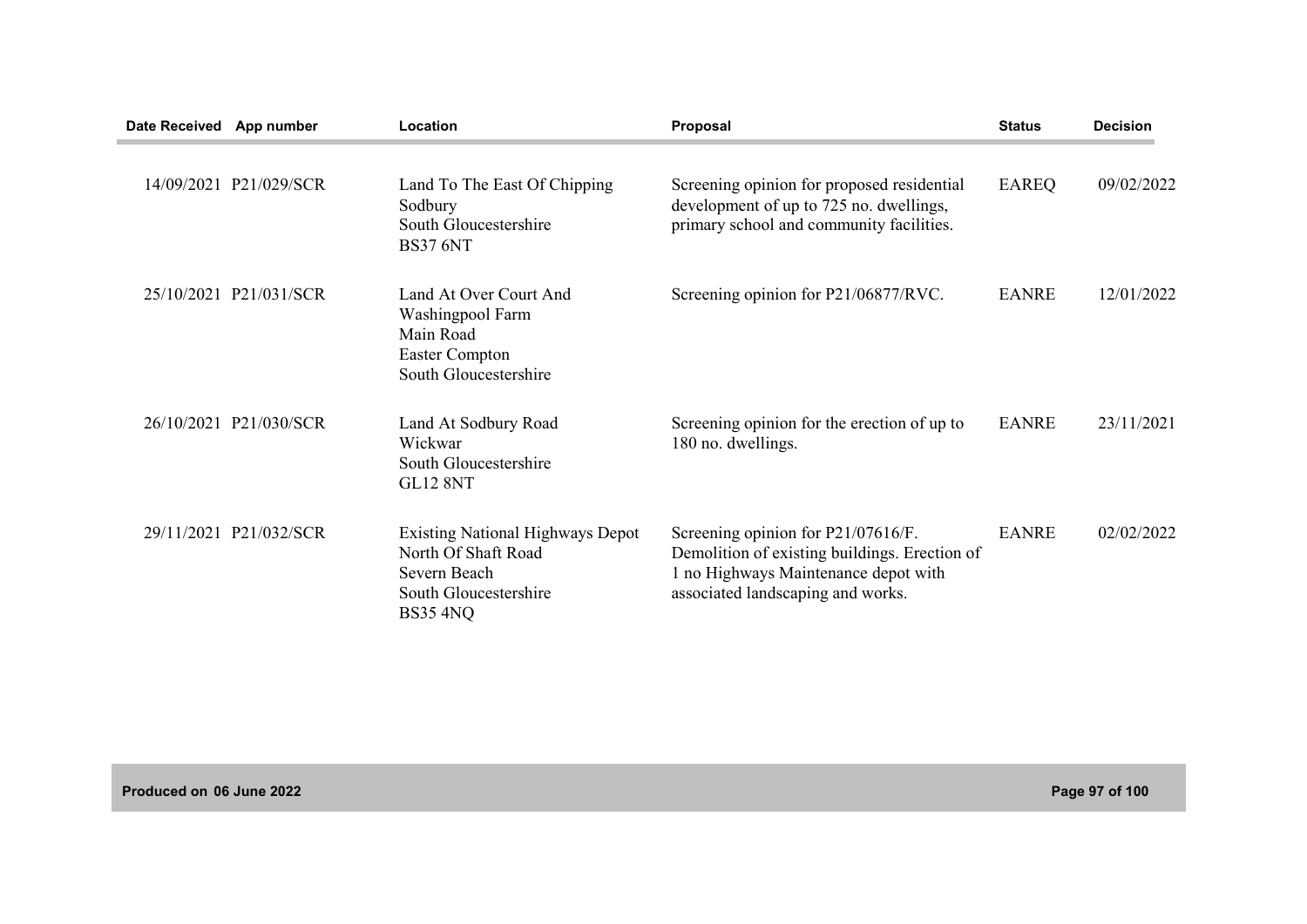| Date Received App number |                        | Location                                  | Proposal                                                                                                                                                                                                                                                                                                                                                                                                                                                                                                                                                                                                                                                                                                                                                                                        | <b>Status</b> | <b>Decision</b> |
|--------------------------|------------------------|-------------------------------------------|-------------------------------------------------------------------------------------------------------------------------------------------------------------------------------------------------------------------------------------------------------------------------------------------------------------------------------------------------------------------------------------------------------------------------------------------------------------------------------------------------------------------------------------------------------------------------------------------------------------------------------------------------------------------------------------------------------------------------------------------------------------------------------------------------|---------------|-----------------|
|                          | 07/12/2021 P21/033/SCO | Brabazon At The Former Filton<br>Airfield | Mixed use development on 141.7 ha of land<br>comprising: residential development for up to<br>6,500 dwellings; Student Accommodation up<br>to 50,000 sqm (Sui Generis); Business Office<br>and Research development up to 270,000 sqm<br>(Use Class E); General Industry up to<br>55,000sqm (Class B2); 3 no. Hotels (Use<br>Class C1); Extra Care accommodation up to<br>600 units (Use Class C2); Education<br>provision to include a Secondary School<br>(8.31ha), 2no. Primary Schools (total 5ha),<br>2no. Childrens Nurseries (total 0.8ha) and up<br>to 55,000sqm of further education buildings<br>(Use Class E and F1); Community facilities<br>(Use Class E, F1 and F2); Other E use class<br>and Sui Generis development inclusive of<br>nightclubs, public house and other drinking | <b>SCOCO</b>  | 03/02/2022      |
|                          |                        |                                           | establishments, and hot food takeaway<br>together with; supporting infrastructure and<br>facilities including demolition, ground works<br>and remediation, highways and parking,<br>utilities, landscaping, sustainable urban<br>drainage system, water basins and public<br>open space. Outline application including<br>access, with all other matters reserved.                                                                                                                                                                                                                                                                                                                                                                                                                              |               |                 |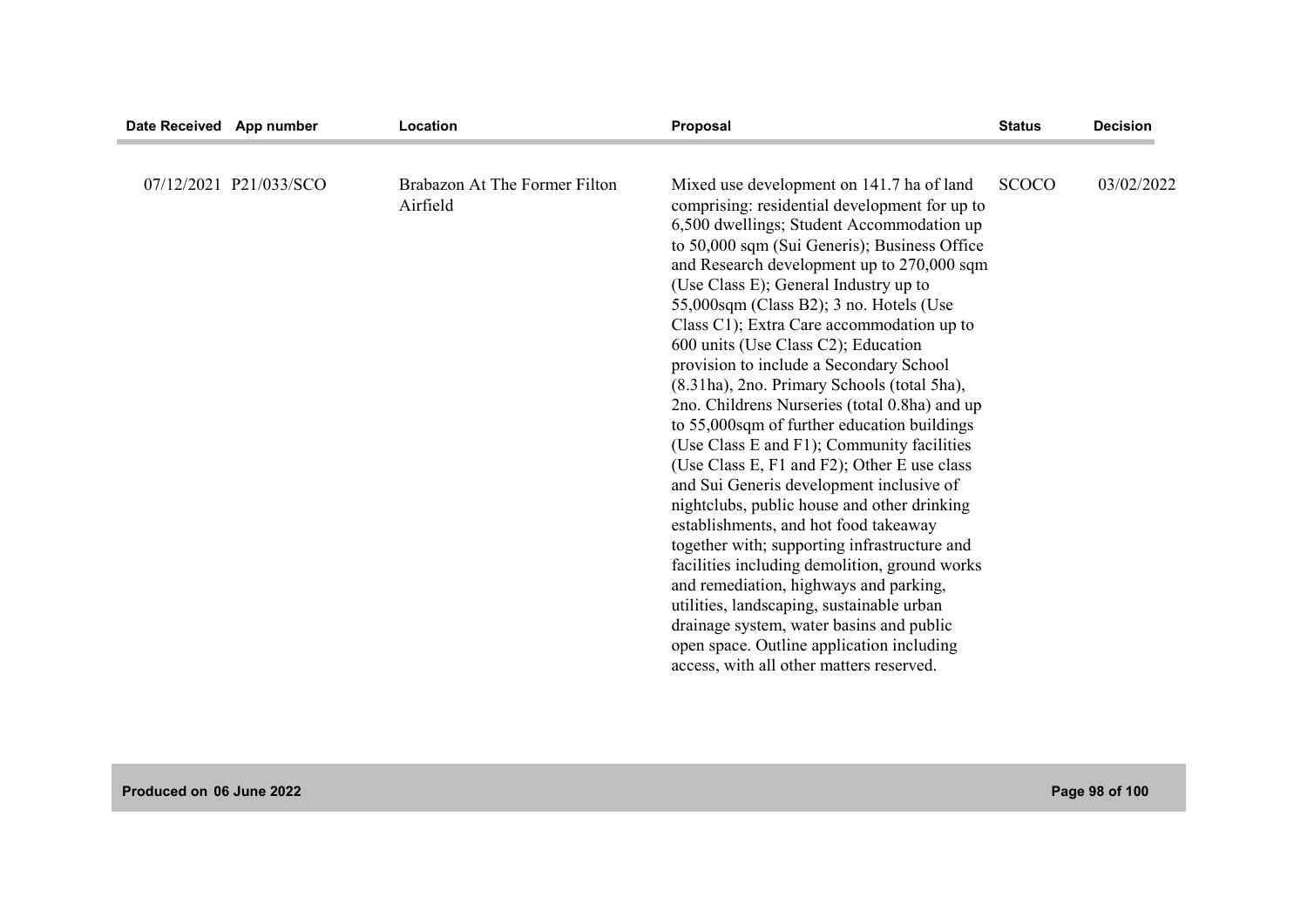| Date Received App number |                        | Location                                                                                             | Proposal                                                                                                                                                                                                                                            | <b>Status</b> | <b>Decision</b> |
|--------------------------|------------------------|------------------------------------------------------------------------------------------------------|-----------------------------------------------------------------------------------------------------------------------------------------------------------------------------------------------------------------------------------------------------|---------------|-----------------|
|                          | 07/12/2021 P21/034/SCR | Land At Lower Larks Farm<br>Larks Lane<br>Iron Acton<br>South Gloucestershire<br><b>BS37 9TX</b>     | Screening opinion for a 3.8ha battery storage<br>system.                                                                                                                                                                                            | <b>EANRE</b>  | 25/01/2022      |
|                          | 16/12/2021 P21/035/SCR | <b>Barnacre</b><br>Severn Road<br>Hallen<br>South Gloucestershire<br><b>BS107SB</b>                  | Screening opinion for the for erection of 6<br>buildings comprising a total of 113 storage<br>units and associated external works including<br>servicing areas, landscaping and drainage<br>pond (Pursuant to Condition 1 of Permission<br>SG.4244) | <b>EANRE</b>  | 13/01/2022      |
|                          | 20/12/2021 P21/036/SCR | Area F Plit H<br>Severn Road<br>Hallen<br>South Gloucestershire<br><b>BS107SB</b>                    | Erection of 15 commercial warehouse /<br>industrial units and layout of servicing yard,<br>parking, landscaping and drainage pond                                                                                                                   | <b>EANRE</b>  | 27/01/2022      |
|                          | 21/12/2021 P21/037/SCR | H M Prison Leyhill<br><b>Tortworth Road</b><br>Tortworth<br>South Gloucestershire<br><b>GL12 8BT</b> | Screening opinion for P21/08122/F-<br>Installation of ground mounted solar<br>photovoltaic (PV) panels.                                                                                                                                             | <b>EANRE</b>  | 19/01/2022      |

**Produced on 06 June 2022 Page 99 of 100**